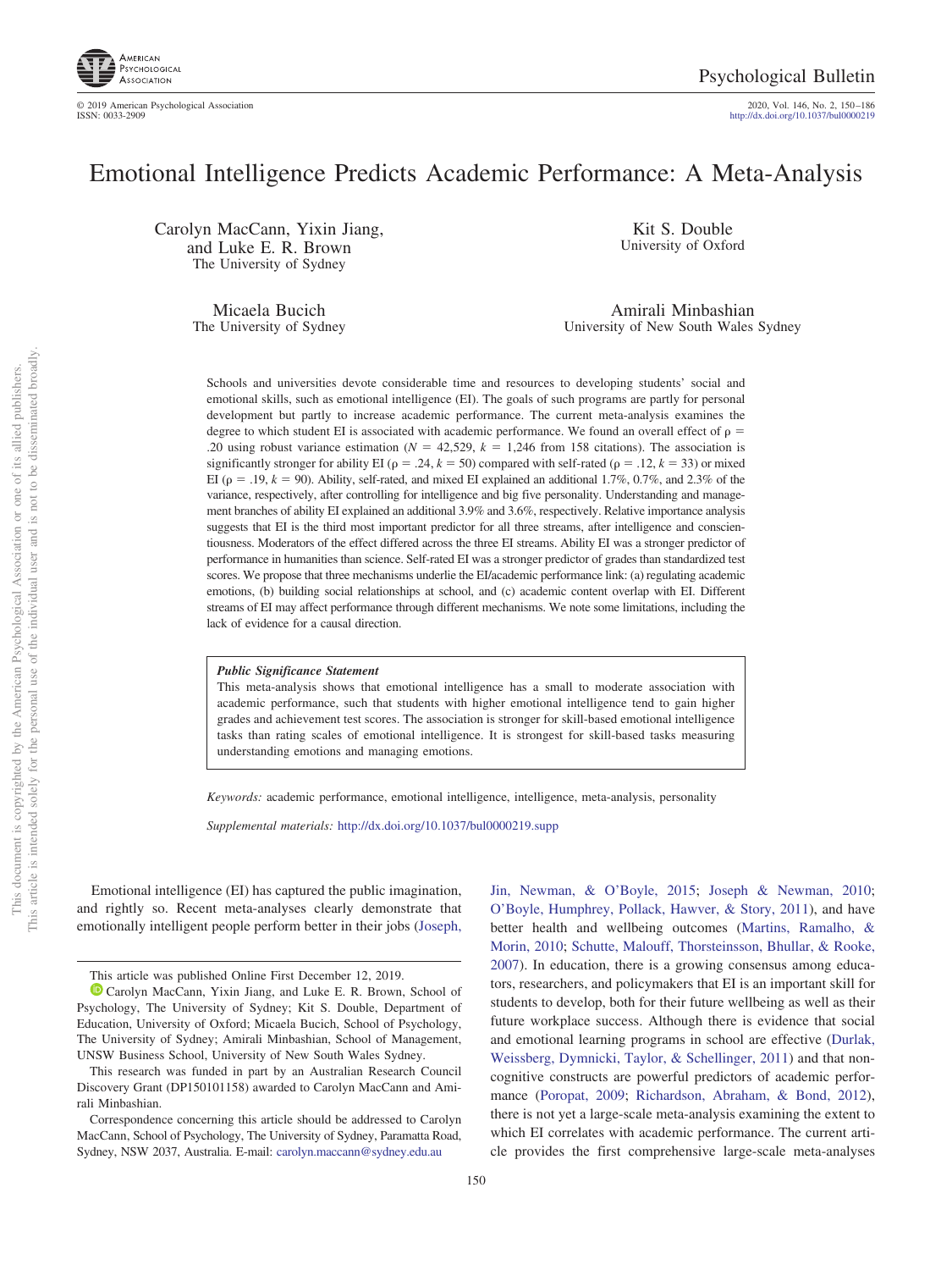estimating the extent to which EI predicts academic performance. We consider all major conceptualizations of EI, all stages of education (from elementary school through to university), and the different facets of EI. We also examine the incremental validity of EI above and beyond the traditional psychological characteristics known to predict academic performance (intelligence and the five major personality domains).

#### **Emotional Intelligence**

Emotional intelligence (EI) is a relatively new construct compared with intelligence or personality, with the first academic article appearing in 1990 [\(Salovey & Mayer, 1990\)](#page-32-1). The concept was relatively unknown until it was popularized by science journalist Daniel Goleman in his 1995 book *Emotional Intelligence: Why It Can Matter More Than IQ*. This book sparked massive interest from researchers and the general public in the late 1990s. One effect of this sudden widespread popularity was that research teams commenced their work in parallel, creating their own theories and assessments rather than building on existing research. For much of the 1990s there was little agreement on how to define or measure EI, leading to many different theories and measures that were often quite dissimilar from each other [\(Davies, Stankov, &](#page-26-1) [Roberts, 1998\)](#page-26-1). To bring some clarity to the field, researchers suggested that a distinction should be made between two kinds of measurement models—ability scales and rating scales [\(Mayer,](#page-29-1) [Caruso, & Salovey, 2000\)](#page-29-1). Ability scales require test-takers to demonstrate knowledge or to process emotion-related information to provide a response. Rating scales require test-takers to rate their agreement with a series of statements about themselves (e.g., "I am able to handle most upsetting problems"; [Brackett, Rivers, Shiff](#page-25-0)[man, Lerner, & Salovey, 2006\)](#page-25-0). Evidence to date suggests that rating scales and ability scales of EI capture different constructs and are only weakly related to each other [\(Brackett & Mayer,](#page-25-1) [2003;](#page-25-1) [Brackett et al., 2006\)](#page-25-0).

Paralleling the distinction between two measurement models is a similar distinction of two theoretical models—mixed model and ability model theories of EI. Mixed model conceptualizations of EI include a broad mix of constructs that lead to emotionally intelligent behavior, including emotion-related abilities, character traits, and motivational elements [\(Bar-On, 2006;](#page-25-2) [Petrides, Pita, & Kok](#page-31-2)[kinaki, 2007\)](#page-31-2). In contrast, ability models of EI conceptualize EI as a cognitive ability of a similar type to verbal ability or quantitative ability, with the content domain as emotions rather than words or numbers [\(MacCann, Joseph, Newman, & Roberts, 2014\)](#page-29-2). [Ashka](#page-25-3)[nasy and Daus \(2005\)](#page-25-3) distinguished between rating scales based on ability theories and those based on mixed-model theories. They refer to three 'streams' of EI measures: (a) ability scales, (b) ratings of EI abilities (self-perceptions of EI, sometimes referred to as emotional self-efficacy; [Qualter, Gardner, Pope, Hutchinson, &](#page-31-3) [Whiteley, 2012\)](#page-31-3), and (c) ratings of mixed model EI (often referred to as trait EI, after the major mixed model conceptualization; [Furnham & Petrides, 2003;](#page-27-0) [Petrides & Furnham, 2000,](#page-31-4) [2003\)](#page-31-5). In the current meta-analysis, we separately consider results for these three different types of assessments, based on theoretical and empirical evidence that these are three separate constructs [\(Joseph](#page-28-1) [& Newman, 2010;](#page-28-1) [O'Boyle et al., 2011\)](#page-30-0). We refer to these as *ability EI*, *self-rated EI*, and *mixed EI*. The paragraphs below describe the major ability model of EI (and the ability and selfrated EI assessments based on this model), and the major mixed models of EI (and the mixed model assessments based on these).

## **Ability EI: A Four-Branch Hierarchical Model of Emotional Skills**

There is general agreement on a single theoretical model that describes the component abilities of EI. The hierarchical fourbranch model was first described by Mayer and Salovey in 1997. This model outlines four key branches of emotion-related abilities that range in complexity from low-level information processing to strategic and deliberative use of emotional information to meet personal goals. These four branches are: (a) *perceiving emotions* accurately, (b) *using emotions* to facilitate decision-making, (c) *understanding emotions*, and (d) *managing emotions* to upregulate positive emotions and down-regulate negative emotions. We describe these in detail below. The best-known assessment of these four branches is the ability-based Mayer-Salovey-Caruso Emotional Intelligence Test (MSCEIT, [Mayer, Salovey, Caruso, &](#page-29-3) [Sitarenios, 2003\)](#page-29-3), which has two subtests for each of the four branches. The MSCEIT is the only commercially available ability EI measure and is the most commonly used ability measure in research. Although there are several noncommercial alternative ability EI assessments, these tend to measure only one or two of the four branches (e.g., [Freudenthaler & Neubauer, 2007;](#page-27-1) [Mac-](#page-29-4)[Cann & Roberts, 2008;](#page-29-4) [Matsumoto et al., 2000\)](#page-29-5). Earlier research on the four-branch model also used the Multifactor Emotional Intelligence Scale (MEIS), the precursor to the MSCEIT [\(Mayer,](#page-29-6) [Caruso, & Salovey, 1999\)](#page-29-6). Youth versions of the MSCEIT and MEIS have often been used for research in schools [\(Rivers et al.,](#page-31-6) [2012\)](#page-31-6).

In addition to the ability-based assessments, there are several assessments that use rating-scales to assess self-rated ability EI. One of the earliest measures of this kind was the 33-item Assessing Emotions Scale (AES; [Schutte et al., 1998\)](#page-32-2). The AES was based on an earlier definition of EI that predated the four-branch hierarchical model. The early definition included perceiving, using, and managing emotions, but did not include understanding emotions [\(Salovey & Mayer, 1990\)](#page-32-1). Because the AES was available early in the public domain, it was frequently used in EI research. Another EI measure that used this early definition is Wong's Emotional Intelligence Scale (WEIS), which contains four subscales that assess perceiving one's own emotions, perceiving others' emotions, using emotions, and managing emotions (i.e., it does not include emotion understanding, in line with the earlier definition of EI; [Law, Wong, & Song, 2004\)](#page-28-2). A rating-scale instrument designed specifically after the four-branch model is the Self-Rated Emotional Intelligence Scale (SREIS; [Brackett et al.,](#page-25-0) [2006\)](#page-25-0), which contains 19 items that assess five subscales (perceiving emotions, using emotions, understanding emotions, managing one's own emotions, and managing others' emotions). The four branches of EI are described in detail below.

*Emotion perception* is the ability to "identify emotional content in faces, voices, and designs and ability to accurately express emotions" [\(Mayer, Caruso, & Salovey, 2016\)](#page-29-7). Theoretically, this branch includes several related abilities, including (a) the ability to identify emotions in external stimuli, (b) the ability to identify one's own emotions (i.e., internal stimuli), (c) the ability to express one's own emotions accurately, (d) the ability to distinguish be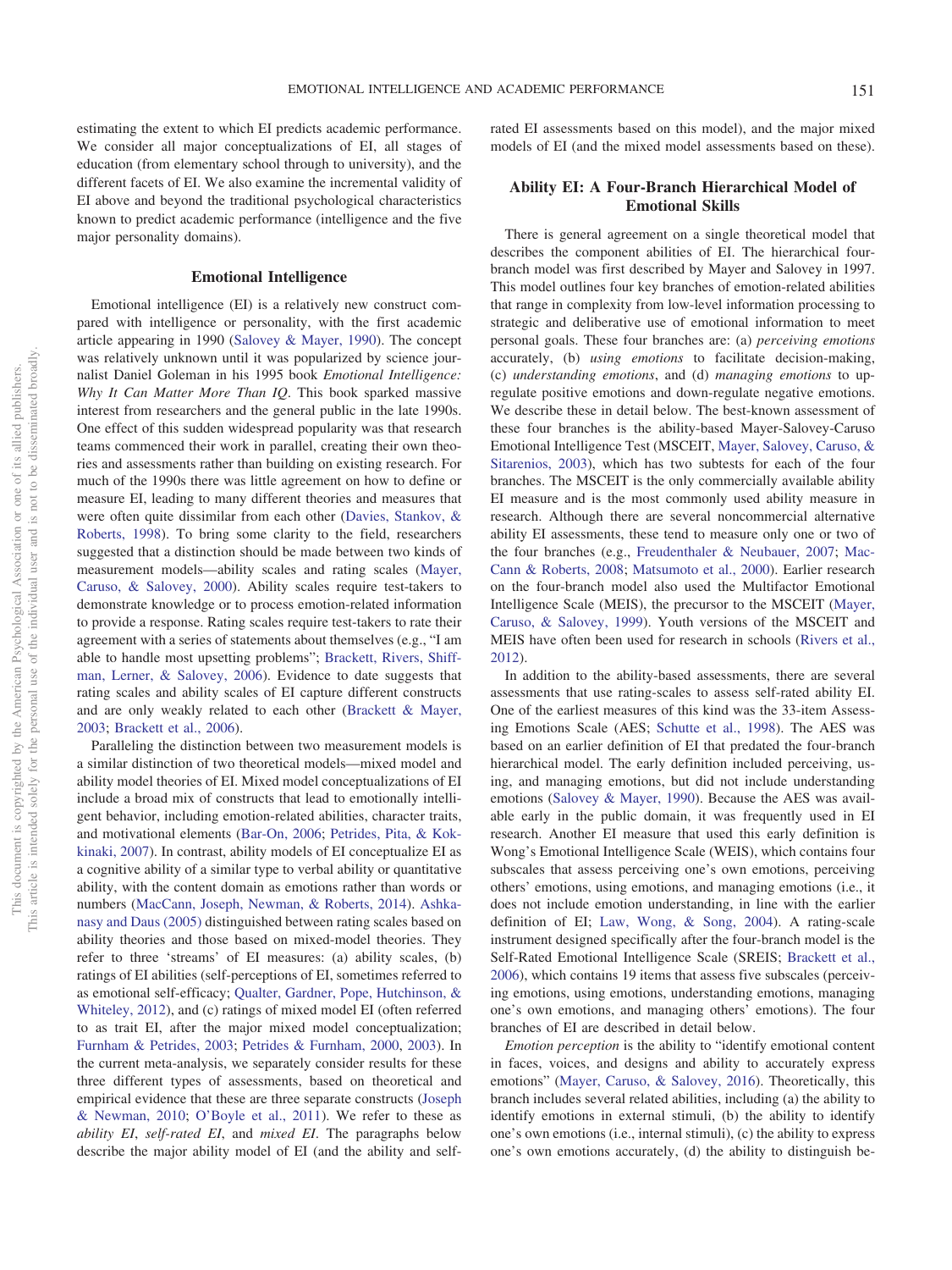tween genuine emotion expressions and deceptive or forced expressions, and (e) knowledge of display rules for emotion expression in different cultures and contexts [\(Mayer et al., 2016;](#page-29-7) [Mayer](#page-29-8) [& Salovey, 1997\)](#page-29-8). However, this branch has been operationalized solely as the first of these—tests assess the capacity to identify the type and extent of emotion present in external stimuli such as facial expressions, microexpressions, tone-of-voice, body postures, landscapes and evocative art [\(Matsumoto et al., 2000;](#page-29-5) [Mayer](#page-29-3) [et al., 2003;](#page-29-3) [Nowicki & Duke, 1994;](#page-30-1) [Schlegel, Grandjean, &](#page-32-3) [Scherer, 2014\)](#page-32-3). As such, the empirical basis for what is known about emotion perception is solely defined as individual differences in identifying emotions in others (and not the wider array of abilities that may theoretically be included). Once emotions are perceived, this emotion information acts as input for the cognitive system [\(Mayer, Salovey, Caruso, & Sitarenios, 2001\)](#page-29-9).

*Emotion facilitation of thought* involves the use of emotions and emotional information as input or guidance in cognitive tasks or decisions. It has been defined as the ability to "facilitate thinking by drawing on emotions as motivational and substantive inputs" [\(Mayer et al., 2016,](#page-29-7) p. 296). Both the theory and measurement of this branch involve two key elements: (a) using existing emotions to guide task selection or approaches to tasks, and (b) generating new emotions to aid performance on a specific task. When using existing emotions, a person uses their current emotional state as a critical task parameter to guide the strategies or processes used in problem solving in two ways. First, emotions can direct attention to critical information through the action tendencies associated with each emotion. For example, positive affect relates to a broad rather than narrow outlook and may lead to creative exploration whereas anxiety is associated with hypervigilance to threat [\(Bar-](#page-25-4)[Haim, Lamy, Pergamin, Bakermans-Kranenburg, & van IJzen](#page-25-4)[doorn, 2007;](#page-25-4) [Fredrickson, 2001\)](#page-27-2). Second, tasks can be selected to take advantage of a mood state that might help performance. For example, one could choose to write an enthusiastic welcome e-mail when in a happy mood but wait to counsel a disgruntled employee until one is feeling more serious (i.e., the emotion regulation strategy of situation selection). The MSCEIT contains two subtests assessing facilitation. The *Sensations* test assesses the generation of emotions—test-takers must generate an emotion and rate the similarity of their sensory experience to sensations such as hot, red, or quiet. The *Facilitation* test assesses knowledge of which mood states will be most helpful in different types of tasks.

The facilitation branch has been criticized on both empirical and theoretical grounds. Empirically, factor analyses have generally not supported the inclusion of a clear and distinct facilitation branch, possibly because of the dual nature of facilitation as both emotion generation and situation selection [\(Fan, Jackson, Yang,](#page-26-2) [Tang, & Zhang, 2010;](#page-26-2) [Palmer, Gignac, Manocha, & Stough, 2005;](#page-30-2) [Rossen, Kranzler, & Algina, 2008\)](#page-31-7). Theoretically, emotion facilitation seems like a subset of emotion management (the fourth branch). Emotion generation is a core concept for emotion management, as managing emotions involves the ability to generate the desired emotion to match the task at hand (mostly, but not always, the upregulation of positive emotions and downregulation of negative emotions; [Joseph & Newman, 2010;](#page-28-1) [MacCann et al., 2014;](#page-29-2) [Mestre, MacCann, Guil, & Roberts, 2016\)](#page-30-3). The other element of emotion facilitation—situation selection—is a well-known emotion regulation strategy [\(Gross & Thompson, 2007;](#page-27-3) [Werner &](#page-33-0) [Gross, 2009\)](#page-33-0), and thus might also be considered a key element of emotion management (the emotion management branch is sometimes also referred to as *emotion regulation*; e.g., [Joseph & New](#page-28-1)[man, 2010;](#page-28-1) [Mayer & Salovey, 1997\)](#page-29-8).

*Emotion understanding* encompasses one's knowledge base regarding emotions and emotion-related phenomena. It is the "central locus of abstract processing and reasoning about emotions and emotional information" [\(Mayer et al., 2001,](#page-29-9) p. 235). It includes the following types of emotion knowledge: the vocabulary of emotion terms, the antecedents and consequences of emotions, the way emotions may combine or change over time, and the likely effect of a specific situation on one's emotions now or in the future [\(Mayer et al., 2016;](#page-29-7) [Mayer & Salovey, 1997\)](#page-29-8). Emotion understanding may be considered as domain-specific knowledge for the content domain of emotions. Emotion understanding shows the strongest links to conventional cognitive abilities of the four EI branches, with meta-analytic estimates ranging from  $\rho = .39$  to .42 [\(Joseph & Newman, 2010;](#page-28-1) [MacCann, 2010;](#page-29-10) [Olderbak, Semmler,](#page-30-4) [& Doebler, 2019;](#page-30-4) [Roberts, Schulze, & MacCann, 2008\)](#page-31-8).

*Emotion management* is the ability to manage emotions in oneself and others by upregulating positive emotions and downregulating negative emotions to achieve a desired outcome such as personal growth [\(Mayer et al., 2001,](#page-29-9) [2016;](#page-29-7) [Mayer & Salovey,](#page-29-8) [1997\)](#page-29-8). There are four key elements to emotion management. First, this branch involves managing both one's own and others' emotions (termed *intrinsic* and *extrinsic* emotion regulation in the process model of emotion regulation; [Gross, 2008;](#page-27-4) [Gross &](#page-27-3) [Thompson, 2007\)](#page-27-3). Second, this branch includes both (a) knowledge of emotion management and (b) metacognitive strategies pertaining to emotion management, such as the ability to "monitor emotional reactions" and to "evaluate strategies to maintain, reduce, or intensify an emotional response" [\(Mayer et al., 2016,](#page-29-7) p. 294). Third, emotions are managed with respect to personal goals. That is, up- or downregulation of emotion is undertaken strategically to achieve goals such as personal growth. As such, emotion management represents not only the knowledge of how emotions are managed, but the motivational elements that determine when and why emotions are managed. That is, emotion management "interface(s) with personality and personal goals" [\(Mayer et al.,](#page-29-9) [2001,](#page-29-9) p. 235). Of the four EI branches, emotion management shows the strongest relationships to personality traits, particularly agreeableness ( $\rho = .29$ ; [Joseph & Newman, 2010\)](#page-28-1).

Given the known relationships of ability EI with both intelligence and personality, some researchers have argued that ability EI shows little incremental prediction of key outcomes above and beyond the effects of personality (e.g., [Schulte, Ree, & Carretta,](#page-32-4) [2004\)](#page-32-4). For this reason, it is essential to provide evidence of incremental validity when considering whether EI predicts academic performance. We will therefore control for personality and intelligence in the prediction of academic performance from EI.

#### **Mixed Models of EI**

While there are many mixed models of EI, the three major conceptualizations are Goleman's *emotional competence* [\(Gole](#page-27-5)[man, 1998\)](#page-27-5), Bar-On's *emotional and social competence* [\(Bar-On,](#page-25-2) [2006\)](#page-25-2), and Petrides and Furnham's *trait emotional intelligence* [\(Petrides, Perez-Gonzalez, & Furnham, 2007;](#page-31-9) [Petrides, Pita, et al.,](#page-31-2) [2007\)](#page-31-2). We describe these below.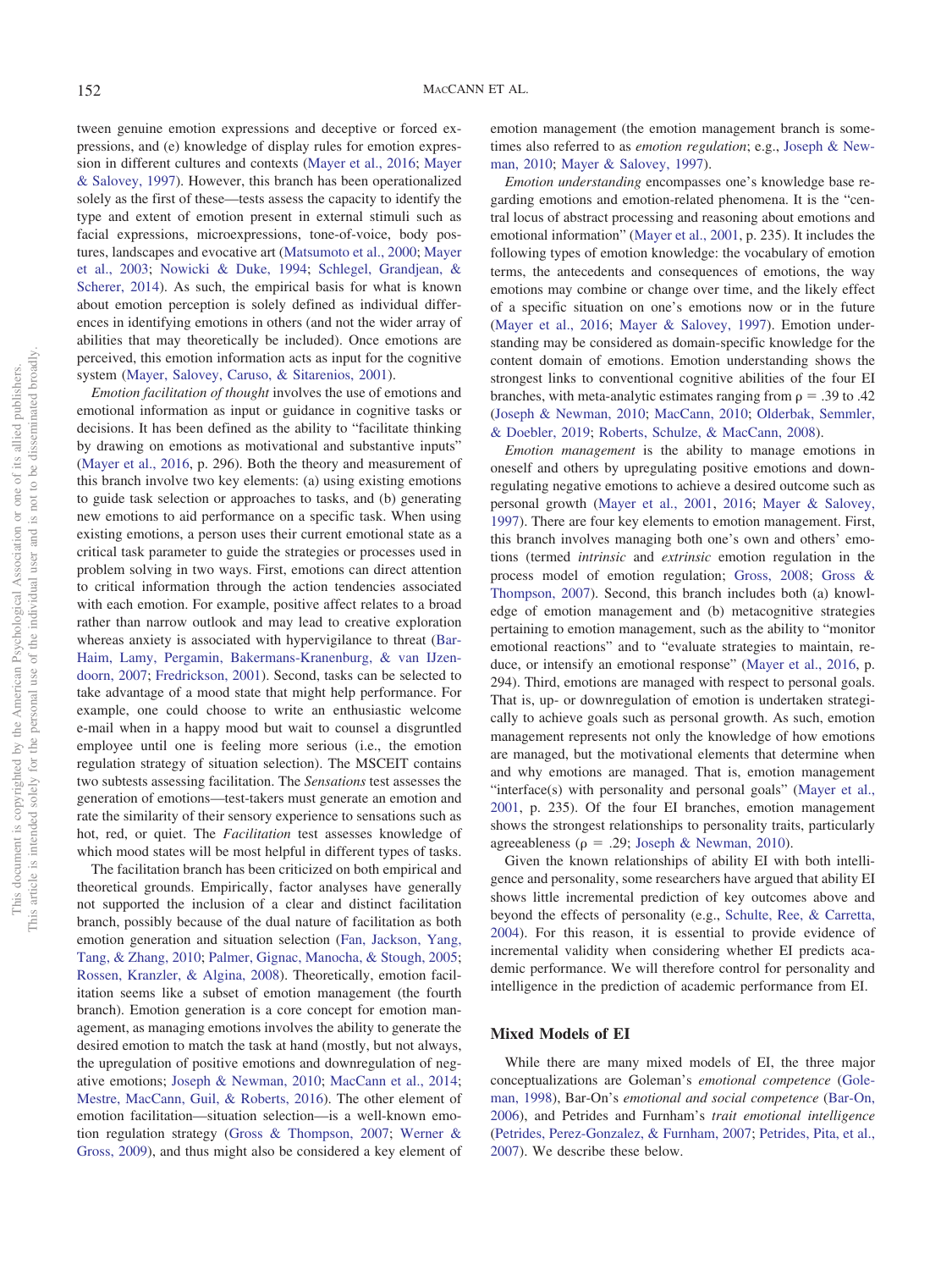**Emotional competence.** Goleman's model, first outlined in his 1998 book *Working with Emotional Intelligence*, consists of four major competencies: (a) *self-awareness* (being aware of one's emotions, accurate in one's self-assessments, and self-confident); (b) *self-management* (being conscientious, trust-worthy, adaptable, achievement-oriented, and able to control one's emotions and behaviors); (c) *social awareness* (showing empathy to others, and having a service orientation and organizational awareness); and (d) *social skills* (being skilled in leadership, communication, influence, conflict management, building relationships, showing good teamwork and collaboration skills, as well as the ability to mentor others; [Boyatzis, Goleman, & Rhee, 2000;](#page-25-5) [Goleman, 1998\)](#page-27-5). That is, the model distinguishes between *awareness* (the tendencies and abilities to detect essential emotional information in oneself and one's environment) and *management* (being able to change or regulate the social and emotional content of oneself and one's surroundings) as they are applied to the *self* and to *others*. This emotional competence model is the basis for the emotional competence inventory (ECI), a rating-scale inventory commercially available to assess EI. There is relatively little peer-reviewed empirical evidence evaluating the ECI, and it has been criticized based on a lack of content validity and predictive validity evidence [\(Landy, 2005;](#page-28-3) [Matthews, Zeidner, & Roberts, 2002\)](#page-29-11). Nevertheless, the theoretical model has been very influential in both business and education settings. For instance, this model formed the basis for the social and emotional learning (SEL) competency model used by the Collaborative for Academic, Social, and Emotional Learning [\(CASEL, 2003;](#page-25-6) [Durlak et al., 2011\)](#page-26-0). CASEL's SEL model includes the four Goleman competencies as well as a fifth competency of *responsible decision making* (being able to make constructive choices about personal behavior and social interactions). This model is widely used internationally to guide educational interventions designed to increase student, class and school-level socioemotional competencies.

**Social and emotional competence.** Bar-On's model of social and emotional competence was developed to represent "key components of effective emotional and social functioning that lead to psychological well-being" [\(Bar-On, 2000,](#page-25-7) p. 364). There are five major domains of emotional and social competence—interpersonal competence, intrapersonal competence, stress management, adaptability, and general mood [\(Bar-On, 2006\)](#page-25-2). The Emotional Quotient Inventory (EQ-i) instrument is based on this model, and contains 15 subscales that are unevenly distributed across these five domains: (a) *intrapersonal competence* (self-awareness and selfexpression) contains five subscales—self-regard, emotional selfawareness, assertiveness, independence, and self-actualization; (b) *interpersonal competence* (social awareness and interpersonal relationships), contains three subscales— empathy, social responsibility, and interpersonal relationship; (c) *stress management* (emotion management and regulation) contains two subscales—stress tolerance and impulse control; (d) *adaptability* (change management) contains three subscales—reality testing, flexibility, and problem solving; and (e) *general mood* (self-motivation) contains two subscales— optimism and happiness [\(Bar-On, 2006\)](#page-25-2). Exploratory and confirmatory factor analysis of the items provided support for only 10 of the 15 subscales. Both of the general mood subscales, two of the five intrapersonal competence subscales and the social responsibility subscale of interpersonal competence were not supported, but were retained in the instrument as facilitators of social and emotional competence [\(Bar-On, 2000,](#page-25-7) [2006\)](#page-25-2). A youth version of the EQ-i is also available, and the EQ-i has frequently been used in peer-reviewed research linking EI to academic performance. EQ-i scores correlate very highly with personality traits. For example, EQ-i total scores correlate at  $-.62$ to  $-.72$  with neuroticism [\(Dawda & Hart, 2000\)](#page-26-3), .52 to .56 with extraversion, and  $-.76$  with anxiety (a facet of neuroticism; [Dawda & Hart, 2000;](#page-26-3) [O'Connor & Little, 2003\)](#page-30-5). Correlations of this magnitude have led some researchers to claim that EI (especially mixed-model conceptualizations) represents "old wine in a new bottle"—that is, a rebranding of personality rather than a new and distinct construct [\(Matthews et al., 2002\)](#page-29-11).

**Trait EI.** Trait EI is the most comprehensive mixed model of EI, consisting of 15 facets taken from both the ability model of emotion as well as the two models of emotional competence described above [\(Petrides, Pita, et al., 2007;](#page-31-2) [Petrides, 2009\)](#page-31-10). The four ability facets in this model are (a) accurately perceiving emotions in oneself and others, (b) expressing and communicating emotions clearly, (c) managing others' emotions, and (d) regulating one's own emotions. The nonability facets include adaptability, assertiveness, low impulsivity, fulfilling personal relationships, selfesteem, self-motivation, social awareness, stress management, trait empathy, trait happiness, and trait optimism. The trait EI model is assessed with the Trait Emotional Intelligence Questionnaire (TEIQue; [Petrides, Pita, et al., 2007\)](#page-31-2), which also has a short form, adolescent form, child form, and adolescent and child short forms. The TEIQue is very frequently used in EI peer-reviewed research. TEIQue scores show very high correlations with the five major domains of personality [\(Matthews et al., 2002;](#page-29-11) [Mayer, Roberts, &](#page-29-12) [Barsade, 2008\)](#page-29-12). Some researchers have argued that this is a problem for the discriminant validity of trait EI—that trait EI is in fact indistinguishable from personality. A recent meta-analysis provides empirical justification for this idea, showing that trait EI correlates at .85 with a general personality factor derived from the five major domains of personality, suggesting that these two constructs are "very similar, perhaps even synonymous" (p. 36, [van](#page-33-1) [der Linden et al., 2017\)](#page-33-1). Given that personality is known to predict academic performance, the question of whether trait EI can add anything to this prediction is therefore important. In the current article, we thus examine whether trait EI predicts academic performance over and above the effects of personality.

#### **Emotional Intelligence and Academic Performance**

There is ample evidence to suggest that EI has a positive association with academic performance. Social and emotional learning programs (which are broadly based on Goleman's model of EI) are known to increase academic performance, with [Durlak](#page-26-0) [et al.'s \(2011\)](#page-26-0) meta-analysis showing that such programs result in an 11-percentile improvement in academic performance. Social and emotional learning focuses on developing five key competencies that overlap substantially with Goleman's emotional competencies (self-awareness, social awareness, self-management, relationship skills, and responsible decision making; [CASEL, 2003\)](#page-25-6). Programs were more effective if they followed a sequenced, stepby-step approach, used active forms of learning, allowed adequate time for skill development, and had explicit learning goals [\(Durlak](#page-26-0) [et al., 2011\)](#page-26-0). The effect of SEL programs on academic perfor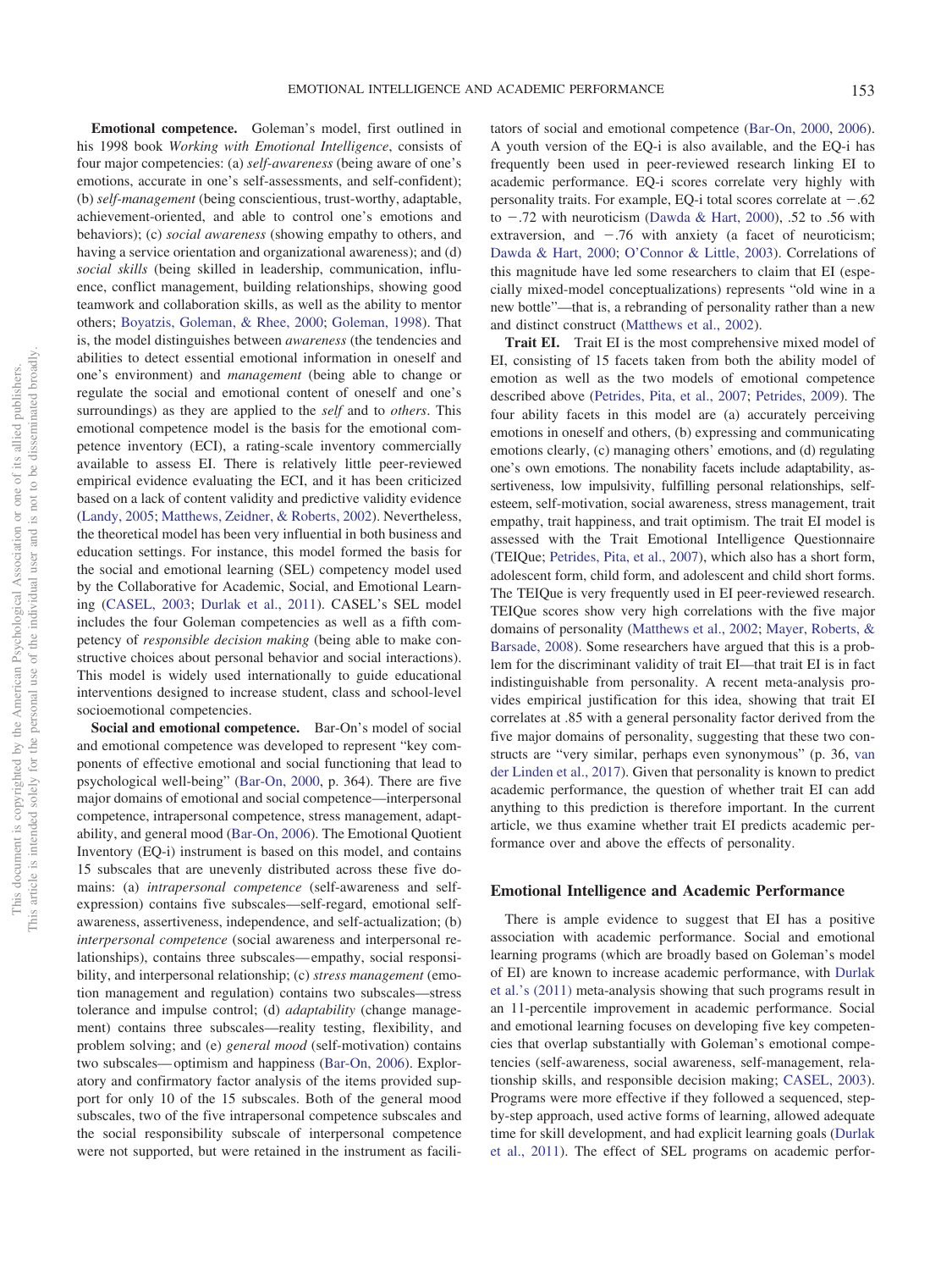mance was stronger when teachers ran the programs  $(d = .34)$ compared with nonschool personnel  $(d = .12)$ .

There is also some direct evidence that EI is positively associated with academic performance. Three meta-analyses to date have examined this question, and all have found a positive association. First, [Van Rooy and Viswesvaran \(2004\)](#page-33-2) estimated a corrected correlation of .10 between EI and academic performance  $(k = 10)$ . This analysis did not distinguish between the different streams of EI. Second, [Perera and DiGiacomo \(2013\)](#page-31-11) examined rating scales of EI, finding a corrected correlation of .20 with academic performance  $(k = 48)$ . Effects were stronger for younger students and at earlier levels of education. Other moderators examined were not significant. These included (a) the gender composition of the sample, (b) the instrument used, and (c) whether the sample was in a transition year (i.e., first year of high school or university). Perera and DiGiacomo did not include ability scales in their analysis nor distinguish between mixed EI and self-rated EI. They also did not assess the incremental prediction of EI above the known effects of personality and intelligence. Third, [Richardson et](#page-31-1) [al. \(2012\)](#page-31-1) examined the relationship between EI and academic performance as part of a wide-sweeping meta-analytic review of 42 noncognitive correlates of academic performance. They reported a slightly smaller relationship between EI and academic performance ( $\rho = .17$ ) but included only 14 studies and did not differentiate between ability scales and rating scales.

The current comprehensive meta-analysis expands on previous work in five ways. First, we cover *all* relevant research whereas previous studies included only a small subset (i.e., we located 162 relevant citations, such that Richardson's *k* of 14 studies represents less than 10% of the available data). Second, we include abilitybased EI assessments as well as rating scales. The relation between ability EI and academic performance has never previously been reported in meta-analyses, despite being the most objective and arguably most valid assessments of EI [\(Matthews et al., 2002;](#page-29-11) [Mayer et al., 2008\)](#page-29-12). Third, we use the now-standard categorization of EI scales into ability EI, self-rated EI, and mixed EI to separately examine the effects of EI on academic performance across these three different constructs (cf. [Ashkanasy & Daus, 2005;](#page-25-3) [Joseph & Newman, 2010;](#page-28-1) [O'Boyle et al., 2011\)](#page-30-0). Fourth, we examine a range of moderators of the effects (described in more detail in the sections below), including EI stream, EI facet, sample age, gender composition, and publication type. Fifth, and perhaps most importantly, we examine the *incremental validity* of EI above and beyond the effects of personality and intelligence by constructing a correlation matrix of EI, intelligence, personality and academic performance. The correlations in this matrix are drawn from (a) our original meta-analyses (EI/academic performance and intelligence/academic performance correlations) and (b) previously published meta-analyses (personality/EI, personality/performance, intelligence/performance, intelligence/personality, and the relations among personality domains; [Joseph & Newman, 2010;](#page-28-1) [Judge, Jackson, Shaw, Scott, & Rich, 2007;](#page-28-4) [Poropat, 2009;](#page-31-0) [van der](#page-33-1) [Linden et al., 2017;](#page-33-1) [van der Linden, te Nijenhuis, & Bakker, 2010\)](#page-33-3). Moreover, we use relative importance analysis to compare the relative contribution of intelligence, personality, and EI to explaining differences in academic performance [\(Johnson, 2000;](#page-28-5) [LeBre](#page-28-6)[ton & Tonidandel, 2008\)](#page-28-6). That is, we are building a more comprehensive picture of the extent to which EI predicts academic performance than ever before, including a consideration of the relative importance of EI compared with other well-known predictors of academic performance. Our major hypothesis is that *EI will be positively associated with academic performance* (Hypothesis 1).

## **Moderators of the EI/Academic Performance Relationship**

**EI Stream.** Although evidence suggests a positive association of EI with academic performance, it is not clear whether this relationship differs for ability versus self-rated versus mixed EI. Meta-analyses predicting workplace performance and wellbeing outcomes have found ifferent effects for these three streams [\(Harms](#page-27-6) [& Credé, 2010;](#page-27-6) [Joseph & Newman, 2010;](#page-28-1) [Martins et al., 2010;](#page-29-0) [Miao,](#page-30-6) [Humphrey, & Qian, 2017;](#page-30-6) [O'Boyle et al., 2011;](#page-30-0) [Sánchez-Álvarez,](#page-32-5) [Extremera, & Fernandez-Berrocal, 2016;](#page-32-5) [Schutte et al., 2007\)](#page-32-0). These findings, summarized in [Table 1,](#page-4-0) cut across multiple outcomes: workplace performance, organizational citizenship behaviors, counterproductive workplace behaviors, leadership, subjective wellbeing, and health outcomes. Across all major meta-analyses linking EI to positive life outcomes, there are two consistent findings. First, the relationship of EI to positive outcomes is uniformly positive, showing that high EI confers benefits to those who possess it. Second, ability EI consistently shows the lowest relationships with criteria of the three streams of EI. This difference among streams may relate to method effects. To date, the criteria examined in meta-analyses are dominated by rating scales. With little objective data for criteria such as job performance, health outcomes, or wellbeing, higher criterion-correlation with

<span id="page-4-0"></span>Table 1

*Meta-Analytic Correlations of EI With Positive Life Outcomes, by EI Stream*

Outcome Ability EI Self-rated EI Mixed EI Workplace performance [\(Joseph & Newman, 2010\)](#page-28-1) .18 .23 .47 Workplace performance [\(O'Boyle, Humphrey, Pollack, Hawver, & Story, 2011\)](#page-30-0) .24 .30 .30 .28<br>28 .37 .37 .37 .48 .48 .31 .37 .48 .48 .48 .48 .48 .57 .48 .48 .48 .48 .48 .57 .48 .48 .48 .57 .48 .48 .48 .48 Organizational citizenship behaviors [\(Miao, Humphrey, & Qian, 2017\)](#page-30-6) .17 .57 .48 Counter-productive workplace behaviors [\(Miao et al., 2017\)](#page-30-6) .01  $-0.38$   $-0.42$ Transformational leadership [\(Harms & Credé, 2010\)](#page-27-6)<br>
Subjective well-being (Sánchez-Álvarez, Extremera, & Fernandez-Berrocal, 2016) .22 . 23 .32 Subjective well-being [\(Sánchez-Álvarez, Extremera, & Fernandez-Berrocal, 2016\)](#page-32-5) .32 .32 .38 Health [\(Schutte, Malouff, Thorsteinsson, Bhullar, & Rooke, 2007\)](#page-32-0) .11 .11 .32<sup>a</sup> Health [\(Martins, Ramalho, & Morin, 2010\)](#page-29-0) .17 .17 .19 .34<sup>a</sup>

*Note*. EI = emotional intelligence.<br><sup>a</sup> These analyses did not distinguish between rating scales based on mixed models and rating scales representing self-ratings of ability EI.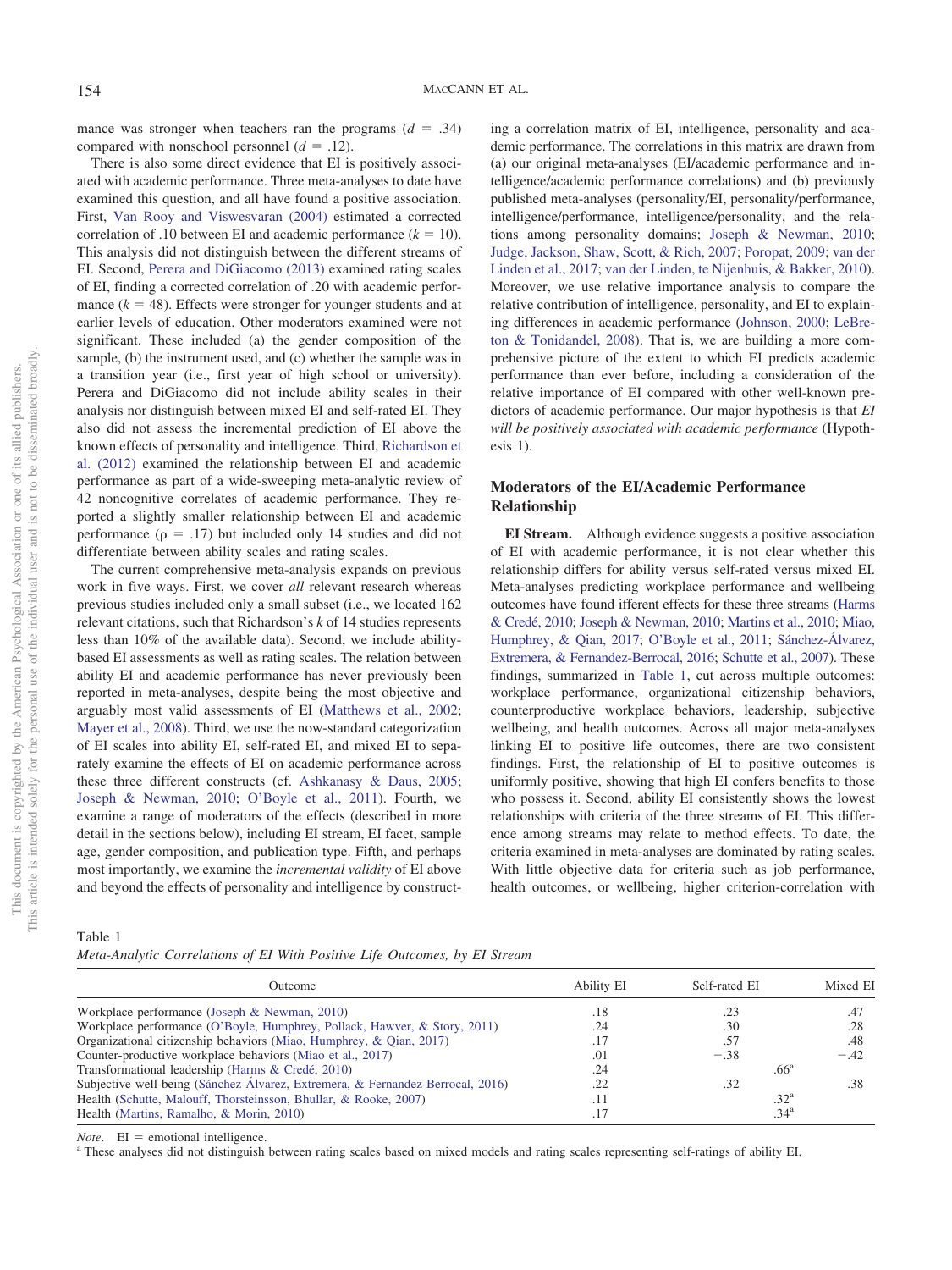rating scales of EI (both mixed models and self-rated EI) compared with ability scales is consistent with a mono-method bias in measurement. That is, rating scales correlate more highly with rating scales, irrespective of content. There is some support for this idea of a method-effect component to the EI/outcome associations in [Harms and Credé's \(2010\)](#page-27-6) meta-analysis of EI and leadership. They found that effects were vastly stronger when EI and leadership were both rated by the same source (self, subordinate, peer, or supervisor) compared with different sources— $\rho = .59$  versus  $\rho = .12$ . The pattern of correlations in [Table 1](#page-4-0) also supports this argument. Self-rated EI measures have much higher association with criteria as compared to ability EI measures. As both types of assessments are meant to measure the same underlying constructs, the difference must be attributable to method effects rather than construct effects.

Unlike the other outcomes in previous meta-analyses, academic performance is rarely assessed with rating scales (either self- or observer-rated) but rather is an objective composite composed of course work, examination results, and participation (in the case of course grades) or objective performance on standardized assessments (in the case of standardized test results). Although neither course grades nor standardized test scores are problem-free as valid measures of academic performance, their issues are qualitatively different to rating-scale measures of critical criteria. If some of the predictive superiority of EI rating scales over EI ability scales is due to method bias (rather than substantive differences), then ability EI would show a stronger prediction of an objective criteria such as course grades, as compared to self-rated EI or mixed EI. We thus propose a directional hypothesis that *ability EI will show stronger prediction of performance as compared to self-rated or mixed EI* (Hypothesis 2).

**Facet of EI.** There are three possible mechanisms that may account for the relationship between EI and academic performance. First, emotionally intelligent students may be able to deal more easily with negative emotions elicited by academic settings. The prototypical academic emotion is test anxiety, but there are a variety of other emotions specific to academic settings [\(Pekrun,](#page-30-7) [Elliot, & Maier, 2009;](#page-30-7) [Pekrun, Goetz, Titz, & Perry, 2002\)](#page-31-12). For example, students need to regulate the disappointment of lowerthan-expected test scores or negative feedback, or the boredom involved in learning concepts and subject matter that are of instrumental rather than intrinsic interest (e.g., learning a tax code to pass an accountancy exam; [Pekrun, Goetz, Daniels, Stupnisky, &](#page-30-8) [Perry, 2010\)](#page-30-8). Students with the emotion management skills to down-regulate their anxiety, disappointment or boredom will be able to achieve better exam results, and to learn more from negative feedback or boring subject matter. If this mechanism accounts for the EI/academic performance association, the emotion management branch should show the strongest association with academic performance.

Second, social demands are present at all stages of education, from sharing crayons in kindergarten, resisting peer pressure and managing group projects in high school, to adjusting to moving out of home when starting university. For learning and achievement to take place, students must first be able to manage their lives so that they show up to class in a fit state to concentrate on the subject matter. Students with higher EI may be better able to manage the social world around them, forming better relationships with teachers, peers, and family. This may directly influence grades (e.g., in subjective criteria such as participation marks, teachers may award better marks to students who have formed better relationships with them). This may also indirectly influence grades through providing the student with a social support network that protects them in times of stress. Developing social relationships would require emotion management (particularly managing social relationships—a subscale of the MSCEIT; [Mayer et al., 2016\)](#page-29-7). If this mechanism accounts for the EI/academic performance relationship, then we would again expect emotion management branch to show stronger effects than the other branches.

Third, there may be an overlap between emotional competencies and intellectual competencies. For example, knowing a lot of emotion words and being able to communicate one's feelings could be conceptualized as a subset of vocabulary/verbal ability. Teaching emotional competencies may in fact result in teaching academic competencies—learning the language of emotions increases vocabulary and spelling more generally, and interventions involving written text may also improve reading comprehension. That is, one possibility is that there is nothing particularly special about emotional skills—it is the overlap between emotional skills and other academic skills that mean students who are emotionally intelligent are also likely to be intelligent in other ways (e.g., good with language). [MacCann et al. \(2014\)](#page-29-2) proposed that EI may in fact be one element of intelligence—a student can be smart with emotions in the same way that they can be good with numbers or good with words. Under this conceptualization, the overlap between EI and academic skills is the purported mechanism by which EI would affect academic performance. If this mechanism accounts for the relationship between EI and academic performance, we would expect the EI/academic performance association to (a) be strongest for ability EI and weakest for mixed EI (providing further justification for Hypothesis 2), (b) decrease in size after controlling for intelligence, and (c) be strongest for the knowledgebased branch of EI (understanding emotions). In combination with the previously described mechanisms regarding regulating academic emotions and building social relationships, we thus hypothesize that *effects will be strongest for the understanding and management branches of EI than the perception and facilitation branches* (Hypothesis 3).

**Peer-reviewed journal article status.** The recent replication crisis in psychology and other sciences based on inferential statistics demonstrates that published articles may represent selective reporting, where effects reported in peer-reviewed publications are systematically higher than studies that remained unpublished [\(Open Science Collaboration, 2015\)](#page-30-9). Along with other questionable research practices (such as selective analysis), selective reporting may overestimate effect sizes to such an extent that published estimates are up to twice as large as the real effects [\(Open](#page-30-9) [Science Collaboration, 2015\)](#page-30-9). To assess whether there is a filedrawer problem where nonsignificant results remain unpublished, we will test for any differences between peer-reviewed publications and unpublished data (e.g., unpublished data sets, dissertation abstracts, conference proceedings). If published findings are biased toward significant results, we would expect a stronger association for peer-reviewed journal articles than other sources of data. The fourth hypothesis is thus a test of the file-drawer problem, where we hypothesize that *the EI/academic performance association will be significantly larger in published than unpublished sources* (Hypothesis 4).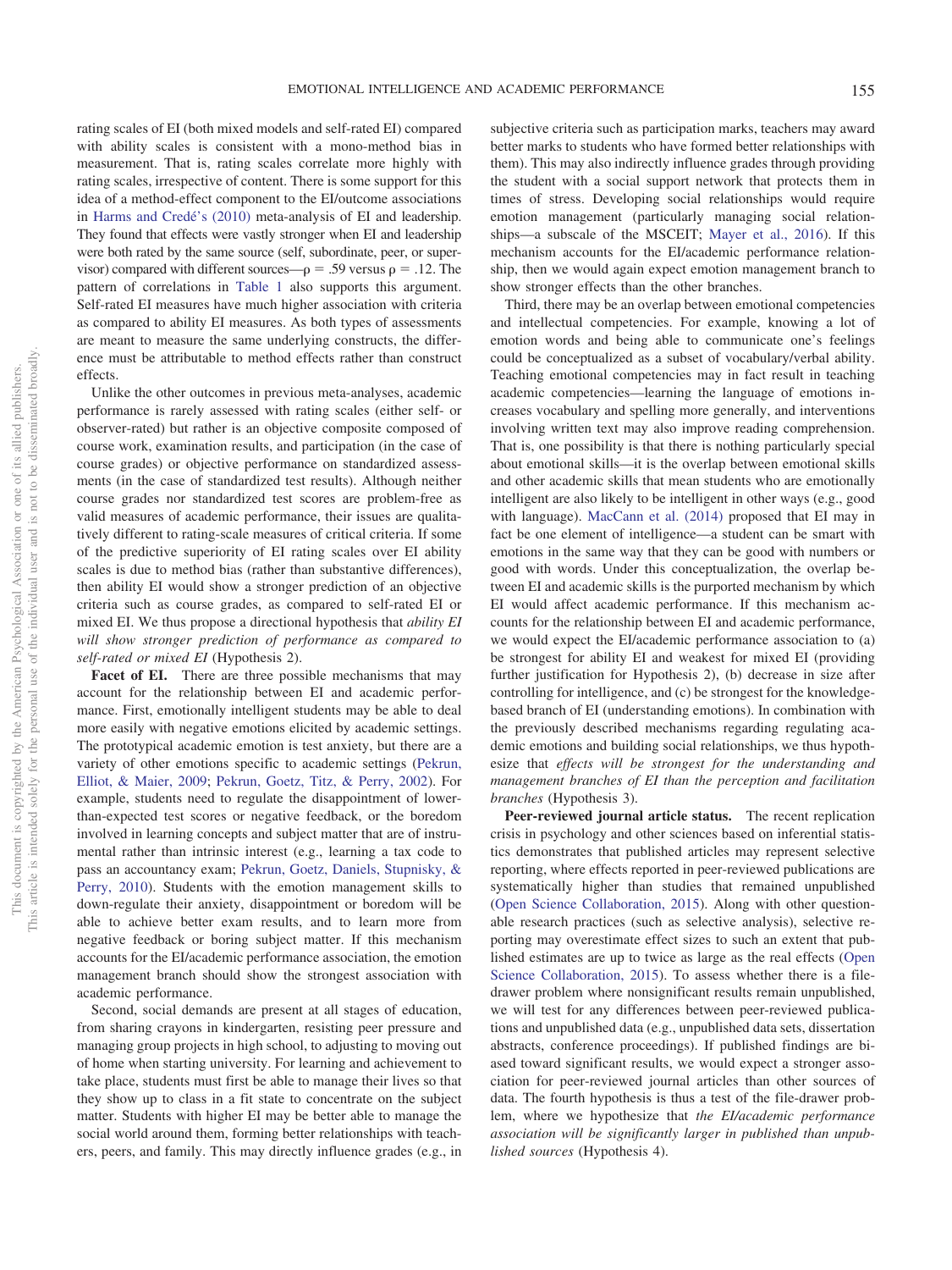**Student age.** [Perera and DiGiacomo \(2013\)](#page-31-11) reported a stronger effect of EI on academic performance in elementary school students than in university students ( $r = .28$  vs.  $r = .18$ ) but did not examine ability-based EI. Similarly, [Poropat \(2009\)](#page-31-0) found significantly stronger associations between conscientiousness and academic performance at earlier stages of education. This implies that self-regulatory processes (such as EI) may be a more critical determinant of educational outcomes at earlier ages and stages of education. We will therefore test whether the EI/academic performance relationship differs across different across age groups. Our expectation is that EI may prove more important at earlier ages. This is because when the average level of emotional skills is relatively low (as for 5- to 7-year-olds), being below average constitutes a lower absolute level of skill that might prove more detrimental to performance overall. For example, a 5-year-old with lower-than-average emotion management skills may spend the day crying, hitting other children, and be completely unable to focus on the tasks at hand. A university student with lower-than-average emotion management skills may have a less satisfying a time at university [\(Brackett, Mayer, & Warner, 2004;](#page-25-8) [Brackett et al.,](#page-25-0) [2006\)](#page-25-0) but is nevertheless likely be able to self-regulate sufficiently well so as not to spend the day crying and hitting others. Moreover, there is likely to be selective attrition based on emotional skills, resulting in a restriction of range at university compared to elementary schools and high schools. Students with very low emotional skills are more likely to have anxiety-based school refusal, conduct problems leading to suspensions or expulsion, and/or more difficulties resisting peer pressure (resulting in early drug and alcohol use or unintended pregnancy), and are therefore less likely to obtain entrance to university. Thus, we hypothesize that the *EI/academic performance association will be stronger at younger ages* (Hypothesis 5).

**Type of academic performance: Grades versus standardized test scores.** Academic performance is commonly measured in two ways; as standardized test scores or as end-of-semester grades. Standardized tests are usually developed and administered by state or national bodies (or even international bodies, as in the case of the OECD's Program for International Student Assessment [PISA]). They are often considered high-stakes either for the individual student or for their institution. School funding, reputation, or position within publicly available league tables may depend on test score results, and students' entrance into selective secondary schools or university programs may depend on their individual test scores. Standardized tests would normally be administered in large groups with a set time limit for completion, and classroom teachers and school administrators have no direct input on the content of these tests. In contrast, end-of-semester grades are composite measures of multiple forms of assessment, which may include formal examinations, written assignments, regular home-work, contribution to class discussion, group projects, or other assessment tasks. Classroom teachers and school or university administrators have much more control over the content of these assessments. That is, one of the primary ways in which EI could contribute to high scores on standardized tests is through the regulation of test anxiety. Grades (being a more diffuse criterion) would also be influenced via the ability to maintain relationships with one's instructors and other students, to manage group projects, and to manage the emotions that motivate procrastination as well as the ability to manage test anxiety. We therefore hypothesize that *EI will show a stronger relationship to grades than to standardized test scores* (Hypothesis 6).

**Gender composition of the sample.** Although [Perera and](#page-31-11) [DiGiacomo \(2013\)](#page-31-11) found that gender composition of the sample did not moderate the effect of EI on academic performance, we revisit this moderator for two reasons. First, we examine ability EI (which Perera and DiGiacomo did not). Second, we have a much larger sample and therefore greater power to detect an effect.

There are two main ways in which the gender composition of the sample could moderate the EI/academic performance association. First, moderation could occur as a result of the gender effects at the individual level of analysis. To the extent that say males are more likely to benefit academically from higher levels of EI than females, having a greater proportion of males in the sample will result in a stronger relationship between EI and academic performance. In this regard, there is some evidence that the relationship of EI to social and emotional outcomes is stronger for males than females, suggesting that EI may confer greater benefit to males [\(Brackett et al., 2006;](#page-25-0) [Brackett, Warner, & Bosco, 2005\)](#page-25-9). There is evidence that males and females experience different kinds of emotions—females experience greater internalizing emotions such as anxiety whereas males experience greater externalizing emotions such as anger [\(Chaplin & Aldao, 2013;](#page-26-4) [Fischer, Rodriguez](#page-27-7) [Mosquera, van Vianen, & Manstead, 2004\)](#page-27-7). To the extent that uncontrolled anger may be more damaging to school engagement and mastery goals as compared with anxiety [\(Pekrun et al., 2002,](#page-31-12) [2009\)](#page-30-7), this may mean that higher EI is more beneficial to males than females, as the consequences of failing to regulate are different for the different kinds of emotions.

Second, moderation could occur as a result of contextual effects. The gender composition of the sample defines the broader context in which academic performance takes place, which in turn could influence the beneficial value of high EI, regardless of whether an individual is male or female. As described above, the beneficial value of EI may be increased by contexts that place greater demands on dealing with social relationships, managing negative emotions, or learning academic material with emotional or social content. Coeducational schools place greater emphasis on affiliation and social relationships than same-sex schools (e.g., [Schneider](#page-32-6) [& Coutts, 1982\)](#page-32-6). Furthermore, academic contexts with a greater proportion of males can create an intellectually threatening environment and heightened text anxiety among females, thus hampering their performance (see [Inzlicht & Ben-Zeev, 2000\)](#page-28-7).

Taken together, the above arguments suggest that samples that are comprised of largely female participants will benefit less from the effects of EI than samples that are more mixed or male dominated. We thus hypothesize that *samples with a higher proportion of females will show weaker effects of EI on academic performance* (Hypothesis 7).

**Student minority status.** SEL programs are of interest to educators and policymakers as a pathway to address issues of equity for students from traditionally disadvantaged backgrounds or at disadvantaged schools. For SEL programs to reduce achievement gaps between groups: (a) programs must be at least as effective for minority/disadvantaged populations, and (b) the EI/ achievement association must be at least as large for minority/ disadvantaged groups (because increasing EI will increase achievement only in so much as EI and achievement are related). Evidence is mixed for point (a). [Taylor, Oberle, Durlak and Weiss-](#page-32-7)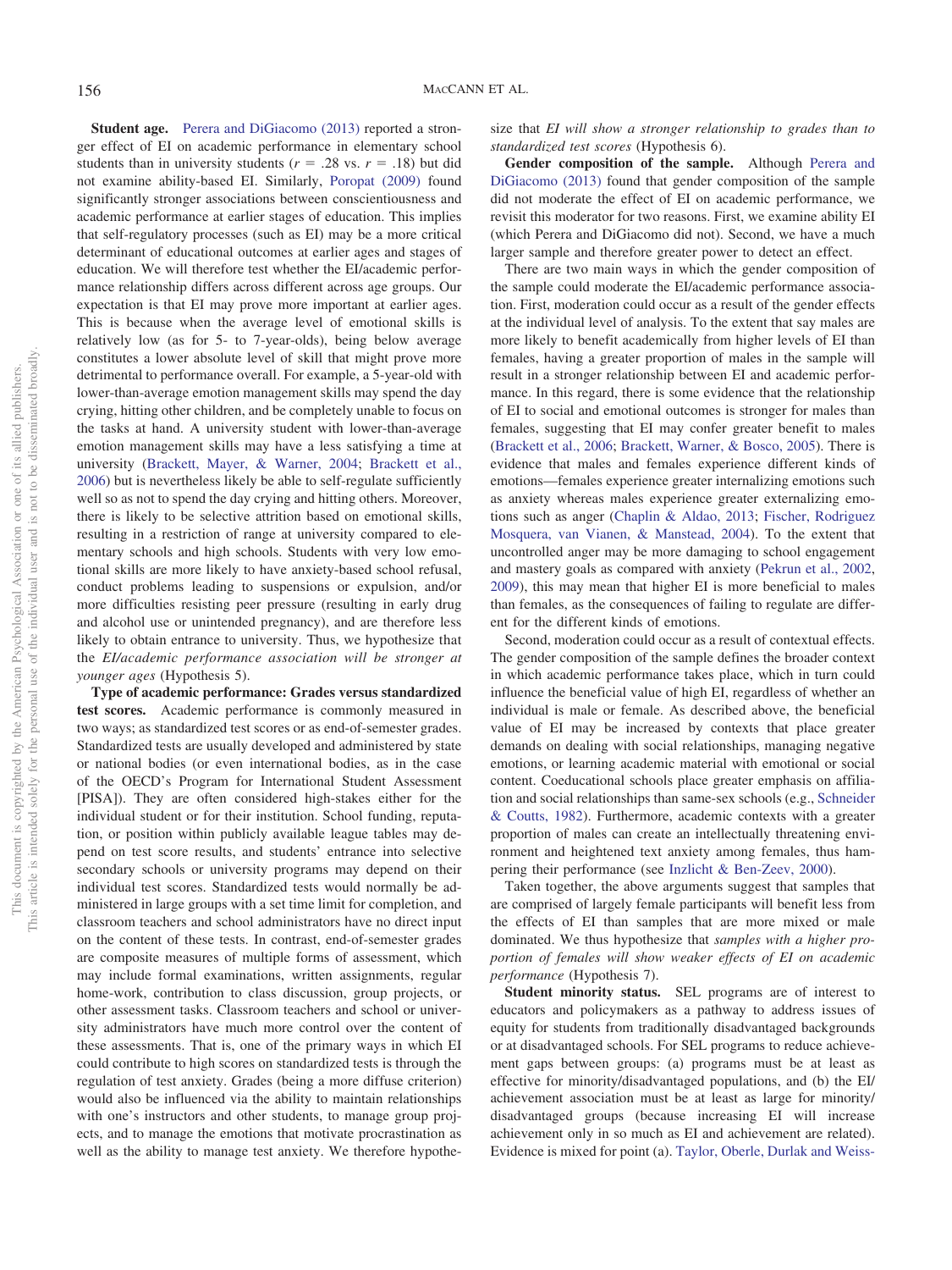[berg's \(2017\)](#page-32-7) recent meta-analysis demonstrates that there are no significant differences in the effectiveness of SEL programs for different levels of SES or for majority versus minority groups. However, there is research to suggest that SEL programs are less effective in disadvantaged schools [\(Bierman et al., 2010\)](#page-25-10). Such differences may be attributable to the challenges of implementing SEL programs in schools serving disadvantaged students (who are disproportionately ethnic minorities).

Our moderation analysis will test point (b). We hypothesize that samples with larger proportions of minorities may have a *stronger* EI/achievement association. Our logic is that low EI constitutes a greater barrier in a disadvantaged environment (where EI is required to deal with daily obstacles) than in more supportive environment. Ethnic minority status is associated with social and educational disadvantage. In addition, ethnic minority students face additional daily obstacles in the form of microaggressions and racism which produce negative emotions (such as anger and anxiety) that require emotion regulation.

Because our arguments are partly based on advantaged versus disadvantaged environments, they would also hold for comparisons of high versus low socioeconomic status (irrespective of ethnic minority status). We do not examine this directly because sample socioeconomic status is rarely if ever reported in correlational research on EI. We use the sample percentage who are of a minority ethnicity (i.e., non-White) as a moderator of the EI/ academic performance association. Because of the difficulty of defining *minority* across different countries, we have restricted this analysis to samples from the United States (where sample ethnicity is commonly reported using consistent categories of White, Black, Asian, and/or Hispanic in most educational and psychological research). We hypothesize that *the EI/academic performance association will be larger for samples with higher proportions of minority students* (Hypothesis 8).

**Subject area: Mathematics/Science versus Humanities.** Many of the arguments mentioned above assume that EI affects the learning *process*, where high EI students learn more and perform better by regulating their anxiety or boredom, or managing the social relationships of the classroom, playground or campus. However, it is also possible that the EI/academic performance association is attributable to the *content* of what is learned. Emotional content is self-evidently more relevant to a performing arts grade (where accurately portraying and evoking emotion form part of the assessable content) as compared with mathematics (where the content is unrelated to emotions). Similarly, analyzing the universal themes of a poem or canonical play requires an understanding of the emotions and motivations of the characters, such that emotions may be a required knowledge base for humanities-based but not science/mathematics-based content domains. Understanding human motivations and emotions may be a required skill for interpreting the meaning of some texts. This is true from the earliest levels of education (e.g., the dramatic tension of *The Cat in the Hat* derives from understanding both the protagonist's initial boredom and the anxiety caused by the cat's chaos) through to the higher ones (e.g., analyzing the role of charismatic leaders in creating a totalitarian state when studying modern history). To test whether the EI/performance association derives from process versus content, we will test whether the effect is stronger for humanities-based subjects versus mathematics and science-based subjects. We hypothesize that *EI will show a stronger relationship* *to humanities performance as compared to mathematics/science performance* (Hypothesis 9).

## **The Incremental Validity and Relative Importance of EI for Academic Performance**

**Other predictors of academic performance: Intelligence.** The dominant view for much of the 20th century was that intelligence is the critical ingredient for success at school. While different theorists have defined intelligence in slightly different ways, the American Psychological Association Taskforce defined it as the "ability to understand complex ideas, to adapt effectively to the environment, to learn from experience, [and] to engage in various forms of reasoning" [\(Neisser et al., 1996,](#page-30-10) p. 77).

Since the dawn of intelligence testing, one of the key tenets of intelligence tests is that scores should correspond to student's achievement at school. In fact, intelligence tests were originally devised by Alfred Binet to assess students' ability to succeed at school. Prominent economists and psychologists have tried to gauge the size of the intelligence/achievement association, with estimates ranging from around  $r = .40$  to .70 (e.g., [Deary, Strand,](#page-26-5) [Smith, & Fernandes, 2007;](#page-26-5) [Jencks, 1979;](#page-28-8) [Kaufman & Lichten](#page-28-9)[berger, 2005\)](#page-28-9). Early meta-analyses estimated this relationship as .34, .43, and .48, respectively, but were focused only on achievement in science in primary and secondary school [\(Boulanger,](#page-25-11) [1981;](#page-25-11) [Fleming & Malone, 1983;](#page-27-8) [Steinkamp & Maehr, 1983\)](#page-32-8). Three recent meta-analyses have estimated the size of the intelligence/academic performance correlation more generally but have come to different conclusions on the size of this effect. [Roth et al.](#page-31-13) [\(2015\)](#page-31-13) found a corrected correlation of .54 across 240 studies of primary and secondary students. [Poropat \(2009\)](#page-31-0) found a corrected correlation of .25 across 47 studies of primary, secondary and university students. [Richardson et al. \(2012\)](#page-31-1) found a corrected correlation of .21 across 35 studies of university students.

There are two possible reasons for this large discrepancy—stage of education and the time-period covered in the meta-analysis. [Roth et al.'s \(2015\)](#page-31-13) samples were predominantly preadolescent children (no university students were included, and only 1/3 of the samples were from secondary school). In contrast, [Poropat \(2009\)](#page-31-0) included primary, secondary, and tertiary students with 55% of studies from university samples, and less than 10% from primary school samples. [Richardson et al. \(2012\)](#page-31-1) included university students only and had the lowest estimate of the three meta-analyses. Although no single meta-analysis has tested for moderation across tertiary versus earlier levels of education on the intelligence/ academic performance relationship, this comparison of different meta-analyses suggests that effects may be smaller in tertiary education than they are in primary or secondary education. [Jensen](#page-28-10) [\(1998\)](#page-28-10) also believed that the importance of intelligence for academic achievement dropped from primary to secondary to tertiary to postgraduate education.

Second, more recent studies show smaller effects. [Roth et al.](#page-31-13) [\(2015\)](#page-31-13) reported that older studies (pre-1983) showed a significantly stronger relationship than newer studies. All studies included in [Poropat's \(2009\)](#page-31-0) meta-analysis were published after 1990, all but four after 1995, and the majority after 2000. As such, discrepancies between Roth et al. and Poropat may be attributable to the time-periods examined. Roth et al. propose that the reduced effect of intelligence on academic performance over time is attrib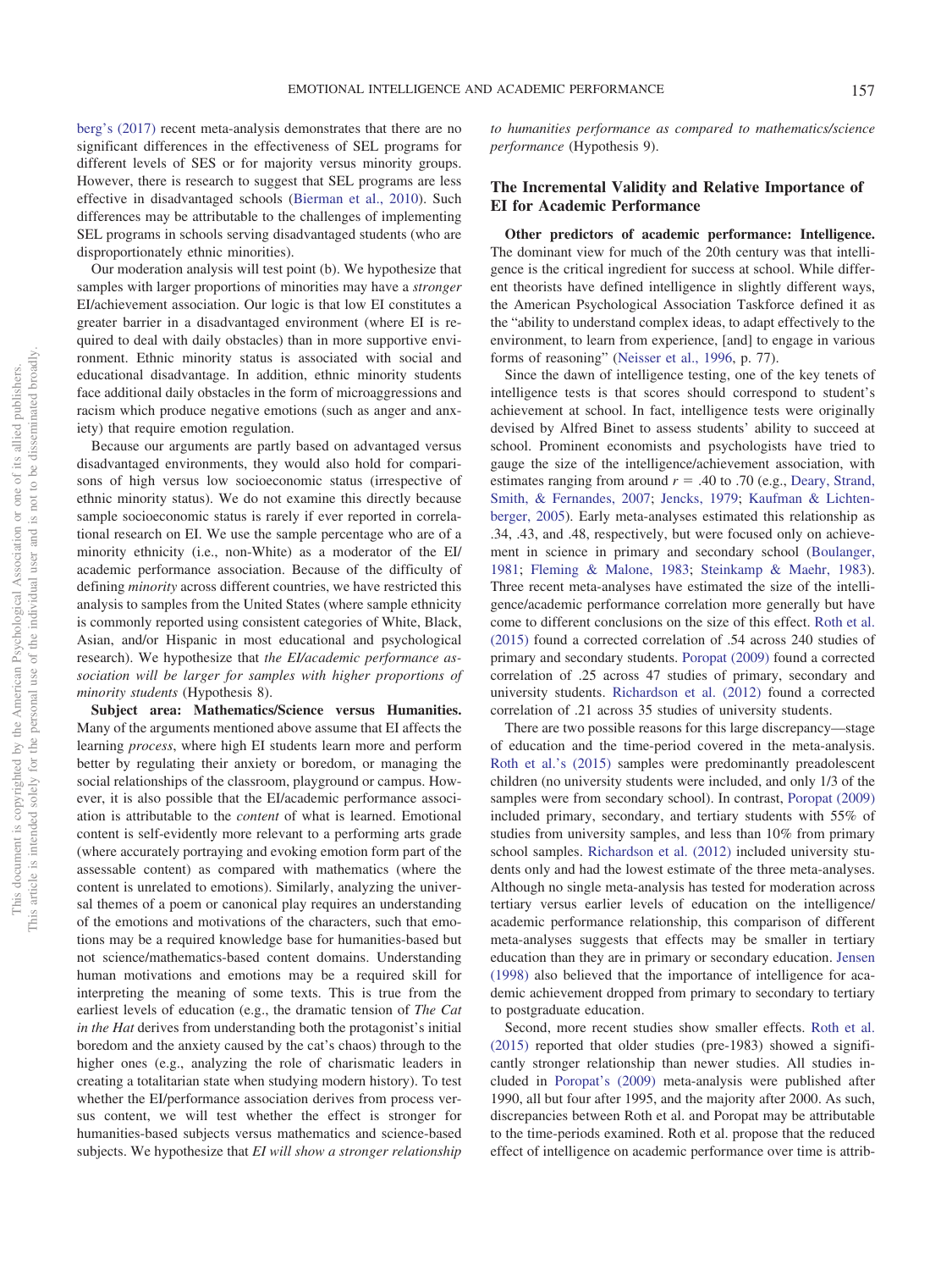utable to increasing grade inflation (which reduces the variance in academic performance in more recent studies, depressing correlations). There is abundant evidence of continued grade inflation since 1983 [\(Bachan, 2017;](#page-25-12) [Nata, Pereira, & Neves, 2014;](#page-30-11) [Rojstac](#page-31-14)[zer & Healy, 2012\)](#page-31-14). Given that conceptualizations and study of EI did not commence until the 1990s, and much of the research occurred only in the last 10 years, we believe it is important to control for intelligence/academic performance estimates obtained in the current era, ideally from similarly constituted samples (i.e., from tertiary samples as well as primary and secondary). For this reason, we conduct a secondary meta-analysis of studies in our EI/academic performance citations, examining the intelligence/ academic performance relationship reported in these citations. This effectively controls for both the time period of the study, and the stage of education (i.e., estimates of the intelligence/academic performance association are then drawn from the same time period and same samples as the estimates of EI/academic performance). We will then use our intelligence/academic performance estimate (along with other meta-analytic correlations) to construct a correlation matrix to test for the incremental validity of EI on academic performance, over and above the effect of intelligence and the five major domains of personality.

**Other predictors of academic performance: Noncognitive constructs and personality.** A recent zeitgeist led by behavioral economist James Heckman has focused on noncognitive factors such as personality traits as critical predictors of education and workplace outcomes [\(Heckman & Rubinstein, 2001;](#page-27-9) [Heckman,](#page-27-10) [Stixrud, & Urzua, 2006\)](#page-27-10). Although earlier canonical writings on the impact of intelligence stressed that noncognitive, motivational, or conative factors were also likely to be impactful for life success [\(Jencks, 1979;](#page-28-8) [Wechsler, 1943\)](#page-33-4), these lacked an organizing framework.

One possible organizing framework for noncognitive factors is the Big Five model of personality, which gained acceptance among psychologists from the 1990s onward [\(Digman & Inouye, 1986;](#page-26-6) [Goldberg, 1981;](#page-27-11) [John, 1989;](#page-28-11) [Tupes & Christal, 1992\)](#page-32-9). Factor analysis of trait adjectives produced a five-factor solution (the Big Five) that was largely similar to the Five Factor Model (FFM) of personality that emerged from factor analysis of questionnaire data. These five personality factors are *extraversion* (positive affect, high energy levels, and sociability), *agreeableness* (sympathy, kindness, and submissiveness), *conscientiousness* (hardworking, detail-minded, and organized), *neuroticism* (easily and frequently feeling stress and negative affect), and *openness to experience* (open to new ideas, enjoyment of arts, culture, and aesthetics; referred to as *Intellect* in the Big-Five and *Openness* in the Five-Factor Model). These five major domains of personality provide a conceptual framework for grouping the multiple different noncognitive constructs that have emerged from different subdisciplines of psychology and education. For example, conscientiousness provides an overarching framework for the conceptually similar psychological constructs of delay of gratification, ego control, effortful control, self-control, self-regulation, and grit [\(Heckman & Kautz, 2012;](#page-27-12) [Roberts, Lejuez, Krueger, Richards, &](#page-31-15) [Hill, 2014\)](#page-31-15).

A series of meta-analyses demonstrates that these five personality domains, and particularly conscientiousness, predict workplace performance independently from the effects of intelligence [\(Barrick & Mount, 1991;](#page-25-13) [Salgado, 1998;](#page-32-10) [Schmidt & Hunter,](#page-32-11)

[1998\)](#page-32-11). However, research on the importance of these personality traits for academic performance did not follow for another 20 years. [Poropat \(2009\)](#page-31-0) provided the first large scale meta-analysis linking five domains of personality to academic performance. Across all levels of education, he found a conscientiousness/ academic performance relationship of  $\rho = .22$ , which was of similar magnitude to his estimate of intelligence/performance relationship ( $\rho = .25$ ). Moreover, conscientiousness predicted academic performance independently of the effects of intelligence. Other recent meta-analyses found similar estimates of .23 and .24 for the conscientiousness/academic performance corrected correlation in tertiary academic performance [\(O'Connor & Paunonen,](#page-30-12) [2007;](#page-30-12) [Richardson et al., 2012\)](#page-31-1). Across these three meta-analyses, agreeableness also showed a significant (but small) positive relationship with academic performance. As the five factors of personality are known to predict academic performance, we will examine whether EI provides incremental prediction above and beyond the effects of personality as well as intelligence.

## **The Combined Effect of EI, Intelligence, and Personality on Academic Performance**

Given that intelligence and personality (particularly conscientiousness) are well-established predictors of academic performance, it is important to examine the incremental validity of EI alongside the contribution of these traditional predictors. As reviewed in earlier sections, EI has known relationships with both intelligence and personality. This has led some researchers to argue that EI is redundant and has little incremental validity above and beyond the effects of intelligence and personality [\(Schulte et](#page-32-4) [al., 2004\)](#page-32-4). Indeed, in a few studies where EI has been related to positive outcomes, the positive effect of EI disappears after controlling for intelligence and personality (see [Walter, Cole, &](#page-33-5) [Humphrey, 2011,](#page-33-5) for a review). Therefore, researchers have argued for the need to establish not only the main effect of EI, but also the incremental validity of EI relative to intelligence and personality [\(Antonakis, Ashkanasy, & Dasborough, 2009;](#page-25-14) [Miao et](#page-30-6) [al., 2017\)](#page-30-6). Moreover, as meta-analyses arguably provide the best estimates for effect sizes of the relationship between different variables, this article is well-placed to determine the incremental validity of EI (ability EI, self-rated EI, and mixed EI) for academic performance. Given the high correlations between mixed EI and personality (e.g., [van der Linden et al., 2017\)](#page-33-1) and the high correlations between ability EI and conventional nonemotional measures of intelligence (e.g., [MacCann et al., 2014\)](#page-29-2), it is reasonable to expect that correlations of EI with academic performance will shrink after accounting for these variables. However, we hypothesize that overlap with personality and intelligence will not be entirely responsible for the effect of EI on academic performance, such that *all three streams of EI will predict academic performance above and beyond the contributions of intelligence and personality* (Hypothesis 10).

Whereas incremental validity examines the prediction of a variable to a criterion above and beyond the contribution of other variables, relative importance refers to the contribution each predictor makes to the total criterion variance in combination with other predictors [\(Johnson & LeBreton, 2004\)](#page-28-12). The goal of relative weights analysis is to "partition explained variance among multiple predictors to better understand the role played by each predic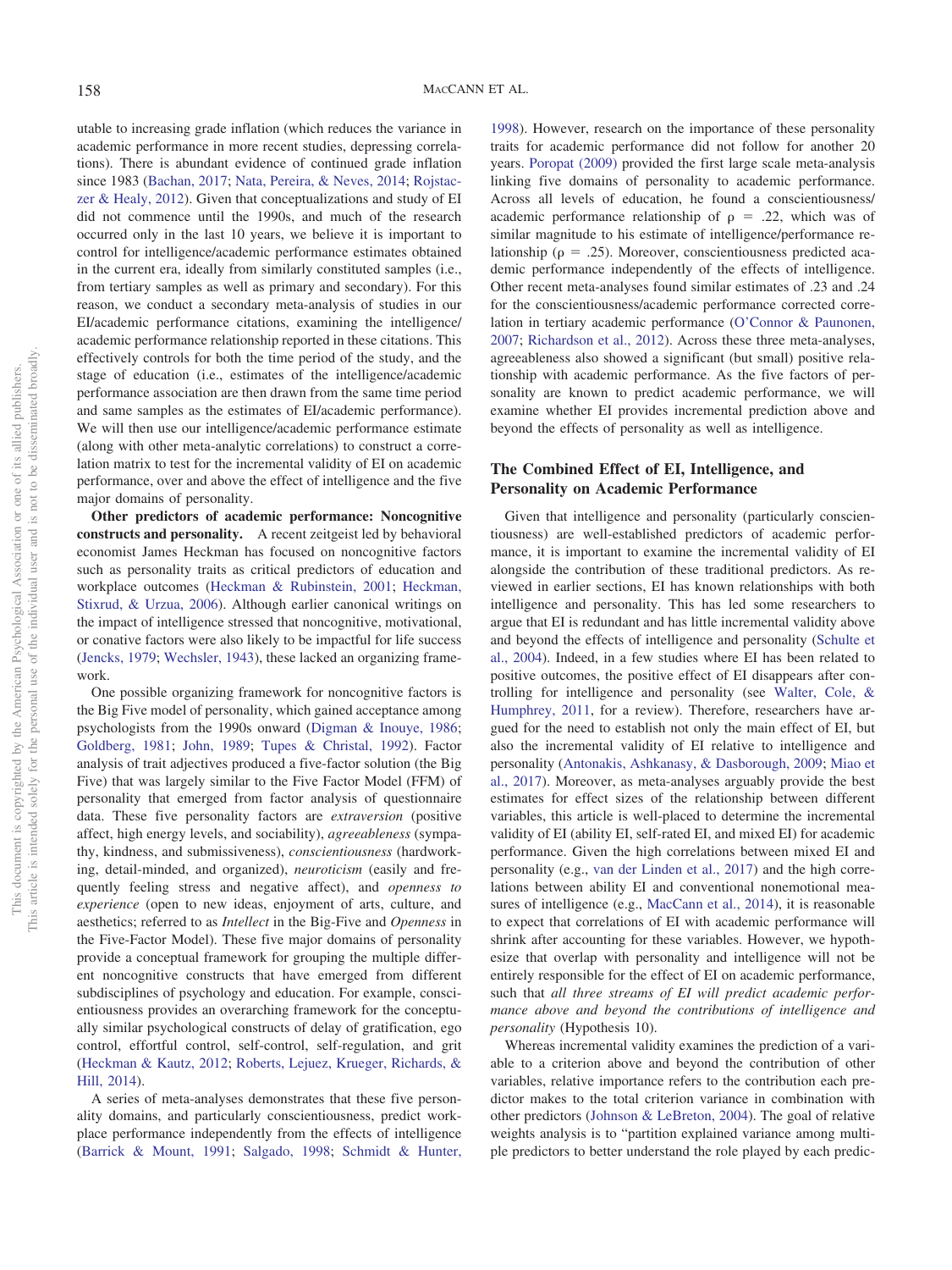tor in a regression equation" [\(Tonidandel & LeBreton, 2011,](#page-32-12) p. 1). This is a separate question to incremental prediction, as the order in which variables are entered into the analysis does not affect the relative weights. Relative weights can be expressed as a percentage of the *R*-squared value that each variable independently contributes. We will examine not only the incremental prediction of EI but also the relative importance of EI as a predictor when considered in conjunction with intelligence and personality. Previous meta-analyses have used relative weights analysis to compare the relative contribution of EI to the prediction of workplace outcomes [\(Miao et al., 2017;](#page-30-6) [O'Boyle et al., 2011\)](#page-30-0). Many of the original claims in the 1990s popular science books on emotional intelligence proposed that EI was more important than intelligence that "it can matter more than IQ" [\(Goleman, 1995,](#page-27-13) p. 1). A comparison of the relative contribution of EI and intelligence to the prediction of academic performance would thus test whether there is any merit to these original claims. Given the ubiquitous influence of intelligence and conscientiousness on academic performance, we hypothesized that *EI will be among the top three predictors of academic performance, along with intelligence and conscientiousness* (Hypothesis 11).

#### **Method**

#### **Search Strategy**

First, we searched the following nine databases for relevant studies on EI and academic performance: ERIC, Google Scholar, ISI Web of Science, Medline, ProQuest Dissertations and Theses, PsycINFO, PubMed, ScienceDirect, and Scopus. For academic performance we used the search string "(*academic OR education OR university OR school) AND (grade OR GPA OR performance OR achievement*)" in line with [Poropat \(2009\).](#page-31-0) For emotional intelligence we used the search string *"(emotional intelligence) OR EI OR (emotion perception) OR (emotion understanding) OR (emotion facilitation) OR (emotion recognition) OR (emotion management) OR MSCEIT OR MEIS OR TEIQue OR SREIS OR WLEIS OR (Mayer-Salovey-Caruso Emotional Intelligence Test) OR (Multifactor Emotional Intelligence Scale) OR (Trait Emotional Intelligence Questionnaire) OR (Schutte Self Report Emotional Intelligence Test) OR (Wong and Law Emotional Intelligence Scale*)." Combining these yielded an initial search result of 6139 citations. All citations up until November 1, 2016 were considered, with no lower limit to the publication year (unpublished data or studies were labeled with the year they were located). After removing duplicates, the title, abstract, and, where necessary, full-text, of the remaining citations were reviewed. Ancestry searches of the reference lists yielded an additional 14 citations. After reviewing the reference section of relevant existing meta-analytic reviews [\(Perera & DiGiacomo, 2013;](#page-31-11) [Richardson et](#page-31-1) [al., 2012\)](#page-31-1) an additional 10 relevant citations were added. We then conducted a search for unpublished data on this question by (a) searching the American Education Research Association database (which resulted in no additional relevant citations), and (b) emailing 23 prolific emotional intelligence researchers and putting out a call on the EMONET listserv to request unpublished data, and (c) contacting major testing companies and educational research companies. Together, (b) and (c) resulted an additional seven citations. This search strategy is outlined in the PRISMA chart in [Figure 1.](#page-10-0)

#### **Inclusion and Exclusion Criteria**

Citations were included in the meta-analyses if they met the following inclusion criteria: (a) written in English; (b) the measure of EI was published in either a test manual or journal article; (c) included academic performance indices appraised either directly (e.g., GPA, SAT results) or self-reported (self-reported GPA has been found to correlate at  $r = .90$  with actual GPA for college students and  $r = .82$  for high school students; [Kuncel, Crede, &](#page-28-13) [Thomas, 2005\)](#page-28-13); (d) referred to original data not reported in any other citation; (e) reported an effect size between EI and academic performance, or reported data from which an unbiased estimate of effect size could be calculated; and (f) reported the sample size. Conversely, studies were excluded from the meta-analyses based on the following exclusion criteria: (a) measured clinical or workrelated training performance; (b) used degree attainment as an index of academic performance (e.g., [Kapp, 2000;](#page-28-14) [Kashani, Azimi,](#page-28-15) [& Vaziri, 2012\)](#page-28-15); (c) used an in vivo laboratory achievement test (e.g., [Shao, Yu, & Ji, 2013\)](#page-32-13); (d) were publications based on the same data as another citation in the meta-analysis (e.g., [Ahmad,](#page-24-0) [2010\)](#page-24-0); or (e) the EI constructs were not based on established ability, trait, or mixed EI theory (e.g., social intelligence).

Most citations included multiple correlations estimating the EI/academic performance association (e.g., correlations for several different EI tests with both university and high school grade point average, for several different subscales of EI, or several different subject areas of achievement). We recorded all possible combinations of EI/achievement as within-citation effects. After exclusion criteria, there were  $n = 162$  different citations (188 samples), with  $k = 1,276$  correlations available for analysis. The final file for analysis is included as an excel sheet in the [online supplementary](http://dx.doi.org/10.1037/bul0000219.supp) [material,](http://dx.doi.org/10.1037/bul0000219.supp) and a summary of citations is provided in the [Appendix.](#page-34-0)

Citations represented 27 different countries, with most data from English-speaking countries (76.5%,  $k = 974$ ) such as the United States (43.9%,  $k = 560$ ), U.K. (8.2%,  $k = 105$ ), or Australia  $(7.8\%, k = 99)$ . The largest number of observations from non-English speaking countries were from Iran  $(k = 74)$ , Portugal  $(k = 1)$ 54), and Spain  $(k = 35)$ .

#### **Coding**

Each of the 1,276 effects was coded on the criteria described below. The first set of coding was conducted by the second and third authors, who both hold postgraduate degrees in psychology. A second coder (the fourth author, who holds an undergraduate psychology degree) coded 73 randomly selected citations to test the reliability of coding. Errors were resolved by the first author going back to the original paper.

**Effect size.** Pearson's correlation (*r*) was used as the metric of effect size. In the few samples where *r* was not reported, the available statistic (e.g.,  $\chi^2$ , *t* value, *F* value) was transformed into *r* using effect size calculators [\(Lenhard & Lenhard, 2016;](#page-29-13) [Lyons &](#page-29-14) [Morris, 2017\)](#page-29-14). Coder agreement was 93%.

**Sample size.** Sample size was ranged from 18 to 2,195 with a median of 180 and a mean of 256 (25% of observations were based on 99 or fewer participants and 25% of observations were based on 291 or more participants). Coder agreement was 90%.

**Reliabilities of measures.** The reliability of both EI and GPA were coded. For measures of EI, if a study did not provide reliability information, the average reliability from all studies that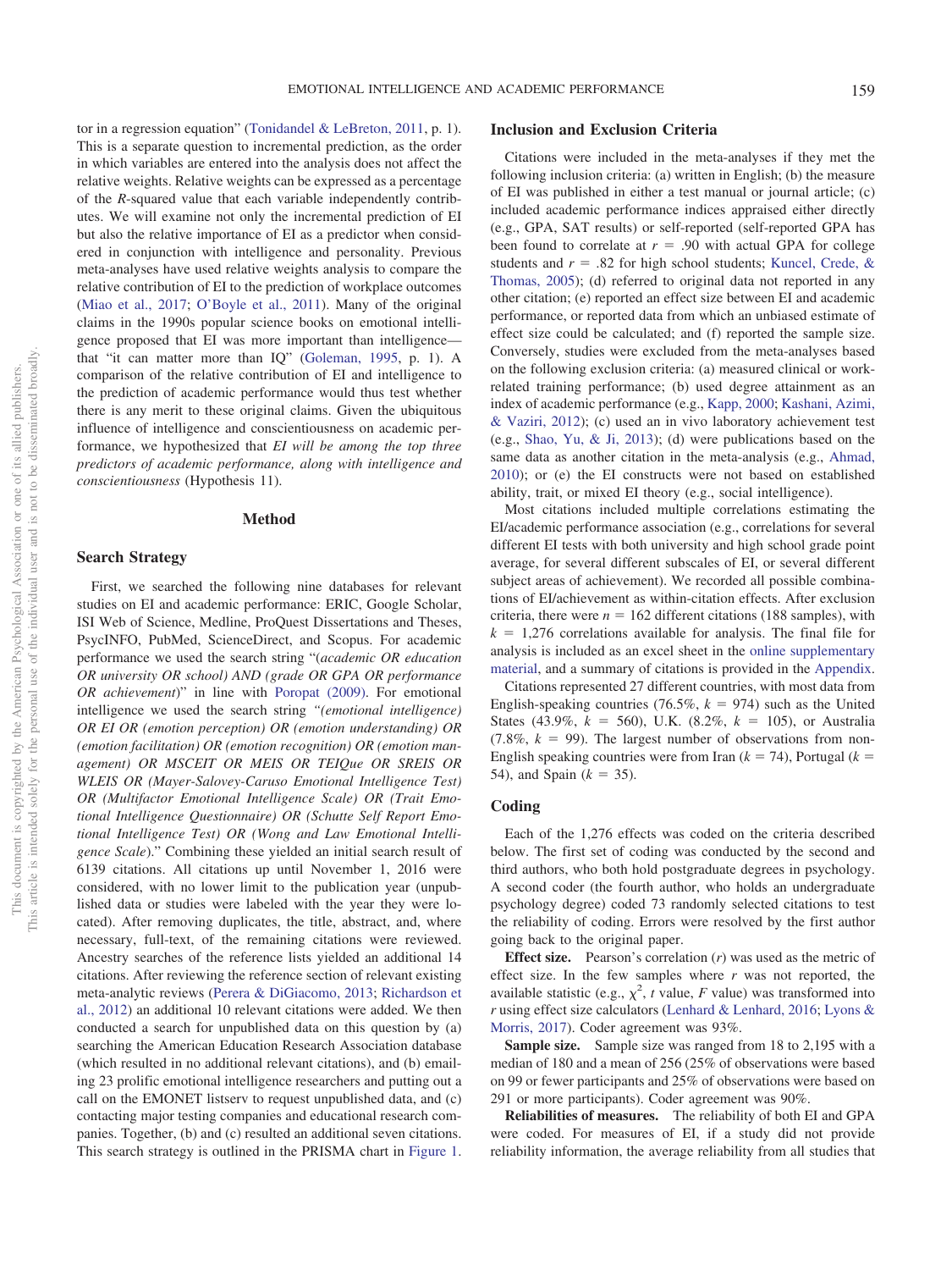

<span id="page-10-0"></span>*Figure 1.* PRISMA flowchart for the identification, screening, and inclusion of publications in the metaanalyses.

used the same measure in the current meta-analysis was imputed. If no other studies used the same measure, the reliability estimate was obtained from the test manual or original psychometric validation study. If either of these were not available, then a reliability estimate was obtained from a published, large sample study. Coder agreement for EI was 80%. For academic performance indexes, very few studies reported reliabilities. Therefore, the reliability estimates were obtained from published studies on the reliability of different academic performance measures, as follows: GPA obtained from academic records [\(Westrick, 2017\)](#page-33-6); self-reported GPA [\(Kuncel et al., 2005\)](#page-28-13); self-reported SAT or other equivalent standardized tests scores [\(Kuncel et al., 2005\)](#page-28-13); SAT [\(Ewing, Huff,](#page-26-7) [Andrews, & King, 2005\)](#page-26-7); and American College Test [\(ACT,](#page-24-1) [2014\)](#page-24-1).

**Standard deviation of EI.** Standard deviations were recorded for EI measures to correct for range restriction. Coding agreement was 80%.

**Gender.** Gender was coded as a continuous variable using percentage (%) of female participants in each citation. This value ranged from 0% to 100%, with a median of 61%. Coder agreement was 95%.

**Ethnicity.** Ethnicity was coded as a continuous variable using percentage (%) of White participants in each citation. This was only coded for samples from the United States, where ethnicity was commonly reported using the same categories. Most observations  $(k = 520$  of 558) reported this information. Percentage White ranged from 0% to 100% with a median of 52% and a mean of 51%.

**Age.** Mean sample age of participants was coded as a continuous variable, and ranged from 7.68 to 40 years, with a median of 19.52. Coder agreement (to the nearest whole number of age in years) was 98%. If the study did not report mean age, but gave an age range, the median age in the range was used. For studies that did not report an age mean or range, the mean age was imputed based on an average of the mean ages in other studies that included participants at a similar academic level [\(Poropat, 2009\)](#page-31-0).

**EI stream.** EI stream was coded into three categories: Ability EI (31%,  $k = 399$ ), Self-rated EI (13%,  $k = 161$ ), and Mixed EI  $(56\%, k = 716)$ . Coder agreement was 100%. The most commonly used tests were the EQ-i  $(31.6\%, k = 403)$  and the MSCEIT  $(24.1\%, k = 307)$ .

**EI facet.** Effects were coded as representing one of the four ability facets (Perception, Facilitation, Understanding, and Management), five Bar-On EQ-i facets (Intrapersonal, Interpersonal, Stress Management, Adaptability, General Mood), or Overall EI. Other facets of EI were not coded. Coder agreement was 95%.

**Educational level.** Educational level was coded as a categorical moderator with three levels: primary  $(7.6\%, k = 97)$ , secondary (32.3%,  $k = 412$ ), or tertiary (59.6%,  $k = 761$ ). One study [\(Alumran & Punamaki, 2008\)](#page-24-2) used a mixed sample of secondary and tertiary students, and so was excluded from the relevant moderator analyses. Coder agreement was 99%.

**Type of academic performance measure.** This variable was coded as a categorical moderator with two levels: course grade (e.g., GPA, semester course grade, and school subject mark;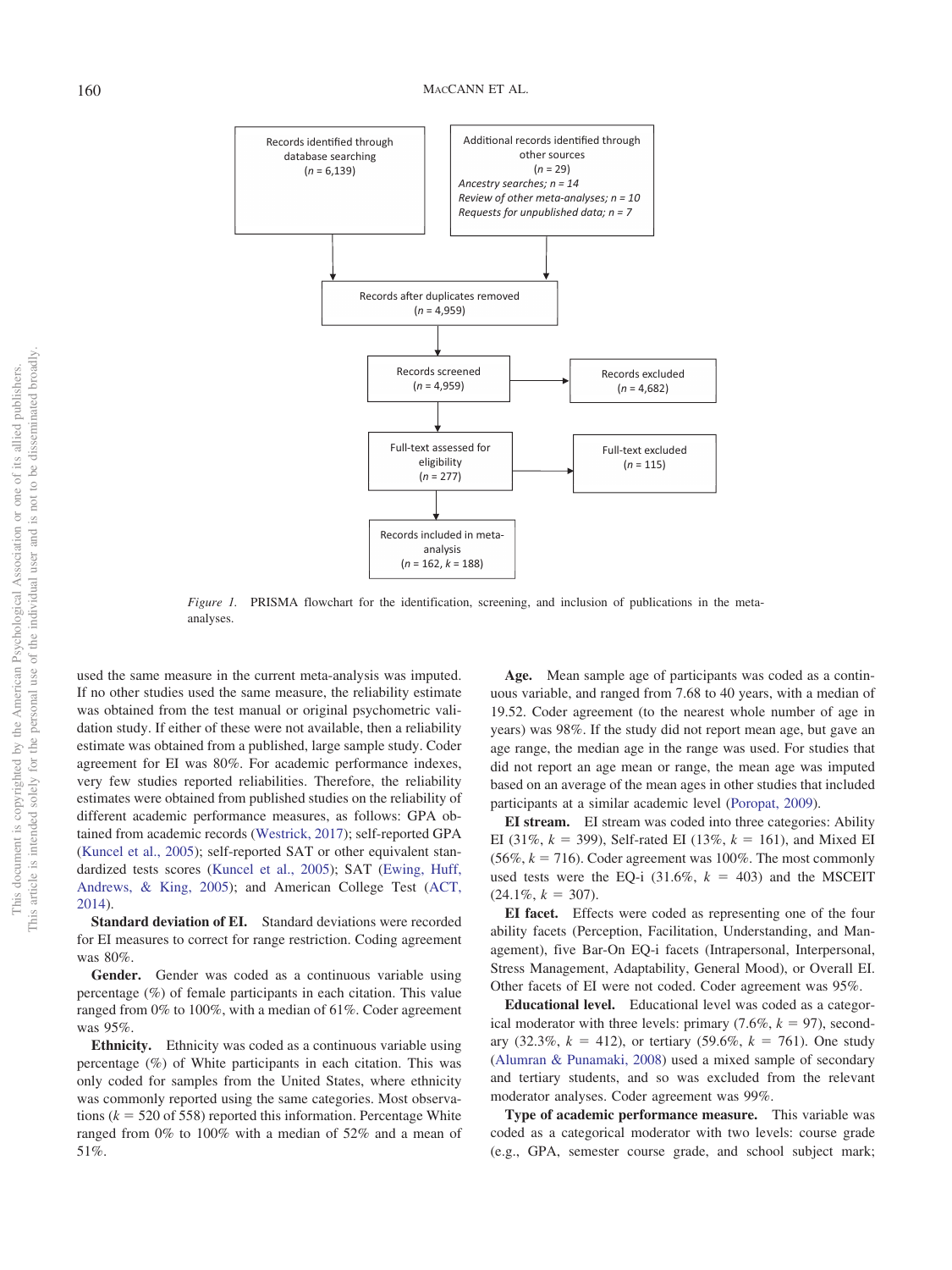83.9%,  $k = 1071$ ) and standardized test score (e.g., SAT and GRE; 16.1%,  $k = 205$ ). Coder agreement was 96%.

**Publication format.** This variable was coded as a categorical moderator with 4 levels: peer-reviewed articles  $(54.5\%, k = 696)$ , conference proceedings (3.7%,  $k = 47$ ), dissertations (38.1%;  $k =$ 486), and unpublished data  $(3.7\%, k = 47)$ . Coder agreement was 100%.

**Subject area.** The subject area was coded as general (for overall GPA or standardized test covering both numeracy and literacy areas; 54.3%,  $k = 694$ ), as mathematics/science (21.1%,  $k = 267$ , or as humanities/arts (23.4%,  $k = 299$ ).

#### **Statistical Analyses**

Prior to calculating mean sample-weighted correlations, effect sizes were corrected for: (a) unreliability in academic performance, (b) range restriction in EI, and (c) unreliability in EI. We used the formulae and processes outlined in [Hunter, Schmidt, and Le \(2006\)](#page-28-16) for direct range restriction. This equation uses mu (the ratio of the sample to population standard deviation). For citations where mu could not be calculated (because sample or population standard deviation was not available), we imputed a value of mu equal to the mean mu for other studies in the same stream and stage of education.

Outliers for each meta-analysis were detected and removed using [Hoaglin and Iglewicz's \(1987\)](#page-27-14) outlier labeling rule, using the more conservative multiplier of  $g = 2.2$ . When interpreting the effect size, we used [Cohen's \(1962,](#page-26-8) [1988\)](#page-26-9) benchmarks of .10, .30, and .50 for small, medium, and large.

We used Robust Variance Estimation (RVE) to control for dependencies between effect sizes [\(Hedges, Tipton, & Johnson,](#page-27-15) [2010\)](#page-27-15). Most citations we located report more than one effect size. Including multiple effect sizes from the one citation can be problematic due to the potential for dependencies caused by theoretically irrelevant variables, such as lab specific procedures, similar participants, and so forth. RVE is a multilevel approach that calculates standard errors that are adjusted for clustering of effect

sizes (i.e., citation level clustering). We use RVE with a correlated effects structure, which stipulates that effect sizes from the same citation are likely to be correlated with each other because of erroneous study characteristics. RVE has been shown to accurately estimate effect sizes even when the precise nature of the correlation between effects is unknown [\(Moeyaert et al., 2017\)](#page-30-13). We specified a correlation rho of .80 as is typical when the correlation between effect sizes unknown [\(Hedges et al., 2010\)](#page-27-15). However, we also performed a sensitivity analysis which suggested none of our findings different substantially as a function of the selected rho. The multilevel random effect meta-analysis with RVE estimation were performed using the 'robumeta' package [\(Fisher, Tipton, &](#page-27-16) [Hou, 2016\)](#page-27-16) in R Version 3.4.3 [\(R Core Team, 2017\)](#page-31-16). The R-code is provided as [online supplemental material.](http://dx.doi.org/10.1037/bul0000219.supp) To test for the effect of publication bias we looked at funnel plots (see [Figure 2](#page-11-0) for overall funnel plot) and Egger's test.

To test Hypotheses 2 through 9 (testing for moderators), we conducted metaregressions using RVE. We conducted multiple regressions simultaneously controlling for publication type, stream, sample mean age, gender composition, subject area, and performance type. Because there was a lot of missing data for EI facet (only available for a subset of Stream 1 studies) and ethnicity (only available for U.S. studies), these were conducted as separate simple metaregressions (otherwise we would have a substantially reduced *k* and reduced power for multiple regressions). For categorical moderators (EI Stream, EI facet, publication status, education stage, and subject area of achievement), we also conducted subgroup analyses so that the relative magnitude of the difference could be easily communicated. For categorical moderators, we used contrast coding in the metaregressions. Because age and stage of education are dependent, we only entered age into the multiple regressions, to avoid collinearity.

To test Hypothesis 10 (the incremental validity of EI in predicting academic performance controlling for cognitive ability and personality), we created a correlation matrix of meta-analytic



<span id="page-11-0"></span>*Figure 2.* Funnel plot for overall analysis of emotional intelligence (EI) with academic achievement.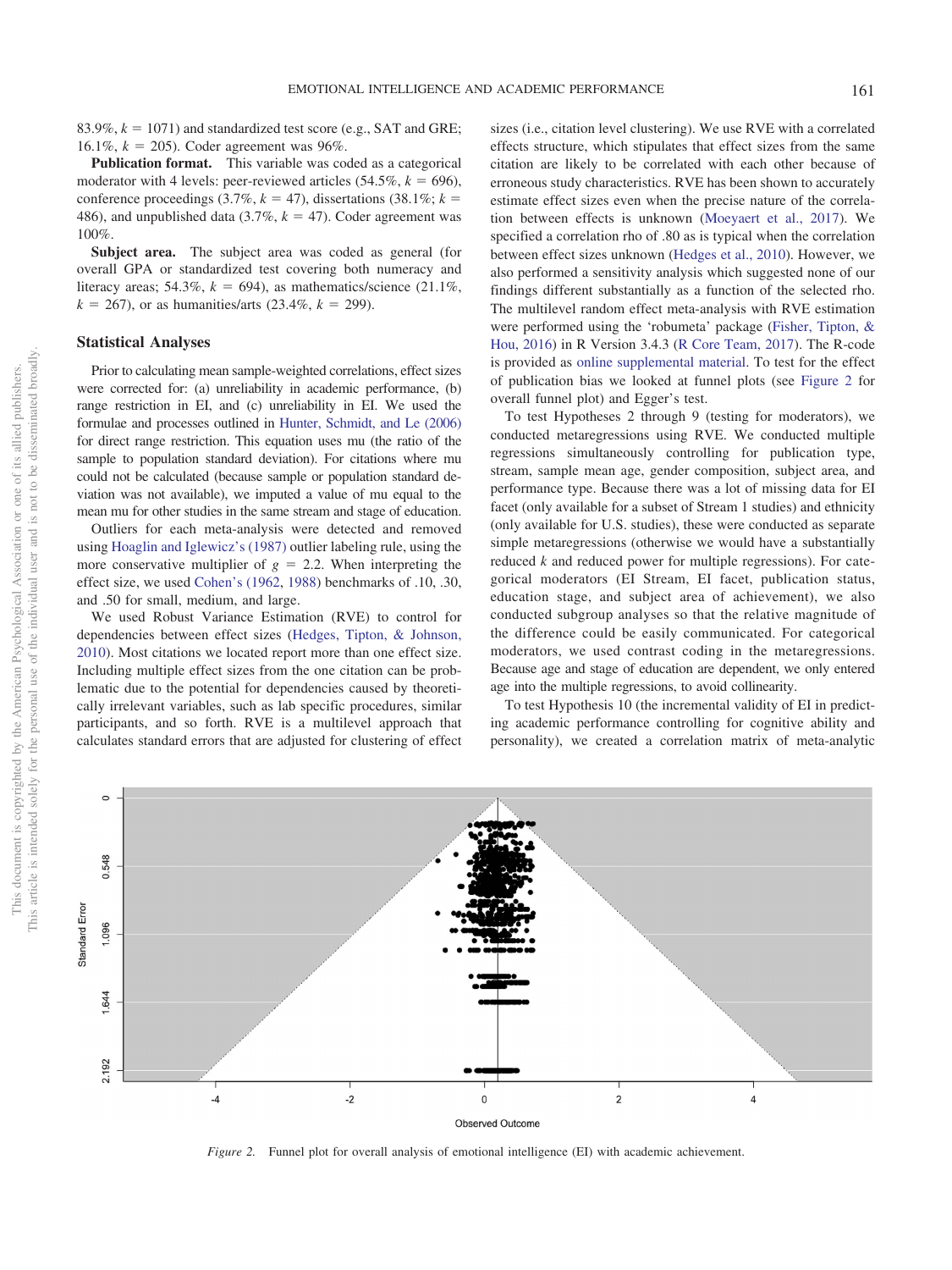correlations. These were drawn from: (a) the current meta-analysis (EI/academic performance and intelligence/academic performance cells) and (b) other published meta-analyses. We used this matrix to test hierarchical regression models where intelligence was entered in Step 1, the Big Five personality domains in Step 2, and EI in Step 3. The harmonic mean of the sample size across all cells in the matrix was the input sample size. Regression models were run separately for the three streams of EI, and for the four branches of ability EI. It was not possible to conduct a meta-analysis of beta-weights, because only four citations had conducted regressions where academic performance was regressed on all three of intelligence, big five personality, and EI. SPSS syntax for inputting these matrices and running these analyses is provided as [online](http://dx.doi.org/10.1037/bul0000219.supp) [supplementary material.](http://dx.doi.org/10.1037/bul0000219.supp)

To test Hypothesis 11 (the relative importance of EI in predicting academic performance as compared to intelligence and personality), we conducted relative importance analysis using the R code provided by [Tonidandel and LeBreton \(2011\).](#page-32-12) This was conducted for each regression described above.

#### **Results**

## **Hypothesis 1: Overall Correlation Between EI and Academic Performance**

An initial multilevel random effects meta-analysis with RVE was conducted on the measurement and range corrected correlations to estimate the mean true correlation between overall EI (across all EI streams) and academic performance. Prior to conducting the analysis, 30 effect sizes were removed using the outlier labeling rule [\(Hoaglin & Iglewicz, 1987\)](#page-27-14). All 30 of these effect sizes had corrected correlations in excess of  $\rho = .73$  (such that their inclusion would have increased the overall size of the effect). There was a significant positive correlation between overall EI and academic performance, of small to moderate effect size ( $\rho = .20$ , 95% CI [.17, .22]), supporting hypothesis 1. The test for heterogeneity of effect sizes was statistically significant,  $Q(1245)$  = 18,050.20,  $p < .001$ , indicating true differences in effect sizes across samples. Moreover, the very large  $I^2$  value of 91.41% suggests that an overwhelming amount of observed variation between samples was due to systematic between-samples variability. As such, the planned subgroup analyses and metaregressions using RVE were conducted, testing Hypotheses 2 through 9 (possible moderators of the effect). [Tables 2](#page-13-0) and [3](#page-14-0) present the results of the moderator analyses, which are also illustrated in [Figures 3](#page-15-0) to [6.](#page-18-0)

#### **Hypothesis 2: Moderating Effects of EI Stream**

Subgroup analyses and metaregressions with RVE were used to examine the moderating effect of EI stream on the association between EI and academic performance (see [Tables 2](#page-13-0) and [3\)](#page-14-0). Studies using ability EI measures obtained the largest average effect size ( $\rho = .24$ ; 95% CI [.18, .30]), followed by studies using mixed EI measures ( $\rho = .19$ ; 95% CI [.15, .22]), and studies using self-rated EI measures ( $\rho = .12$ ; 95% CI [.07, .18]). Metaregressions showed that the ability EI showed a stronger effect than the other two streams ( $b = .07$ ,  $p = .006$ ), supporting Hypothesis 2. However, the significant heterogeneity Q statistics and high *I* 2 index (ranging from 85.28% to 92.39%) suggest heterogeneity

within each of the subgroups. Given the systematic variability between samples within each of the EI streams, and the differing theoretical meaning of the three streams, the remaining moderators were examined separately for each EI stream, as well as overall.

#### **Hypothesis 3: Moderating Effects of EI Facet**

For ability EI, there were moderate effect sizes for understanding emotions ( $\rho = .35$ ; 95% CI [.28, .43]) and emotion management ( $\rho = .26$ ; 95% CI [.16, .35]), a small to moderate effect size for emotion facilitation ( $\rho = .18$ ; 95% CI [.09, .27]), and a small effect size for emotion perception ( $\rho = .09$ ; 95% CI [.01, .18]; see [Table 2\)](#page-13-0). Follow-up tests of moderation used multilevel metaregressions with contrasts coded as  $(-.5 - .5 .5 .5)$ ,  $(0 0 - 1 1)$ , and  $(-1 1 0 0)$  for Perception, Facilitation, Understanding, and Management, respectively. Because only a subset of studies reported branch-level effects, this analysis was run separately to the regression shown in [Table 3](#page-14-0) (so as not to reduce power). Results showed that the effect size was significantly larger for strategic EI (understanding and management), compared with experiential EI (perceiving and facilitation;  $b = .16$ ,  $SE = .04$ , 95% CI [.08, .24],  $p < .001$ ). This regression also controlled for publication type, age, gender composition, subject area, and performance type. This supports Hypothesis 3. The effect was not significantly different for understanding versus management branches ( $b = -.03$ ,  $SE = .04$ , 95% CI [ $-.07$ , .01],  $p = .157$ ), nor for perception versus facilitation branches ( $b =$ .03,  $SE = .04$ , 95% CI  $[-.05, .12]$ ,  $p = .408$ ).

#### **Hypothesis 4: Moderating Effect of Publication Status**

As can be seen in [Tables 2](#page-13-0) and [3,](#page-14-0) publication format (published vs. unpublished) did not significantly moderate the effect of EI on academic performance. The effect size was larger for published than unpublished research in the case of ability and self-rated EI, the differences were mostly very small ( $\Delta \rho = .01, .07, .03,$  and .01 for overall EI, ability EI, self-rated EI, and mixed EI, respectively). The metaregressions indicated no significant difference between published versus unpublished citations for all streams and for overall EI. That is, there is no evidence for the file drawer effect (selective publication) for included studies. In addition, we further explored the possibility of publication bias by inspecting funnel plot asymmetry (see [Figure 2\)](#page-11-0). No visual signs of asymmetry were noted, and an Eggers test suggested that there was no significant asymmetry  $(z = -1.5788, p = .11).$ <sup>1</sup> Collectively, the results do not support Hypothesis 4 (that there would be selective publication such that published articles showed a higher effect size than unpublished studies).

#### **Hypothesis 5: Moderating Effect of Age**

As shown in [Table 2,](#page-13-0) effect sizes tended to be smaller for tertiary samples as compared to primary or secondary samples. This was true for overall EI ( $\rho = .16, .23,$  and .22 for tertiary, secondary, and primary respectively), ability EI ( $\rho = .18, .30,$  and .29), and mixed EI ( $\rho = .17, .20,$  and .20) but not self-rated EI ( $\rho =$ 

<sup>&</sup>lt;sup>1</sup> Because Egger's test has not been implemented with robust variance estimation, we therefore calculated Egger's test using a meta-regression with the standard error of the effect size as a predictor variable.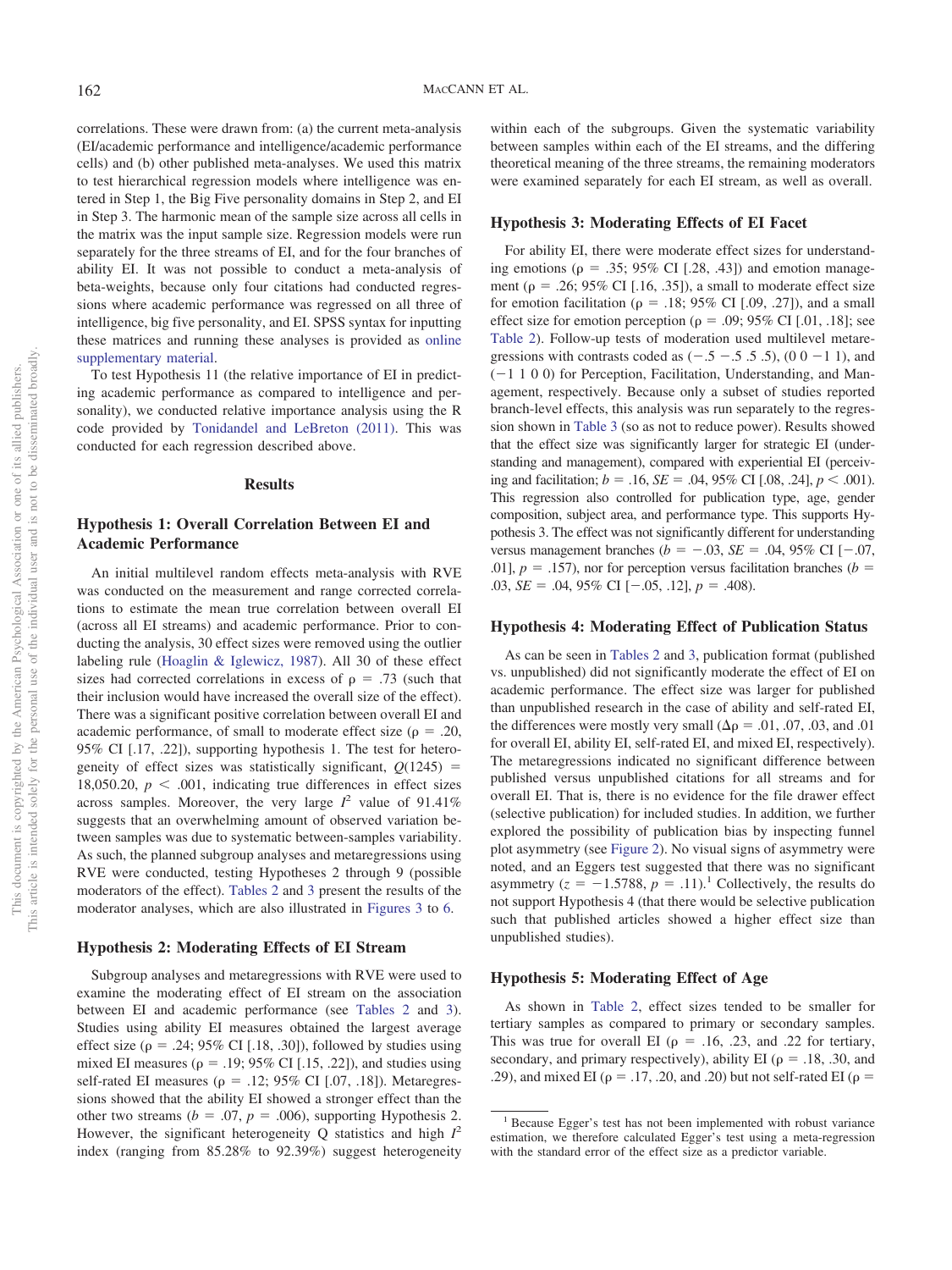<span id="page-13-0"></span>Table 2

*Meta-Analytic Results of the Overall Link Between EI and Academic Performance and Subgroup Analyses—Overall EI, and by Streams 1, 2, and 3*

|                        |                  |                  |          |                  |        |         | 95% CI |           |                   |
|------------------------|------------------|------------------|----------|------------------|--------|---------|--------|-----------|-------------------|
| Subgroup               | $\boldsymbol{n}$ | $\boldsymbol{k}$ | $\cal N$ | $\boldsymbol{r}$ | $\rho$ | Lower   | Upper  | $I^2$     | $\boldsymbol{p}$  |
| Overall                | 158              | 1,246            | 42,529   | .14              | .20    | .17     | .22    | 91.41%    | < .001            |
| Stream                 |                  |                  |          |                  |        |         |        |           |                   |
| Stream 1               | 50               | 383              | 8,826    | .16              | .24    | .18     | .30    | 92.39%    | < 0.001           |
| Stream 2               | 33               | 160              | 8,492    | .10              | .12    | .07     | .18    | 85.28%    | < .001            |
| Stream 3               | 90               | 703              | 27,939   | .13              | .19    | .15     | .22    | 91.49%    | < 0.001           |
| <b>Education</b> level |                  |                  |          |                  |        |         |        |           |                   |
| Primary                | 13               | 91               | 2,329    | .14              | .22    | .10     | .34    | 91.81%    | .001              |
| Secondary              | 60               | 507              | 16,139   | .16              | .23    | .18     | .28    | 91.93%    | < .001            |
| Tertiary               | 103              | 643              | 28,596   | .11              | .16    | .13     | .20    | 90.64%    | < 0.001           |
| Achievement measure    |                  |                  |          |                  |        |         |        |           |                   |
| Course grade           | 141              | 1,050            | 38,759   | .14              | .20    | .17     | .23    | 91.24%    | < 0.001           |
| Stand. test            | 37               | 196              | 8,178    | .12              | .17    | .10     | .23    | 93.53%    | < 0.001           |
| Publication type       |                  |                  |          |                  |        |         |        |           |                   |
| Journal article        | 82               | 684              | 23,798   | .14              | .19    | .15     | .23    | 91.35%    | < 0.001           |
| Unpublished            | 76               | 562              | 18,731   | .14              | .20    | .16     | .24    | 91.57%    | < 0.001           |
| Subject area           |                  |                  |          |                  |        |         |        |           |                   |
| General                | 125              | 687              | 33,941   | .13              | .19    | .16     | .22    | 89.60%    | < 0.001           |
| Humanities             | 35               | 285              | 7,231    | .17              | .24    | .18     | .29    | 91.94%    | < .001            |
| Math/Science           | 40               | 258              | 9,750    | .11              | .16    | .10     | .22    | 92.27%    | < 0.001           |
| Stream 1 (Ability)     | 50               | 383              | 8,826    | .16              | .24    | .18     | .30    | 92.39%    | < 0.001           |
| Facet                  |                  |                  |          |                  |        |         |        |           |                   |
| Perception             | 29               | 68               | 3,919    | .07              | .09    | .01     | .18    | 87.86%    | .025              |
| Facilitation           | 25               | 53               | 3,234    | .12              | .18    | .09     | .27    | 90.52%    | .001              |
| Understanding          | 29               | 85               | 4,815    | .22              | .35    | .28     | .43    | 94.01%    | < .001            |
| Management             | 31               | 67               | 4,898    | .16              | .26    | .16     | .35    | 93.54%    | < 0.001           |
| <b>Education</b> level |                  |                  |          |                  |        |         |        |           |                   |
| Primary                | 3                | 11               | 199      | .15              | .29    | $-.86$  | 1.43   | 96.92%    | .394              |
| Secondary              | 25               | 176              | 5,177    | .20              | .30    | .22     | .38    | 90.99%    | < .001            |
| Tertiary               | 35               | 196              | 5,515    | .11              | .18    | .11     | .24    | 89.13%    | < 0.001           |
| Achievement measure    |                  |                  |          |                  |        |         |        |           |                   |
| Course grade           | 46               | 291              | 8,406    | .15              | .24    | .17     | .30    | 92.07%    | < 0.001           |
| Stand. test            | 19               | 92               | 3,135    | .17              | .24    | .12     | .36    | 94.84%    | .001              |
| Publication type       |                  |                  |          |                  |        |         |        |           |                   |
| Journal article        | 25               | 183              | 5,443    | .17              | .28    | .20     | .36    | 92.52%    | < 0.001           |
| Unpublished            | 25               | 200              | 3,383    | .14              | .21    | .11     | .30    | 92.45%    | < 0.001           |
| Subject area           |                  |                  |          |                  |        |         |        |           |                   |
| General                | 40               | 207              | 6,608    | .14              | .22    | .16     | .28    | 90.25%    | < 0.001           |
| Humanities             | 14               | 71               | 3,221    | .26              | .38    | $.28\,$ | .49    | 93.34%    | < 0.001           |
| Math/Science           | 15               | 98               | 3,205    | .13              | .21    | .05     | .38    | 96.00%    | .014              |
| Stream 2 (Self-rated)  | 33               | 160              | 8,492    | .10              | .12    | .07     | .18    | 85.28%    | < 0.001           |
| <b>Education</b> level |                  |                  |          |                  |        |         |        |           |                   |
| Primary                | $\mathfrak{2}$   | 10               | 479      | .05              | .07    | .03     | .12    | 90.35%    | .033              |
| Secondary              | 10               | 92               | 3,777    | .12              | .14    | .03     | .26    | 88.35%    | .022              |
| Tertiary               | 24               | 58               | 4,676    | .08              | .10    | .03     | .18    | 83.32%    | .006              |
| Achievement measure    |                  |                  |          |                  |        |         |        |           |                   |
| Course grade           | 31               | 146              | 8,013    | .11              | .13    | .07     | .19    | 83.89%    | < 0.001           |
| Stand. test            | 5                | 14               | 1,087    | $-.03$           | $-.03$ | $-.18$  | .13    | $84.29\%$ | $.67\,$           |
| Publication type       |                  |                  |          |                  |        |         |        |           |                   |
| Journal article        | 24               | 134              | 6,757    | .10              | .13    | .06     | .20    | 84.50%    | < .001            |
|                        | 9                | 26               |          |                  |        |         |        |           |                   |
| Unpublished            |                  |                  | 1,735    | $.08\,$          | .10    | $-.04$  | .24    | 88.27%    | .135              |
| Subject area           |                  |                  |          |                  |        |         |        |           |                   |
| General                | 27               | 73               | 5,337    | .10              | .13    | .06     | .19    | 82.01%    | < .001            |
| Humanities             | $\tau$           | 45               | 1,683    | .07              | .10    | .00     | .20    | 83.51%    | .056              |
| Math/Science           | 9                | 37               | 3,722    | .05              | .07    | $-.08$  | .21    | 90.92%    | .324              |
| Stream 3 (Mixed)       | 90               | 703              | 27,939   | .13              | .19    | .15     | .22    | 91.49%    | < .001            |
| <b>Education</b> level |                  |                  |          |                  |        |         |        |           |                   |
| Primary                | 9                | 70               | 1,723    | .15              | .20    | .14     | .27    | 79.50%    | < .001            |
| Secondary              | 33               | 239              | 9,035    | .15              | .20    | .13     | .27    | 90.64%    | < .001            |
| Tertiary               | 53               | 389              | 19,715   | .11              | .17    | .12     | .21    | 92.67%    | < .001            |
| Achievement measure    |                  |                  |          |                  |        |         |        |           |                   |
| Course grade           | 78               | 613              | 24,996   | .14              | .20    | .16     | .24    | 91.58%    | < .001            |
| Stand. test            | 19               | $90\,$           | 5,088    | .08              | .10    | .04     | .16    | 88.18%    | .004              |
|                        |                  |                  |          |                  |        |         |        |           | (table continues) |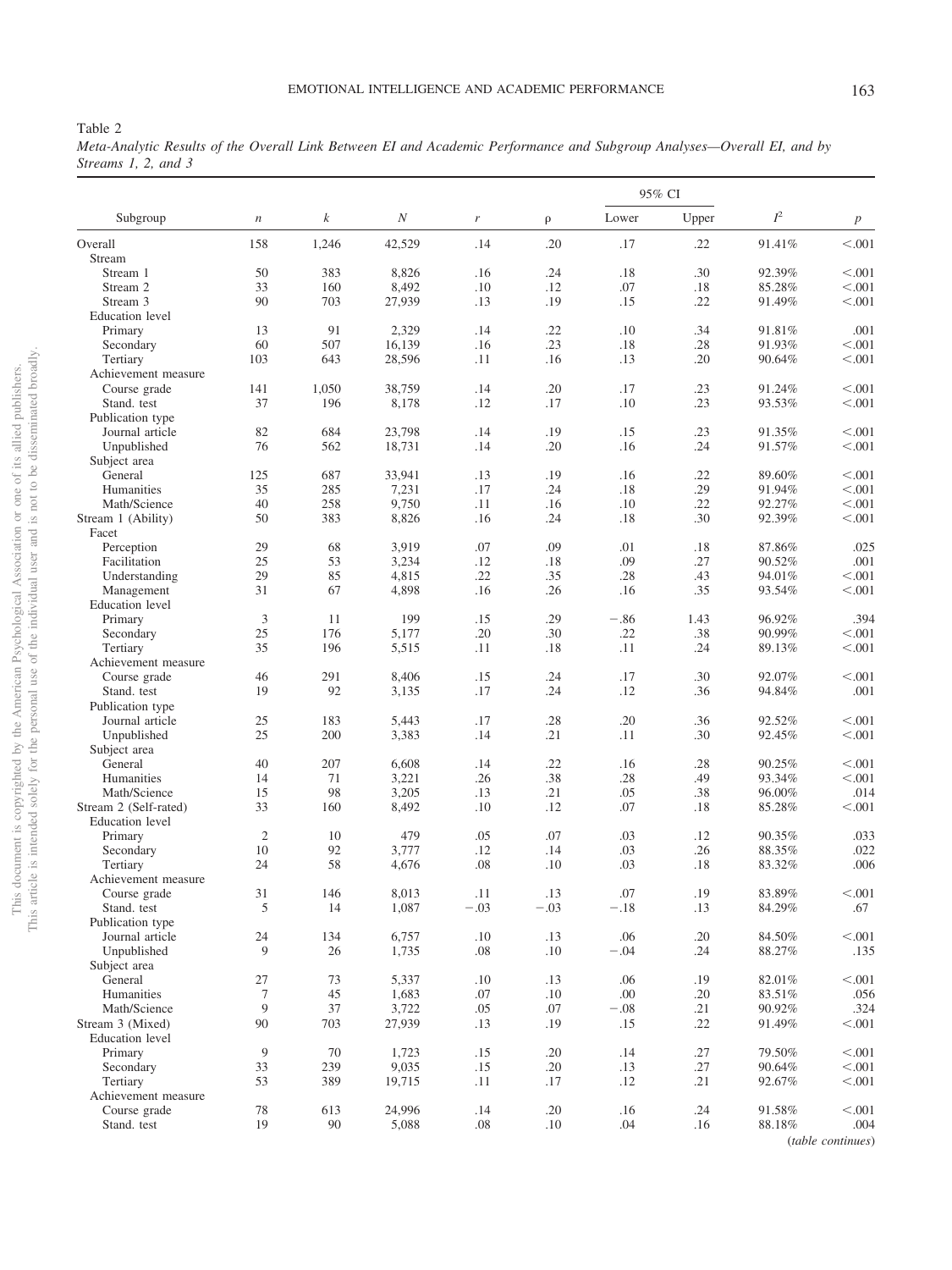|                  |                  |     |        |     |     |       | 95% CI |        |                  |
|------------------|------------------|-----|--------|-----|-----|-------|--------|--------|------------------|
| Subgroup         | $\boldsymbol{n}$ | k   | N      |     | ρ   | Lower | Upper  | $r^2$  | $\boldsymbol{D}$ |
| Publication type |                  |     |        |     |     |       |        |        |                  |
| Journal article  | 48               | 336 | 14,585 | .13 | .19 | .14   | .24    | 91.76% | < 0.001          |
| Unpublished      | 42               | 367 | 13,354 | .13 | .18 | .13   | .23    | 91.25% | < 0.001          |
| Subject area     |                  |     |        |     |     |       |        |        |                  |
| General          | 68               | 407 | 23,439 | .13 | .19 | .15   | .23    | 90.29% | < 0.001          |
| Humanities       | 22               | 169 | 4.406  | .12 | .17 | .11   | .22    | 79.62% | < 0.001          |
| Math/Science     | 22               | 123 | 4,488  | .10 | .13 | .07   | .19    | 89.16% | < 0.001          |

Table 2 (*continued*)

*Note.*  $EI =$  emotional intelligence.

.10, .14, and .07), although confidence intervals overlapped in all cases. When we tested the effect of sample mean age using metaregressions, the effect of age was not significant for overall EI or for any of the three streams. Taken together, results do not support Hypothesis 5, showing no moderating effect of age.

## **Hypothesis 6: Moderating Effect of Type of Achievement**

As shown in [Table 3,](#page-14-0) the metaregressions showed that achievement type (course grade vs. standardized test) was a significant

<span id="page-14-0"></span>Table 3

| Meta-Regressions Testing Moderators of EI/Academic Performance Link (Multiple Regressions |  |  |  |  |
|-------------------------------------------------------------------------------------------|--|--|--|--|
| With All Moderators in Same Equation)                                                     |  |  |  |  |

|                                          |                  |      |         | 95% CI  |                  |
|------------------------------------------|------------------|------|---------|---------|------------------|
| Moderator                                | $\boldsymbol{b}$ | SE   | Lower   | Upper   | $\boldsymbol{p}$ |
| Overall EI $(k = 1,057)$                 |                  |      |         |         |                  |
| Publication type                         | $-.013$          | .031 | $-.073$ | .048    | .680             |
| Age                                      | $-.004$          | .003 | $-.009$ | .002    | .191             |
| Gender (% female)                        | $-.002$          | .001 | $-.003$ | .000    | .026             |
| Stream <sup>a</sup>                      |                  |      |         |         |                  |
| Ability vs. others                       | .070             | .024 | .021    | .118    | .006             |
| Self-rated vs. mixed                     | $-.017$          | .019 | $-.054$ | .021    | .372             |
| Subject area <sup>b</sup>                |                  |      |         |         |                  |
| General vs. others                       | .016             | .019 | $-.022$ | .055    | .401             |
| Math/science vs. humanities <sup>b</sup> | .034             | .017 | $-.001$ | .068    | .057             |
| Performance type                         | $-.071$          | .034 | $-.140$ | $-.002$ | .045             |
| Stream 1: Ability $(k = 331)$            |                  |      |         |         |                  |
| Publication type                         | .062             | .058 | $-.057$ | .180    | .296             |
| Age                                      | $-.006$          | .008 | $-.023$ | .010    | .428             |
| Gender (% female)                        | .000             | .002 | $-.004$ | .004    | .852             |
| Subject area <sup>b</sup>                |                  |      |         |         |                  |
| General vs. others                       | .090             | .036 | .013    | .167    | .025             |
| Math/science vs. humanities              | .082             | .037 | .003    | .162    | .043             |
| Performance type                         | $-.086$          | .065 | $-.221$ | .050    | .202             |
| Stream 2: Self-rated $(k = 140)$         |                  |      |         |         |                  |
| Publication type                         | .008             | .078 | $-.165$ | .181    | .918             |
| Age                                      | $-.010$          | .007 | $-.025$ | .006    | .188             |
| Gender (% female)                        | $-.003$          | .001 | $-.006$ | .001    | .088             |
| Subject area <sup>b</sup>                |                  |      |         |         |                  |
| General vs. others                       | .003             | .046 | $-.104$ | .110    | .950             |
| Math/science vs. humanities              | $-.005$          | .038 | $-.094$ | .084    | .896             |
| Performance type                         | $-.219$          | .070 | $-.384$ | $-.053$ | .017             |
| Stream 3: Mixed $(k = 586)$              |                  |      |         |         |                  |
| Publication type                         | $-.015$          | .039 | $-.094$ | .064    | .702             |
| Age                                      | $-.002$          | .003 | $-.009$ | .005    | .530             |
| Gender (% female)                        | $-.002$          | .001 | $-.004$ | .001    | .161             |
| Subject area <sup>b</sup>                |                  |      |         |         |                  |
| General vs. others                       | $-.015$          | .024 | $-.065$ | .034    | .527             |
| Math/science vs. humanities              | .020             | .016 | $-.013$ | .052    | .222             |
| Performance type                         | $-.072$          | .044 | $-.163$ | .019    | .115             |

*Note.* EI = emotional intelligence.<br><sup>a</sup> Contrasts were (1 - .5 - .5) and (0 1 - 1) for ability, self-rated, and mixed EI, respectively. <sup>b</sup> Contrasts were  $(-1.5.5)$  and  $(0 -1 0)$  for general, math/science and humanities, respectively.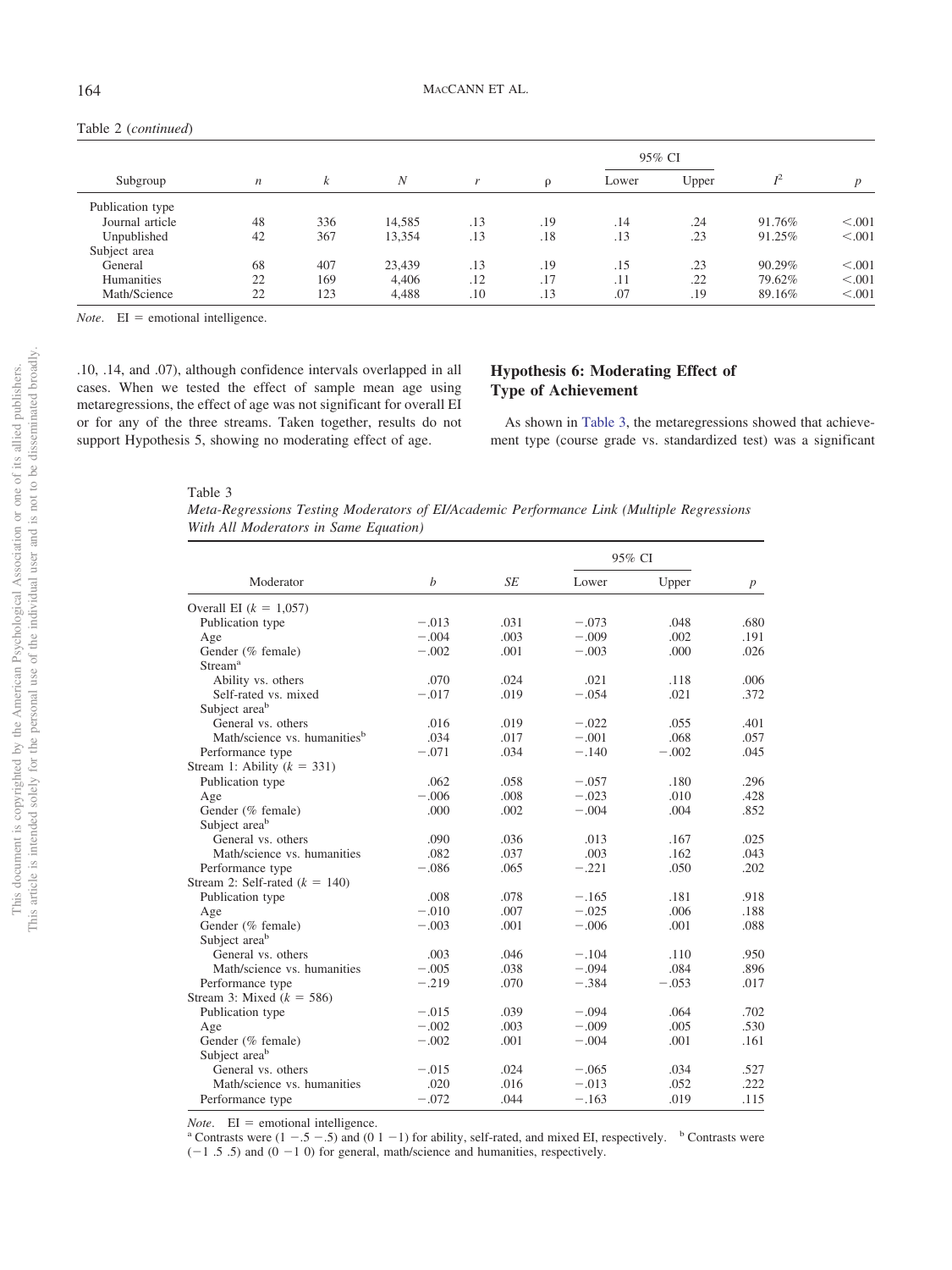



<span id="page-15-0"></span>*Figure 3.* Forest plot for overall analysis of emotional intelligence (EI) with academic achievement, showing separate effects by education level, performance measure, publication status, and subject area.

moderator for overall EI ( $b = -.07$ ,  $p = .045$ ) and for self-rated EI ( $b = -.22$ ,  $p = .02$ ), but not for ability EI or mixed EI. The effect was in the same direction mixed EI, but the difference was not significant. There were stronger effects for grades than standardized tests for overall EI ( $\rho = .20$  vs. .17), self-rated EI ( $\rho =$ .13 vs.  $-.03$ ), and mixed EI ( $\rho = .20$  vs. .10) but not ability EI  $(p = .24 \text{ vs. } .24)$ . Taken together, Hypothesis 6 received partial support.

## **Hypothesis 7: Moderating Effect of Gender Composition**

[Table 3](#page-14-0) shows the results of moderator analyses using metaregressions for gender composition. In interpreting results, we note that gender composition was not distributed evenly across the studies studies tended to have more females than males. The median proportion of females was 0.61, and only 17.6% of studies had more males than females. For overall EI, the simple metaregression ( $b = -.002$ ,  $p = .026$ ) showed a significant effect of gender, with a higher percentage of females associated with lower effect size. Gender composition was not significant moderator for any of the streams individually. This result provides partial support for hypothesis 7, showing a

small effect such that samples with larger proportions of females showed weaker effects than more gender-diverse samples when all streams were considered together.

## **Hypothesis 8: Moderating Effect of Ethnic Composition**

A simple metaregression  $(k = 522)$  suggested that the ethnic composition of the sample (percentage White) was not statistically significant, either for overall EI ( $b = .001$ ,  $p = .219$ ), ability EI  $(b = -.001, p = .289)$ , self-rated EI ( $b = .002, p = .258$ ), or mixed EI ( $b = .000$ ;  $p = .863$ ). Therefore, Hypothesis 8 was not supported. The EI/academic performance association does not appear to be affected by the proportion of minority students in the sample.

#### **Hypothesis 9: Moderating Effect of Subject Area**

As shown in [Tables 2](#page-13-0) and [3,](#page-14-0) subject area (math/science vs. humanities) is a significant moderator of the EI/performance relationship for ability EI only ( $b = .08$ ,  $p = .04$ ), where effects are stronger for humanities ( $\rho = .38$ ) than for math/science ( $\rho = .21$ ). The effect was not significantly different for math/science versus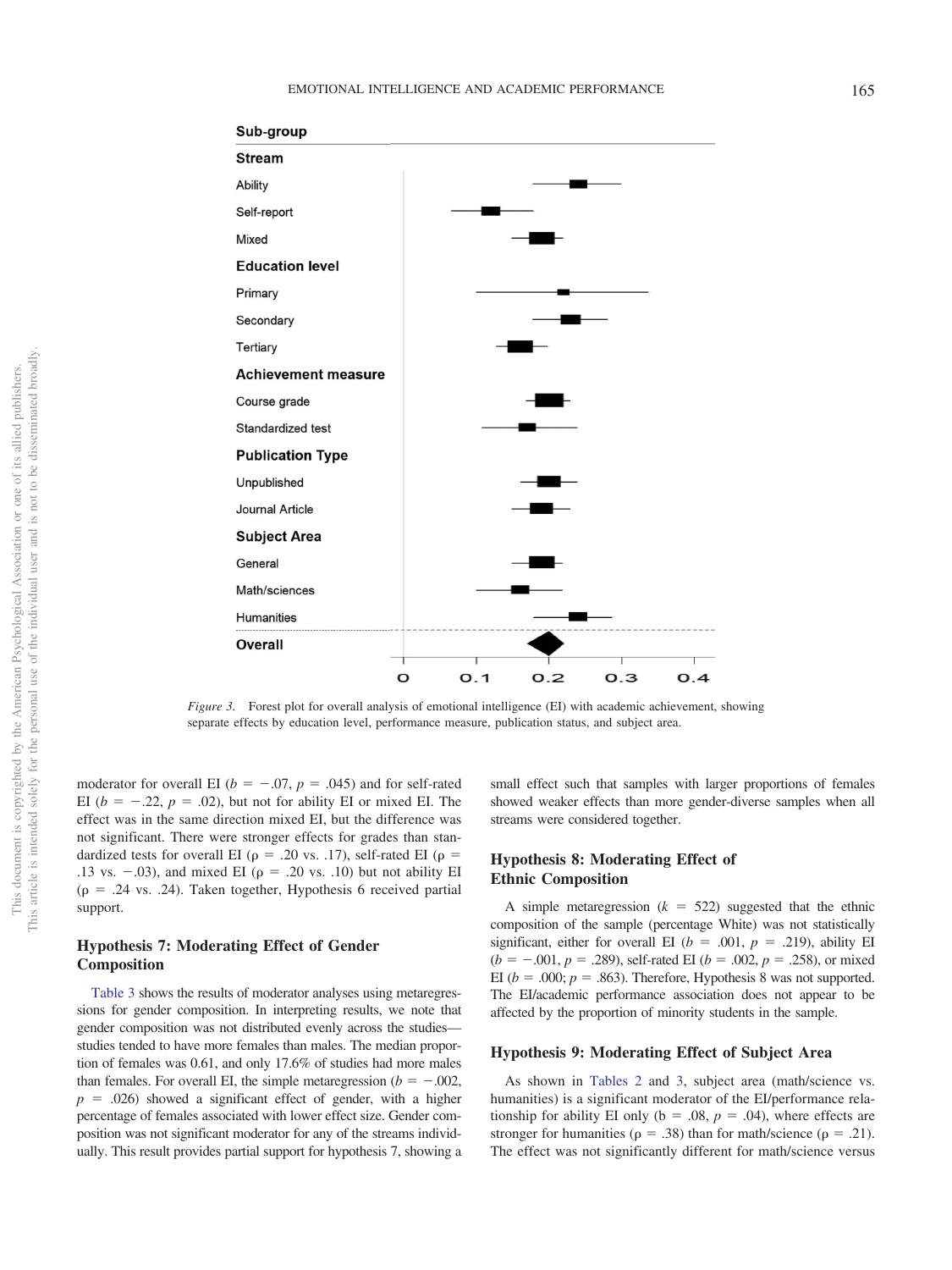

*Figure 4.* Forest plot for analysis of Stream 1 emotional intelligence (EI) with academic achievement, showing separate effects by facet, education level, achievement measure, publication type, and subject area.

humanities for overall EI, self-rated EI, or mixed EI. Results therefore provide partial support for Hypothesis 9.

## **Hypothesis 10: Incremental Prediction of EI to Academic Performance**

**The relationship between IQ and EI.** In addition to the above metaregressions, we examined the relationship between intelligence and academic performance from the studies included under the current search criteria, to draw comparisons with EI. For the intelligence/academic performance effect, there were 23 studies with 84 effect sizes and 4,801 participants. Intelligence showed a moderate to large association with academic performance ( $\rho =$ .39, CI [.31, .46],  $p < .001$ ,  $I^2 = 89.98\%$ ). This value is larger than that reported by [Poropat \(2009\)](#page-31-0) where there was no correction for range restriction, but smaller than that reported by [Roth et al.](#page-31-13) [\(2015\)](#page-31-13) where only primary and secondary education samples were included. We will use this value of  $\rho = .39$  to assess the incre-

mental validity of EI over-and-above intelligence and big five personality in the analyses below.

**Incremental prediction of EI to academic performance.** [Table 4](#page-19-0) shows the meta-analytic correlation matrix we derived from our original meta-analyses and previously published estimates. We used this matrix to conduct multiple regressions predicting academic performance from intelligence, personality, and EI for each of the three EI streams. We checked multicollinearity using tolerance values in each case. Tolerance values were acceptable for all three streams, ranging from .70 to .91 for ability EI, .70 to .92 for self-rated EI, and .58 to .92 for mixed EI. Intelligence, personality, and EI predicted 24.0% of the variation in academic performance for the ability EI analysis, 22.9% of the variance in academic performance for the self-rated EI analysis, and 24.6% of the variance in academic performance for the mixed EI analysis (see [Table 5\)](#page-20-0). Ability EI and mixed EI showed modest incremental prediction ( $\Delta R^2$  = .017 and .023, respectively) and self-rated EI showed negligible incremental predic-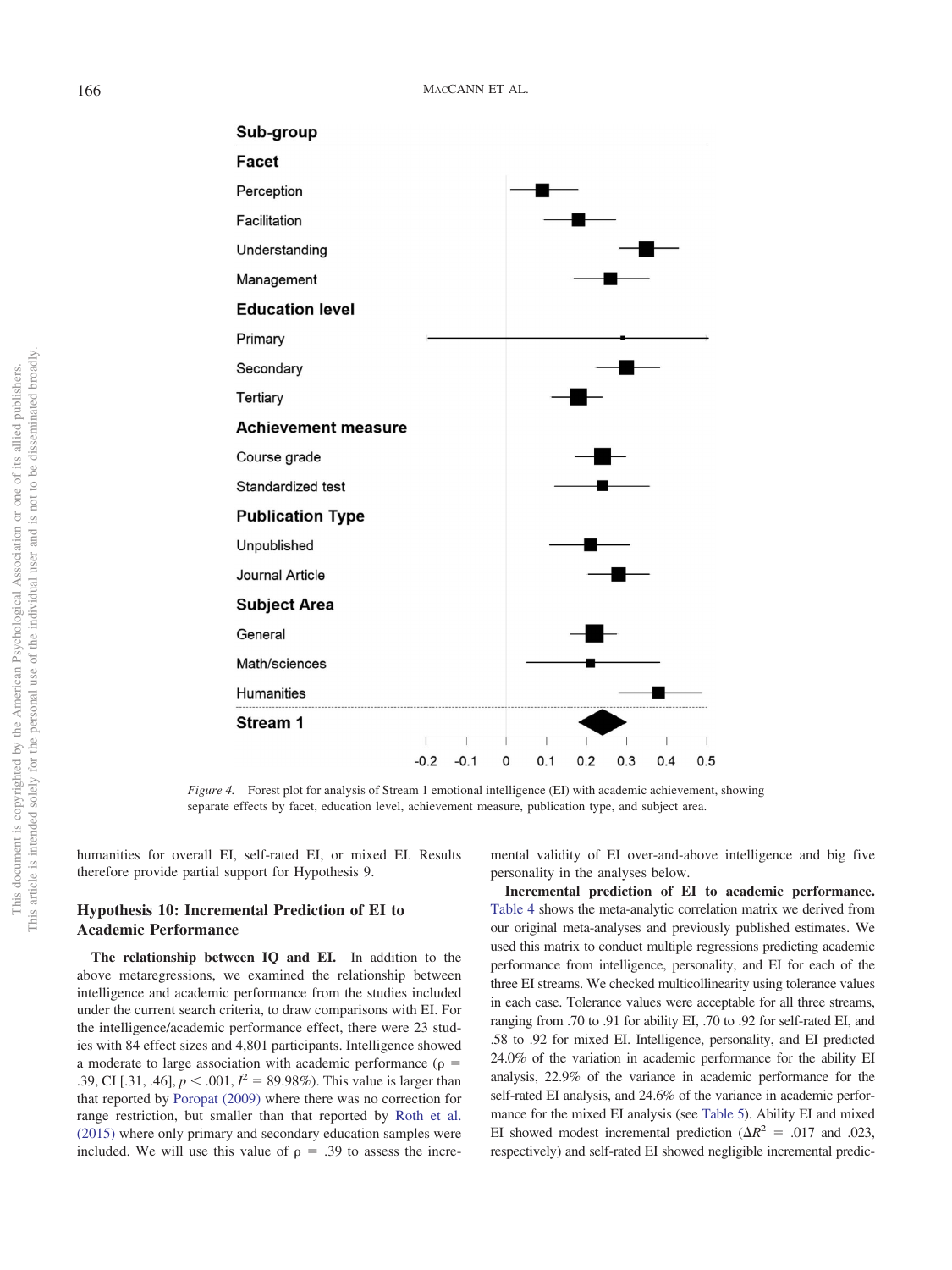

*Figure 5.* Forest plot for analysis of Stream 2 emotional intelligence (EI) with academic achievement, showing separate effects by education level, achievement measure, publication type, and subject area.

tion ( $\Delta R^2$  = .007). Partial correlations of EI with academic performance were significant at  $p < .001$  in all cases, and were .148 for ability EI, .092 for self-rated EI, and .248 for mixed EI. These results provide support for Hypothesis 10, although the size of the incremental prediction was very small.

We conducted these regressions separately for each of the four branches of ability EI. Results of these analyses are shown in [Table](#page-21-0) [6.](#page-21-0) The understanding emotions branch showed the strongest incremental prediction ( $\Delta R^2$  = .039), followed by emotion management  $(\Delta R^2 = .036)$ . Both emotion perception and emotion facilitation showed negligible incremental prediction of academic performance  $(\Delta R^2 = .000$  for emotion perception and .009 for emotion facilitation). Partial correlations of the ability EI branches with academic performance were significant for facilitation,  $r = .108$ ,  $p$  < .001, understanding,  $r = .223$ ,  $p$  < .001, and management,  $r = .216$ ,  $p < .001$ , but not for perception,  $r = -.017$ ,  $p = .074$ . These results demonstrate that the active ingredients of EI for academic performance are emotion understanding and emotion

management. They also demonstrate that the strong effect of emotion understanding on academic performance cannot be explained solely by its overlap with intelligence.

## **Hypothesis 11: The Most Important Predictors of Academic Performance Will Be Intelligence, Conscientiousness, and EI**

[Tables 5](#page-20-0) and [6](#page-21-0) show the relative weights and the corresponding percentage of  $R^2$  explained by each variable in the regressions, as determined by relative weights analysis. For all three streams, (a) intelligence was the most important variable (accounting for between 58% and 69% of the explained variance), (b) conscientiousness the second-most important (accounting for between 20% and 21% of the explained variance), and (c) EI the third-most important variable. The relative importance of EI was greater for mixed EI ( $RW\%$  = 15%) than self-rated (RW% = 10%) than ability EI (RW% = 4%).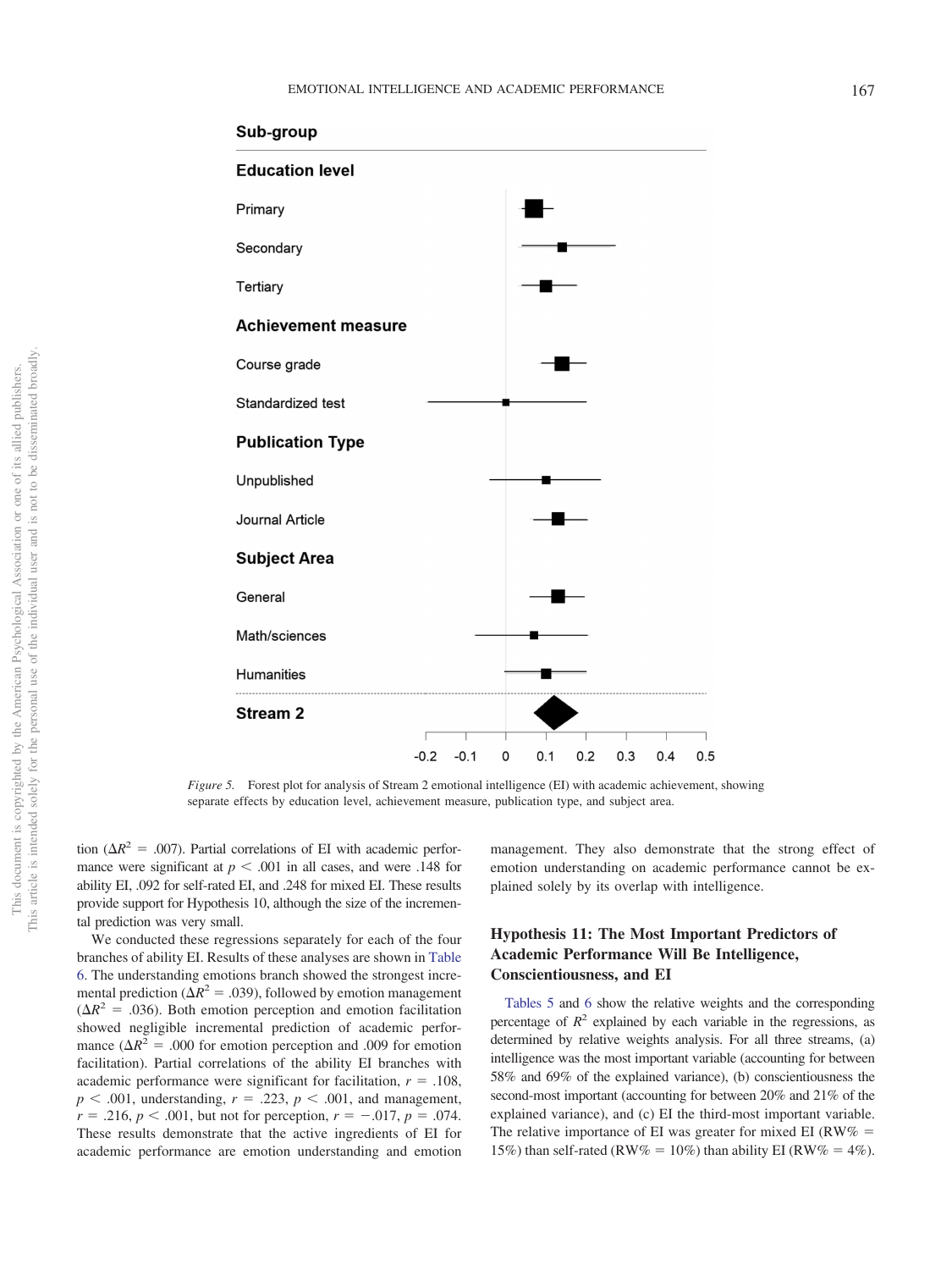

<span id="page-18-0"></span>*Figure 6.* Forest plot for analysis of Stream 1 emotional intelligence (EI) with academic achievement, showing separate effects by education level, achievement measure, publication type, and subject area.

However, results were very different across the four branches of ability EI. Whereas intelligence remained the most important predictor in all cases, EI was the second most important predictor for both emotion understanding (RW% =  $31\%$  for EI vs. 19% for conscientiousness) and emotion management (RW% =  $20\%$  for EI vs. 19% for conscientiousness). Relative importance was lower for emotion facilitation (RW% = 9%) and negligible for emotion perception (RW% = 1%). It is clear that the strategic branches of EI (emotion understanding and management) are more important than the experiential branches (perception and facilitation).

Taken together, these results provide support for Hypothesis 11, showing that EI is among the top three most important predictors of academic performance. However, this analysis also highlights that results are quite different for different streams and different branches of EI.

#### **Discussion**

Results from these meta-analyses demonstrate that EI shows a small to moderate relationship with academic performance, of similar effect size to well-known noncognitive predictors (e.g.,  $\rho = .20$  for EI vs.  $\rho = .22$  for conscientiousness, based on the current meta-analysis and Poropat [2009]). Ability EI was a significantly stronger predictor than self-report or mixed EI, as hypothesized. Within ability EI, understanding and management branches had a stronger effect than perception or facilitation branches. There is no evidence for selective publication of larger

effects, for stronger effects in younger students, nor that effects differ depending on the proportion of ethnic minority students in the sample. For the other moderators, effects were mixed or limited. There is limited evidence that the effect is stronger: (a) for less female-dominated samples (this effect was significant for total EI, but not for any of the three streams), (b) for grades than standardized test scores (this was significant for total EI and Stream 2 only), and (c) for humanities versus mathematics/science performance (this was significant for ability EI only).

There was evidence of incremental validity of EI over intelligence and personality, but this was largely restricted to mixed EI (which explained an additional 2.3% of the variance) and the understanding and management branches of ability EI (which explained an additional 3.9% and 3.6% of the variance respectively). That is, self-rated EI, total ability EI, and the lower two branches of ability EI (emotion perception and facilitation) provide little to no explanatory power for academic performance over intelligence and personality. These differences across the three streams suggest that the underlying mechanisms accounting for the EI/performance relationship may differ for ability EI, self-rated EI, and mixed EI.

## **Why Does EI Predict Academic Performance? Insights Based on Moderators**

In our introduction, we suggested there were three reasons why EI may predict academic performance. First, students with higher EI may be more able to regulate the negative emotions such as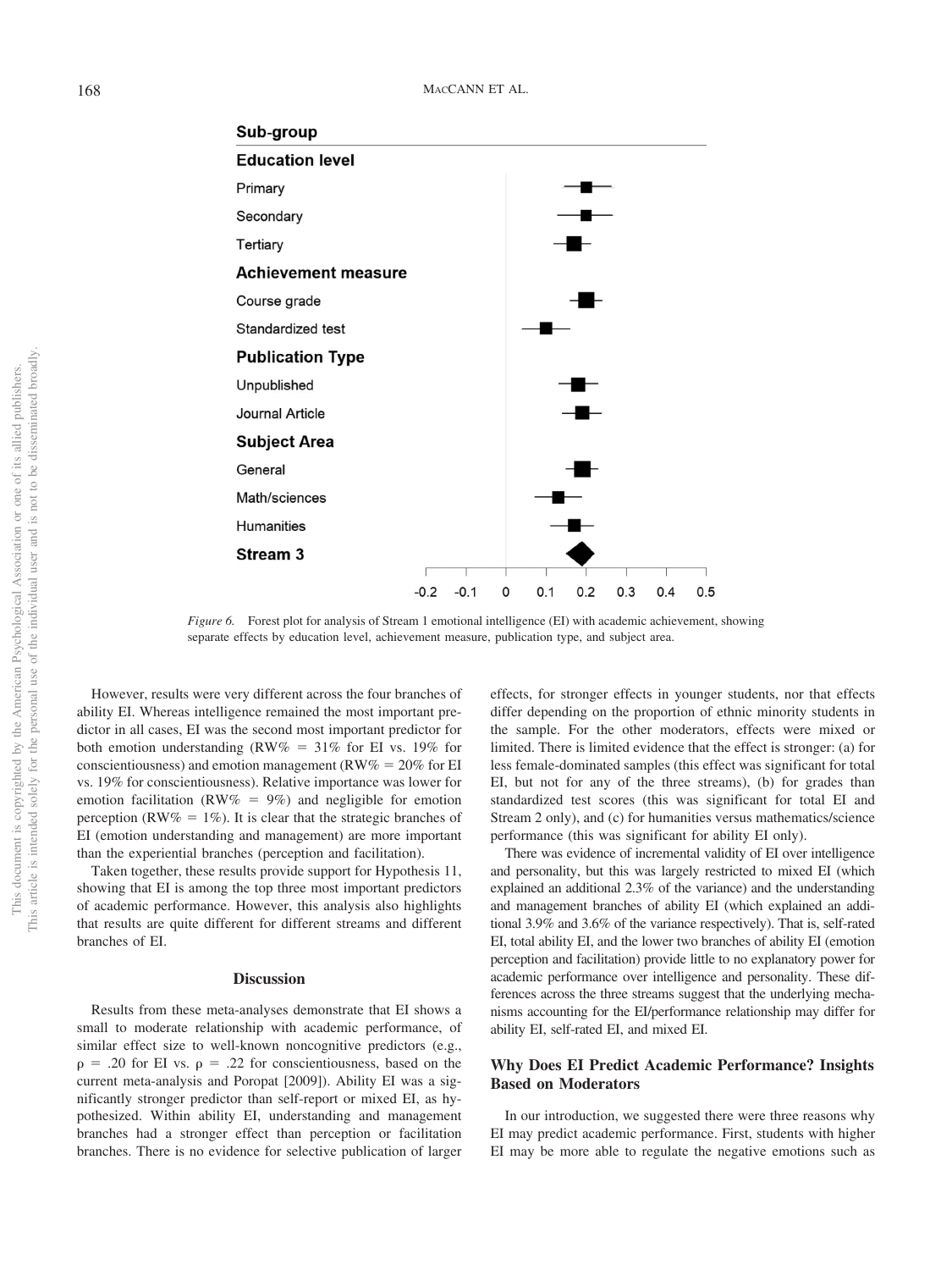| j<br>ï<br>j<br>ļ<br>ł<br>j<br>į<br>Ş<br>ï<br>Ĭ<br>Í<br>J<br>Ì                                                         | $\mathbf{C}$<br>ļ<br>I<br>í<br>j<br>š<br>J<br>¢                           |
|-----------------------------------------------------------------------------------------------------------------------|---------------------------------------------------------------------------|
| mon<br>ĭ<br>ï<br>j<br>j<br>į<br>í                                                                                     | Š<br>¢<br>ï<br>l                                                          |
| l<br>ï                                                                                                                |                                                                           |
| J<br>ł<br>j<br>J<br>į<br>j<br>ï<br>ţ<br>$\overline{ }$<br>$\overline{a}$<br>j<br>í<br>Í<br>ä<br>j<br>5<br>j<br>Ş<br>í | ł<br>Ĵ<br>ì<br>I<br>J<br>ì<br>I<br>j<br>i<br>j<br>į<br>hus<br>⋍<br>ŀ<br>ł |

# <span id="page-19-0"></span>Table 4

Meta-Analytic Correlation Matrix of EI (Stream 1 Total and Four Branches, Stream 2, and Stream 3), Academic Performance, Cognitive Ability, and Big Five Personality *ive Personality* Meta-Analytic Correlation Matrix of EI (Stream 1 Total and Four Branches, Stream 2, and Stream 3), Academic Performance, Cognitive Ability, and Big F From Current Meta-Analysis (El/Academic Performance and Intelligence/Academic Performance Cells From Current Meta-Analysis) From Current Meta-Analysis (El/Academic Performance and Intelligence/Academic Performance Cells From Current Meta-Analysis)  $\overline{1}$ 

 $\overline{1}$ 

|          |                                                                             |                  | Stream 1 EI      |                  |                               |                                         |                                                                                                                                                              |                                  |                |                                    |                                    |                                    |             |
|----------|-----------------------------------------------------------------------------|------------------|------------------|------------------|-------------------------------|-----------------------------------------|--------------------------------------------------------------------------------------------------------------------------------------------------------------|----------------------------------|----------------|------------------------------------|------------------------------------|------------------------------------|-------------|
| Variable | $\Gamma$ otal                                                               | Perc             | Fac              | Und              | Man                           | Stream 2 EI                             | Stream 3 EI                                                                                                                                                  | Perf                             | ρŪ             |                                    |                                    | щ                                  | ⋖           |
| Perf     |                                                                             |                  |                  |                  |                               |                                         |                                                                                                                                                              |                                  |                |                                    |                                    |                                    |             |
|          | 50/8,826                                                                    | 29/3,919         | 25/3,234         | 29/4.8           | 31/4,898<br>16 <sup>b</sup>   | $12^{a}$<br>33/8,492<br>00 <sup>b</sup> | $19^{a}$<br>90/27,939<br>11 <sup>b</sup>                                                                                                                     |                                  |                |                                    |                                    |                                    |             |
| ьη       | .25 <sup>b</sup>                                                            |                  | .18 <sup>b</sup> |                  |                               |                                         |                                                                                                                                                              |                                  |                |                                    |                                    |                                    |             |
|          | 28/5,383                                                                    | 21/4,71          | 18/3,97          | 20/4,581         | 19/4,277                      | 16/2,158                                | 19/2,880                                                                                                                                                     | $39^{a}$<br>$27/4,801$           |                |                                    |                                    |                                    |             |
|          | .14 $\degree$                                                               | $.07^{\circ}$    |                  | $.18^{\circ}$    | .16 <sup>c</sup>              | .29 <sup>b</sup>                        | .29 <sup>b</sup>                                                                                                                                             |                                  | $.22^{\circ}$  |                                    |                                    |                                    |             |
|          | 47/10,258                                                                   | 23/3,582         | 23/3,582         | 22/3,374         | 22/3,374                      | 26/8,479                                | 30/5,386                                                                                                                                                     | $12^{d}$<br>13/60,442            | 16/13,182      |                                    |                                    |                                    |             |
|          | .09 <sup>c</sup>                                                            | .28 <sup>c</sup> | $\frac{1}{2}$    | .09 <sup>c</sup> |                               | .38 <sup>b</sup>                        | .38 <sup>b</sup>                                                                                                                                             | .22 <sup>d</sup>                 | $-.04^{\circ}$ | .24 <sup>f</sup>                   |                                    |                                    |             |
|          | 47/10,258                                                                   | 23/3,582         | 23/3,582         | 22/3,374         | $\frac{16^{\circ}}{22/3,374}$ | 27/8,566<br>.32b                        | 31/5,591                                                                                                                                                     |                                  | 56/15,429      | n.r. / 39,595                      |                                    |                                    |             |
| ш        | $.05^{\circ}$                                                               | $.09^{\circ}$    | .10 <sup>c</sup> | $.07^{\circ}$    | $.18^{\circ}$                 |                                         | $-95$                                                                                                                                                        | $138/70,926$<br>-01 <sup>d</sup> | $.02^{\circ}$  | .39 <sup>f</sup>                   | $27^{\rm f}$                       |                                    |             |
|          | 47/10,258                                                                   | 24/3,696         | 23/3,582         |                  | 22/3,374                      | 26/8,479                                | 30/5,552                                                                                                                                                     | 13/59,986                        | 61/21,602      | n.r./39,595                        | n.r./39,595                        |                                    |             |
|          | .16 <sup>c</sup>                                                            | $.15^{\circ}$    | $.17^{\circ}$    | 22/3,374<br>12°  | .30 <sup>c</sup>              | .31 <sup>b</sup>                        | $-43^{b}$                                                                                                                                                    | .07 <sup>d</sup>                 | $.00^{\circ}$  | 30 <sup>f</sup>                    | 46 <sup>f</sup>                    | .33 <sup>f</sup>                   |             |
|          | 47/10,258                                                                   | 23/3,582         | 23/3,582         | 22/3,374         | 22/3,374                      | 23/8,479                                | 30/5,386                                                                                                                                                     | 09/58,552                        | 38/11,190      |                                    |                                    |                                    |             |
|          | $-0.09^{\circ}$                                                             | $-12^{\circ}$    | $-11^{\circ}$    | $-.09c$          | $-17^{\circ}$                 | $-04^{b}$                               | $-.53^{b}$                                                                                                                                                   | $-.02^{\rm d}$                   | $-.09^e$       | $n.r. /39,595$<br>-18 <sup>f</sup> | $n.r.739,595$<br>-.36 <sup>f</sup> | $n.r.739,595$<br>-.37 <sup>f</sup> | $-.34f$     |
|          | 47/10,258                                                                   | 24/3,696         | 23/3,582         | 74<br>22/3,37    | 22/3,374                      | 26/8479                                 | 10/5,386                                                                                                                                                     | 14/59,554                        | 61/21,404      | n.r./39,595                        | n.r./39,595                        | n.r./39,595                        | n.r./39,595 |
|          | <i>Note</i> . EI = emotional intelligence; $g =$ intelligence; Perf         |                  |                  |                  |                               |                                         | = academic performance; O = openness to experience; C = conscientiousness; E = extraversion; A = agreeableness; N = neuroticism;                             |                                  |                |                                    |                                    |                                    |             |
|          |                                                                             |                  |                  |                  |                               |                                         | Perc = emotion perception; Fac = emotion facilitation; Und = understanding emotions; Man = managing emotions.                                                |                                  |                |                                    |                                    |                                    |             |
|          | <sup>a</sup> Original meta-analysis. <sup>b</sup> Joseph and Newman (2010). |                  |                  |                  |                               |                                         | van der Linden et al. (2017). <sup>d</sup> Poropat (2009). ° Judge, Jackson, Shaw, Scott, & Rich (2007). <sup>f</sup> van der Linden, te Nijenhuis, & Bakker |                                  |                |                                    |                                    |                                    |             |
|          | (2010), university student population.                                      |                  |                  |                  |                               |                                         |                                                                                                                                                              |                                  |                |                                    |                                    |                                    |             |

anxiety, boredom, and disappointment involved in academic performance. If this is true, emotion management would be responsible for the effects. Second, students with higher EI may be better able to manage the social world around them, forming better relationships with teachers, peers, and family. If this was the case, emotion management would again be responsible for the effect, and the effect would be stronger for grades than for standardized tests. Third, EI competencies may overlap with the academic competencies required for humanities subjects like history and language arts (e.g., understanding human motivations and emotions). In this case (a) understanding—the knowledge base of EI—would show the strongest effect and (b) the effect would be bigger for humanities than sciences. Based on the significant moderations, there is some support for each of these effects, with slightly different results for different streams of EI. We discuss the significance moderations below, with respect to these three proposed mechanisms.

## **Evidence for Mechanism 1: Is Emotion Management the Key Ingredient in EI?**

[Joseph and Newman \(2010\)](#page-28-1) proposed a "key conceptual role" of emotion management for predicting job performance (p. 69), proposing emotion management as the proximal predictor of performance. The facet-level moderation for ability EI provides partial support for this assumption, finding that management and understanding are jointly the strongest predictors of academic performance. Both these branches (management and understanding) showed significantly stronger effects than the two other branches. The effect was larger for understanding than management, but not significantly so ( $\rho = .35$  vs.  $\rho = .26$ ) and was equal after accounting for the effects of intelligence and personality (partial  $\rho = .22$ in both cases). That is, both emotion understanding and emotion management are active ingredients in the prediction of academic performance. We believe this is consistent with an interpretation that EI affects academic performance through the regulation of academic emotions, but also due to the relevance of emotion content knowledge for academic performance in the humanities.

The critical role of emotion understanding for academic performance has implications for comparing ability EI with self-rated EI. For self-rated EI, many of the effects in our meta-analysis used instruments that did not include emotion understanding content (because they were based on an older definition of EI that did not have emotion understanding in the definition). Specifically, 50% of the Stream 2 citations used the Schutte Self-Report Scale, Trait Meta-Mood Scale, or the Wong-Law Emotional Intelligence Scale, which do not include a subscale assessing emotion understanding. Given that ability EI shows the strongest relationship for emotion understanding, the difference in effect size between ability EI and self-rated EI measures may in fact represent a difference in content (i.e., prediction is greater for tests that include emotion understanding content) rather than a difference in method (ability scales vs. rating-scales). Many of the more recent self-rated EI tests *do* include an emotion understanding component (e.g., [Anguiano-](#page-25-15)[Carrasco, MacCann, Geiger, Seybert, & Roberts, 2015;](#page-25-15) [Brackett et](#page-25-0) [al., 2006\)](#page-25-0).

 $\frac{1}{2}$  |  $\frac{1}{2}$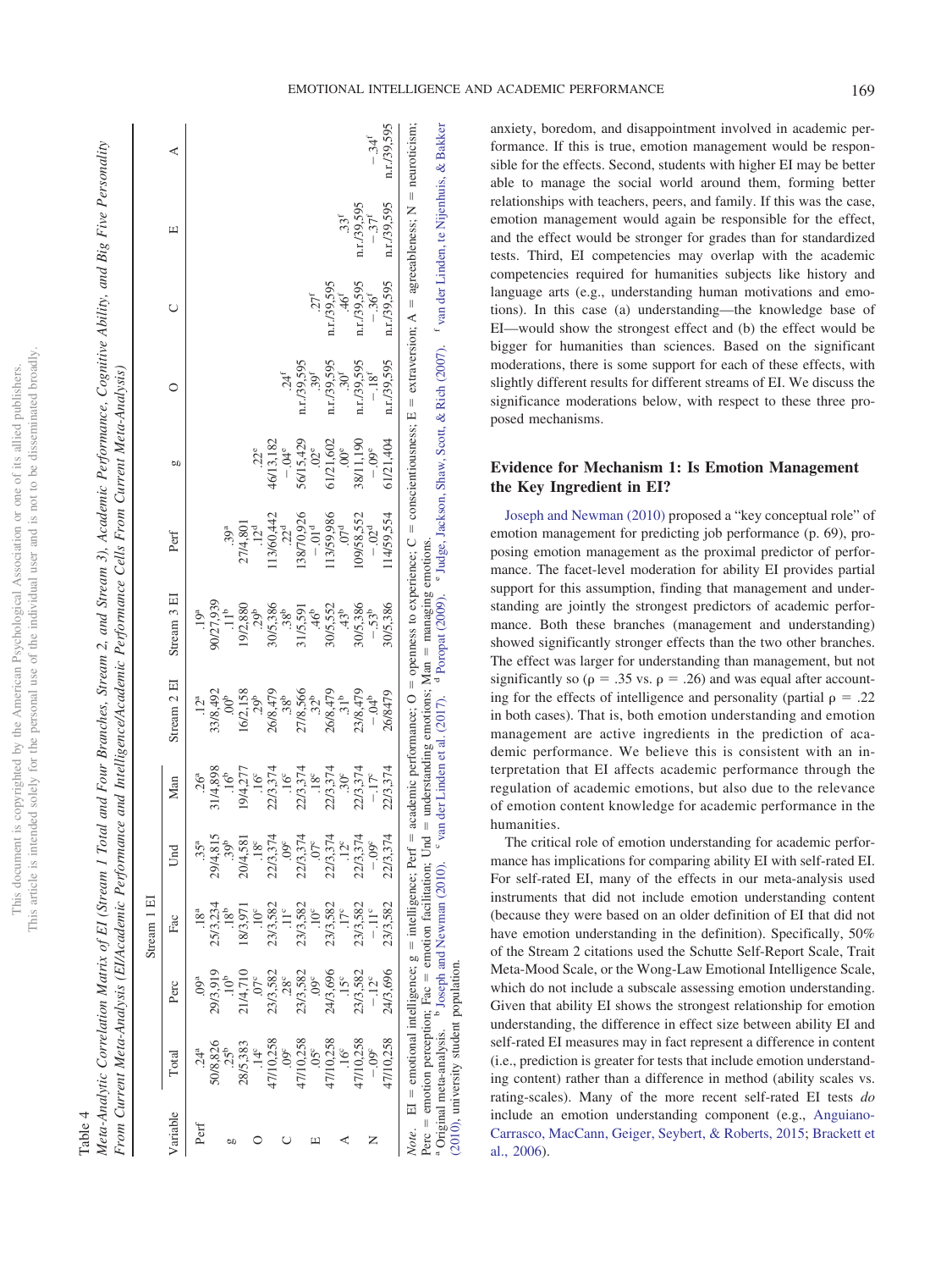<span id="page-20-0"></span>Table 5

| Correlation Matrix Shown in Table $3$ – Ability EI Versus Self-Rated EI Versus Mixed EI |           |                                                          |           |        |           |                                                             |           |        |             |                                                        |           |        |
|-----------------------------------------------------------------------------------------|-----------|----------------------------------------------------------|-----------|--------|-----------|-------------------------------------------------------------|-----------|--------|-------------|--------------------------------------------------------|-----------|--------|
|                                                                                         |           | Stream 1: Ability EI<br>$(N_{\text{harmonic}} = 18,367)$ |           |        |           | Stream 2: Self-rated EI<br>$(N_{\text{harmonic}} = 14,647)$ |           |        |             | Stream 3: Mixed EI<br>$(N_{\text{harmonic}} = 12,939)$ |           |        |
| Step                                                                                    |           | $\Delta R^2$                                             | <b>RW</b> | RW%    | ß         | $\Delta R^2$                                                | <b>RW</b> | RW%    | ß           | $\Delta R^2$                                           | <b>RW</b> | RW%    |
| Step 1                                                                                  |           | $.152***$                                                |           |        |           | $.152***$                                                   |           |        |             | $.152***$                                              |           |        |
| Intelligence                                                                            | $.38***$  |                                                          | .152      | 69.42% | $.42***$  |                                                             | .143      | 62.01% | $.40***$    |                                                        | .135      | 58.01% |
| Step 2                                                                                  |           | $.071***$                                                |           |        |           | $.071***$                                                   |           |        |             | $.071***$                                              |           |        |
| <b>Openness</b>                                                                         | .00       |                                                          | .005      | 2.49%  | $-.01$    |                                                             | .006      | 2.42%  | $-.01$      |                                                        | .005      | 2.29%  |
| Conscientiousness                                                                       | $.29***$  |                                                          | .044      | 20.20% | $.27***$  |                                                             | .045      | 19.52% | $.27***$    |                                                        | .049      | 21.05% |
| Extraversion                                                                            | $-.05***$ |                                                          | .004      | 1.87%  | $-.07***$ |                                                             | .006      | 2.75%  | $-.10^{**}$ |                                                        | .003      | 1.32%  |
| Agreeableness                                                                           | $-.03***$ |                                                          | .003      | 1.17%  | $-.02*$   |                                                             | .003      | 1.36%  | $-.05$ **   |                                                        | .003      | 1.24%  |

-

 $.230**$ 

 $.09***$ 

*Regressions Predicting Academic Performance From Intelligence (Step 1), Personality (Step 2), and EI (Step 3) Based on the*

 $.007***$ 

 $.230*$ 

\*  $.002$   $.88\%$   $.12^*$ 

\*  $.009$   $.3.96\%$   $.09^*$ 

*Note*. EI = emotional intelligence;  $RW$  = relative weight.

-

-

 $.017**$ 

 $.240**$ 

Neuroticism .10<sup>\*</sup>

 $\overline{E}I$  .14<sup>\*</sup>

Step 3

Total  $R^2$ 

## **Evidence for Mechanism 2: Are EI Competencies Required for Academic Content?**

Moderation analyses largely support the idea that performance on academic tasks require some EI competencies. First, academic performance related significantly more strongly to ability EI than to the other two streams. This finding differs from meta-analyses predicting job performance, where ability EI is consistently the weakest predictor of the three streams [\(Joseph & Newman, 2010;](#page-28-1) [Miao et al., 2017;](#page-30-6) [O'Boyle et al., 2011\)](#page-30-0). This difference may relate to assessment methods. Academic performance is mainly assessed with objective tasks (i.e., evaluations of a product, such as an essay, lab report, speech, worksheet or test), whereas job performance is most often assessed via supervisor ratings. Similarly, ability EI is assessed with objective tasks and self-rated and mixed EI are assessed with rating scales. We would expect stronger predictor-criterion relationships when predictor and criterion have the same method. As such, a higher relationship for ability EI (as compared to the other streams) may represent method bias rather than content overlap of academic and emotional knowledge.

However, ability EI (but not self-rated or mixed EI) relates more strongly to performance in humanities than sciences. This is one of the larger differences we found, where the effect was nearly twice as large for humanities as sciences ( $\rho = .38$  vs. .21). Objective measurement of performance is similar across humanities and sciences. The academic processes (social context and the student's emotions and emotion regulation in the classroom) are also similar for different subdisciplines. Although subdisciplines differ in the degree of social interaction involved, the degree of social interaction does not align with the humanities versus science categorization (e.g., science frequently involves lab partners or group work, whereas this is rare for mathematics). As such, we interpret this difference in subject areas to be largely attributable to a difference in academic *content*, and specifically the relevance of emotion knowledge to subjects requiring an understanding of people and their interactions, motivations, and emotions (i.e., literature, history, geography, drama and other humanities subjects). The first standard of *The Standards for the English Language Arts* (1996),

as put forward by the [National Council of Teachers of English](#page-30-14) [\(1996\)](#page-30-14) states that the purpose of reading texts is to "build an understanding of... themselves and the cultures of the United States and the world" and the second standard states that the purpose is "to build an understanding of the many dimensions (e.g., philosophical, ethical, aesthetic) of human experience" (p. 19). That is, broad statements of content for achievement in language arts inherently involve an *understanding* of oneself and of others in terms of the intangible nature of being human—which we would argue is essentially emotions and social interactions. That is, understanding human emotions and the social and situational causes appear to be an underlying component of achievement in language arts.

 $-.05***$ 

 $20^*$ 

 $.023***$ 

 $246^*$ 

.002 .81%

.036 15.28%

-

 $.024$   $.10.28\%$ 

\* .004  $1.65\%$  .16<sup>\*\*</sup>

In addition, the fact that the emotion understanding showed the strongest relationship to academic performance (as compared to the other four branches) supports the interpretation mentioned above, where understanding emotional content is a key part of the content of language arts education. It is possible to view emotion understanding as a kind of domain-specific knowledge, where the content domain is emotions. Content knowledge of emotion words, as well as the causes and consequences of emotions, appear highly relevant for understanding character motivations in literature as well as other academic subject matter relating to people and how they shape societies, countries and history (i.e., history, geography, psychology, sociology).

One possible interpretation is that the ability EI/academic performance association may be due to a third variable—reading comprehension. Because ability EI tests involve interpreting written text, reading comprehension ability may constitute constructirrelevant variance on such tests [\(AERA, APA, & NCME, 2014\)](#page-24-3) that may partially explain the relationship between EI and academic performance. This particularly affects understanding and management tests, which involve more and more complex text (e.g., most management tests involve a paragraph of text in each item stem). However, the fact that emotion understanding and management predicted academic performance over-and-above the effect of intelligence suggests that this confound does not account for the entirety of the relationship between ability EI and academic

 $p < .05$ .  $p < .01$ .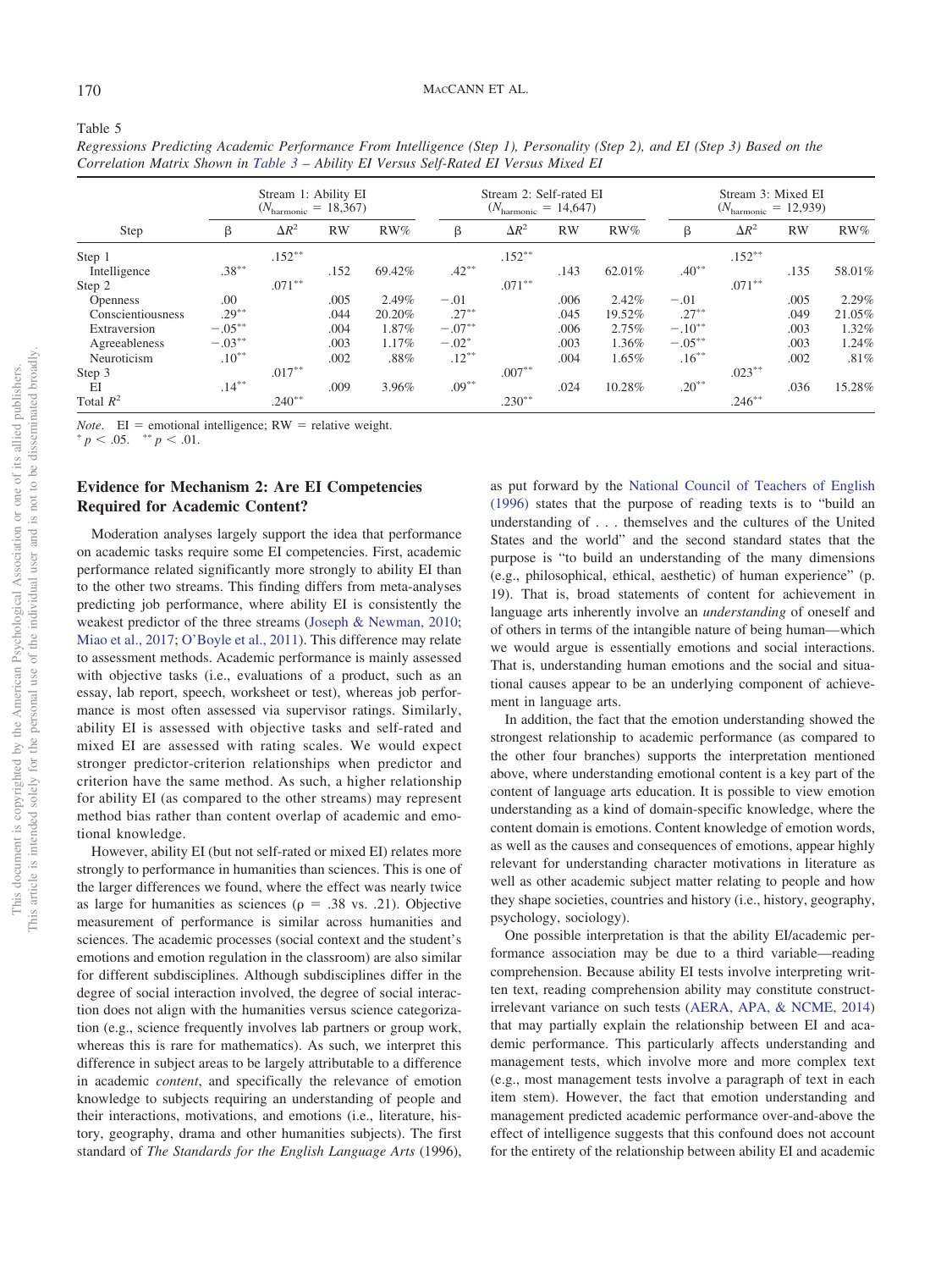Regressions Predicting Academic Performance From Intelligence (Step 1), Personality (Step 2), and EI (Step 3) Based on the Correlation Matrix Shown

Regressions Predicting Academic Performance From Intelligence (Step 1), Personality (Step 2), and EI (Step 3) Based on the Correlation Matrix Shown in Table 3 for the

*in [Table](#page-14-0) 3 for the*

<span id="page-21-0"></span>Table 6

*Four Branches of Ability EI*

Four Branches of Ability El

|                                      |                       | $(N_{\text{harmonic}} = 11,049)$<br>Emotion perception |                |                                                                         |                                | Emotion facilitation<br>( $N_{\text{harmonic}} = 10,586$ ) |                        |                                                                                |                                                                                  | Emotion understanding<br>$(N_{\text{harmonic}} = 10,786)$ |                        |                                                                                |           | Emotion management<br>( $N_{\text{harmonic}} = 10,736$ ) |       |                                                                        |
|--------------------------------------|-----------------------|--------------------------------------------------------|----------------|-------------------------------------------------------------------------|--------------------------------|------------------------------------------------------------|------------------------|--------------------------------------------------------------------------------|----------------------------------------------------------------------------------|-----------------------------------------------------------|------------------------|--------------------------------------------------------------------------------|-----------|----------------------------------------------------------|-------|------------------------------------------------------------------------|
| Step                                 | മ                     | $\Delta R^2$                                           | RW             | $\mathrm{RW}\%$                                                         | മ                              | $\Delta R^2$                                               | $\mathbb{R}\mathbb{W}$ | $\mathrm{RW}\%$                                                                | മ                                                                                | $\Delta R^2$                                              | $\mathbb{R}\mathbb{W}$ | ${\rm RW}\%$                                                                   | മ         | $\Delta R^2$                                             | RW    | ${\rm RW}\%$                                                           |
| Step 1                               |                       | $.152**$                                               |                |                                                                         |                                | $.152***$                                                  |                        |                                                                                |                                                                                  | $.152***$                                                 |                        |                                                                                |           | $.152***$                                                |       |                                                                        |
| Intelligence                         | $41**$                |                                                        | 150            | 69.62%                                                                  | $39***$                        |                                                            | .142                   | $63.28\%$                                                                      | $\ddot{3}$                                                                       |                                                           | 115                    | $45.48\%$                                                                      | $.38***$  |                                                          | .138  | 54.98%                                                                 |
| Step <sub>2</sub>                    |                       | $071***$                                               |                |                                                                         |                                | $071***$                                                   |                        |                                                                                |                                                                                  | $071***$                                                  |                        |                                                                                |           | $071***$                                                 |       |                                                                        |
| Openness                             |                       |                                                        | 006            |                                                                         |                                |                                                            |                        |                                                                                |                                                                                  |                                                           |                        |                                                                                |           |                                                          |       |                                                                        |
| Conscientiousness                    | $.30**$               |                                                        | $600$ .        | $\begin{array}{l} 2.83\% \\ 22.50\% \\ 1.53\% \\ 1.36\% \\ \end{array}$ | $9.8\%$<br>$9.9\%$<br>$10.1\%$ |                                                            | 88888                  | $\begin{array}{c} 2.63\% \\ 21.76\% \\ 1.56\% \\ 1.27\% \\ 1.27\% \end{array}$ | $-0.01$<br>$-28$ <sup>**</sup><br>$-0.05$ <sup>**</sup><br>$-0.03$ <sup>**</sup> |                                                           | 93888                  | $\begin{array}{l} 1.88\% \\ 1.26\% \\ 1.126\% \\ 1.12\% \\ \hline \end{array}$ | 8.8181819 |                                                          | 83888 | $\begin{array}{l} 2.23\% \\ 9.28\% \\ 1.73\% \\ 1.41\% \\ \end{array}$ |
| Extraversion                         | $-0.06$ $^{\ast\ast}$ |                                                        | .003           |                                                                         |                                |                                                            |                        |                                                                                |                                                                                  |                                                           |                        |                                                                                |           |                                                          |       |                                                                        |
| Agreeableness                        |                       |                                                        | .003           |                                                                         |                                |                                                            |                        |                                                                                |                                                                                  |                                                           |                        |                                                                                |           |                                                          |       |                                                                        |
| Neuroticism                          | $.10***$              |                                                        | 80             |                                                                         |                                |                                                            |                        |                                                                                |                                                                                  |                                                           |                        |                                                                                |           |                                                          |       |                                                                        |
| Step 3                               |                       |                                                        |                |                                                                         |                                | $009***$                                                   |                        |                                                                                |                                                                                  | $039***$                                                  |                        |                                                                                |           | $.036***$                                                |       |                                                                        |
| 囸                                    |                       |                                                        | $\overline{0}$ | 1.30%                                                                   | $10^{**}$                      |                                                            | 019                    | 8.67%                                                                          | $22^{**}$                                                                        |                                                           | 078                    | 30.72%                                                                         | $.20***$  |                                                          | 600   | 19.54%                                                                 |
| Total $R^2$                          |                       | $.222***$                                              |                |                                                                         |                                | $.232***$                                                  |                        |                                                                                |                                                                                  | $261***$                                                  |                        |                                                                                |           | $.258***$                                                |       |                                                                        |
| $Note.$ EI = emotional intelligence. |                       |                                                        |                |                                                                         |                                |                                                            |                        |                                                                                |                                                                                  |                                                           |                        |                                                                                |           |                                                          |       |                                                                        |

performance. Nevertheless, the relationship was greatly reduced, particularly for emotion understanding. Because the partial correlations remained of small to moderate size after accounting for intelligence, our interpretation is that the bulk of the content overlap represents more than a reading comprehension method effect, particularly for emotion management. Taken together, results support the suggested mechanism whereby EI predicts academic performance because of the emotional content required in academic subjects.

## **Evidence for Mechanism 3: Does EI Affect Academic Performance Through Interpersonal Processes?**

If EI exerts an influence on academic performance via the ability to develop social relationships in the educational context, then EI should have a stronger effect on grades than standardized tests (as the social networking and relationship building with other students and teachers should have a stronger effect on grades than on standardized tests). This difference was significant only for self-rated EI and the three streams combined (not for ability or mixed EI). Self-rated EI did not relate to standardized test scores at all ( $\rho = -.03$ ). In contrast, ability EI and mixed EI related to both grades and standardized tests. This suggests that academic performance relates to self-rated EI through relationship building only. In contrast, academic performance relates to ability EI and mixed EI through both relationship building and mechanisms related to regulating academic emotions.

For all three streams of EI, there is evidence that higher EI relates to building social relationships in a school environment. Ability EI relates to peer-nominations of reciprocal friendship in college students and to higher-quality of social interactions with others [\(Lopes et al., 2004;](#page-29-15) [Lopes, Salovey, Coté, Beers, &](#page-29-16) [Petty, 2005\)](#page-29-16). Self-rated EI predicts greater social support in both high school and university students [\(Ciarrochi, Chan, &](#page-26-10) [Bajgar, 2001;](#page-26-10) [Kong, Zhao, & You, 2012\)](#page-28-17). Mixed EI is associated with peer reports of cooperative behavior [\(Mavroveli,](#page-29-17) [Petrides, Rieffe, & Bakker, 2007;](#page-29-17) [Petrides, Sangareau, Furn](#page-31-17)[ham, & Frederickson, 2006\)](#page-31-17). There is also evidence that both ability EI and mixed EI relate to using more effective strategies to regulate negative emotions [\(Peña-Sarrionandia, Mikolajczak,](#page-31-18) [& Gross, 2015\)](#page-31-18).

Taken together with these findings, we propose that differences between the three streams of EI relate to the number of mechanisms that underlie the EI/performance relationship. Specifically, (a) self-rated EI predicts academic performance only through a relationship building pathway (students with higher emotional self-efficacy can build better relationships with teachers and peers), (b) mixed EI predicts academic performance through both relationship building and the regulation of academic emotions, and (c) ability EI predicts academic performance through relationship building, regulation of academic emotions, and also through emotion content knowledge requirements of some academic areas. This explanation accounts for the relatively greater prediction of academic performance by ability EI than mixed EI than self-rated EI and is consistent with the pattern of moderators we found.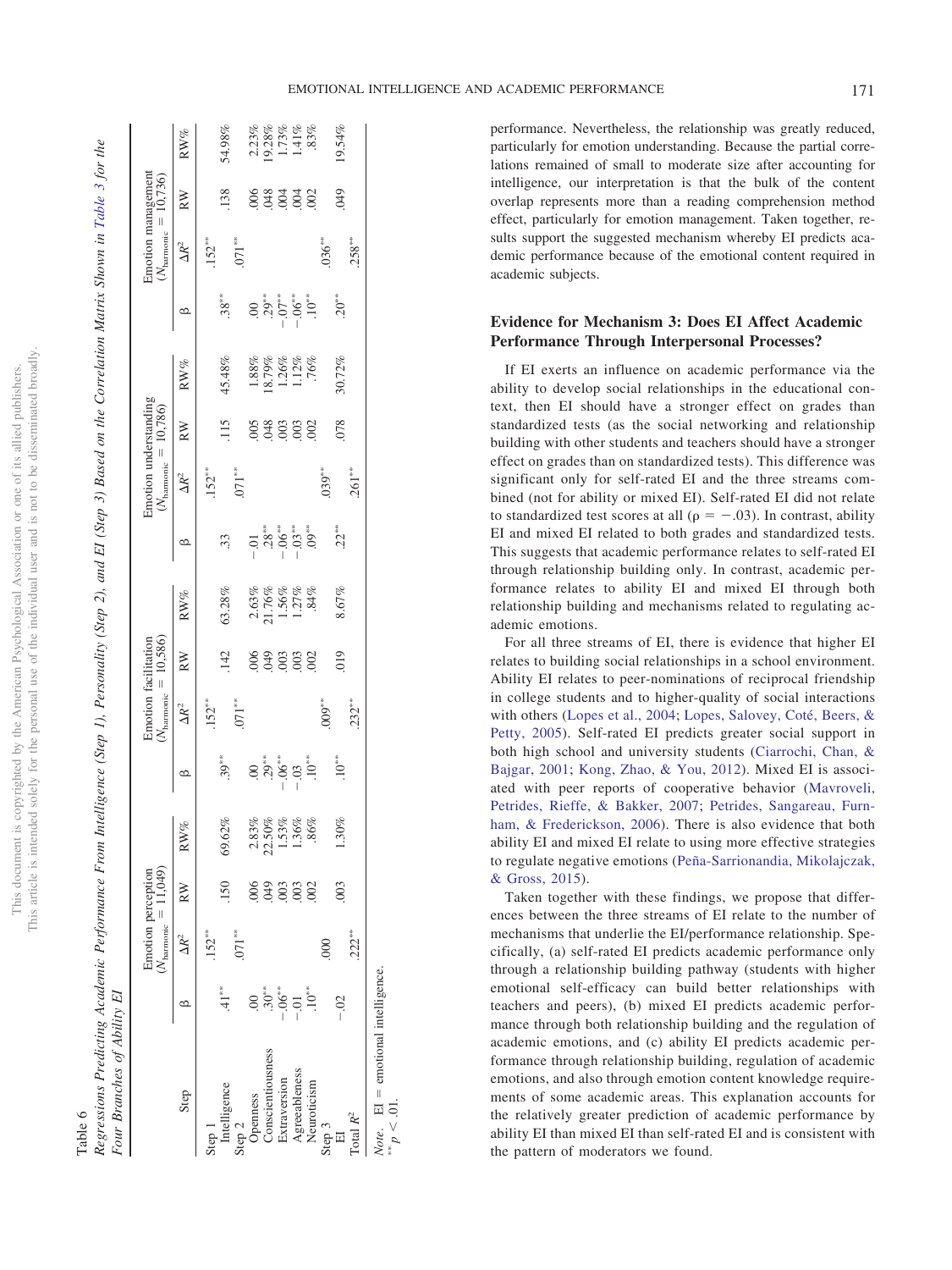## **The Relative Importance of EI to Academic Achievement**

One of the critical drivers of EI's early popularity was the idea that emotional skills are more important than intelligence in predicting life success. Indeed, the title of Daniel Goleman's first book, the catalyst for EI's snowballing popularity, was *Emotional intelligence: Why It Can Matter More Than IQ*. The 1995 cover story of TIME magazine made similar claims, stating that "emotions, not IQ, may be the true measure of human intelligence" [\(Gibbs, 1995,](#page-27-17) p. 60). These early claims were generally not borne out by research on job performance. Although EI predicts better job performance [\(Joseph & Newman, 2010;](#page-28-1) [O'Boyle et al., 2011\)](#page-30-0), a critical mass of research indicates that intelligence is a much stronger predictor and is in fact the single best predictor of job performance [\(Ree & Earles, 1992;](#page-31-19) [Salgado et al., 2003;](#page-32-14) [Schmidt &](#page-32-11) [Hunter, 1998\)](#page-32-11). We found largely similar results for academic performance. Although EI predicts academic performance, intelligence was a much stronger predictor, with relative importance analysis indicating that cognitive ability was the single most important predictor of academic performance.

Although the popular press hype about EI was not substantiated, we nevertheless believe that demonstrating a small to moderate effect size is informative for research and practice. Moreover, some of the recent changes occurring in education and assessment practices may increase the importance of noncognitive qualities, including EI.

The first such change to modern assessment and learning practice is the increasing use of group activities, including collaborative group assessments [\(Ahles & Bosworth, 2004\)](#page-24-4). Managing the social relationships and interpersonal conflicts of the group may thus become more and more reflected in students' end of semester grades. A second change to education practices is the extent to which graduate attributes (also referred to as *21st century skills* or *noncognitive constructs*) are emphasized by schools and universities (e.g., [Clarke, Double, & MacCann, 2017\)](#page-26-11). Graduate attributes often include social-emotional skills such as leadership, communication, teamwork, and intercultural competencies, with some institutions explicitly including EI as a graduate attribute. For example, Australia uses Goleman's model of EI as the basis for its national K–10 curriculum of personal and social competencies that students should be developing as they progress through primary and secondary education [\(ACARA, 2017\)](#page-24-5). Schools and universities are increasingly attempting to embed these graduate qualities within the content that is taught and assessed. As such, high grades might increasingly reflect skill development in these areas.

A third change to the classroom is the extent to which computers and technology are now an integral part of education. In tertiary education, there are a large and increasing number of online only courses or courses that have at least some online-only content (most famously, the Massive Open Online Courses [MOOCs]). There are two main differences between traditional face-to-face learning and online learning. First, in a traditional face-to-face university course, the schedule of learning is set by the schedule of the face-to-face lectures. In contrast, an online only course requires the learner to manage their own schedule of accessing online content, such that students with poor time management will not succeed [\(MacCann, Fogarty, & Roberts, 2012\)](#page-29-18). Second, in a traditional face-to-face course, communication with teachers and other students occurs through in-person conversation, with access to multiple channels of information (e.g., facial and vocal expression, body language, and real-time clarification of misunderstandings). Online communication is more often based on text (e.g., discussion boards, emails, or computer chat). Most neurotypical people find it more difficult to detect another person's emotions and social needs from text rather than face-to-face contact. As such, greater emotional skills are required to build relationships with the instructor or other students in an online environment. Thus, social and emotional skills (both self-regulation and interpersonal skills) may become increasingly important as tertiary education involves a greater amount of online content.

#### **Practical Implications**

One of the major findings of this meta-analysis is that different parts of EI are differentially important for academic performance. Any applied uses of EI in education seem limited to the three parts of EI with nontrivial incremental validity: mixed EI, emotion management ability, and emotion understanding ability. There are three broad applications that might be considered: (a) identifying students at risk for failure, attrition, or underperformance; (b) selection decisions for high-stakes educational opportunities; and (c) policy decisions about the relative cost versus benefit of implementing SEL or EI training programs in schools.

The first two applications (identifying at risk students, and high-stakes selection) require careful consideration of response distortion issues. Particularly in a high-stakes selection context, test-takers are motivated to gain high scores and will distort their responses on rating scales to 'fake high' [\(Birkeland, Manson,](#page-25-16) [Kisamore, Brannick, & Smith, 2006;](#page-25-16) [Viswesvaran & Ones, 1999\)](#page-33-7). Faking is a consequential issue with personality scales, which use self-report or observer-report ratings that test takers can fake. Observer-reports do not necessarily solve this problem, as the observers are often not impartial, but may be school staff with a vested interest in their students gaining entrance to prestigious colleges or programs. Faking is a problem for rating-scale measures of EI, but not for ability scales [\(Day & Carroll, 2008;](#page-26-12) [Grubb](#page-27-18) [& McDaniel, 2007;](#page-27-18) [Tett, Freund, Christiansen, Fox, & Coaster,](#page-32-15) [2012\)](#page-32-15). The current meta-analysis is the first to demonstrate that the relationship between EI and academic performance holds for ability-based tests as well as rating scales (in fact, the relationship is actually *higher* for ability-based EI tests as compared to rating scales). As such, we demonstrate a pathway that might provide modest increments in high-stakes education selection decisions using ability-based EI assessments of understanding and managing emotions (based on current results, other parts of ability EI are not important). Ability-based EI tests are already used for selection into medical schools in several countries, and evidence supports their use for selecting better candidates [\(Libbrecht, Lievens,](#page-29-19) [Carette, & Côté, 2014;](#page-29-19) [Lievens & Sackett, 2006\)](#page-29-20). However, such tests are rarely used in other broader education selection contexts. If EI is considered as a selection procedure (perhaps as an add-on to intelligence and personality assessment), we suggest that ability tests of understanding and managing emotions be preferred over rating scales (due to response distortion) or tests of facilitation or management (due to low incremental prediction over intelligence and personality).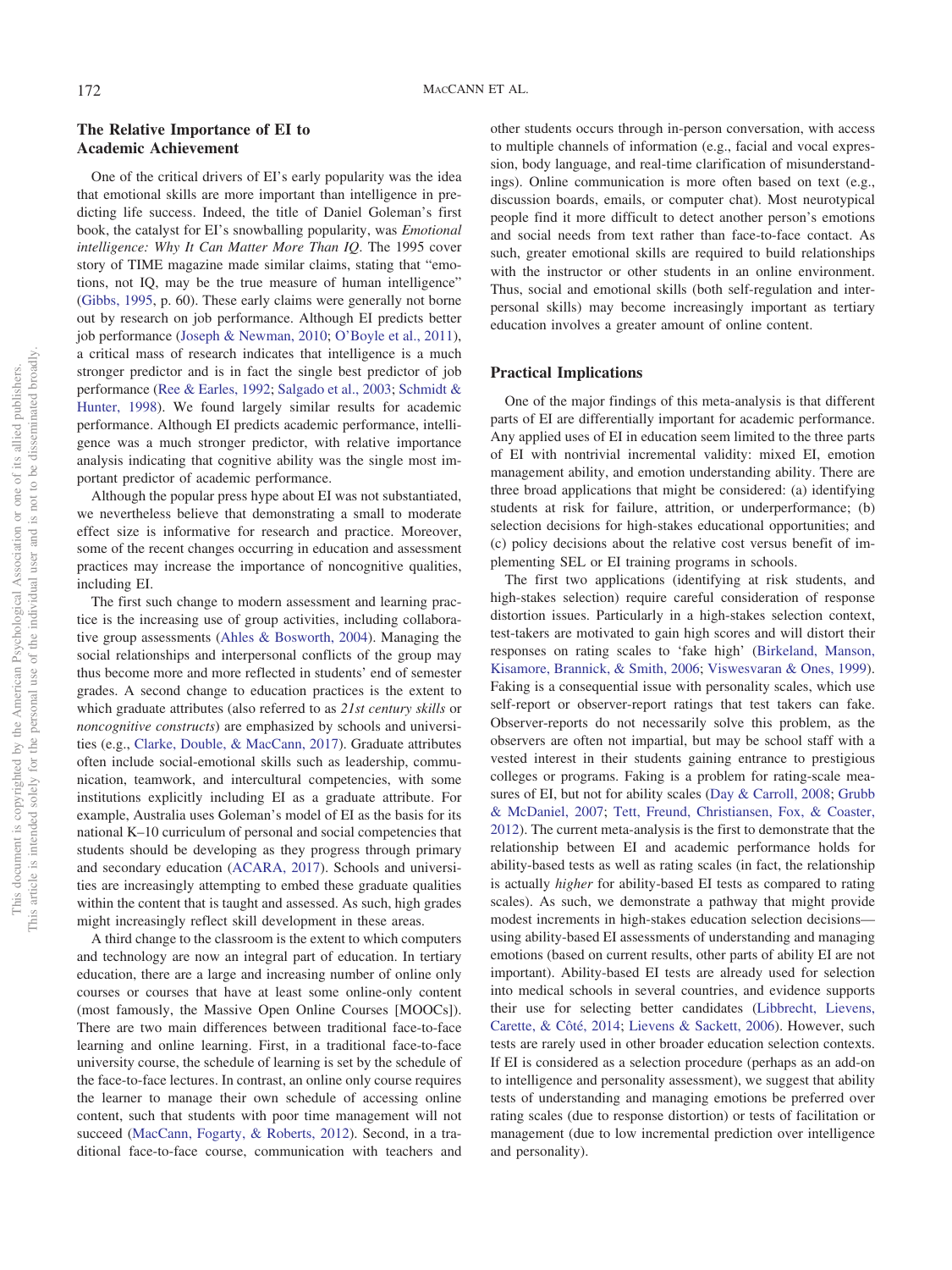A national and international focus on standardized tests to measure academic performance and milestones has lead schools, districts, states, and countries to focus on achievement in the narrow range of academic content that such tests focus on. Alongside this, classroom teachers face increasing challenges to their workload, including adapting the curriculum to individual students' needs, the mainstreaming of students with special educational requirements, and adapting to rapidly changing curriculum and policy [\(Skaalvik & Skaalvik, 2007\)](#page-32-16). Against this background, devoting resources to teaching children EI skills can be seen as taking teacher resources and classroom time away from more critical activities that will increase test scores and achievement. What our meta-analysis shows is that EI skills are in fact associated with higher academic performance. This implies that time spent teaching EI skills may not necessarily detract from student achievement, given that higher EI students also show higher achievement. Again, we highlight the different importance of the four EI abilities as a guide for where to focus skills training—a focus on perceiving emotions is likely to be less useful than a focus on understanding and managing emotions.

Our meta-analysis also has implications for the effects of the such training programs (or a focus on EI more generally) on the known achievement gaps between ethnic groups and between males and females. Although there is evidence that the Black-White achievement gap is slowly closing, differences in the achievement for minority students compared with White students remain substantial, at around 0.75 standard deviations for Black students and around 0.60 standard deviations for Hispanic students [\(Hansen, Mann Levesque, Quintero, & Valant, 2018\)](#page-27-19). There is also increasing evidence that males are falling behind females in terms of the grades they receive and their participation in higher education [\(Fortin, Oreopoulos, & Phipps, 2015\)](#page-27-20). Against this background, it is important to note that the effect of EI on academic performance does not appear to differ for minority students versus White students, and that gender differences are negligible and when significant favor males (who currently show lower achievement). These results imply, at the very least, that efforts to improve EI are unlikely to widen the achievement gaps.

The key role of emotion understanding and management is also important to consider in terms of EI training programs. Three recent meta-analyses on the effectiveness of EI training have reported significant increases in EI, with effect sizes of .45, .46, .51, and .61 [\(Hodzic, Scharfen, Ripoll, Holling, & Zenasni, 2018;](#page-27-21) [Mattingly & Kraiger, 2019;](#page-29-21) [Schutte, Malouff, & Thorsteinsson,](#page-32-17) [2013\)](#page-32-17). Hodzic et al. found that programs based on the ability model were significantly more effective than those based on mixed models  $(g = .60 \text{ vs. } .31)$ , and that emotion understanding showed the largest increase of all the ability EI branches—significantly more than emotion facilitation ( $g = .69$  vs. .42). That is, it seems that programs are effective for increasing ability EI, and particularly its emotion understanding facet. This is highly relevant for our own meta-analysis, where ability EI (and specifically emotion understanding) showed the highest association with academic performance. That is, EI training seems to produce the strongest increases in exactly those competencies that are most relevant for academic performance.

Although Hodzic et al. did not distinguish between EI training programs for workplace applications and EI training programs for schools and universities, several studies conducted in schools and

universities report similar findings regarding the largest increases for emotion understanding. For example, [Pool and Qualter \(2012\)](#page-31-20) conducted a training study in university students and found the largest increase in ability EI was for emotion understanding (and the second-largest for emotion management). Moreover, evidence from the RULER Feeling Words curriculum (an EI development program for secondary school students) shows that EI training programs increase grades as well as social and emotional competencies. Specifically, students completing the RULER showed improved school grades as well as improved teacher ratings of social and emotional competencies compared to control groups [\(Brackett, Rivers, Reyes, & Salovey, 2012\)](#page-25-17). In fact, the relative increase in school grades was a larger effect than the relative increase in social and emotional competencies. That is, EI training programs are likely to increase academic performance as well as social and emotional outcomes, such that education decisionmakers and policymakers are not faced with a decision of whether to invest in social/emotional wellbeing at the expense of student achievement— evidence suggests that these programs likely do both. This is a critical piece of information for schools deciding where to best allocate their resources.

#### **Limitations**

Our results demonstrated only that EI and academic performance are significantly associated, but not that higher EI *causes* higher achievement. Only three of the citations reported a longitudinal design, such that the empirical evidence for EI causing later achievement is very weak [\(Costa & Faria, 2015;](#page-26-13) [Qualter et al.,](#page-31-3) [2012;](#page-31-3) [Stewart & Chisholm, 2012\)](#page-32-18). This association could occur because (a) higher EI causes increased academic performance, (b) higher achievement causes increased EI, or (c) there are one or more variables that influence both EI and academic performance. In the introduction, we outlined the reasons we believe theoretically that EI could cause later achievement. However, there are also feasible pathways by which greater academic performance could cause higher EI. Greater academic performance could feasibly result in increased self-esteem, greater opportunities for social and emotional development, and higher expectations for social skills and emotion regulation. High academic performance may act as a gateway for gifted and talented programs, streaming into enrichment activities, and a culture of high expectations from teachers, parents, and communities that permeate social and emotional behaviors as well as academic ones via the halo effect [\(Nisbett & Wilson, 1977\)](#page-30-15). Conversely, low academic performance may act as a barrier to opportunities to develop social and emotional skills through loss of privileges for academic failures (e.g., losing recess playtime or evening socialization to complete work or denied extracurricular activity participation because of course failure), the development of strong negative emotions surrounding school and schoolwork, and the correspondingly low expectations for social and emotional behaviors. It seems likely that the reality is complex, with bidirectional effects of academic and emotional development, particularly in the earlier years of school.

One further limitation of the current article concerns the use of the meta-analytic correlation matrix (used to test Hypotheses 10 and 11). This was composed of estimates taken from different journal articles from different research teams, and therefore did not use the same methods for estimation nor the same samples. Al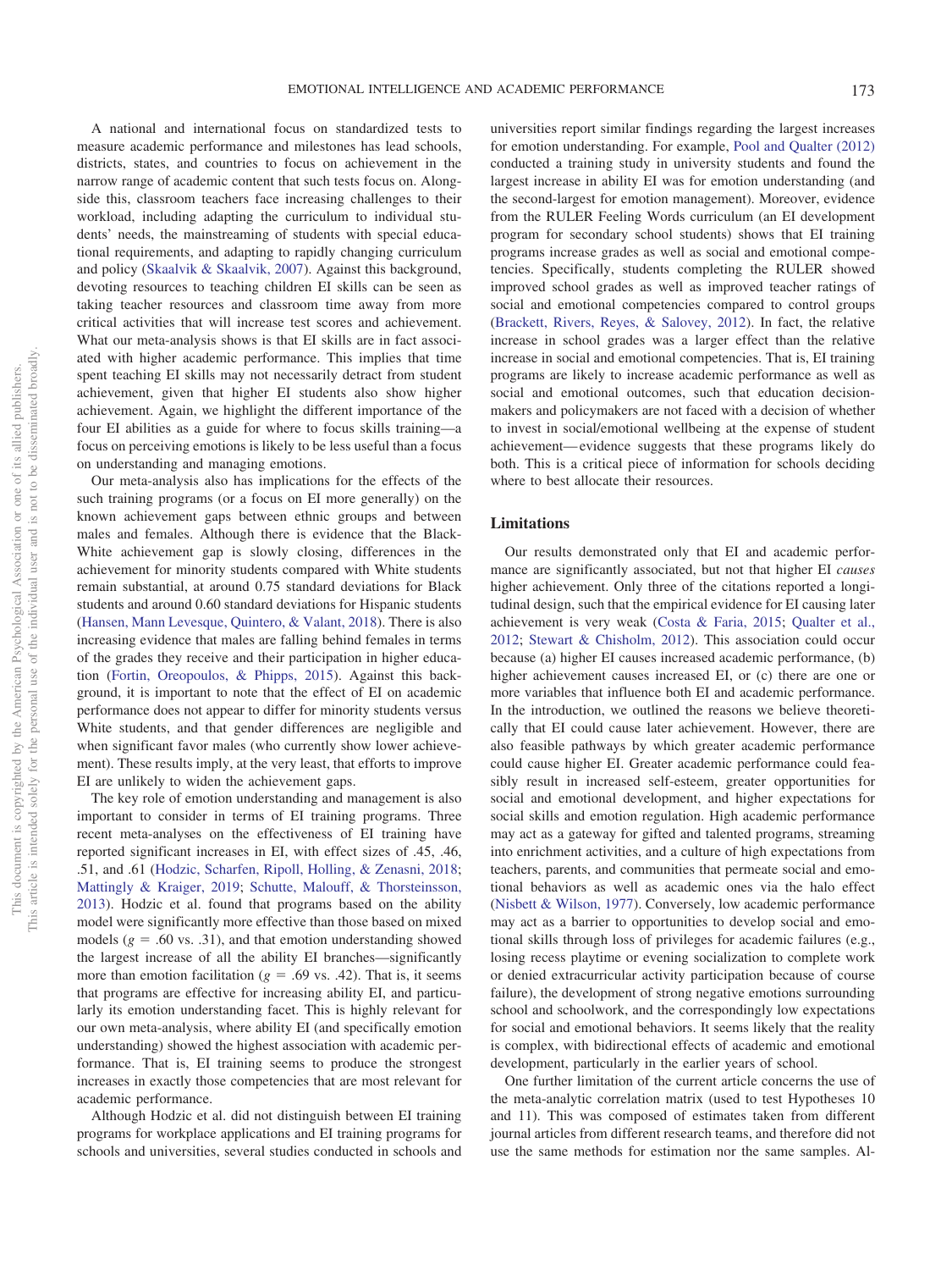though we used RVE in the current study, all other sources for effect sizes were obtained by aggregating multiple effect sizes from the same study. All studies except for [Poropat \(2009\)](#page-31-0) corrected for unreliability as well as range restriction. The personality/ academic performance estimation was not corrected for range restriction of measurement in either the predictor or criterion [\(Poropat, 2009\)](#page-31-0). The possible effect of this would be to underestimate the prediction and relative importance of personality traits such as conscientiousness.

#### **Future Research and Recommendations**

One obvious future direction for further research is to test our three proposed mechanisms of the EI/performance relationship: (a) social relationship building, (b) regulation of academic emotions, and (c) content overlap between EI and academic subject matter. For point a, an analysis of content overlap between the competencies of EI and the different processes required for success in different disciplines could be undertaken by a panel of educators. Longitudinal research involving all three streams could test whether all three mediate ability EI, (a) and (b) mediate mixed EI, and (a) along mediates self-rated EI, as we proposed. As we mention above, there is a paucity of long-term longitudinal research on EI and academic performance. As such, examining mediators of the link as well as conducing lagged panel models to tease apart the direction of causation is important.

Although there is ample evidence that training EI works (e.g., [Hodzic et al., 2018;](#page-27-21) [Mattingly & Kraiger, 2019;](#page-29-21) [Schutte et al., 2013\)](#page-32-17), we are not aware of experimental studies on EI training that examine the effects of training different branches of EI. Such designs would isolate which facets of EI are most relevant for the improvement of which types of outcomes and would also provide stronger evidence for the causal direction from EI to academic performance.

#### **Conclusion**

Although we know that intelligence and conscientiousness are collectively the most important psychological characteristics needed for academic performance, this article highlights that there is a third broad psychological characteristic that may help students succeed—EI. The different varieties of EI most likely predict academic performance via different pathways. Emotional selfefficacy (the self-beliefs about one's emotional skills captured by self-rated EI) is the least important. Knowledge about the causes and consequences of emotions and a vocabulary of emotions words, along with knowing how to manage emotional situations are potentially the most important parts of EI for academic performance. It is not enough to be smart and hardworking—to have the added edge for success, students must also be able to understand and manage emotions to succeed at school.

#### **References**

References included in the meta-analysis are marked with an asterisk.

- Abdo, N. (2012). *Academic performance and social/emotional competence in adolescence* (Unpublished doctoral dissertation). Yeshiva University, New York City, NY.
- Abdullah, M. C., Elias, H., Mahyuddin, R., & Uli, J. (2004). Emotional intelligence and academic achievement among Malaysian secondary

students. *Pakistan Journal of Psychological Research, 19,* 105–121. Retrieved from <http://www.pjprnip.edu.pk/pjpr/index.php/pjpr>

- \*Abel, N. R. (2014). *Trait emotional intelligence*, perceived discrimina*tion, and academic achievement among African American and Latina/o high school students: A study of academic resilience* (Unpublished doctoral dissertation). Minnesota State University, Mankato, MN.
- <span id="page-24-5"></span>ACARA. (2017). *Australian curriculum. Personal and social capability learning continuum*: Retrieved December 6, 2017, from [http://docs](http://docs.acara.edu.au/resources/General_capabilities_-PSC_-_learning_continuum.pdf) [.acara.edu.au/resources/General\\_capabilities\\_-PSC\\_-\\_learning\\_](http://docs.acara.edu.au/resources/General_capabilities_-PSC_-_learning_continuum.pdf) [continuum.pdf](http://docs.acara.edu.au/resources/General_capabilities_-PSC_-_learning_continuum.pdf)
- <span id="page-24-1"></span>ACT. (2014). *American College Test (ACT)*. Iowa City, IA: Research Services, ACT.
- \*Adeyemo, D. A. (2007). Moderating influence of emotional intelligence on the link between academic self-efficacy and achievement of university students. *Psychology and Developing Societies, 19,* 199 –213. [http://](http://dx.doi.org/10.1177/097133360701900204) [dx.doi.org/10.1177/097133360701900204](http://dx.doi.org/10.1177/097133360701900204)
- <span id="page-24-3"></span>AERA, APA, & NCME. (2014). *Standards for educational and psychological testing*. Washington, DC: AERA.
- Afolabi, O. A., Ogunmwonyi, E., & Okediji, A. (2009). Influence of emotional intelligence and need for achievement on interpersonal relations and academic achievement of undergraduates. *Educational Research Quarterly, 33,* 60 –72. Retrieved from <http://erquarterly.org/>
- Agnoli, S., Mancini, G., Pozzoli, T., Baldaro, B., Russo, P. M., & Surcinelli, P. (2012). The interaction between emotional intelligence and cognitive ability in predicting scholastic performance in school-aged children. Personality and Individual Differences, 53, 660-665. [http://](http://dx.doi.org/10.1016/j.paid.2012.05.020) [dx.doi.org/10.1016/j.paid.2012.05.020](http://dx.doi.org/10.1016/j.paid.2012.05.020)
- \*Ahammed, S., Abdullah, A. S., & Hassane, S. H. (2011). The role of emotional intelligence in the academic success of United Arab Emirates university students. *International Education, 41,* 7–25. Retrieved from <http://www.proquest.com/>
- <span id="page-24-4"></span>Ahles, C. B., & Bosworth, C. C. (2004). The perception and reality of student and workplace teams. *Journalism & Mass Communication Educator, 59,* 41–59. <http://dx.doi.org/10.1177/107769580405900108>
- <span id="page-24-0"></span>Ahmad, I. (2010). Trait-emotional intelligence as predictor of academic performance. *Pakistan Journal of Social and Clinical Psychology, 8,* 54 – 65. Retrieved from <http://www.gcu.edu.pk/Soc&ClinPsyJour.htm>
- Ahmad, I. (2011). Psychological predictors of college students' performance. *Pakistan Journal of Psychological Research, 26,* 87–103. Retrieved from <http://www.pjprnip.edu.pk/pjpr/index.php/pjpr>
- \*Ahmad, I., & Rana, S. (2012). Affectivity, achievement motivation, and academic performance in college students. *Pakistan Journal of Psychological Research, 27,* 107–120. Retrieved from [http://www.pjprnip.edu](http://www.pjprnip.edu.pk/pjpr/index.php/pjpr) [.pk/pjpr/index.php/pjpr](http://www.pjprnip.edu.pk/pjpr/index.php/pjpr)
- \*Alhashemi, S. E. (2014). Measuring emotional intelligence of university students: A comparison between China and Bahrain. *International Journal of Social and Organizational Dynamics in IT, 3,* 59 –76. [http://dx](http://dx.doi.org/10.4018/ijsodit.2013100104) [.doi.org/10.4018/ijsodit.2013100104](http://dx.doi.org/10.4018/ijsodit.2013100104)
- <span id="page-24-2"></span>- Alumran, J. I., & Punamaki, R.-L. (2008). Relationship between gender, age, academic achievement, emotional intelligence, and coping styles among Bahraini adolescents. *Individual Differences Research, 6,* 104 – 119. Retrieved from [https://www.ncbi.nlm.nih.gov/labs/journals/](https://www.ncbi.nlm.nih.gov/labs/journals/individ-differ-res/) [individ-differ-res/](https://www.ncbi.nlm.nih.gov/labs/journals/individ-differ-res/)
- \*Amdurer, E., Boyatzis, R. E., Saatcioglu, A., Smith, M. L., & Taylor, S. N. (2014). Long term impact of emotional, social and cognitive intelligence competencies and GMAT on career and life satisfaction and career success. *Frontiers in Psychology, 5,* 1447. [http://dx.doi.org/10](http://dx.doi.org/10.3389/fpsyg.2014.01447) [.3389/fpsyg.2014.01447](http://dx.doi.org/10.3389/fpsyg.2014.01447)
- Anand, A. F. J., Ramgopal, C. N., & Swaminathan, V. D. (2016). Emotional intelligence and academic performance of graduate engineering students. *Research Journal of Pharmaceutical, Biological and Chemical Sciences, 7,* 2540 –2551. Retrieved from [https://www.rjpbcs](https://www.rjpbcs.com/) [.com/](https://www.rjpbcs.com/)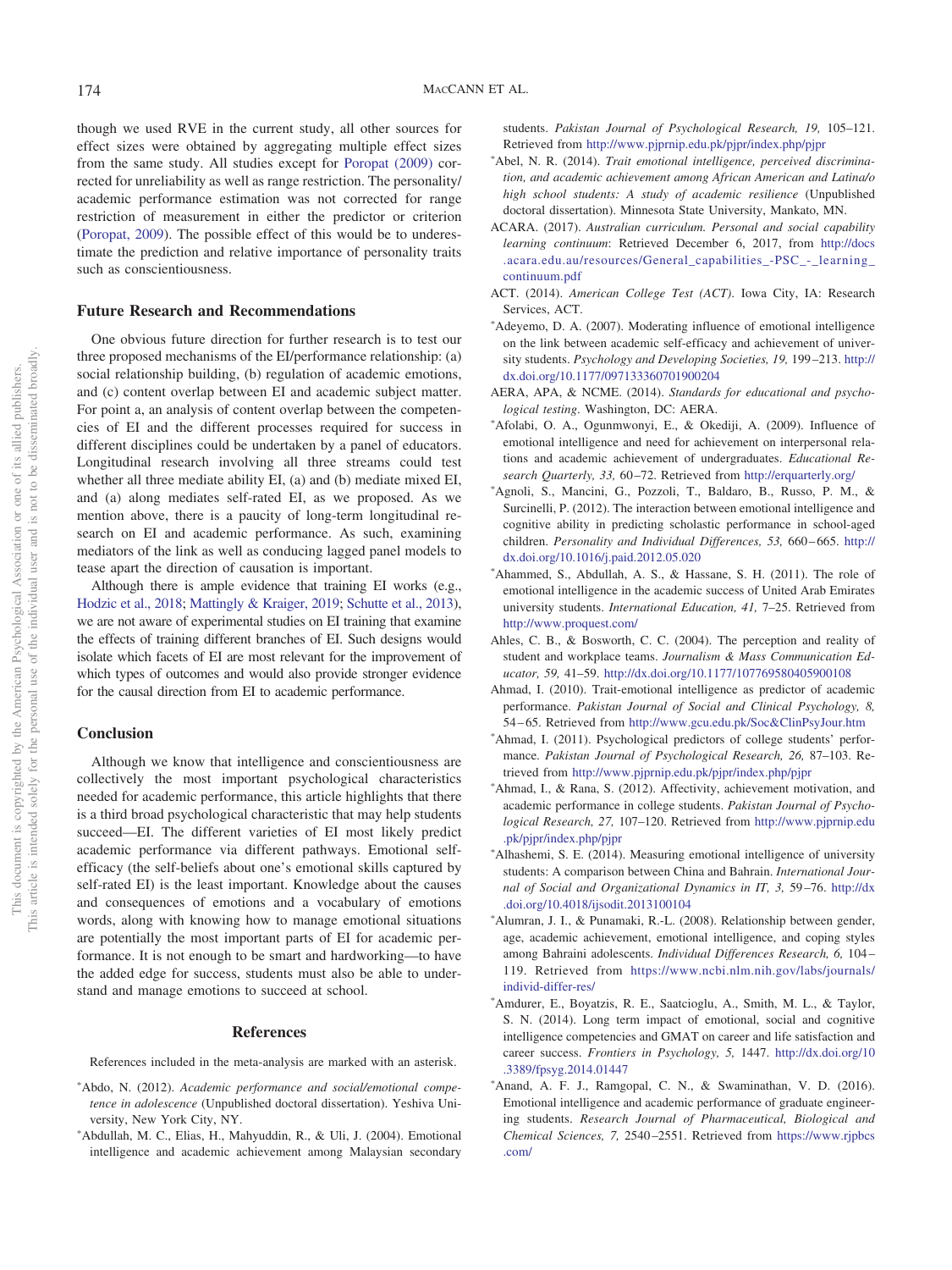- <span id="page-25-15"></span>Anguiano-Carrasco, C., MacCann, C., Geiger, M., Seybert, J. M., & Roberts, R. D. (2015). Development of a forced-choice measure of typical-performance emotional intelligence. *Journal of Psychoeducational Assessment, 33,* 83–97. [http://dx.doi.org/10.1177/073428291](http://dx.doi.org/10.1177/0734282914550387) [4550387](http://dx.doi.org/10.1177/0734282914550387)
- <span id="page-25-14"></span>Antonakis, J., Ashkanasy, N. M., & Dasborough, M. T. (2009). Does leadership need emotional intelligence? *The Leadership Quarterly, 20,* 247–261. <http://dx.doi.org/10.1016/j.leaqua.2009.01.006>
- Arbabisarjou, A., Maede-Sadat, R., Narges, M., & Shekoofeh-Sadat, R. (2013). Relationship between different types of intelligence and student achievement. *Life Science Journal, 10,* 128 –133.
- Aremu, O. A., Tella, A., & Tella, A. (2006). Relationship among emotional intelligence, parental involvement and academic achievement of secondary school students in Ibadan, Nigeria. *Electronic Journal of Research in Educational Psychology, 5,* 163–180. Retrieved from [http://](http://www.investigacion-psicopedagogica.org/revista/new/english/index.php) [www.investigacion-psicopedagogica.org/revista/new/english/index.php](http://www.investigacion-psicopedagogica.org/revista/new/english/index.php)
- <span id="page-25-3"></span>Ashkanasy, N. M., & Daus, C. S. (2005). Rumors of the death of emotional intelligence in organizational behavior are vastly exaggerated. *Journal of Organizational Behavior, 26,* 441– 452. [http://dx.doi.org/10.1002/job](http://dx.doi.org/10.1002/job.320) [.320](http://dx.doi.org/10.1002/job.320)
- <span id="page-25-12"></span>Bachan, R. (2017). Grade inflation in U. K. higher education. *Studies in Higher Education, 42,* 1580 –1600. [http://dx.doi.org/10.1080/03075079](http://dx.doi.org/10.1080/03075079.2015.1019450) [.2015.1019450](http://dx.doi.org/10.1080/03075079.2015.1019450)
- Barchard, K. A. (2003). Does emotional intelligence assist in the prediction of academic success? *Educational and Psychological Measurement, 63,* 840 – 858. <http://dx.doi.org/10.1177/0013164403251333>
- <span id="page-25-4"></span>Bar-Haim, Y., Lamy, D., Pergamin, L., Bakermans-Kranenburg, M. J., & van IJzendoorn, M. H. (2007). Threat-related attentional bias in anxious and nonanxious individuals: A meta-analytic study. *Psychological Bulletin, 133,* 1–24. <http://dx.doi.org/10.1037/0033-2909.133.1.1>
- Barisonek, E. S. (2005). *The relationship between emotional intelligence, academic achievement and academic production among third- and sixth-grade students* (Unpublished master's thesis). State University of New York at Buffalo, New York, NY.
- <span id="page-25-7"></span>Bar-On, R. (2000). Emotional and social intelligence: Insights from the Emotional Quotient Inventory. In R. Bar-On & J. D. A. Parker (Eds.) *The handbook of emotional intelligence: Theory, development, assessment, and application at home, school, and in the workplace* (pp. 363–388). San Francisco, CA: Jossey-Bass.
- <span id="page-25-2"></span>Bar-On, R. (2006). The Bar-On model of emotional-social intelligence (ESI). *Psicothema, 18,* 13–25.
- <span id="page-25-13"></span>Barrick, M. R., & Mount, M. K. (1991). The Big 5 Personality Dimensions and Job-Performance - a Metaanalysis. *Personnel Psychology, 44,* 1–26. <http://dx.doi.org/10.1111/j.1744-6570.1991.tb00688.x>
- Bastian, V. A., Burns, N. R., & Nettelbeck, T. (2005). Emotional intelligence predicts life skills, but not as well as personality and cognitive abilities. *Personality and Individual Differences, 39,* 1135–1145. [http://](http://dx.doi.org/10.1016/j.paid.2005.04.006) [dx.doi.org/10.1016/j.paid.2005.04.006](http://dx.doi.org/10.1016/j.paid.2005.04.006)
- Berenson, R., Boyles, G., & Weaver, A. (2008). Emotional Intelligence as a predictor for success in online learning. *The International Review of Research in Open and Distance Learning, 9,* 1–17. [http://dx.doi.org/10](http://dx.doi.org/10.19173/irrodl.v9i2.385) [.19173/irrodl.v9i2.385](http://dx.doi.org/10.19173/irrodl.v9i2.385)
- <span id="page-25-10"></span>Bierman, K. L., Coie, J. D., Dodge, K. A., Greenberg, M. T., Lochman, J. E., McMahon, R. J., . . . the Conduct Problems Prevention Research Group. (2010). The effects of a multiyear universal social-emotional learning program: The role of student and school characteristics. *Journal of Consulting and Clinical Psychology, 78,* 156 –168. [http://dx.doi.org/](http://dx.doi.org/10.1037/a0018607) [10.1037/a0018607](http://dx.doi.org/10.1037/a0018607)
- Billings, C. E. W., Downey, L. A., Lomas, J. E., Lloyd, J., & Stough, C. (2014). Emotional Intelligence and scholastic achievement in preadolescent children. *Personality and Individual Differences, 65,* 14 –18. <http://dx.doi.org/10.1016/j.paid.2014.01.017>
- <span id="page-25-16"></span>Birkeland, S. A., Manson, T. M., Kisamore, J. L., Brannick, M. T., & Smith, M. A. (2006). A meta-analytic investigation of job applicant

faking on personality measures. *International Journal of Selection and Assessment, 14,* 317–335. [http://dx.doi.org/10.1111/j.1468-2389.2006](http://dx.doi.org/10.1111/j.1468-2389.2006.00354.x) [.00354.x](http://dx.doi.org/10.1111/j.1468-2389.2006.00354.x)

- Borin, E. B. (2013). *The relationship between emotional intelligence and college success for students with learning disabilities* (Unpublished doctoral dissertation). Capella University, Minneapolis, MN.
- <span id="page-25-11"></span>Boulanger, F. D. (1981). Ability and science learning: A quantitative synthesis. *Journal of Research in Science Teaching, 18,* 113–121. [http://](http://dx.doi.org/10.1002/tea.3660180203) [dx.doi.org/10.1002/tea.3660180203](http://dx.doi.org/10.1002/tea.3660180203)
- Bowman, J. K. (2007). *The utility of emotional intelligence as a predictor of school psychologists' clinical competence* (Unpublished doctoral dissertation). St. John's University, New York, NY.
- <span id="page-25-5"></span>Boyatzis, R. E., Goleman, D., & Rhee, K. S. (2000). Clustering competence in emotional intelligence: Insights from the Emotional Competence Inventory. In R. Bar-On & J. D. A. Parker (Eds.) *The handbook of emotional intelligence: Theory, development, assessment, and application at home, school, and in the workplace* (pp. 343–362). San Francisco, CA: Jossey-Bass.
- Boyce, D. A. (2002). *The correlation of emotional intelligence, academic success, and cognitive ability in master's level physical therapy students* (Unpublished doctoral dissertation). Spalding University, Louisville, KY.
- <span id="page-25-1"></span>- Brackett, M. A., & Mayer, J. D. (2003). Convergent, discriminant, and incremental validity of competing measures of emotional intelligence. *Personality and Social Psychology Bulletin, 29,* 1147–1158. [http://dx](http://dx.doi.org/10.1177/0146167203254596) [.doi.org/10.1177/0146167203254596](http://dx.doi.org/10.1177/0146167203254596)
- <span id="page-25-8"></span>- Brackett, M. A., Mayer, J. D., & Warner, R. M. (2004). Emotional intelligence and its relation to everyday behaviour. *Personality and Individual Differences, 36,* 1387–1402. [http://dx.doi.org/10.1016/](http://dx.doi.org/10.1016/S0191-8869%2803%2900236-8) [S0191-8869\(03\)00236-8](http://dx.doi.org/10.1016/S0191-8869%2803%2900236-8)
- <span id="page-25-17"></span>Brackett, M. A., Rivers, S. E., Reyes, M. R., & Salovey, P. (2012). Enhancing academic performance and social and emotional competence with the RULER Feeling Words Curriculum. *Learning and Individual Differences, 22,* 218 –224. <http://dx.doi.org/10.1016/j.lindif.2010.10.002>
- <span id="page-25-0"></span>Brackett, M. A., Rivers, S. E., Shiffman, S., Lerner, N., & Salovey, P. (2006). Relating emotional abilities to social functioning: A comparison of self-report and performance measures of emotional intelligence. *Journal of Personality and Social Psychology, 91,* 780 –795. [http://dx.doi](http://dx.doi.org/10.1037/0022-3514.91.4.780) [.org/10.1037/0022-3514.91.4.780](http://dx.doi.org/10.1037/0022-3514.91.4.780)
- <span id="page-25-9"></span>Brackett, M. A., Warner, R. M., & Bosco, J. S. (2005). Emotional intelligence and relationship quality among couples. *Personal Relationships, 12,* 197–212. <http://dx.doi.org/10.1111/j.1350-4126.2005.00111.x>
- Bradshaw, F. B. (2008). *Exploring the relationship between emotional intelligence and academic achievement in African American female college students* (Unpublished doctoral dissertation). College of Notre Dame of Maryland, Baltimore, MD.
- Brouzos, A., Misailidi, P., & Hadjimattheou, A. (2014). Associations between emotional intelligence, socio-emotional adjustment, and academic achievement in childhood: The influence of age. *Canadian Journal of School Psychology, 29,* 83–99. [http://dx.doi.org/10.1177/](http://dx.doi.org/10.1177/0829573514521976) [0829573514521976](http://dx.doi.org/10.1177/0829573514521976)
- Carrothers, R. M., Gregory, S. W., Jr., & Gallagher, T. J. (2000). Measuring emotional intelligence of medical school applicants. *Academic Medicine, 75,* 456 – 463. [http://dx.doi.org/10.1097/00001888-](http://dx.doi.org/10.1097/00001888-200005000-00016) [200005000-00016](http://dx.doi.org/10.1097/00001888-200005000-00016)
- <span id="page-25-6"></span>CASEL. (2003). *Safe and sound: An educational leader's guide to evidence-based social and emotional learning (SEL) programs*. Chicago, IL: CASEL in collaboration with the Mid-Atlantic Regional Educational Laboratory The Laboratory for Student Success. Retrieved from [https://eric.ed.gov/?id](https://eric.ed.gov/?id=ED505372)=ED505372
- Castro-Johnson, M., & Wang, A. Y. (2003). Emotional intelligence and academic performance of college honors and non-honors freshmen. *Journal of the National Collegiate Honors Council, 4,* 105–115. Retrieved from <http://digitalcommons.unl.edu/nchcjournal/>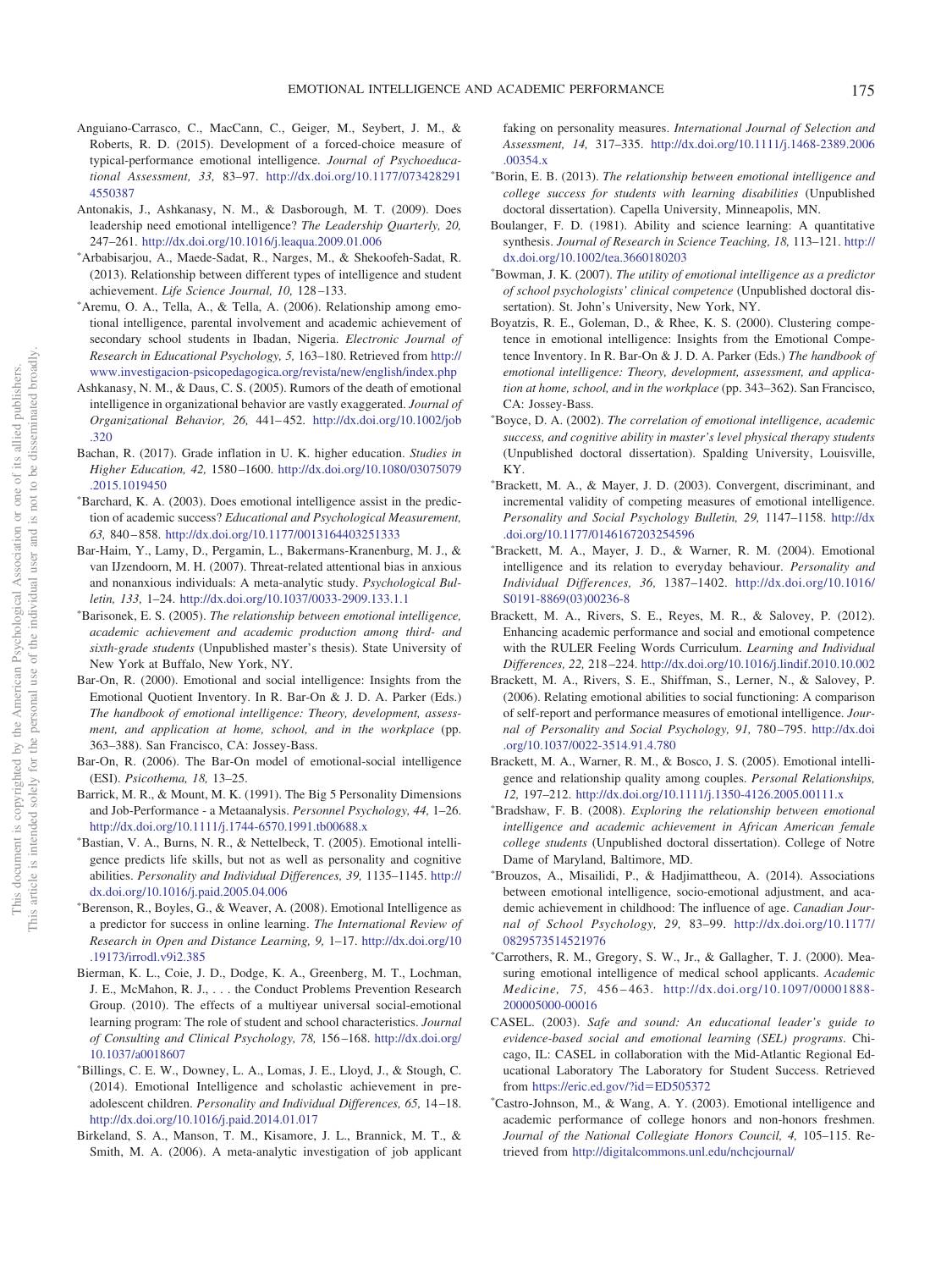- -Catalina, C. C., Stanescu, D. F., & Mohorea, L. (2012). Academic selfefficacy, emotional intelligence and academic achievement of Romanian students: Results from an exploratory study. *Journal of Educational Sciences and Psychology, 2,* 41–52. Retrieved from [http://jesp.upg](http://jesp.upg-ploiesti.ro/)[ploiesti.ro/](http://jesp.upg-ploiesti.ro/)
- Cavins, B. J. (2006). *The relationship between emotional-social intelligence and leadership practices among college student leaders* (Unpublished doctoral dissertation). Bowling Green State University, Bowling Green, OH.
- <span id="page-26-4"></span>Chaplin, T. M., & Aldao, A. (2013). Gender differences in emotion expression in children: A meta-analytic review. *Psychological Bulletin, 139,* 735–765. <http://dx.doi.org/10.1037/a0030737>
- Chapman, B. P., & Hayslip, B., Jr. (2005). Incremental validity of a measure of emotional intelligence. *Journal of Personality Assessment, 85,* 154 –169. [http://dx.doi.org/10.1207/s15327752jpa8502\\_08](http://dx.doi.org/10.1207/s15327752jpa8502_08)
- Cheshire, M. H., Strickland, H. P., & Carter, M. R. (2015). Comparing traditional measures of academic success with emotional intelligence scores in nursing students. *Asia-Pacific Journal of Oncology Nursing, 2,* 99 –106. <http://dx.doi.org/10.4103/2347-5625.154090>
- Chew, B. H., Zain, A. M., & Hassan, F. (2013). Emotional intelligence and academic performance in first and final year medical students: A cross-sectional study. *BMC Medical Education, 13,* 44–54. [http://dx.doi](http://dx.doi.org/10.1186/1472-6920-13-44) [.org/10.1186/1472-6920-13-44](http://dx.doi.org/10.1186/1472-6920-13-44)
- <span id="page-26-10"></span>Ciarrochi, J., Chan, A. Y., & Bajgar, J. (2001). Measuring emotional intelligence in adolescents. *Personality and Individual Differences, 31,* 1105–1119. [http://dx.doi.org/10.1016/S0191-8869\(00\)00207-5](http://dx.doi.org/10.1016/S0191-8869%2800%2900207-5)
- Clark, P. R. (2004). *An analysis of emotional intelligence: Its relationship to student performance and the implications for education* (Unpublished doctoral dissertation). Arkansas State University, Jonesboro, AR.
- <span id="page-26-11"></span>Clarke, I. E., Double, K., & MacCann, C. (2017). Rethinking how we prepare students for the workforce. In J. Burrus, K. Mattern, B. Naemi, & R. Roberts (Eds.), *Building better students: Preparation for the workforce* (pp. 229 –243). New York, NY: Oxford University Press.
- Codier, E., & Odell, E. (2014). Measured emotional intelligence ability and grade point average in nursing students. *Nurse Education Today, 34,* 608 – 612. <http://dx.doi.org/10.1016/j.nedt.2013.06.007>
- <span id="page-26-8"></span>Cohen, J. (1962). The statistical power of abnormal-social psychological research: A review. *The Journal of Abnormal and Social Psychology, 65,* 145–153. <http://dx.doi.org/10.1037/h0045186>
- <span id="page-26-9"></span>Cohen, J. (1988). *Statistical power analysis for the behavioral sciences* (2nd ed.). Hillsdale, NJ: Erlbaum.
- Collins, S. B. (2012). *The emotional intelligence profiles and cognitive measures of nurse anaesthesia students in the South-Eastern United States* (Unpublished doctoral dissertation). Andrews University, Berrien Springs, MI.
- Colston, R. (2008). *The relationship between emotional intelligence and academic achievement: Implications of birth order based on social rank for nontraditional adult learners* (Unpublished doctoral dissertation). Capella University, Minneapolis, MN.
- <span id="page-26-13"></span>- Costa, A., & Faria, L. (2015). The impact of emotional intelligence on academic achievement: A longitudinal study in Portuguese secondary school. *Learning and Individual Differences, 37,* 38 – 47. [http://dx.doi](http://dx.doi.org/10.1016/j.lindif.2014.11.011) [.org/10.1016/j.lindif.2014.11.011](http://dx.doi.org/10.1016/j.lindif.2014.11.011)
- Cyr, J. (2007). *Emotional intelligence as a predictor of performance in college courses* (Unpublished doctoral dissertation). Rutgers, The State University of New Jersey, New Brunswick, NJ.
- <span id="page-26-1"></span>Davies, M., Stankov, L., & Roberts, R. D. (1998). Emotional intelligence: In search of an elusive construct. *Journal of Personality and Social Psychology, 75,* 989 –1015. [http://dx.doi.org/10.1037/0022-3514.75.4](http://dx.doi.org/10.1037/0022-3514.75.4.989) [.989](http://dx.doi.org/10.1037/0022-3514.75.4.989)
- <span id="page-26-3"></span>Dawda, D., & Hart, S. D. (2000). Assessing emotional intelligence: Reliability and validity of the Bar-On Emotional Quotient Inventory (EQ-i) in university students. *Personality and Individual Differences, 28,* 797– 812. [http://dx.doi.org/10.1016/S0191-8869\(99\)00139-7](http://dx.doi.org/10.1016/S0191-8869%2899%2900139-7)
- <span id="page-26-12"></span>Day, A. L., & Carroll, S. A. (2008). Faking emotional intelligence (EI): Comparing response distortion on ability and trait-based EI measures. *Journal of Organizational Behavior, 29,* 761–784. [http://dx.doi.org/10](http://dx.doi.org/10.1002/job.485) [.1002/job.485](http://dx.doi.org/10.1002/job.485)
- <span id="page-26-5"></span>Deary, I. J., Strand, S., Smith, P., & Fernandes, C. (2007). Intelligence and educational achievement. *Intelligence, 35,* 13–21. [http://dx.doi.org/10](http://dx.doi.org/10.1016/j.intell.2006.02.001) [.1016/j.intell.2006.02.001](http://dx.doi.org/10.1016/j.intell.2006.02.001)
- Di Fabio, A., & Palazzeschi, L. (2009). An in-depth look at scholastic success: Fluid intelligence, personality traits or emotional intelligence? *Personality and Individual Differences, 46,* 581–585. [http://dx.doi.org/](http://dx.doi.org/10.1016/j.paid.2008.12.012) [10.1016/j.paid.2008.12.012](http://dx.doi.org/10.1016/j.paid.2008.12.012)
- Di Fabio, A., & Palazzeschi, L. (2015). Beyond fluid intelligence and personality traits in scholastic success: Trait emotional intelligence. *Learning and Individual Differences, 40,* 121–126. [http://dx.doi.org/10](http://dx.doi.org/10.1016/j.lindif.2015.04.001) [.1016/j.lindif.2015.04.001](http://dx.doi.org/10.1016/j.lindif.2015.04.001)
- <span id="page-26-6"></span>Digman, J. M., & Inouye, J. (1986). Further specification of the five robust factors of personality. *Journal of Personality and Social Psychology, 50,* 116 –123. <http://dx.doi.org/10.1037/0022-3514.50.1.116>
- Ditterline, J. W. (2012). *The predictive validity of self-reported emotional intelligence in children* (Unpublished doctoral dissertation). University of Florida, Gainesville, FL.
- Doring, D. P. (2006). *Social and academic predictors of success for gifted children* (Unpublished doctoral dissertation). St. John's University, New York City, NY.
- Downey, L. A., Lomas, J., Billings, C., Hansen, K., & Stough, C. (2014). Scholastic success: Fluid intelligence, personality, and emotional intelligence. *Canadian Journal of School Psychology*, 29, 40–53. [http://dx](http://dx.doi.org/10.1177/0829573513505411) [.doi.org/10.1177/0829573513505411](http://dx.doi.org/10.1177/0829573513505411)
- Downey, L. A., Mountstephen, J., Lloyd, J., Hansen, K., & Stough, C. (2008). Emotional intelligence and scholastic achievement in Australian adolescents. *Australian Journal of Psychology, 60,* 10 –17. [http://dx.doi](http://dx.doi.org/10.1080/00049530701449505) [.org/10.1080/00049530701449505](http://dx.doi.org/10.1080/00049530701449505)
- Drago, J. M. (2005). *The relationship between emotional intelligence and academic achievement in nontraditional college students* (Unpublished doctoral dissertation). Walden University, Minneapolis, MN, United States.
- Drati, B. A. (2010). *Closing the achievement gap: The relationship between emotional intelligence, race identity attitudes, and academic achievement with African American adolescents* (Unpublished doctoral dissertation). California State University, Long Beach, CA.
- <span id="page-26-0"></span>Durlak, J. A., Weissberg, R. P., Dymnicki, A. B., Taylor, R. D., & Schellinger, K. B. (2011). The impact of enhancing students' social and emotional learning: A meta-analysis of school-based universal interventions. *Child Development, 82,* 405– 432. [http://dx.doi.org/10.1111/j](http://dx.doi.org/10.1111/j.1467-8624.2010.01564.x) [.1467-8624.2010.01564.x](http://dx.doi.org/10.1111/j.1467-8624.2010.01564.x)
- Edison, B. R. (2003). *Emotional intelligence as a mediating variable in Astin's I-E-O model of higher education* (Unpublished doctoral dissertation). The College of William and Mary, Williamsburg, VA.
- Evenson, E. A. (2008). *Examining the relationship between emotional intelligence and college success* (Unpublished doctoral dissertation). Capella University, Minneapolis, MN.
- <span id="page-26-7"></span>Ewing, M., Huff, K., Andrews, M., & King, K. (2005). *Assessing the reliability of skills measured by the SAT* (Research Notes, RN-24). New York, NY: College Board.
- Fahim, M., & Pishghadam, R. (2007). On the role of emotional, verbal, and psychometric intelligences in the academic achievement of students majoring in language learning. *Asian EFL Journal, 9,* 240 –253. Retrieved from <https://www.asian-efl-journal.com/>
- Fallahzadeh, H. (2011). The relationship between emotional intelligence and academic achievement in medical science students in Iran. *Procedia: Social and Behavioral Sciences, 30,* 1461–1466. [http://dx.doi.org/](http://dx.doi.org/10.1016/j.sbspro.2011.10.283) [10.1016/j.sbspro.2011.10.283](http://dx.doi.org/10.1016/j.sbspro.2011.10.283)
- <span id="page-26-2"></span>Fan, H. Y., Jackson, T., Yang, X. G., Tang, W. Q., & Zhang, J. F. (2010). The factor structure of the Mayer-Salovey-Caruso Emotional Intelli-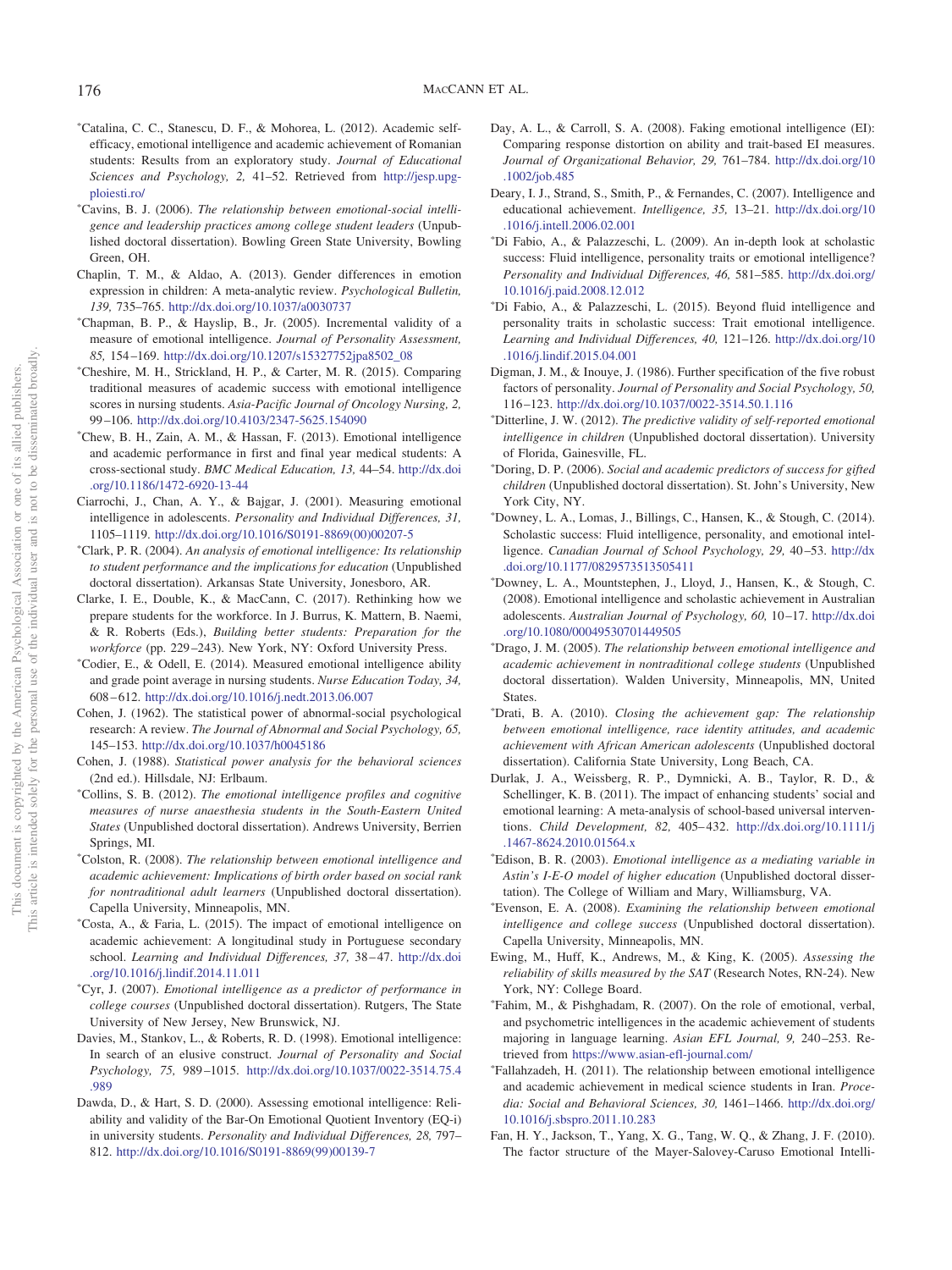gence Test V 2.0 (MSCEIT): A meta-analytic structural equation modeling approach. *Personality and Individual Differences, 48,* 781–785. <http://dx.doi.org/10.1016/j.paid.2010.02.004>

- Fannin, B. E. (2002). *The contributions of emotional intelligence to academic achievement and production* (Unpublished doctoral dissertation). Walden University, Minneapolis, MN.
- Fatum, B. A. (2008). *The relationship between emotional intelligence and academic achievement in elementary-school children* (Unpublished doctoral dissertation). University of San Francisco, San Francisco, CA.
- Fayombo, G. A. (2012). Relating emotional intelligence to academic achievement among university students in Barbados. *The International Journal of Emotional Education, 4,* 43–54.
- Feldman, J. M. (2004). *The relationship among college freshmen's cognitive risk tolerance, academic hardiness, and emotional intelligence and their usefulness in predicting academic outcomes* (Unpublished doctoral dissertation). Temple University, Philadelphia, PA.
- <span id="page-27-7"></span>Fischer, A. H., Rodriguez Mosquera, P. M., van Vianen, A. E., & Manstead, A. S. (2004). Gender and culture differences in emotion. *Emotion, 4,* 87–94. <http://dx.doi.org/10.1037/1528-3542.4.1.87>
- <span id="page-27-16"></span>Fisher, Z., Tipton, E., & Hou, Z. (2016). Robumeta: Robust variance meta-regression. R package (Version 2.0) [Computer software]. Retrieved from [https://cran.r-project.org/web/packages/robumeta/](https://cran.r-project.org/web/packages/robumeta/robumeta.pdf) [robumeta.pdf](https://cran.r-project.org/web/packages/robumeta/robumeta.pdf)
- <span id="page-27-8"></span>Fleming, M. L., & Malone, M. R. (1983). The relationship of student characteristics and student performance in science as viewed by metaanalysis research. *Journal of Research in Science Teaching, 20,* 481– 495. <http://dx.doi.org/10.1002/tea.3660200510>
- <span id="page-27-20"></span>Fortin, N. M., Oreopoulos, P., & Phipps, S. (2015). Leaving boys behind: Gender disparities in high academic achievement. *The Journal of Human Resources, 50,* 549 –579. <http://dx.doi.org/10.3368/jhr.50.3.549>
- <span id="page-27-2"></span>Fredrickson, B. L. (2001). The role of positive emotions in positive psychology. The broaden-and-build theory of positive emotions. *American Psychologist, 56,* 218 –226. [http://dx.doi.org/10.1037/0003-066X](http://dx.doi.org/10.1037/0003-066X.56.3.218) [.56.3.218](http://dx.doi.org/10.1037/0003-066X.56.3.218)
- <span id="page-27-1"></span>Freudenthaler, H., & Neubauer, A. C. (2007). Measuring emotional management abilities: Further evidence of the importance to distinguish between typical and maximum performance. *Personality and Individual Differences, 42,* 1561–1572. [http://dx.doi.org/10.1016/j.paid.2006.10](http://dx.doi.org/10.1016/j.paid.2006.10.031) [.031](http://dx.doi.org/10.1016/j.paid.2006.10.031)
- <span id="page-27-0"></span>Furnham, A., & Petrides, K. V. (2003). Trait emotional intelligence and happiness. *Social Behavior and Personality, 31,* 815– 823. [http://dx.doi](http://dx.doi.org/10.2224/sbp.2003.31.8.815) [.org/10.2224/sbp.2003.31.8.815](http://dx.doi.org/10.2224/sbp.2003.31.8.815)
- Garg, R., Levin, E., & Tremblay, L. (2016). Emotional intelligence: Impact on post-secondary academic achievement. *Social Psychology of Education, 19,* 627– 642. <http://dx.doi.org/10.1007/s11218-016-9338-x>
- <span id="page-27-17"></span>Gibbs, N. (1995). The EQ factor. *TIME*, 146, 60-67.
- Gibson, G. J. (2005). *Emotional intelligence and performance in a graduate school counseling program* (Unpublished doctoral dissertation). University of North Dakota, Grand Forks, ND.
- Gilbert, T. (2003). *Emotional perception as a component of emotional intelligence: Its role in academic achievement, social interaction, and focus of attention* (Unpublished doctoral dissertation). Middlesex University, London, UK.
- Gil-Olarte Márquez, P., Palomera Martín, R., & Brackett, M. A. (2006). Relating emotional intelligence to social competence and academic achievement in high school students. *Psicothema, 18,* 118 –123. [http://](http://www.psicothema.com/) [www.psicothema.com/](http://www.psicothema.com/)
- Glickman-Rogers, A. (2010). *How do social and emotional competencies influences the grades that male students receive?* (Unpublished doctoral dissertation). Hofstra University, Hempstead, NY.
- <span id="page-27-11"></span>Goldberg, L. R. (1981). Language and individual differences: The search for universals in personality lexicons. *Review of Personality and Social Psychology, 2,* 141–165.
- <span id="page-27-13"></span>Goleman, D. (1995). *Emotional intelligence: Why it can matter more than IQ*. London, UK: Bloomsbury.
- <span id="page-27-5"></span>Goleman, D. (1998). *Working with emotional intelligence*. London, UK: Bloomsbury.
- Goodwin, W. N. (2016). *Assessing the link between emotional intelligence and online student achievement* (Unpublished doctoral dissertation). Texas A&M University, Corpus Christi, TX.
- <span id="page-27-4"></span>Gross, J. J. (2008). Emotion regulation. In M. Lewis, J. M. Haviland-Jones, & L. F. Barrett (Eds.), *Handbook of emotions* (3rd Edition ed., pp. 497–513). New York, NY: Guilford Press.
- <span id="page-27-3"></span>Gross, J. J., & Thompson, R. A. (2007). Emotion regulation: Conceptual foundations. In J. J. Gross (Ed.), *Handbook of emotion regulation* (pp. 3–24). New York, NY: Guilford Press.
- <span id="page-27-18"></span>Grubb, W., III, & McDaniel, M. A. (2007). The fakability of Bar-On's Emotional Quotient Inventory Short Form: Catch me if you can. *Human Performance, 20,* 43–59. <http://dx.doi.org/10.1080/08959280709336928>
- Hall, C. P., & West, J. H. (2011). Potential predictors of student teaching performance: Considering emotional intelligence. *Issues in Educational Research, 21,* 145–161. Retrieved from <http://www.iier.org.au/iier.html>
- <span id="page-27-19"></span>Hansen, M., Mann Levesque, E., Quintero, D., & Valant, J. (2018). *Have we made progress on achievement gaps? Looking at evidence from the new NAEP results*. Retrieved from [https://www.brookings.edu/blog/](https://www.brookings.edu/blog/brown-center-chalkboard/2018/04/17/have-we-made-progress-on-achievement-gaps-looking-at-evidence-from-the-new-naep-results) [brown-center-chalkboard/2018/04/17/have-we-made-progress-on](https://www.brookings.edu/blog/brown-center-chalkboard/2018/04/17/have-we-made-progress-on-achievement-gaps-looking-at-evidence-from-the-new-naep-results)[achievement-gaps-looking-at-evidence-from-the-new-naep-results](https://www.brookings.edu/blog/brown-center-chalkboard/2018/04/17/have-we-made-progress-on-achievement-gaps-looking-at-evidence-from-the-new-naep-results)
- <span id="page-27-6"></span>Harms, P., & Credé, M. (2010). Emotional intelligence and transformational and transactional leadership: A meta-analysis. *Journal of Leadership & Organizational Studies, 17,* 5–17. [http://dx.doi.org/10.1177/](http://dx.doi.org/10.1177/1548051809350894) [1548051809350894](http://dx.doi.org/10.1177/1548051809350894)
- Hassan, A., Sulaiman, T., & Ishak, R. (2009). Philosophy underlying emotional intelligence in relation to level of curiosity and academic achievement of rural area students. *Journal of Social Sciences, 5,* 95– 103. <http://dx.doi.org/10.3844/jssp.2009.95.103>
- <span id="page-27-12"></span>Heckman, J. J., & Kautz, T. (2012). Hard evidence on soft skills. *Labour Economics, 19,* 451– 464. [http://dx.doi.org/10.1016/j.labeco.2012.05](http://dx.doi.org/10.1016/j.labeco.2012.05.014) [.014](http://dx.doi.org/10.1016/j.labeco.2012.05.014)
- <span id="page-27-9"></span>Heckman, J. J., & Rubinstein, Y. (2001). The importance of noncognitive skills: Lessons from the GED testing program. *The American Economic Review, 91,* 145–149. <http://dx.doi.org/10.1257/aer.91.2.145>
- <span id="page-27-10"></span>Heckman, J. J., Stixrud, J., & Urzua, S. (2006). The effects of cognitive and noncognitive abilities on labor market outcomes and social behavior. *Journal of Labor Economics, 24,* 411– 482. [http://dx.doi.org/10.1086/](http://dx.doi.org/10.1086/504455) [504455](http://dx.doi.org/10.1086/504455)
- <span id="page-27-15"></span>Hedges, L. V., Tipton, E., & Johnson, M. C. (2010). Robust variance estimation in meta-regression with dependent effect size estimates. *Research Synthesis Methods, 1,* 39 – 65. <http://dx.doi.org/10.1002/jrsm.5>
- <span id="page-27-14"></span>Hoaglin, D. C., & Iglewicz, B. (1987). Fine-tuning some resistant rules for outlier labeling. *Journal of the American Statistical Association, 82,* 1147–1149. <http://dx.doi.org/10.1080/01621459.1987.10478551>
- <span id="page-27-21"></span>Hodzic, S., Scharfen, J., Ripoll, P., Holling, H., & Zenasni, F. (2018). How efficient are emotional intelligence trainings: A meta-analysis. *Emotion Review, 10,* 138 –148. <http://dx.doi.org/10.1177/1754073917708613>
- Hogan, M. J. (2003). *Prediction of grade point average and retention in first-year students by social and emotional competencies* (Unpublished master's thesis). Trent University, Peterborough, Ontario, Canada.
- Hogan, M. J., Parker, J. D. A., Wiener, J., Watters, C., Wood, L. M., & Oke, A. (2010). Academic success in adolescence: Relationships among verbal IQ, social support and emotional intelligence. *Australian Journal of Psychology, 62,* 30 – 41. [http://dx.doi.org/10.1080/00049530](http://dx.doi.org/10.1080/00049530903312881) [903312881](http://dx.doi.org/10.1080/00049530903312881)
- Holt, S. (2007). *Emotional intelligence and academic achievement in higher education* (Unpublished doctoral dissertation). Pepperdine University, Malibu, CA.
- Humphrey-Murto, S., Leddy, J. J., Wood, T. J., Puddester, D., & Moineau, G. (2014). Does emotional intelligence at medical school admission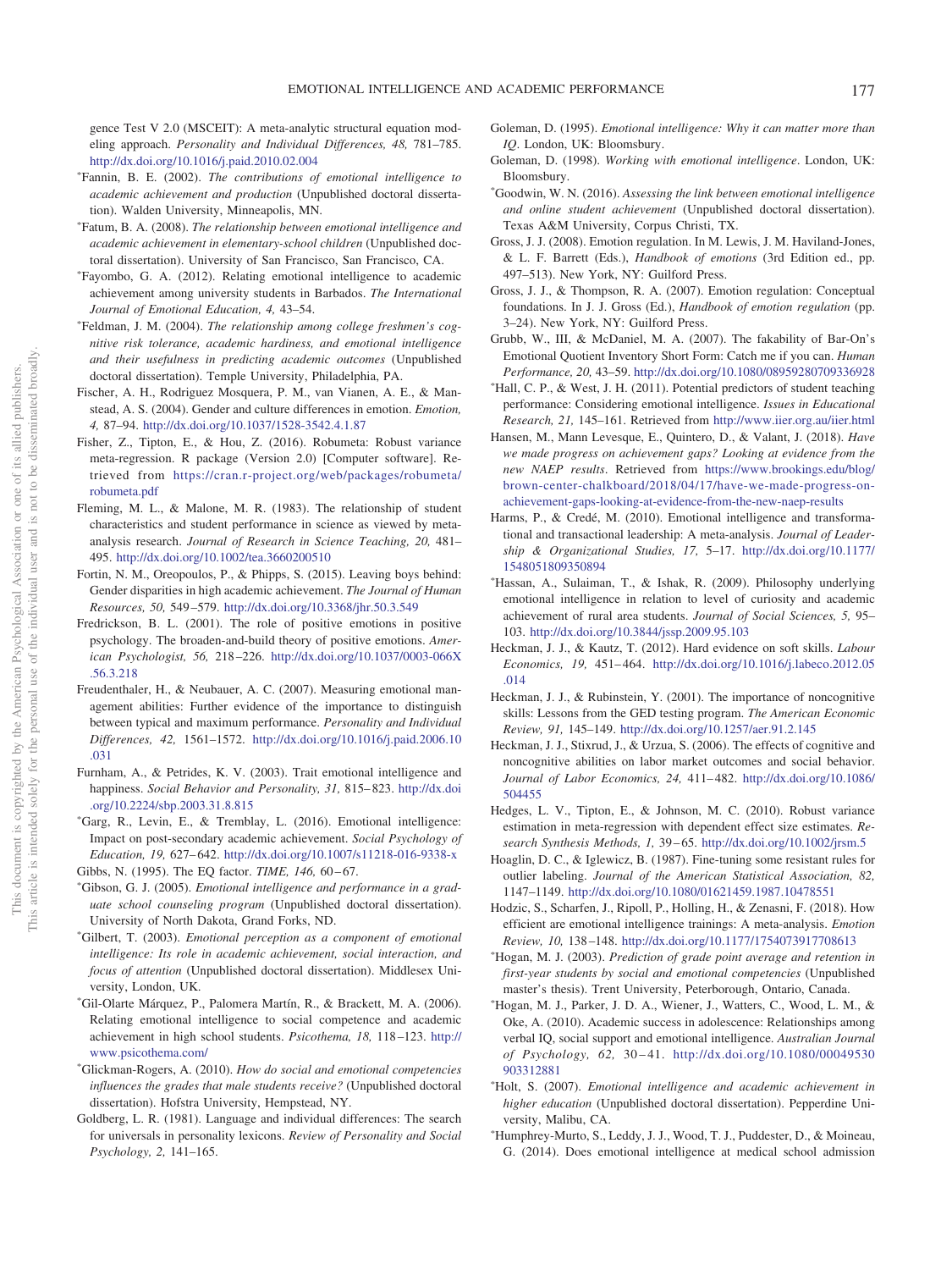predict future academic performance? *Academic Medicine, 89,* 638 – 643. <http://dx.doi.org/10.1097/ACM.0000000000000165>

- <span id="page-28-16"></span>Hunter, J. E., Schmidt, F. L., & Le, H. (2006). Implications of direct and indirect range restriction for meta-analysis methods and findings. *Journal of Applied Psychology, 91,* 594 – 612. [http://dx.doi.org/10.1037/](http://dx.doi.org/10.1037/0021-9010.91.3.594) [0021-9010.91.3.594](http://dx.doi.org/10.1037/0021-9010.91.3.594)
- <span id="page-28-7"></span>Inzlicht, M., & Ben-Zeev, T. (2000). A threatening intellectual environment: Why females are susceptible to experiencing problem-solving deficits in the presence of males. *Psychological Science, 11,* 365–371. <http://dx.doi.org/10.1111/1467-9280.00272>
- Izaguirre, R. (2008). *The relationship among emotional intelligence, academic achievement, and demographic characteristics in first-year community college students* (Unpublished doctoral dissertation). University of the Incarnate Word, San Antonio, TX.
- Jaeger, A. J. (2003). Job competencies and the curriculum: An inquiry into emotional intelligence in graduate professional education. *Research in Higher Education, 44,* 615– 639. [http://dx.doi.org/10.1023/A:1026](http://dx.doi.org/10.1023/A:1026119724265) [119724265](http://dx.doi.org/10.1023/A:1026119724265)
- <span id="page-28-8"></span>Jencks, C. (1979). *Who gets ahead? The determinants of economic success in America*. New York, NY: Basic Books.
- <span id="page-28-10"></span>Jensen, A. R. (1998). *The g factor: The science of mental ability* (Vol. 648). Westport, CT: Praeger.
- <span id="page-28-11"></span>John, O. P. (1989). Towards a taxonomy of personality descriptors. In D. M. Buss & N. Cantor (Eds.), *Personality psychology* (pp. 261–271). New York: Springer. [http://dx.doi.org/10.1007/978-1-4684-0634-4\\_20](http://dx.doi.org/10.1007/978-1-4684-0634-4_20)
- Johnson, G. D. K. (2008). *Learning styles and emotional intelligence of the adult learner* (Unpublished doctoral dissertation). Auburn University, Auburn, AL.
- <span id="page-28-5"></span>Johnson, J. W. (2000). A heuristic method for estimating the relative weight of predictor variables in multiple regression. *Multivariate Behavioral Research, 35,* 1–19. [http://dx.doi.org/10.1207/S15327](http://dx.doi.org/10.1207/S15327906MBR3501_1) [906MBR3501\\_1](http://dx.doi.org/10.1207/S15327906MBR3501_1)
- <span id="page-28-12"></span>Johnson, J. W., & LeBreton, J. M. (2004). History and use of relative importance indices in organizational research. *Organizational Research Methods, 7,* 238 –257. <http://dx.doi.org/10.1177/1094428104266510>
- Jones, D. P. (2013). *The relationship between emotional intelligence and literacy achievement of secondary students* (Unpublished doctoral dissertation). Walden University, Minneapolis, MN.
- Jordan, J. A., McRorie, M., & Ewing, C. (2010). Gender differences in the role of emotional intelligence during the primary-secondary school transition. *Emotional & Behavioural Difficulties, 15, 37-47.* [http://dx](http://dx.doi.org/10.1080/13632750903512415) [.doi.org/10.1080/13632750903512415](http://dx.doi.org/10.1080/13632750903512415)
- <span id="page-28-0"></span>Joseph, D. L., Jin, J., Newman, D. A., & O'Boyle, E. H. (2015). Why does self-reported emotional intelligence predict job performance? A metaanalytic investigation of mixed EI. *Journal of Applied Psychology, 100,* 298 –342. <http://dx.doi.org/10.1037/a0037681>
- <span id="page-28-1"></span>Joseph, D. L., & Newman, D. A. (2010). Emotional intelligence: An integrative meta-analysis and cascading model. *Journal of Applied Psychology, 95,* 54 –78. <http://dx.doi.org/10.1037/a0017286>
- <span id="page-28-4"></span>Judge, T. A., Jackson, C. L., Shaw, J. C., Scott, B. A., & Rich, B. L. (2007). Self-efficacy and work-related performance: The integral role of individual differences. *Journal of Applied Psychology, 92,* 107–127. [http://](http://dx.doi.org/10.1037/0021-9010.92.1.107) [dx.doi.org/10.1037/0021-9010.92.1.107](http://dx.doi.org/10.1037/0021-9010.92.1.107)
- Kaliská, L. (2015). Three types of intelligences and their relationship to students' school performance. *The New Educational Review, 41,* 275– 286. <http://dx.doi.org/10.15804/tner.2015.41.3.22>
- <span id="page-28-14"></span>Kapp, C. A. (2000). Emotional intelligence (EQ) and success in postgraduate studies: A pilot study. *South African Journal of Higher Education, 14,* 151–160.
- <span id="page-28-15"></span>Kashani, F. L., Azimi, A. L., & Vaziri, S. (2012). Relationship between emotional intelligence and educational achievement. *Procedia: Social and Behavioral Sciences, 69,* 1270 –1275. [http://dx.doi.org/10.1016/j](http://dx.doi.org/10.1016/j.sbspro.2012.12.061) [.sbspro.2012.12.061](http://dx.doi.org/10.1016/j.sbspro.2012.12.061)
- <span id="page-28-9"></span>Kaufman, A. S., & Lichtenberger, E. O. (2005). *Assessing adolescent and adult intelligence* (3rd ed.). Boston, MA: Allyn & bacon.
- Khajehpour, M. (2011). Relationship between emotional intelligence, parental involvement and academic performance of high school students. *Procedia: Social and Behavioral Sciences, 15,* 1081–1086. [http://dx.doi](http://dx.doi.org/10.1016/j.sbspro.2011.03.242) [.org/10.1016/j.sbspro.2011.03.242](http://dx.doi.org/10.1016/j.sbspro.2011.03.242)
- Killen, M. A. (2016). *The relationship between parents' perceptions of their child's emotional intelligence and academic performance among students with autism spectrum disorder* (Unpublished doctoral dissertation). Capella University, Minneapolis, MN, United States.
- <span id="page-28-17"></span>Kong, F., Zhao, J., & You, X. (2012). Emotional intelligence and life satisfaction in Chinese university students: The mediating role of selfesteem and social support. *Personality and Individual Differences, 53,* 1039 –1043. <http://dx.doi.org/10.1016/j.paid.2012.07.032>
- Kracher, C. M. (2009). *Academic and non-academic factors associated with retention of undergraduate college students* (Unpublished doctoral dissertation). Lynn University, Boca Raton, FL, United States.
- Kumar, A., Puranik, M. P., & Sowmya, K. R. (2016). Association between dental students' emotional intelligence and academic performance: A study at six dental colleges in India. *Journal of Dental Education, 80,* 526 –532. <http://www.jdentaled.org/>
- Kumar, V. V., Mehta, M., & Maheshwari, N. (2013). Effect of emotional intelligence on the achievement motivation, psychological adjustment and scholastic performance of secondary school students. *Journal of the Indian Academy of Applied Psychology, 39, 60-67. Retrieved from* <http://jiaap.org/>
- <span id="page-28-13"></span>Kuncel, N. R., Crede, M., & Thomas, L. L. (2005). The validity of self-reported grade point averages, class ranks, and test scores: A metaanalysis and review of the literature. *Review of Educational Research, 75,* 63– 82. <http://dx.doi.org/10.3102/00346543075001063>
- Kvapil, L. (2007). *The impact of emotional intelligence on the academic performance of at-risk high school students* (Unpublished doctoral dissertation). University of the Incarnate Word, San Antonio, TX.
- Laborde, S., Dosseville, F., & Scelles, N. (2010). Trait emotional intelligence and preference for intuition and deliberation: Respective influence on academic performance. *Personality and Individual Differences, 49,* 784 –788. <http://dx.doi.org/10.1016/j.paid.2010.06.031>
- Lanciano, T., & Curci, A. (2014). Incremental validity of emotional intelligence ability in predicting academic achievement. *The American Journal of Psychology, 127,* 447– 461. [http://dx.doi.org/10.5406/](http://dx.doi.org/10.5406/amerjpsyc.127.4.0447) [amerjpsyc.127.4.0447](http://dx.doi.org/10.5406/amerjpsyc.127.4.0447)
- <span id="page-28-3"></span>Landy, F. J. (2005). Some historical and scientific issues related to research on emotional intelligence. *Journal of Organizational Behavior, 26,* 411– 424. <http://dx.doi.org/10.1002/job.317>
- Lasser, M. H. (1997). *A study of possible correlates of emotional intelligence: Gender and grade point average* (Unpublished master's thesis). Kean University, Union, NJ.
- <span id="page-28-2"></span>Law, K. S., Wong, C. S., & Song, L. J. (2004). The construct and criterion validity of emotional intelligence and its potential utility for management studies. *Journal of Applied Psychology, 89,* 483– 496. [http://dx.doi](http://dx.doi.org/10.1037/0021-9010.89.3.483) [.org/10.1037/0021-9010.89.3.483](http://dx.doi.org/10.1037/0021-9010.89.3.483)
- Lawrence, S. A., & Deepa, T. (2013). Emotional intelligence and academic achievement of high school students in Kanyakumari district. *International Journal of Physical and Social Sciences, 3,* 101–107. Retrieved from [https://www.ijmra.us/physical\\_journal.php](https://www.ijmra.us/physical_journal.php)
- <span id="page-28-6"></span>LeBreton, J. M., & Tonidandel, S. (2008). Multivariate relative importance: Extending relative weight analysis to multivariate criterion spaces. *Journal of Applied Psychology, 93,* 329 –345. [http://dx.doi.org/10](http://dx.doi.org/10.1037/0021-9010.93.2.329) [.1037/0021-9010.93.2.329](http://dx.doi.org/10.1037/0021-9010.93.2.329)
- Leddy, J. J., Moineau, G., Puddester, D., Wood, T. J., & Humphrey-Murto, S. (2011). Does an emotional intelligence test correlate with traditional measures used to determine medical school admission? *Academic Medicine, 86,* S39 –S41. [http://dx.doi.org/10.1097/ACM](http://dx.doi.org/10.1097/ACM.0b013e31822a6df6) [.0b013e31822a6df6](http://dx.doi.org/10.1097/ACM.0b013e31822a6df6)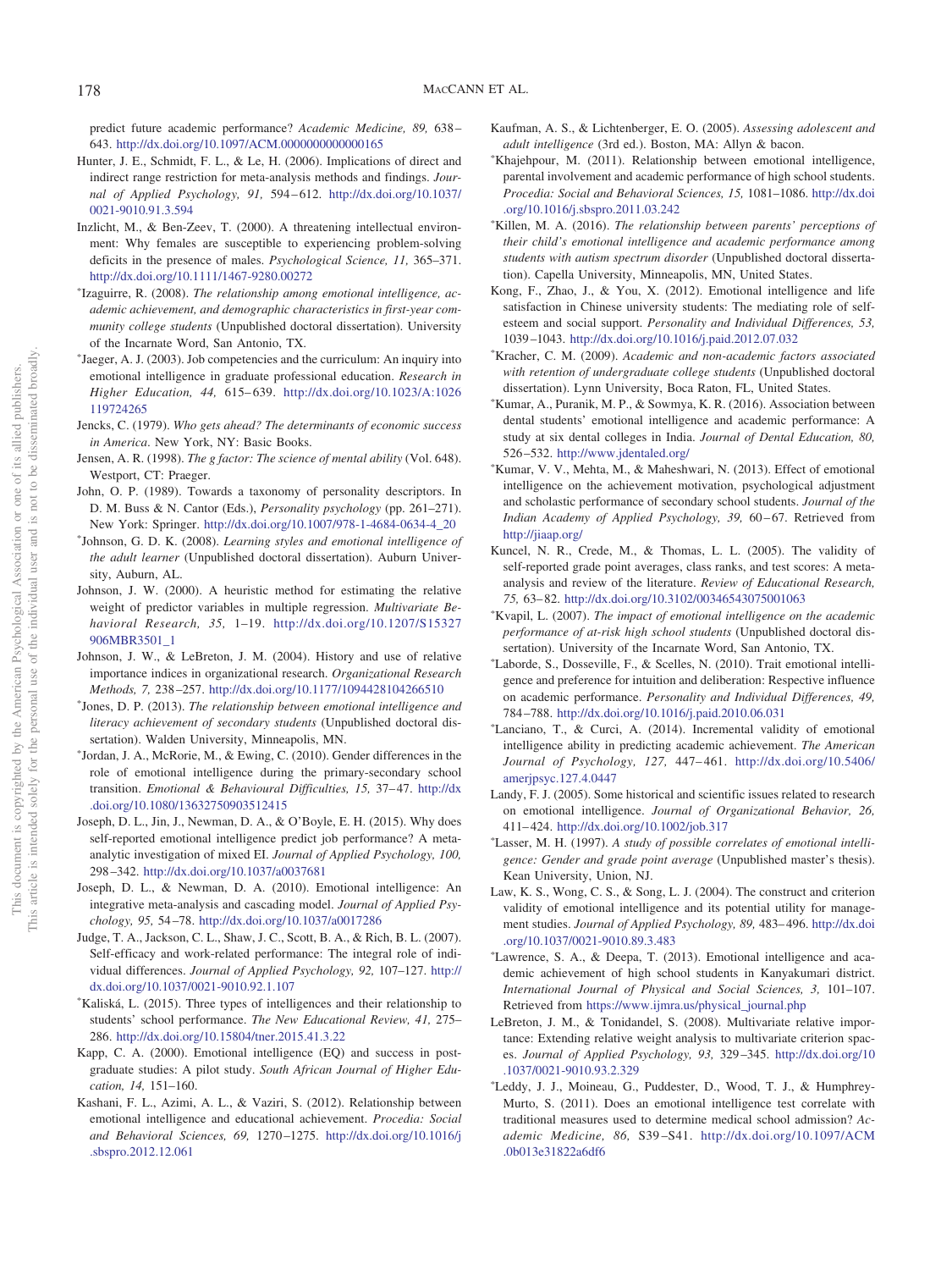- <span id="page-29-13"></span>Lenhard, W., & Lenhard, A. (2016). *Calculation of effect sizes*. Retrieved from [https://www.psychometrica.de/effect\\_size.html](https://www.psychometrica.de/effect_size.html)
- Lewis, E. S. (2004). *A study of emotional intelligence, cognitive intelligence and clinical performance of physical therapy students* (Unpublished doctoral dissertation). University of Massachusetts Lowell, Lowell, MA.
- <span id="page-29-19"></span>- Libbrecht, N., Lievens, F., Carette, B., & Côté, S. (2014). Emotional intelligence predicts success in medical school. *Emotion, 14,* 64 –73. <http://dx.doi.org/10.1037/a0034392>
- <span id="page-29-20"></span>Lievens, F., & Sackett, P. R. (2006). Video-based versus written situational judgment tests: A comparison in terms of predictive validity. *Journal of Applied Psychology, 91,* 1181–1188. [http://dx.doi.org/10.1037/0021-](http://dx.doi.org/10.1037/0021-9010.91.5.1181) [9010.91.5.1181](http://dx.doi.org/10.1037/0021-9010.91.5.1181)
- Lochner, J. L. (2016). *The relationship of emotional intelligence, selfefficacy and gender in predicting grade point average for visual arts students* (Unpublished doctoral dissertation). Capella University, Minneapolis, MN.
- Loera, D. L. (2013). *Emotional intelligence and student success among White and first- and second-generation Latina/o college students* (Unpublished doctoral dissertation). University of La Verne, La Verne, CA.
- <span id="page-29-15"></span>Lopes, P. N., Brackett, M. A., Nezlek, J. B., Schütz, A., Sellin, I., & Salovey, P. (2004). Emotional intelligence and social interaction. *Personality and Social Psychology Bulletin, 30,* 1018 –1034. [http://dx.doi](http://dx.doi.org/10.1177/0146167204264762) [.org/10.1177/0146167204264762](http://dx.doi.org/10.1177/0146167204264762)
- <span id="page-29-16"></span>Lopes, P. N., Salovey, P., Coté, S., Beers, M., & Petty, R. E. (2005). Emotion regulation abilities and the quality of social interaction. *Emotion, 5,* 113–118. <http://dx.doi.org/10.1037/1528-3542.5.1.113>
- Lu, S.-C. (2010). *Validation of a measure of emotional intelligence for first year college students in a Hispanic serving institution* (Unpublished doctoral dissertation). Texas A&M University – Corpus Christi, Corpus Christi, TX.
- Lui, M. M. (2009). *Can I succeed as an adolescent mother? Examining the role of emotional intelligence in predicting self-efficacy, academic achievement, and school attendance* (Unpublished doctoral dissertation). Temple University, Philadelphia, PA.
- <span id="page-29-14"></span>Lyons, L. C., & Morris, W. A. (2017). *The meta-analysis calculator*. Retrieved from <http://www.lyonsmorris.com/ma1/>
- <span id="page-29-10"></span>MacCann, C. (2010). Further examination of emotional intelligence as a standard intelligence: A latent variable analysis of fluid intelligence, crystallized intelligence, and emotional intelligence. *Personality and Individual Differences, 49,* 490 – 496. [http://dx.doi.org/10.1016/j.paid](http://dx.doi.org/10.1016/j.paid.2010.05.010) [.2010.05.010](http://dx.doi.org/10.1016/j.paid.2010.05.010)
- <span id="page-29-18"></span>MacCann, C., Fogarty, G. J., & Roberts, R. D. (2012). Strategies for success in education: Time management is more important for part-time than full-time community college students. *Learning and Individual Differences, 22,* 618 – 623. [http://dx.doi.org/10.1016/j.lindif.2011.09](http://dx.doi.org/10.1016/j.lindif.2011.09.015) [.015](http://dx.doi.org/10.1016/j.lindif.2011.09.015)
- MacCann, C., Fogarty, G. J., Zeidner, M., & Roberts, R. D. (2011). Coping mediates the relationship between emotional intelligence (EI) and academic achievement. *Contemporary Educational Psychology, 36,* 60 –70. <http://dx.doi.org/10.1016/j.cedpsych.2010.11.002>
- <span id="page-29-2"></span>MacCann, C., Joseph, D. L., Newman, D. A., & Roberts, R. D. (2014). Emotional intelligence is a second-stratum factor of intelligence: Evidence from hierarchical and bifactor models. *Emotion, 14,* 358 –374. <http://dx.doi.org/10.1037/a0034755>
- <span id="page-29-4"></span>\*MacCann, C., & Roberts, R. D. (2008). New paradigms for assessing emotional intelligence: Theory and data. *Emotion, 8,* 540 –551. [http://](http://dx.doi.org/10.1037/a0012746) [dx.doi.org/10.1037/a0012746](http://dx.doi.org/10.1037/a0012746)
- Malik, F., & Shujja, S. (2013). Emotional intelligence and academic achievement: Implications for children's performance in schools. *Journal of the Indian Academy of Applied Psychology, 39,* 51–59. [http://](http://jiaap.org/) [jiaap.org/](http://jiaap.org/)
- Margavio, T. M., Margavio, G. W., Hignite, M. A., & Moses, D. R. (2012). A comparative analysis of the emotional intelligence levels of

American and Chinese business students. *College Student Journal, 46,* 776 –787. Retrieved from [http://www.projectinnovation.biz/](http://www.projectinnovation.biz/college_student_journal) [college\\_student\\_journal](http://www.projectinnovation.biz/college_student_journal)

- Martin, T. R. (2011). *The relationship between emotional intelligence and academic success of 6th grade students* (Unpublished doctoral dissertation). Wilmington University, Newcastle, DE.
- <span id="page-29-0"></span>Martins, A., Ramalho, N., & Morin, E. (2010). A comprehensive metaanalysis of the relationship between emotional intelligence and health. *Personality and Individual Differences, 49,* 554 –564. [http://dx.doi.org/](http://dx.doi.org/10.1016/j.paid.2010.05.029) [10.1016/j.paid.2010.05.029](http://dx.doi.org/10.1016/j.paid.2010.05.029)
- \*Matešić, K. (2015). The relationship between cognitive and emotional intelligence and high school academic achievement. *Collegium Antropologicum, 39,* 371–375. <http://www.collantropol.hr/antropo>
- <span id="page-29-5"></span>Matsumoto, D., LeRoux, J., Wilson-Cohn, C., Raroque, J., Kooken, K., Ekman, P.,... Goh, A. (2000). A new test to measure emotion recognition ability: Matsumoto and Ekman's Japanese and Caucasian Brief Affect Recognition Test (JACBART). *Journal of Nonverbal Behavior, 24,* 179 –209. <http://dx.doi.org/10.1023/A:1006668120583>
- <span id="page-29-11"></span>Matthews, G., Zeidner, M., & Roberts, R. D. (2002). *Emotional intelligence: Science and myth*. Cambridge, MA: MIT Press. [http://dx.doi.org/](http://dx.doi.org/10.7551/mitpress/2704.001.0001) [10.7551/mitpress/2704.001.0001](http://dx.doi.org/10.7551/mitpress/2704.001.0001)
- <span id="page-29-21"></span>Mattingly, V., & Kraiger, K. (2019). Can emotional intelligence be trained? A meta-analytical investigation. *Human Resource Management Review, 29,* 140 –155. <http://dx.doi.org/10.1016/j.hrmr.2018.03.002>
- <span id="page-29-17"></span>Mavroveli, S., Petrides, K. V., Rieffe, C., & Bakker, F. (2007). Trait emotional intelligence, psychological well-being and peer-rated social competence in adolescence. *British Journal of Developmental Psychology, 25,* 263–275. <http://dx.doi.org/10.1348/026151006X118577>
- Mavroveli, S., Petrides, K. V., Sangareau, Y., & Furnham, A. (2009). Exploring the relationships between trait emotional intelligence and objective socio-emotional outcomes in childhood. *British Journal of Educational Psychology, 79,* 259 –272. [http://dx.doi.org/10.1348/](http://dx.doi.org/10.1348/000709908X368848) [000709908X368848](http://dx.doi.org/10.1348/000709908X368848)
- Mavroveli, S., Petrides, K. V., Shove, C., & Whitehead, A. (2008). Investigation of the construct of trait emotional intelligence in children. *European Child & Adolescent Psychiatry, 17,* 516 –526. [http://dx.doi](http://dx.doi.org/10.1007/s00787-008-0696-6) [.org/10.1007/s00787-008-0696-6](http://dx.doi.org/10.1007/s00787-008-0696-6)
- Mavroveli, S., & Sánchez-Ruiz, M. J. (2011). Trait emotional intelligence influences on academic achievement and school behaviour. *British Journal of Educational Psychology, 81,* 112–134. [http://dx.doi.org/10.1348/](http://dx.doi.org/10.1348/2044-8279.002009) [2044-8279.002009](http://dx.doi.org/10.1348/2044-8279.002009)
- <span id="page-29-6"></span>Mayer, J. D., Caruso, D. R., & Salovey, P. (1999). Emotional intelligence meets traditional standards for an intelligence. *Intelligence, 27,* 267–298. [http://dx.doi.org/10.1016/S0160-2896\(99\)00016-1](http://dx.doi.org/10.1016/S0160-2896%2899%2900016-1)
- <span id="page-29-1"></span>Mayer, J. D., Caruso, D. R., & Salovey, P. (2000). Selecting a measure of emotional intelligence: The case for ability scales. In R. Bar-On & J. D. A. Parker (Eds.), *Handbook of emotional intelligence* (pp. 320 – 342). San Fransisco, CA: Jossey-Bass.
- <span id="page-29-7"></span>Mayer, J. D., Caruso, D. R., & Salovey, P. (2016). The ability model of emotional intelligence: Principles and updates. *Emotion Review, 8,* 290 – 300. <http://dx.doi.org/10.1177/1754073916639667>
- <span id="page-29-12"></span>Mayer, J. D., Roberts, R. D., & Barsade, S. G. (2008). Human abilities: Emotional intelligence. *Annual Review of Psychology, 59,* 507–536. <http://dx.doi.org/10.1146/annurev.psych.59.103006.093646>
- <span id="page-29-8"></span>Mayer, J. D., & Salovey, P. (1997). What is emotional intelligence? In P. Salovey & D. Sluyter (Eds.), *Emotional development and emotional intelligence: Educational implications* (pp. 3–31). New York, NY: Basic Books.
- <span id="page-29-9"></span>Mayer, J. D., Salovey, P., Caruso, D. R., & Sitarenios, G. (2001). Emotional intelligence as a standard intelligence. *Emotion, 1,* 232–242. <http://dx.doi.org/10.1037/1528-3542.1.3.232>
- <span id="page-29-3"></span>Mayer, J. D., Salovey, P., Caruso, D. R., & Sitarenios, G. (2003). Measuring emotional intelligence with the MSCEIT V2.0. *Emotion, 3,* 97– 105. <http://dx.doi.org/10.1037/1528-3542.3.1.97>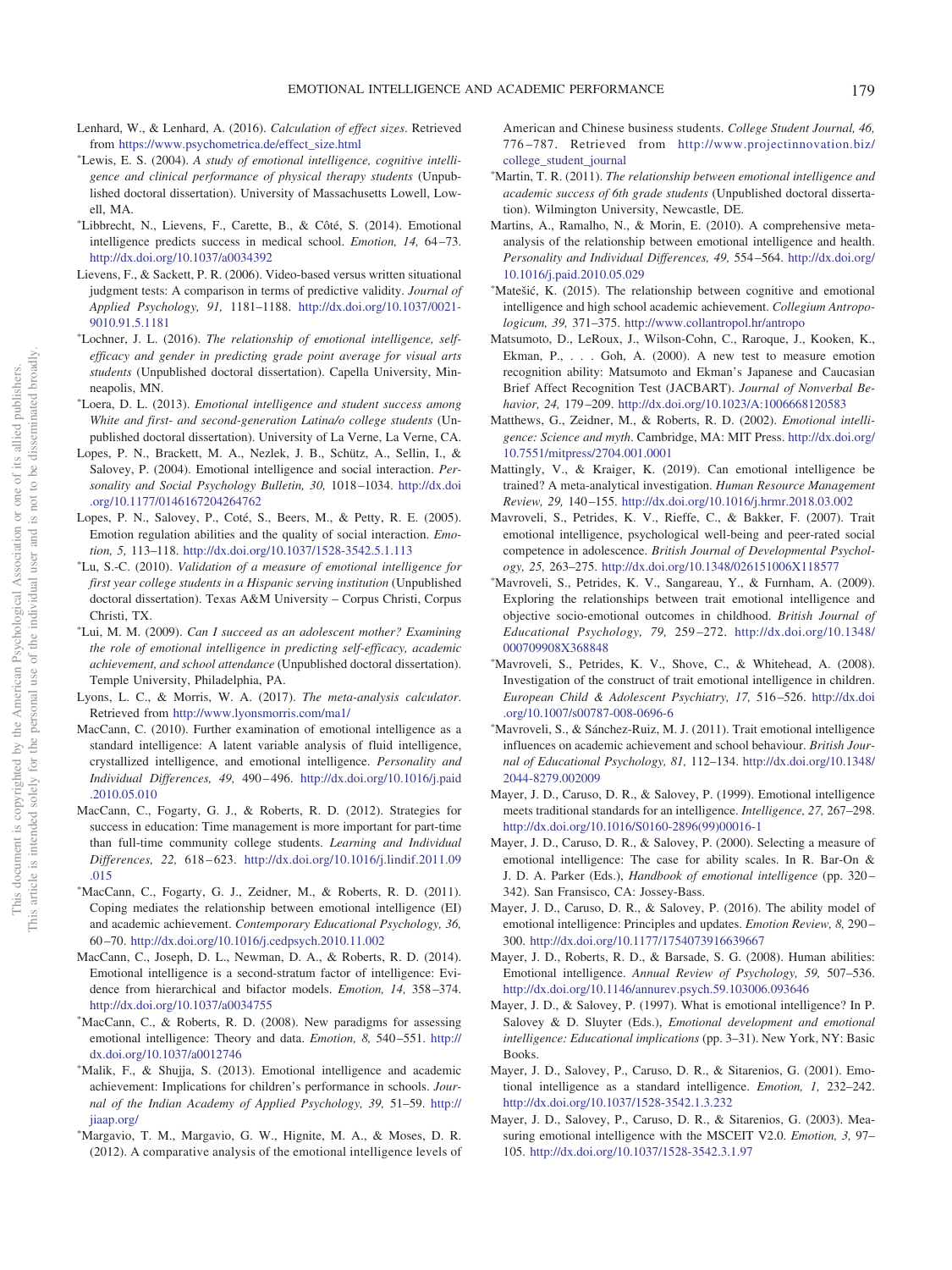- -McClain, E. K. (2009). *The relationship of emotional intelligence to academic performance and perceived stress in first year medical students* (Unpublished doctoral dissertation). University of Kansas, Lawrence, KS.
- Menzie, T. A. (2005). *Emotional intelligence and social and academic competence in middle school youth* (Unpublished doctoral dissertation). Rutgers The State University of New Jersey, New Brunswick, NJ.
- Mestre, J. M., Guil, R., Lopes, P. N., Salovey, P., & Gil-Olarte, P. (2006). Emotional intelligence and social and academic adaptation to school. *Psicothema, 18,* 112–117.
- <span id="page-30-3"></span>Mestre, J. M., MacCann, C., Guil, R., & Roberts, R. D. (2016). Models of cognitive ability and emotion can better inform contemporary emotional intelligence frameworks. *Emotion Review, 8,* 322–330. [http://dx.doi.org/](http://dx.doi.org/10.1177/1754073916650497) [10.1177/1754073916650497](http://dx.doi.org/10.1177/1754073916650497)
- <span id="page-30-6"></span>Miao, C., Humphrey, R. H., & Qian, S. (2017). Are the emotionally intelligent good citizens or counterproductive? A meta-analysis of emotional intelligence and its relationships with organizational citizenship behavior and counterproductive work behavior. *Personality and Individual Differences, 116,* 144 –156. [http://dx.doi.org/10.1016/j.paid.2017](http://dx.doi.org/10.1016/j.paid.2017.04.015) [.04.015](http://dx.doi.org/10.1016/j.paid.2017.04.015)
- Mitrofan, N., & Cioricaru, M.-F. (2014). Emotional intelligence and school performance-correlational Study. *Procedia: Social and Behavioral Sciences, 127,* 769 –775. [http://dx.doi.org/10.1016/j.sbspro.2014](http://dx.doi.org/10.1016/j.sbspro.2014.03.352) [.03.352](http://dx.doi.org/10.1016/j.sbspro.2014.03.352)
- <span id="page-30-13"></span>Moeyaert, M., Ugille, M., Natasha Beretvas, S., Ferron, J., Bunuan, R., & Van den Noortgate, W. (2017). Methods for dealing with multiple outcomes in meta-analysis: A comparison between averaging effect sizes, robust variance estimation and multilevel meta-analysis. *International Journal of Social Research Methodology, 20,* 559 –572. [http://dx](http://dx.doi.org/10.1080/13645579.2016.1252189) [.doi.org/10.1080/13645579.2016.1252189](http://dx.doi.org/10.1080/13645579.2016.1252189)
- Naeem, N., van der Vleuten, C., Muijtjens, A. M. M., Violato, C., Ali, S. M., Al-Faris, E. A.,... Naeem, N. (2014). Correlates of emotional intelligence: Results from a multi-institutional study among undergraduate medical students. *Medical Teacher, 36,* S30 –S35. [http://dx.doi.org/](http://dx.doi.org/10.3109/0142159X.2014.886008) [10.3109/0142159X.2014.886008](http://dx.doi.org/10.3109/0142159X.2014.886008)
- <span id="page-30-11"></span>Nata, G., Pereira, M. J., & Neves, T. (2014). Unfairness in access to higher education: An 11 year comparison of grade inflation by private and public secondary schools in Portugal. *Higher Education*, 68, 851-874. <http://dx.doi.org/10.1007/s10734-014-9748-7>
- <span id="page-30-14"></span>National Council of the Teachers of English. (1996). *Standard for the English language arts*. Retrieved from [http://www.ncte.org/library/](http://www.ncte.org/library/NCTEFiles/Resources/Books/Sample/StandardsDoc.pdf?_ga=2.146967543.198597852.1548738430-683684206.1548738430) [NCTEFiles/Resources/Books/Sample/StandardsDoc.pdf?\\_ga](http://www.ncte.org/library/NCTEFiles/Resources/Books/Sample/StandardsDoc.pdf?_ga=2.146967543.198597852.1548738430-683684206.1548738430)=2 [.146967543.198597852.1548738430-683684206.1548738430](http://www.ncte.org/library/NCTEFiles/Resources/Books/Sample/StandardsDoc.pdf?_ga=2.146967543.198597852.1548738430-683684206.1548738430)
- <span id="page-30-10"></span>Neisser, U., Boodoo, G., Bouchard, T. J., Boykin, A. W., Brody, N., Ceci, S. J., . . . Urbina, S. (1996). Intelligence: Knowns and unknowns. *American Psychologist, 51,* 77–101. [http://dx.doi.org/10.1037/0003-](http://dx.doi.org/10.1037/0003-066X.51.2.77) [066X.51.2.77](http://dx.doi.org/10.1037/0003-066X.51.2.77)
- Nelson, P. D. (2010). *Emotional intelligence and academic achievement in 11th grade at-risk students* (Unpublished doctoral dissertation). Walden University, Minneapolis, MN.
- Nesari, A. J., Karimi, L., & Filinezhad, N. (2011). On the relationship between emotional intelligence and vocabulary learning of Iranian EFL learners at the intermediate level. *Procedia: Social and Behavioral Sciences, 28,* 900 –903. <http://dx.doi.org/10.1016/j.sbspro.2011.11.165>
- Newsome, S., Day, A. L., & Catano, V. M. (2000). Assessing the predictive validity of emotional intelligence. *Personality and Individual Differences, 29,* 1005–1016. [http://dx.doi.org/10.1016/S0191-](http://dx.doi.org/10.1016/S0191-8869%2899%2900250-0) [8869\(99\)00250-0](http://dx.doi.org/10.1016/S0191-8869%2899%2900250-0)
- <span id="page-30-15"></span>Nisbett, R. E., & Wilson, T. D. (1977). The halo effect: Evidence for unconscious alteration of judgments. *Journal of Personality and Social Psychology, 35,* 250 –256. [http://dx.doi.org/10.1037/0022-3514.35.4](http://dx.doi.org/10.1037/0022-3514.35.4.250) [.250](http://dx.doi.org/10.1037/0022-3514.35.4.250)
- <span id="page-30-1"></span>Nowicki, S., Jr., & Duke, M. P. (1994). Individual differences in the nonverbal communication of affect - the Diagnostic-Analysis of Non-

verbal Accuracy Scale. *Journal of Nonverbal Behavior, 18,* 9 –35. [http://](http://dx.doi.org/10.1007/BF02169077) [dx.doi.org/10.1007/BF02169077](http://dx.doi.org/10.1007/BF02169077)

- Nwabuebo, E. (2013). *Emotional intelligence and academic achievement among senior Black students enrolled in Baccalaureate nursing programs: Implications for nursing education* (Unpublished doctoral dissertation). Capella University, Minneapolis, MN.
- <span id="page-30-0"></span>O'Boyle, E. H., Jr., Humphrey, R. H., Pollack, J. M., Hawver, T. H., & Story, P. A. (2011). The relation between emotional intelligence and job performance: A meta-analysis. *Journal of Organizational Behavior, 32,* 788 – 818. <http://dx.doi.org/10.1002/job.714>
- <span id="page-30-12"></span>O'Connor, M. C., & Paunonen, S. V. (2007). Big five personality predictors of post-secondary academic performance. *Personality and Individual Differences, 43,* 971–990. [http://dx.doi.org/10.1016/j.paid.2007.03](http://dx.doi.org/10.1016/j.paid.2007.03.017) [.017](http://dx.doi.org/10.1016/j.paid.2007.03.017)
- <span id="page-30-5"></span>- O'Connor, R. M., Jr., & Little, I. S. (2003). Revisiting the predictive validity of emotional intelligence: Self-report versus ability-based measures. *Personality and Individual Differences, 35,* 1893–1902. [http://dx](http://dx.doi.org/10.1016/S0191-8869%2803%2900038-2) [.doi.org/10.1016/S0191-8869\(03\)00038-2](http://dx.doi.org/10.1016/S0191-8869%2803%2900038-2)
- Ogundokun, M. O., & Adeyemo, D. A. (2010). Emotional intelligence and academic achievement: The moderating influence of age, intrinsic and extrinsic motivation. *The African Symposium: An online journal of the African Educational Research Network, 10,* 127–141. Retrieved from [https://projects.ncsu.edu/aern/symposium\\_main.htm](https://projects.ncsu.edu/aern/symposium_main.htm)
- Olatoye, A. R., Akintunde, O. S., & Yakasai, I. M. (2010). Emotional intelligence, creativity and academic achievement of business administration students. *Electronic Journal of Research in Educational Psychology, 8,* 763–786.
- <span id="page-30-4"></span>Olderbak, S., Semmler, M., & Doebler, P. (2019). Four-branch model of emotional intelligence with fluid and crystallized intelligence: A metaanalysis of relations. *Emotion Review, 11,* 166 –183. [http://dx.doi.org/](http://dx.doi.org/10.1177/1754073918776776) [10.1177/1754073918776776](http://dx.doi.org/10.1177/1754073918776776)
- Olson, L. G. (2008). *An investigation of factors that influence academic achievement in Christian higher education: Emotional intelligence, selfesteem and spiritual well-being* (Unpublished doctoral dissertation). Capella University, Minneapolis, MN.
- Opateye, J. A. (2014). The relationship between emotional intelligence, test anxiety, stress, academic success and attitudes of high school students towards electrochemistry. *Ife Psychologia, 22,* 239 –249.
- <span id="page-30-9"></span>Open Science Collaboration. (2015). PSYCHOLOGY. Estimating the reproducibility of psychological science. *Science, 349,* aac4716. [http://dx](http://dx.doi.org/10.1126/science.aac4716) [.doi.org/10.1126/science.aac4716](http://dx.doi.org/10.1126/science.aac4716)
- <span id="page-30-2"></span>Palmer, B. R., Gignac, G., Manocha, R., & Stough, C. (2005). A psychometric evaluation of the Mayer-Salovey-Caruso emotional intelligence test version 2.0. *Intelligence, 33,* 285–305. [http://dx.doi.org/10.1016/j](http://dx.doi.org/10.1016/j.intell.2004.11.003) [.intell.2004.11.003](http://dx.doi.org/10.1016/j.intell.2004.11.003)
- Parker, J. D., Creque, R. E., Sr., Barnhart, D. L., Harris, J. I., Majeski, S. A., Wood, L. M.,... Hogan, M. J. (2004). Academic achievement in high school: Does emotional intelligence matter? *Personality and Individual Differences, 37,* 1321–1330. [http://dx.doi.org/10.1016/j.paid](http://dx.doi.org/10.1016/j.paid.2004.01.002) [.2004.01.002](http://dx.doi.org/10.1016/j.paid.2004.01.002)
- Parker, J. D., Duffy, J. M., Wood, L. M., Bond, B. J., & Hogan, M. J. (2005). Academic achievement and emotional intelligence: Predicting the successful transition from high school to university. *Journal of the First-Year Experience & Students in Transition, 17,* 67–78.
- Parker, J. D., Summerfeldt, L. J., Hogan, M. J., & Majeski, S. A. (2004). Emotional intelligence and academic success: Examining the transition from high school to university. *Personality and Individual Differences, 36,* 163–172. [http://dx.doi.org/10.1016/S0191-8869\(03\)00076-X](http://dx.doi.org/10.1016/S0191-8869%2803%2900076-X)
- <span id="page-30-7"></span>Pekrun, R., Elliot, A. J., & Maier, M. A. (2009). Achievement goals and achievement emotions: Testing a model of their joint relations with academic performance. *Journal of Educational Psychology, 101,* 115– 135. <http://dx.doi.org/10.1037/a0013383>
- <span id="page-30-8"></span>Pekrun, R., Goetz, T., Daniels, L. M., Stupnisky, R. H., & Perry, R. P. (2010). Boredom in achievement settings: Exploring control-value an-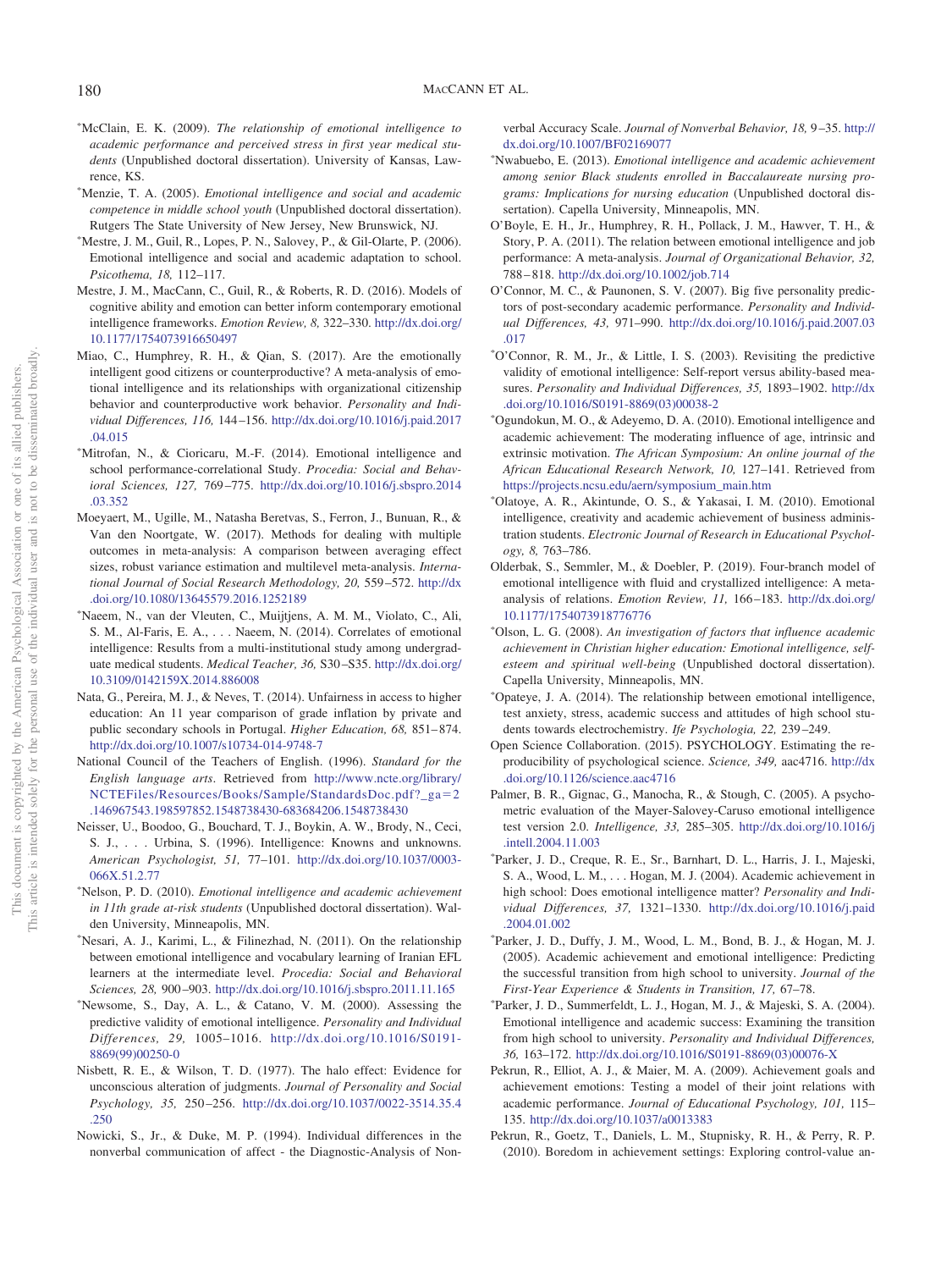tecedents and performance outcomes of a neglected emotion. *Journal of Educational Psychology, 102,* 531–549. [http://dx.doi.org/10.1037/](http://dx.doi.org/10.1037/a0019243) [a0019243](http://dx.doi.org/10.1037/a0019243)

- <span id="page-31-12"></span>Pekrun, R., Goetz, T., Titz, W., & Perry, R. P. (2002). Academic emotions in students' self-regulated learning and achievement: A program of qualitative and quantitative research. *Educational Psychologist, 37,* 91– 105. [http://dx.doi.org/10.1207/S15326985EP3702\\_4](http://dx.doi.org/10.1207/S15326985EP3702_4)
- <span id="page-31-18"></span>Peña-Sarrionandia, A., Mikolajczak, M., & Gross, J. J. (2015). Integrating emotion regulation and emotional intelligence traditions: A metaanalysis. *Frontiers in Psychology, 6,* 160.
- <span id="page-31-11"></span>Perera, H. N., & DiGiacomo, M. (2013). The relationship of trait emotional intelligence with academic performance: A meta-analytic review. *Learning and Individual Differences, 28,* 20 –33. [http://dx.doi.org/10.1016/j](http://dx.doi.org/10.1016/j.lindif.2013.08.002) [.lindif.2013.08.002](http://dx.doi.org/10.1016/j.lindif.2013.08.002)
- Petersen, V. C. (2010). *The relationship between emotional intelligence and middle school students with learning disabilities* (Unpublished doctoral dissertation). Fairleigh Dickinson University, Madison, NJ.
- <span id="page-31-10"></span>Petrides, K. V. (2009). Psychometric properties of the Trait Emotional Intelligence Questionnaire (TEIQue). In C. Stough, D. H. Saklofske, & J. D. A. Parker (Eds.), *Assessing emotional intelligence: Theory, research, and applications* (pp. 85–101). New York, NY: Springer Sci $e^+$  Business Media.
- <span id="page-31-4"></span>Petrides, K. V., & Furnham, A. (2000). On the dimensional structure of emotional intelligence. *Personality and Individual Differences, 29,* 313– 320. [http://dx.doi.org/10.1016/S0191-8869\(99\)00195-6](http://dx.doi.org/10.1016/S0191-8869%2899%2900195-6)
- <span id="page-31-5"></span>Petrides, K. V., & Furnham, A. (2003). Trait emotional intelligence: Behavioural validation in two studies of emotion recognition and reactivity to mood induction. *European Journal of Personality, 17,* 39 –57. <http://dx.doi.org/10.1002/per.466>
- <span id="page-31-9"></span>Petrides, K. V., Perez-Gonzalez, J. C., & Furnham, A. (2007). On the criterion and incremental validity of trait emotional intelligence. *Cognition and Emotion, 21,* 26 –55. [http://dx.doi.org/10.1080/026999](http://dx.doi.org/10.1080/02699930601038912) [30601038912](http://dx.doi.org/10.1080/02699930601038912)
- <span id="page-31-2"></span>Petrides, K. V., Pita, R., & Kokkinaki, F. (2007). The location of trait emotional intelligence in personality factor space. *British Journal of Psychology, 98,* 273–289. [http://dx.doi.org/10.1348/000712606](http://dx.doi.org/10.1348/000712606X120618) [X120618](http://dx.doi.org/10.1348/000712606X120618)
- <span id="page-31-17"></span>Petrides, K. V., Sangareau, Y., Furnham, A., & Frederickson, N. (2006). Trait emotional intelligence and children's peer relations at school. *Social Development, 15,* 537–547. [http://dx.doi.org/10.1111/j.1467-](http://dx.doi.org/10.1111/j.1467-9507.2006.00355.x) [9507.2006.00355.x](http://dx.doi.org/10.1111/j.1467-9507.2006.00355.x)
- Pishghadam, R. (2009). A quantitative analysis of the relationship between emotional intelligence and foreign language learning. *Electronic* Journal of Foreign Language Teaching, 6, 31-41. Retrieved from [e-flt.nus.edu.sg/](http://e-flt.nus.edu.sg/)
- <span id="page-31-20"></span>Pool, L. D., & Qualter, P. (2012). Improving emotional intelligence and emotional self-efficacy through a teaching intervention for university students. *Learning and Individual Differences, 22,* 306 –312. [http://dx](http://dx.doi.org/10.1016/j.lindif.2012.01.010) [.doi.org/10.1016/j.lindif.2012.01.010](http://dx.doi.org/10.1016/j.lindif.2012.01.010)
- Por, J., Barriball, L., Fitzpatrick, J., & Roberts, J. (2011). Emotional intelligence: Its relationship to stress, coping, well-being and professional performance in nursing students. *Nurse Education Today, 31,* 855– 860. <http://dx.doi.org/10.1016/j.nedt.2010.12.023>
- <span id="page-31-0"></span>Poropat, A. E. (2009). A meta-analysis of the five-factor model of personality and academic performance. *Psychological Bulletin, 135,* 322–338. <http://dx.doi.org/10.1037/a0014996>
- <span id="page-31-3"></span>- Qualter, P., Gardner, K. J., Pope, D. J., Hutchinson, J. M., & Whiteley, H. E. (2012). Ability emotional intelligence, trait emotional intelligence, and academic success in British secondary schools: A 5-year longitudinal study. *Learning and Individual Differences, 22,* 83–91. [http://dx.doi](http://dx.doi.org/10.1016/j.lindif.2011.11.007) [.org/10.1016/j.lindif.2011.11.007](http://dx.doi.org/10.1016/j.lindif.2011.11.007)
- Radford, M. (2011). *Emotional intelligence as a predictor of nursing student success* (Unpublished doctoral dissertation). Union University, Jackson, TN.
- Rankin, B. (2013). Emotional intelligence: Enhancing values-based practice and compassionate care in nursing. *Journal of Advanced Nursing, 69,* 2717–2725. <http://dx.doi.org/10.1111/jan.12161>
- Rastegar, M., & Karami, M. (2013). On the relationships among emotional intelligence, affective and social strategy use, and academic achievement of Iranian EFL learners. *Theory and Practice in Language Studies, 3,* 389 –396. <http://dx.doi.org/10.4304/tpls.3.2.389-396>
- <span id="page-31-16"></span>R Core Team. (2017). *R: A language and environment for statistical computing*. Vienna, Austria: R Foundation for Statistical Computing. <https://www.R-project.org/>
- <span id="page-31-19"></span>Ree, M. J., & Earles, J. A. (1992). Intelligence is the best predictor of job performance. *Current Directions in Psychological Science, 1,* 86 – 89. <http://dx.doi.org/10.1111/1467-8721.ep10768746>
- \*Rice, D. M. (2007). An examination of emotional intelligence: Its rela*tionship to academic achievement in Army JROTC and the implications for education* (Unpublished doctoral dissertation). Capella University, Minneapolis, MN.
- <span id="page-31-1"></span>Richardson, M., Abraham, C., & Bond, R. (2012). Psychological correlates of university students' academic performance: A systematic review and meta-analysis. *Psychological Bulletin, 138,* 353–387. [http://dx.doi.org/](http://dx.doi.org/10.1037/a0026838) [10.1037/a0026838](http://dx.doi.org/10.1037/a0026838)
- Richardson, T. L. (2000). *Emotional intelligence as a mediator of transition trauma in students progressing from elementary to middle school* (Unpublished doctoral dissertation). The Florida State University, Tallahassee, FL.
- <span id="page-31-6"></span>- Rivers, S. E., Brackett, M. A., Reyes, M. R., Mayer, J. D., Caruso, D. R., & Salovey, P. (2012). Measuring emotional intelligence in early adolescence with the MSCEIT-YV: Psychometric properties and relationship with academic performance and psychosocial functioning. *Journal of Psychoeducational Assessment, 30,* 344 –366. [http://dx.doi.org/10](http://dx.doi.org/10.1177/0734282912449443) [.1177/0734282912449443](http://dx.doi.org/10.1177/0734282912449443)
- <span id="page-31-15"></span>Roberts, B. W., Lejuez, C., Krueger, R. F., Richards, J. M., & Hill, P. L. (2014). What is conscientiousness and how can it be assessed? *Developmental Psychology, 50,* 1315–1330. [http://dx.doi.org/10.1037/](http://dx.doi.org/10.1037/a0031109) [a0031109](http://dx.doi.org/10.1037/a0031109)
- <span id="page-31-8"></span>Roberts, R. D., Schulze, R., & MacCann, C. (2008). The measurement of emotional intelligence: A decade of progress? In G. Boyle, G. Matthews, & D. Saklofske (Eds.), *The Sage handbook of personality theory and assessment* (pp. 461– 482). New York, NY: Sage. [http://dx.doi.org/10](http://dx.doi.org/10.4135/9781849200479.n22) [.4135/9781849200479.n22](http://dx.doi.org/10.4135/9781849200479.n22)
- Rode, J. C., Mooney, C. H., Arthaud-Day, M. L., Near, J. P., Baldwin, T. T., Rubin, R. S., & Bommer, W. H. (2007). Emotional intelligence and individual performance: Evidence of direct and moderated effects. *Journal of Organizational Behavior, 28,* 399 – 421. [http://dx.doi.org/10](http://dx.doi.org/10.1002/job.429) [.1002/job.429](http://dx.doi.org/10.1002/job.429)
- Rodeiro, C. L. V., Emery, J. L., & Bell, J. F. (2012). Emotional intelligence and academic attainment of British secondary school children: A cross-sectional survey. *Educational Studies, 38,* 521–539. [http://dx.doi](http://dx.doi.org/10.1080/03055698.2011.643115) [.org/10.1080/03055698.2011.643115](http://dx.doi.org/10.1080/03055698.2011.643115)
- <span id="page-31-14"></span>Rojstaczer, S., & Healy, C. (2012). Where A is ordinary: The evolution of American college and university grading. *Teachers College Record, 114,* 1940 –2009. Retrieved from <http://www.tcrecord.org/>
- <span id="page-31-7"></span>Rossen, E., Kranzler, J. H., & Algina, J. (2008). Confirmatory factor analysis of the Mayer-Salovey-Caruso Emotional Intelligence Test V 2.0 (MSCEIT). *Personality and Individual Differences, 44,* 1258 –1269. <http://dx.doi.org/10.1016/j.paid.2007.11.020>
- <span id="page-31-13"></span>Roth, B., Becker, N., Romeyke, S., Schafer, S., Domnick, F., & Spinath, F. M. (2015). Intelligence and school grades: A meta-analysis. *Intelligence, 53,* 118 –137. <http://dx.doi.org/10.1016/j.intell.2015.09.002>
- Saklofske, D. H., Austin, E. J., Mastoras, S. M., Beaton, L., & Osborne, S. E. (2012). Relationships of personality, affect, emotional intelligence and coping with student stress and academic success: Different patterns of association for stress and success. *Learning and Individual Differences, 22,* 251–257. <http://dx.doi.org/10.1016/j.lindif.2011.02.010>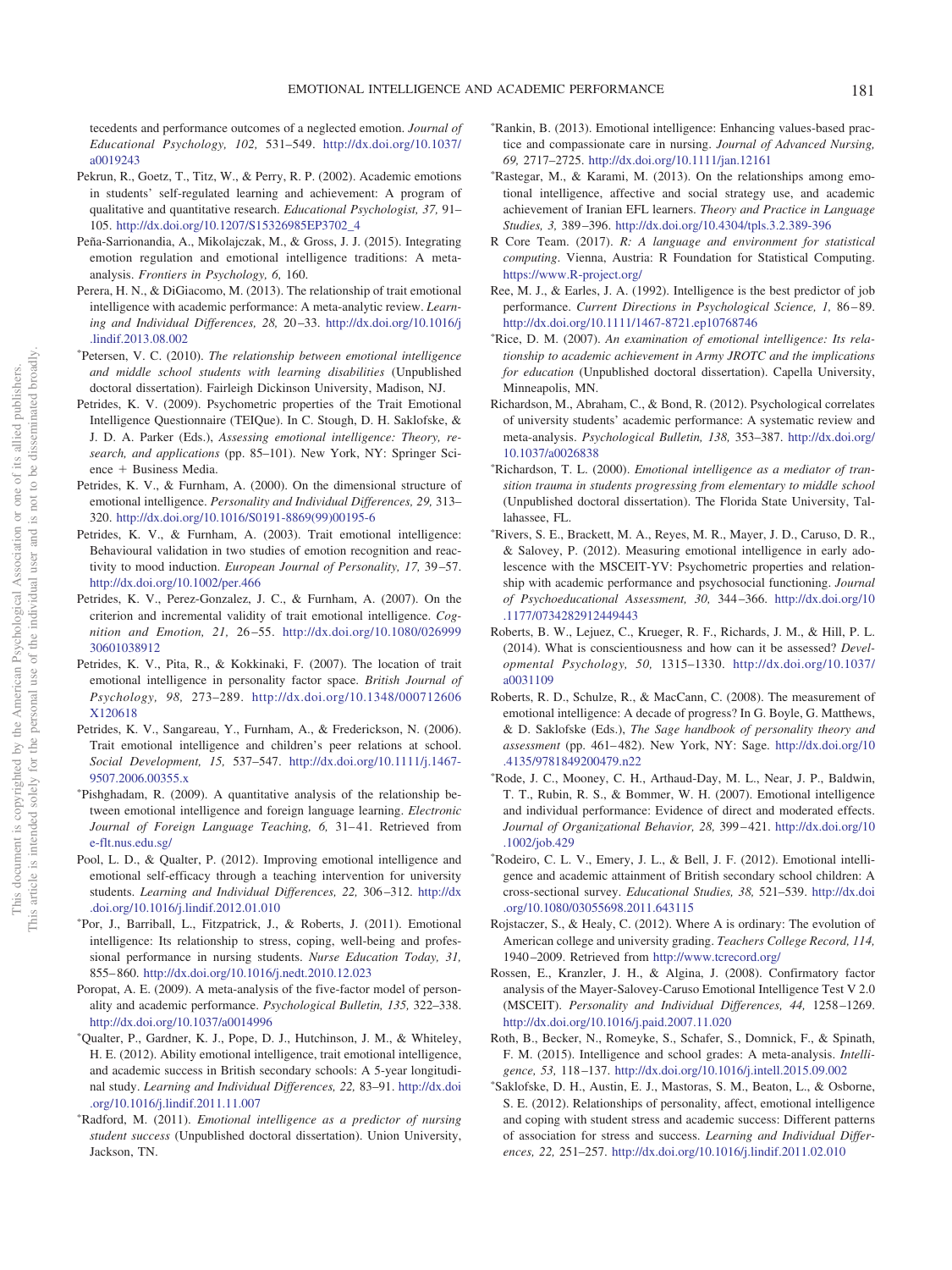- <span id="page-32-10"></span>Salgado, J. F. (1998). Big Five personality dimensions and job performance in army and civil occupations: A European perspective. *Human Performance, 11,* 271–288. [http://dx.doi.org/10.1207/s15327043](http://dx.doi.org/10.1207/s15327043hup1102&3_8) [hup1102&3\\_8](http://dx.doi.org/10.1207/s15327043hup1102&3_8)
- <span id="page-32-14"></span>Salgado, J. F., Anderson, N., Moscoso, S., Bertua, C., de Fruyt, F., & Rolland, J. P. (2003). A meta-analytic study of general mental ability validity for different occupations in the European community. *Journal of Applied Psychology, 88,* 1068 –1081. [http://dx.doi.org/10.1037/0021-](http://dx.doi.org/10.1037/0021-9010.88.6.1068) [9010.88.6.1068](http://dx.doi.org/10.1037/0021-9010.88.6.1068)
- <span id="page-32-1"></span>Salovey, P., & Mayer, J. D. (1990). Emotional intelligence. *Imagination, Cognition and Personality, 9,* 185–211. [http://dx.doi.org/10.2190/](http://dx.doi.org/10.2190/DUGG-P24E-52WK-6CDG) [DUGG-P24E-52WK-6CDG](http://dx.doi.org/10.2190/DUGG-P24E-52WK-6CDG)
- Samples, G. M. (2010). *Emotional intelligence and academic success among Bible college students* (Unpublished doctoral dissertation). Regent University, Virginia Beach, VA.
- <span id="page-32-5"></span>Sánchez-Álvarez, N., Extremera, N., & Fernandez-Berrocal, P. (2016). The relation between emotional intelligence and subjective well-being: A meta-analytic investigation. *The Journal of Positive Psychology, 11,* 276 –285. <http://dx.doi.org/10.1080/17439760.2015.1058968>
- Sanchez-Ruiz, M.-J., Mavroveli, S., & Poullis, J. (2013). Trait emotional intelligence and its links to university performance: An examination. *Personality and Individual Differences, 54,* 658 – 662. [http://dx.doi.org/](http://dx.doi.org/10.1016/j.paid.2012.11.013) [10.1016/j.paid.2012.11.013](http://dx.doi.org/10.1016/j.paid.2012.11.013)
- <span id="page-32-3"></span>Schlegel, K., Grandjean, D., & Scherer, K. R. (2014). Introducing the Geneva emotion recognition test: An example of Rasch-based test development. *Psychological Assessment, 26,* 666 – 672. [http://dx.doi.org/](http://dx.doi.org/10.1037/a0035246) [10.1037/a0035246](http://dx.doi.org/10.1037/a0035246)
- <span id="page-32-11"></span>Schmidt, F. L., & Hunter, J. E. (1998). The validity and utility of selection methods in personnel psychology: Practical and theoretical implications of 85 years of research findings. *Psychological Bulletin, 124,* 262–274. <http://dx.doi.org/10.1037/0033-2909.124.2.262>
- <span id="page-32-6"></span>Schneider, F. W., & Coutts, L. M. (1982). The high school environment: A comparison of coeducational and single-sex schools. *Journal of Educational Psychology, 74,* 898 –906. [http://dx.doi.org/10.1037/0022-0663](http://dx.doi.org/10.1037/0022-0663.74.6.898) [.74.6.898](http://dx.doi.org/10.1037/0022-0663.74.6.898)
- <span id="page-32-4"></span>Schulte, M. J., Ree, M. J., & Carretta, T. R. (2004). Emotional intelligence: Not much more than g and personality. *Personality and Individual Differences, 37,* 1059 –1068. [http://dx.doi.org/10.1016/j.paid.2003.11](http://dx.doi.org/10.1016/j.paid.2003.11.014) [.014](http://dx.doi.org/10.1016/j.paid.2003.11.014)
- <span id="page-32-2"></span>- Schutte, N. S., Malouff, J. M., Hall, L. E., Haggerty, D. J., Cooper, J. T., Golden, C. J., & Liane, D. (1998). Development and validation of a measure of emotional intelligence. *Personality and Individual Differences, 25,* 167–177. [http://dx.doi.org/10.1016/S0191-8869\(98\)00001-4](http://dx.doi.org/10.1016/S0191-8869%2898%2900001-4)
- <span id="page-32-17"></span>Schutte, N. S., Malouff, J. M., & Thorsteinsson, E. B. (2013). Increasing emotional intelligence through training: Current status and future directions. *International Journal of Emotional Education, 5,* 56 –72.
- <span id="page-32-0"></span>Schutte, N. S., Malouff, J. M., Thorsteinsson, E. B., Bhullar, N., & Rooke, S. E. (2007). A meta-analytic investigation of the relationship between emotional intelligence and health. *Personality and Individual Differences, 42,* 921–933. <http://dx.doi.org/10.1016/j.paid.2006.09.003>
- <span id="page-32-13"></span>Shao, K., Yu, W., & Ji, Z. (2013). The relationship between EFL students' emotional intelligence and writing achievement. *Innovation in Language Learning and Teaching, 7,* 107–124. [http://dx.doi.org/10.1080/](http://dx.doi.org/10.1080/17501229.2012.725730) [17501229.2012.725730](http://dx.doi.org/10.1080/17501229.2012.725730)
- \*Shipley, N. L., Jackson, M. J., & Segrest, S. L. (2010). The effects of emotional intelligence, age, work experience, and academic performance. *Research in Higher Education*, 9, 1-8. Retrieved from [https://](https://link.springer.com/journal/11162) [link.springer.com/journal/11162](https://link.springer.com/journal/11162)
- Sierra, M. D. V., Borges del Rosal, M. A., Romero, N. R., Villegas, K., & Lorenzo, M. (2013). Emotional intelligence and its relationship with gender, academic performance and intellectual abilities of undergraduates. *Electronic Journal of Research in Educational Psychology, 11,*  $395 - 412$
- Singh, B., Singh, M., & Singh, K. (2009, March). *The influence of emotional intelligence and learning style on student's academic achievement*. Paper presented at the Conference on Scientific and Social Research. Retrieved from [https://www.scribd.com/doc/13414285/](https://www.scribd.com/doc/13414285/The-Influence-of-Emotional-Intelligence-and-Learning-Style-on-Student-s-Academic-Achievement) [The-Influence-of-Emotional-Intelligence-and-Learning-Style-on-Student-s-](https://www.scribd.com/doc/13414285/The-Influence-of-Emotional-Intelligence-and-Learning-Style-on-Student-s-Academic-Achievement)[Academic-Achievement](https://www.scribd.com/doc/13414285/The-Influence-of-Emotional-Intelligence-and-Learning-Style-on-Student-s-Academic-Achievement)
- <span id="page-32-16"></span>Skaalvik, E. M., & Skaalvik, S. (2007). Dimensions of teacher self-efficacy and relations with strain factors, perceived collective teacher efficacy, and teacher burnout. *Journal of Educational Psychology*, 99, 611-625. <http://dx.doi.org/10.1037/0022-0663.99.3.611>
- Skipper, C. O., & Brandenburg, S. (2013). Emotional intelligence and academic performance of engineering students. *Engineering Project Organization Journal, 3,* 13–21. [http://dx.doi.org/10.1080/21573727](http://dx.doi.org/10.1080/21573727.2012.738669) [.2012.738669](http://dx.doi.org/10.1080/21573727.2012.738669)
- Song, L. J., Huang, G.-H., Peng, K. Z., Law, K. S., Wong, C.-S., & Chen, Z. (2010). The differential effects of general mental ability and emotional intelligence on academic performance and social interactions. *Intelligence, 38,* 137–143. <http://dx.doi.org/10.1016/j.intell.2009.09.003>
- <span id="page-32-8"></span>Steinkamp, M. W., & Maehr, M. L. (1983). Affect, ability, and science achievement: A quantitative synthesis of correlational research. *Review of Educational Research, 53,* 369 –396. [http://dx.doi.org/10.3102/](http://dx.doi.org/10.3102/00346543053003369) [00346543053003369](http://dx.doi.org/10.3102/00346543053003369)
- <span id="page-32-18"></span>\*Stewart, M. F., & Chisholm, C. U. (2012). Assessment of the impact of emotional competencies on academic achievement within engineering and other student cohorts. *World Transactions on Engineering and Technology Education, 10,* 110 –115. Retrieved from [http://www.wiete](http://www.wiete.com.au/) [.com.au/](http://www.wiete.com.au/)
- Stottlemyer, B. G. (2002). *An examination of emotional intelligence: Its relationship to achievement and the implications for education* (Unpublished doctoral dissertation). Texas A&M University - Corpus Christi, Corpus Christi, TX.
- Suliman, W. A. (2010). The relationship between learning styles, emotional social intelligence, and academic success of undergraduate nursing students. *The Journal of Nursing Research, 18,* 136 –143. [http://dx](http://dx.doi.org/10.1097/JNR.0b013e3181dda797) [.doi.org/10.1097/JNR.0b013e3181dda797](http://dx.doi.org/10.1097/JNR.0b013e3181dda797)
- Sunbul, A. M. (2007, September). *The relationship between emotional intelligence and achievement among 1st and 4th grade faculty students*. Paper presented at the First European SEBCD Conference, Malta.
- Szuberla, A. L. (2005). *Emotional intelligence and school success* (Unpublished doctoral dissertation). Walden University, Minneapolis, MN.
- <span id="page-32-7"></span>Taylor, R. D., Oberle, E., Durlak, J. A., & Weissberg, R. P. (2017). Promoting positive youth development through school-based social and emotional learning interventions: A meta-analysis of follow-up effects. *Child Development, 88,* 1156 –1171. [http://dx.doi.org/10.1111/cdev](http://dx.doi.org/10.1111/cdev.12864) [.12864](http://dx.doi.org/10.1111/cdev.12864)
- <span id="page-32-15"></span>Tett, R. P., Freund, K. A., Christiansen, N. D., Fox, K. E., & Coaster, J. (2012). Faking on self-report emotional intelligence and personality tests: Effects of faking opportunity, cognitive ability, and job type. *Personality and Individual Differences, 52,* 195–201. [http://dx.doi.org/](http://dx.doi.org/10.1016/j.paid.2011.10.017) [10.1016/j.paid.2011.10.017](http://dx.doi.org/10.1016/j.paid.2011.10.017)
- Tok, S., & Morali, S. L. (2009). Trait emotional intelligence, the Big Five personality dimensions and academic success in physical education teacher candidates. *Social Behavior and Personality, 37,* 921–931. <http://dx.doi.org/10.2224/sbp.2009.37.7.921>
- <span id="page-32-12"></span>Tonidandel, S., & LeBreton, J. M. (2011). Relative importance analysis: A useful supplement to regression analysis. *Journal of Business and Psychology, 26,* 1–9. <http://dx.doi.org/10.1007/s10869-010-9204-3>
- Trapp, C. S. (2011). *The association among emotional intelligence, resilience, and academic performance of preservice teachers* (Unpublished doctoral dissertation). University of Phoenix, Phoenix, AZ.
- <span id="page-32-9"></span>Tupes, E. C., & Christal, R. E. (1992). Recurrent personality factors based on trait ratings. *Journal of Personality, 60,* 225–251. [http://dx.doi.org/](http://dx.doi.org/10.1111/j.1467-6494.1992.tb00973.x) [10.1111/j.1467-6494.1992.tb00973.x](http://dx.doi.org/10.1111/j.1467-6494.1992.tb00973.x)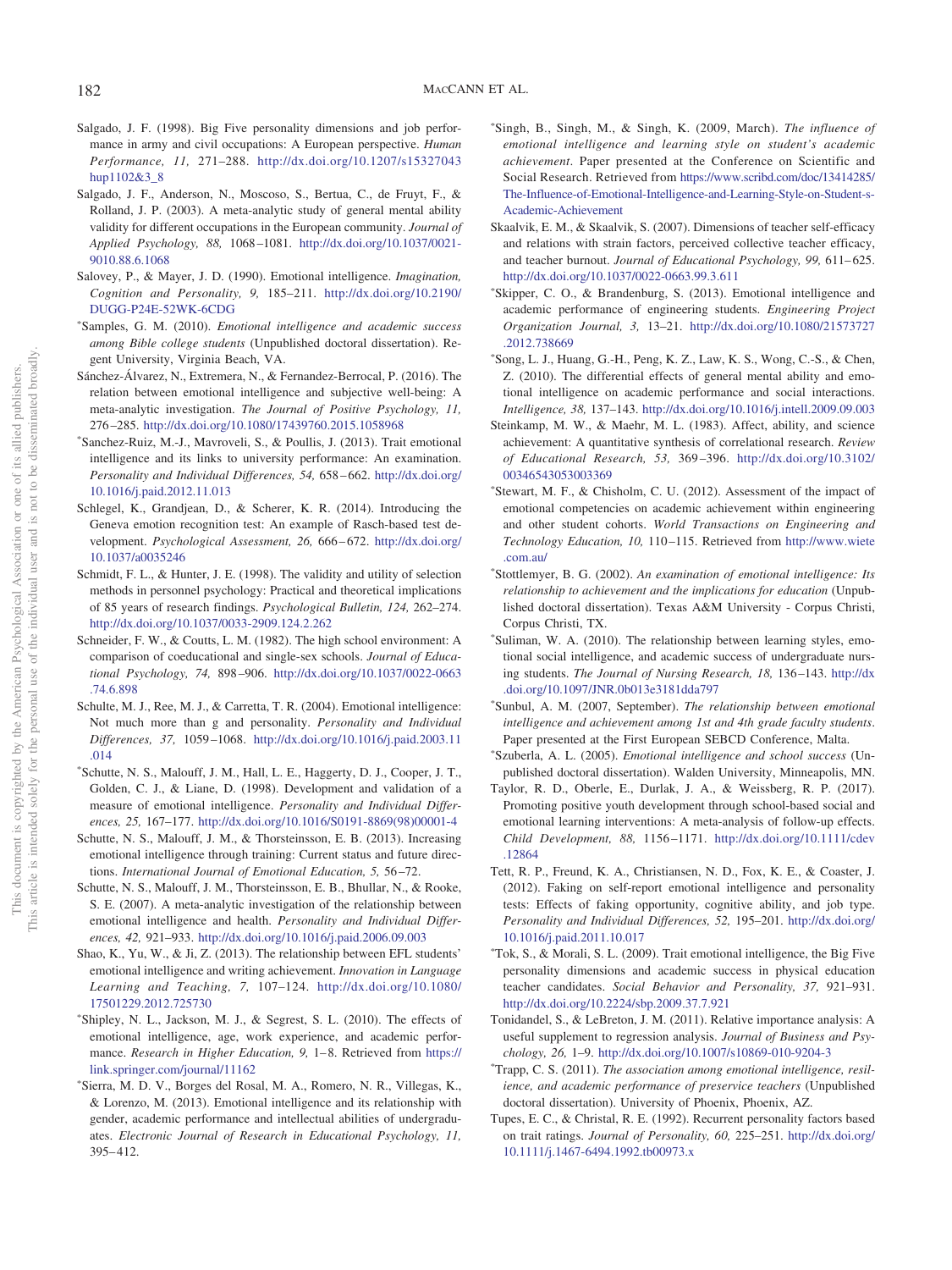- <span id="page-33-1"></span>van der Linden, D., Pekaar, K. A., Bakker, A. B., Schermer, J. A., Vernon, P. A., Dunkel, C. S., & Petrides, K. V. (2017). Overlap between the general factor of personality and emotional intelligence: A metaanalysis. *Psychological Bulletin, 143,* 36 –52. [http://dx.doi.org/10.1037/](http://dx.doi.org/10.1037/bul0000078) [bul0000078](http://dx.doi.org/10.1037/bul0000078)
- <span id="page-33-3"></span>van der Linden, D., te Nijenhuis, J., & Bakker, A. B. (2010). The general factor of personality: A meta-analysis of Big Five intercorrelations and a criterion-related validity study. *Journal of Research in Personality, 44,* 315–327. <http://dx.doi.org/10.1016/j.jrp.2010.03.003>
- <span id="page-33-2"></span>Van Rooy, D. L., & Viswesvaran, C. (2004). Emotional intelligence: A meta-analytic investigation of predictive validity and nomological net. *Journal of Vocational Behavior, 65,* 71–95. [http://dx.doi.org/10.1016/](http://dx.doi.org/10.1016/S0001-8791%2803%2900076-9) [S0001-8791\(03\)00076-9](http://dx.doi.org/10.1016/S0001-8791%2803%2900076-9)
- Vargas, G. A. (2014). *The role of emotional intelligence skills in the academic achievement of students pursuing associate degrees at a South Texas college* (Unpublished doctoral dissertation). Texas A&M University – Kingsville, Kingsville, TX.
- Veitch, B. L. (2011). *Developmental education and emotional intelligence in three rural East Texas community colleges* (Unpublished doctoral dissertation). Texas A&M University – Corpus Christi, Corpus Christi, TX.
- -Vela, R. H., Jr. (2004). *The role of emotional intelligence in the academic achievement of first year college students* (Unpublished doctoral dissertation). Texas A&M University – Kingsville, Kingsville, TX.
- Victoroff, K. Z., & Boyatzis, R. E. (2013). What is the relationship between emotional intelligence and dental student clinical performance? *Journal of Dental Education, 77,* 416 – 426.
- <span id="page-33-7"></span>Viswesvaran, C., & Ones, D. S. (1999). Meta-analyses of fakability estimates: Implications for personality measurement. *Educational and Psychological Measurement, 59,* 197–210. [http://dx.doi.org/10.1177/](http://dx.doi.org/10.1177/00131649921969802) [00131649921969802](http://dx.doi.org/10.1177/00131649921969802)
- Walker, M. E. B. (2006). *Emotional intelligence and academic success in college* (Unpublished doctoral dissertation). The University of Southern Mississippi, Hattiesburg, MS.
- Walsh-Portillo, J. (2011). *The role of emotional intelligence in college students' success* (Unpublished doctoral dissertation). Florida International University, Greater Miami, FL. [http://dx.doi.org/10.25148/etd](http://dx.doi.org/10.25148/etd.FI11120510) [.FI11120510](http://dx.doi.org/10.25148/etd.FI11120510)
- <span id="page-33-5"></span>Walter, F., Cole, M. S., & Humphrey, R. H. (2011). Emotional intelligence: Sine qua non of leadership or folderol? *The Academy of Management Perspectives, 25,* 45–59. <http://dx.doi.org/10.5465/amp.25.1.45>
- <span id="page-33-4"></span>Wechsler, D. (1943). Non-intellective factors in general intelligence. *The Journal of Abnormal and Social Psychology, 38,* 101–103. [http://dx.doi](http://dx.doi.org/10.1037/h0060613) [.org/10.1037/h0060613](http://dx.doi.org/10.1037/h0060613)
- <span id="page-33-0"></span>Werner, K., & Gross, J. J. (2009). Emotion regulation and psychopathology: A conceptual framework. In A. M. Kring & D. M. Sloan (Eds.), *Emotion regulation and psychopathology: A transdiagnostic*

*approach to etiology and treatment* (pp. 13–37). New York, NY: Guilford Press.

- <span id="page-33-6"></span>Westrick, P. A. (2017). Reliability estimates for undergraduate grade point average. *Educational Assessment, 22,* 231–252. [http://dx.doi.org/10](http://dx.doi.org/10.1080/10627197.2017.1381554) [.1080/10627197.2017.1381554](http://dx.doi.org/10.1080/10627197.2017.1381554)
- -Willis, M. L. (2015). *Emotional intelligence as a predictor of college student retention and success* (Unpublished doctoral dissertation). University of Nebraska, Lincoln, NE.
- -Woitaszewski, S. A., & Aalsma, M. C. (2004). The contribution of emotional intelligence to the social and academic success of gifted adolescents as measured by the Multifactor Emotional Intelligence Scale - Adolescent Version. *Roeper Review: A Journal on Gifted Education, 27,* 25–30. <http://dx.doi.org/10.1080/02783190409554285>
- Wraight, M. E. (2008). *The impact of trait emotional intelligence and cognitive style on the academic achievement and life satisfaction of college students* (Unpublished doctoral dissertation). The State University of New York at Buffalo, Buffalo, NY.
- Wurf, G., & Croft-Piggin, L. (2015). Predicting the academic achievement of first-year, pre-service teachers: The role of engagement, motivation, ATAR, and emotional intelligence. *Asia-Pacific Journal of Teacher Education, 43,* 75–91. [http://dx.doi.org/10.1080/1359866X.2014](http://dx.doi.org/10.1080/1359866X.2014.932328) [.932328](http://dx.doi.org/10.1080/1359866X.2014.932328)
- Xu, J. (2018). Emotion regulation in mathematics homework: An empirical study. *The Journal of Educational Research, 111,* 1–11. [http://dx](http://dx.doi.org/10.1080/00220671.2016.1175409) [.doi.org/10.1080/00220671.2016.1175409](http://dx.doi.org/10.1080/00220671.2016.1175409)
- Yahaya, A., Ee, N. S., Bachock, J., Yahaya, N., Boon, Y., Hashim, S., & Lee, G. M. (2012). The impact of emotional intelligence element on academic achievement. *Archives des Sciences, 65,* 1–17. Retrieved from <https://core.ac.uk/download/pdf/11798725.pdf>
- Zandi, M. (2012). The role of emotional intelligence in French language learning and academic success of the female students. *Procedia: Social and Behavioral Sciences, 46,* 4986 – 4989. [http://dx.doi.org/10.1016/j](http://dx.doi.org/10.1016/j.sbspro.2012.06.372) [.sbspro.2012.06.372](http://dx.doi.org/10.1016/j.sbspro.2012.06.372)
- Zarezadeh, T. (2013). The effect of emotional intelligence in English language learning. *Procedia: Social and Behavioral Sciences, 84,* 1286 – 1289. <http://dx.doi.org/10.1016/j.sbspro.2013.06.745>
- Zirak, M., & Ahmadian, E. (2015). Relationship between emotional intelligence & academic achievement emphasizing on creative thinking. *Mediterranean Journal of Social Sciences, 6,* 561–570. [http://dx.doi.org/](http://dx.doi.org/10.5901/mjss.2015.v6n5s2p561) [10.5901/mjss.2015.v6n5s2p561](http://dx.doi.org/10.5901/mjss.2015.v6n5s2p561)
- Zysberg, L., Levy, A., & Zisberg, A. (2011). Emotional intelligence in applicant selection for care-related academic programs. *Journal of Psychoeducational Assessment, 29,* 27–38. [http://dx.doi.org/10.1177/](http://dx.doi.org/10.1177/0734282910365059) [0734282910365059](http://dx.doi.org/10.1177/0734282910365059)

(*Appendix follows*)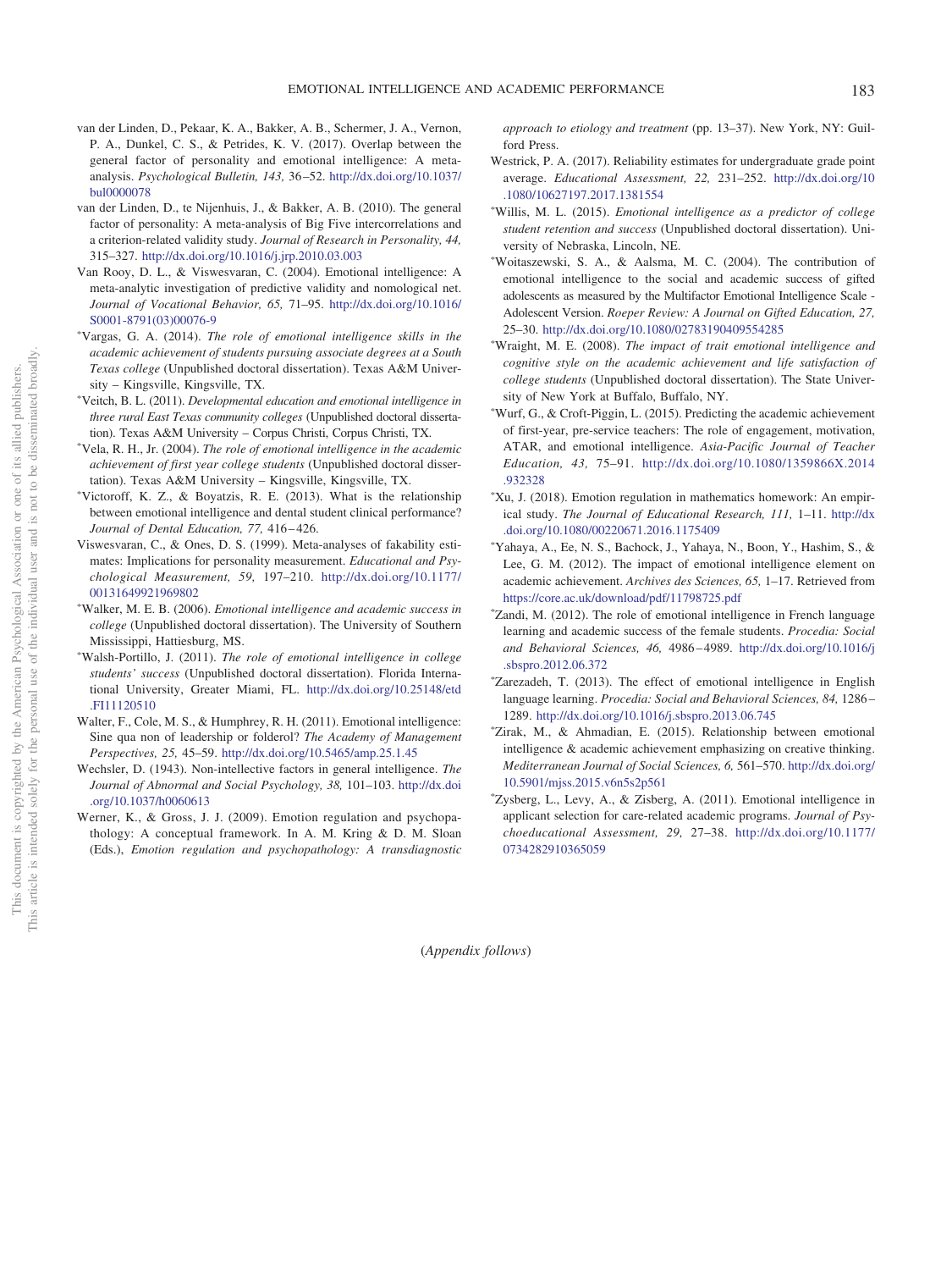## <span id="page-34-0"></span>**Appendix**

## **Brief Descriptions of All Data Sources Meeting Inclusion Criteria**

| Authors                           | Year         | $N^{\rm a}$ | $k^{\rm b}$       | Country                       | Education<br>level    | Publication type        | Stream <sup>c</sup> | $r^{\rm d}$   |
|-----------------------------------|--------------|-------------|-------------------|-------------------------------|-----------------------|-------------------------|---------------------|---------------|
| Abdo                              | 2012         | 266         | $\mathbf{1}$      | <b>USA</b>                    | secondary             | dissertation            | $\mathbf{1}$        | .12           |
| Abdullah et al.                   | 2004         | 205         | 1                 | Kuala Lumpur &<br>Malaysia    | secondary             | article                 | 3                   | .19           |
| Abel                              | 2013         | 78          | 1                 | <b>USA</b>                    | secondary             | dissertation            | $\mathbf{1}$        | .15           |
| Adeyemo                           | 2007         | 300         | 1                 | Nigeria                       | tertiary              | article                 | $\overline{2}$      | .33           |
| Afolabi et al.                    | 2009         | 110         | $\mathbf{1}$      | Nigeria                       | tertiary              | article                 | $\mathbf{1}$        | .20           |
| Agnoli et al.                     | 2012         | 352         | $\mathfrak{2}$    | Italy                         | primary               | article                 | $\mathbf{1}$        | .16           |
| Ahammed et al.                    | 2011         | 204         | 7                 | <b>UAE</b>                    | tertiary              | article                 | 3                   | $-.08$        |
| Ahmad                             | 2011         | 291         | 6                 | Pakistan                      | tertiary              | article                 | 1                   | .17           |
| Ahmad & Rana                      | 2012         | 538         | 1                 | Pakistan                      | tertiary              | article                 | $\mathbf{1}$        | .08           |
| Alhashemi                         | 2014         | 136         | 1                 | Bahrain                       | tertiary              | article                 | $\overline{2}$      | .10           |
| Alumran & Punamaki                | 2008         | 312         | 5                 | Bahrain                       | mixed                 | article                 | $\mathbf{1}$        | .08           |
| Amdurer et al.                    | 2014         | 266         | 1                 | <b>USA</b>                    | tertiary              | article                 | 1                   | $-.02$        |
| Anand et al.                      | 2016         | 390         | 1                 | India                         | tertiary              | article                 | 1                   | .74           |
| Arbabisarjou et al.               | 2013         | 250         | 12                | Iran                          | tertiary              | conference paper        | 1                   | .62           |
| Aremu et al.                      | 2006         | 300         | 1                 | Nigeria                       | secondary             | article                 | $\overline{c}$      | .31           |
| <b>Barchard</b>                   | 2003         | 150         | 13                | <b>USA</b>                    | tertiary              | article                 | 2, 3                | .05           |
| <b>Barisonek</b>                  | 2005         | 44          | 15                | <b>USA</b>                    | primary               | dissertation            | 1                   | .02           |
| Bastian et al.                    | 2005         | 185         | 10                | Australia                     | tertiary              | article                 | 2, 3                | .09           |
| Berenson et al.                   | 2008         | 82<br>89    | 1<br>$\mathbf{1}$ | <b>USA</b>                    | tertiary              | article                 | $\mathfrak{2}$<br>3 | .33<br>.19    |
| <b>Biggart</b><br>Billings et al. | 2019<br>2014 | 407         | 8                 | UK<br>Australia               | tertiary<br>primary   | unpublished<br>article  | $\mathfrak{2}$      | .05           |
| Bowman                            | 2007         | 48          | 27                | <b>USA</b>                    | tertiary              | dissertation            | 3                   | .15           |
| Boyce                             | 2002         | 57          | 5                 | <b>USA</b>                    | tertiary              | dissertation            | 3                   | .16           |
| Brackett & Mayer                  | 2003         | 207         | 9                 | <b>USA</b>                    | tertiary              | article                 | 1, 2, 3             | .10           |
| Brackett et al.                   | 2004         | 330         | 6                 | <b>USA</b>                    | tertiary              | article                 | 3                   | .23           |
| <b>Bradshaw</b>                   | 2008         | 60          | 7                 | <b>USA</b>                    | tertiary              | dissertation            | 1, 3                | .17           |
| Brouzos et al.                    | 2014         | 103         | 20                | Egypt                         | primary               | article                 | 1                   | .17           |
| Carrothers et al.                 | 2000         | 147         | $\overline{2}$    | <b>USA</b>                    | secondary             | article                 | 1                   | .11           |
| Castro-Johnson & Wang             | 2003         | 520         | $\overline{2}$    | <b>USA</b>                    | tertiary              | article                 | 3                   | .15           |
| Catalina et al.                   | 2012         | 92          | 1                 | Romania                       | tertiary              | article                 | $\overline{2}$      | $-.08$        |
| Cavins                            | 2006         | 73          | 1                 | <b>USA</b>                    | tertiary              | dissertation            | $\mathbf{1}$        | .33           |
| Chapman & Hayslip                 | 2005         | 292         | 1                 | <b>USA</b>                    | tertiary              | article                 | $\overline{2}$      | .08           |
| Cheshire et al.                   | 2015         | 85          | 10                | <b>USA</b>                    | tertiary              | article                 | 3                   | .11           |
| Chew et al.                       | 2013         | 163         | 14                | Malaysia                      | tertiary              | article                 | 3                   | .17           |
| Clark                             | 2004         | 161         | $\mathfrak{2}$    | <b>USA</b>                    | secondary             | dissertation            | $\mathbf{1}$        | .20           |
| Codier & Odell                    | 2014         | 72          | $\mathfrak{2}$    | <b>USA</b>                    | tertiary              | article                 | 3                   | .25           |
| Collins<br>Colston                | 2013         | 65          | 5<br>1            | <b>USA</b>                    | tertiary              | dissertation            | 3                   | $-.01$        |
| Costa & Faria                     | 2008<br>2015 | 115<br>380  | 54                | <b>USA</b><br>Portugal        | tertiary<br>secondary | dissertation<br>article | 1<br>2, 3           | .17<br>.21    |
| Cyr                               | 2007         | 237         | 10                | <b>USA</b>                    | tertiary              | dissertation            | 3                   | .03           |
| Di Fabio & Palazzeschi            | 2009         | 124         | 10                | Italy                         | secondary             | article                 | 1, 3                | .22           |
| Di Fabio & Palazzeschi            | 2015         | 133         | 1                 | Italy                         | secondary             | article                 | 1                   | .53           |
| Doring                            | 2006         | 72          | $\overline{4}$    | <b>USA</b>                    | primary               | dissertation            | 2, 3                | $-.02$        |
| Downey et al.                     | 2014         | 242         | $\overline{4}$    | Australia                     | secondary             | article                 | $\mathfrak{2}$      | .08           |
| Downey et al.                     | 2008         | 158         | 45                | Australia                     | secondary             | article                 | $\sqrt{2}$          | .10           |
| Drago                             | 2005         | 32          | 5                 | <b>USA</b>                    | tertiary              | dissertation            | 3                   | .31           |
| Drati                             | 2010         | 165         | 5                 | <b>USA</b>                    | secondary             | dissertation            | 1                   | .11           |
| Edison                            | 2003         | 61          | 15                | USA                           | tertiary              | dissertation            | 3                   | .08           |
| Evenson                           | 2008         | 100         | 6                 | <b>USA</b>                    | tertiary              | dissertation            | $\mathbf{1}$        | .18           |
| <b>ETS</b>                        | 2019         | 590         | $\sqrt{2}$        | <b>USA</b>                    | Tertiary              | Unpublished             | 3                   | .15           |
| Fahim & Pishghadam                | 2007         | 508         | 6                 | Iran                          | tertiary              | conference paper        | $\mathbf{1}$        | .18           |
| Fallahzadeh                       | 2011         | 223         | 6                 | Iran                          | tertiary              | conference paper        | $\mathbf{1}$        | .09           |
| Fannin                            | 2002         | 115         | 8                 | <b>USA</b>                    | secondary             | dissertation            | 3                   | .37           |
| Fatum                             | 2008         | 75          | 3                 | <b>USA</b>                    | primary               | dissertation            | $\mathbf{1}$        | .10           |
| Fayombo<br>Feldman                | 2012<br>2004 | 151<br>79   | $\tau$<br>10      | <b>Barbados</b><br><b>USA</b> | tertiary<br>tertiary  | article<br>dissertation | $\mathbf{1}$        | .25<br>$-.12$ |
| Garg et al.                       | 2016         | 299         | 12                | Canada                        | tertiary              | article                 | 3<br>$\mathbf{1}$   | .08           |
| Gibson                            | 2005         | 40          | 6                 | <b>USA</b>                    | tertiary              | dissertation            | 2, 3                | $-.01$        |
|                                   |              |             |                   |                               |                       |                         |                     |               |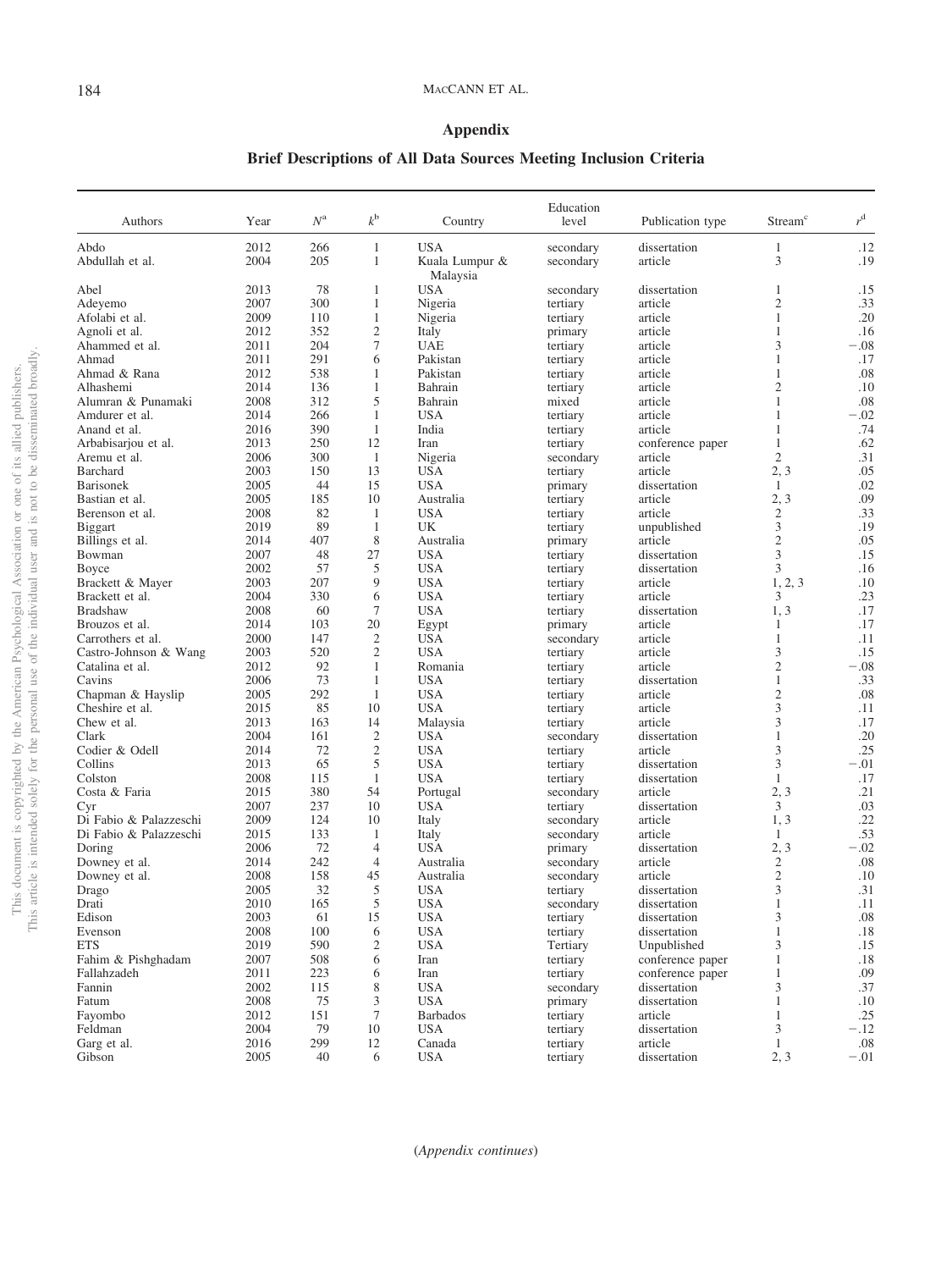## Appendix (*continued*)

| 2003<br>170<br>12<br>UK<br>dissertation<br>$\overline{c}$<br>.04<br>Gilbert<br>tertiary<br>3<br>205<br>8<br><b>USA</b><br>.32<br>Glickman-Rogers<br>2010<br>secondary<br>dissertation<br>198<br><b>USA</b><br>$\mathbf{1}$<br>.32<br>2016<br>4<br>dissertation<br>Goodwin<br>tertiary<br>74<br><b>USA</b><br>3<br>.05<br>Hall & West<br>2011<br>3<br>tertiary<br>article<br>673<br>2003<br>10<br>Canada<br>dissertation<br>$\mathbf{1}$<br>.05<br>tertiary<br>Hogan<br>44<br>2010<br>Canada<br>dissertation<br>$\mathbf{1}$<br>.35<br>Hogan et al.<br>1<br>secondary<br>2007<br>124<br>10<br><b>USA</b><br>3<br>.09<br>tertiary<br>dissertation<br>Holt<br>2014<br>12<br>3<br>.09<br>113<br>Canada<br>tertiary<br>article<br>Humphrey-Murto et al.<br>2008<br>199<br>$\mathbf{1}$<br>6<br><b>USA</b><br>tertiary<br>dissertation<br>.06<br>Izaguirre<br>2003<br>75<br>24<br><b>USA</b><br>article<br>1<br>.20<br>Jaeger<br>tertiary<br>278<br>27<br>2019<br><b>USA</b><br>1, 2, 3<br>$-.02$<br>Jang et al.<br>tertiary<br>unpublished<br>2008<br>111<br>$\overline{4}$<br><b>USA</b><br>dissertation<br>3<br>.02<br>Johnson<br>tertiary<br>38<br><b>USA</b><br>3<br>.28<br>2014<br>$\mathbf{1}$<br>Jones<br>secondary<br>dissertation<br>86<br>20<br>.08<br>Jordan et al.<br>2010<br>Ireland<br>1<br>secondary<br>article<br>Kaliska<br>2015<br>169<br>10<br>Slovak Republic<br>article<br>.19<br>secondary<br>1<br>300<br>$\mathfrak{2}$<br>.32<br>2011<br>$\mathbf{1}$<br>conference paper<br>Khajehpour<br>Iran<br>secondary<br>Killen<br>$\overline{c}$<br><b>USA</b><br>$\mathbf{1}$<br>.60<br>2016<br>47<br>dissertation<br>secondary<br>2009<br>109<br>$\mathbf{1}$<br><b>USA</b><br>$\mathbf{1}$<br>.01<br>Kracher<br>tertiary<br>dissertation<br>.24<br>2016<br>200<br>1<br>India<br>tertiary<br>article<br>1<br>Kumar et al.<br>2013<br>450<br>$\mathbf{1}$<br>India<br>article<br>1<br>.08<br>Kumar et al.<br>secondary<br>3<br>237<br>25<br>.30<br>2007<br><b>USA</b><br>dissertation<br>Kvapil<br>secondary<br>89<br>5<br>3<br>2014<br>article<br>.44<br>Lanciano & Curci<br>Italy<br>tertiary<br>1997<br>64<br><b>USA</b><br>$\mathbf{1}$<br>.09<br>$\mathbf{1}$<br>dissertation<br>Lasser<br>tertiary<br>400<br>Lawrence & Deepa<br>2013<br>1<br>India<br>secondary<br>article<br>1<br>.17<br>3<br>330<br>$\mathfrak{2}$<br>$-.09$<br>2011<br><b>USA</b><br>article<br>Leddy et al<br>tertiary<br>$\overline{c}$<br>2004<br>93<br>2, 3<br>$-.01$<br><b>USA</b><br>dissertation<br>Lewis<br>tertiary<br>3<br>Libbrecht et al.<br>2014<br>367<br>6<br>tertiary<br>article<br>.13<br>Europe<br>$\overline{c}$<br>2016<br>.05<br>Lochner<br>119<br>1<br><b>USA</b><br>tertiary<br>dissertation<br>105<br>10<br>3<br>Loera<br>2013<br><b>USA</b><br>tertiary<br>dissertation<br>.17<br>2010<br>2195<br>13<br><b>USA</b><br>1<br>.05<br>Lu<br>tertiary<br>dissertation<br>108<br>48<br>Lui<br>2009<br>USA & Canada<br>$\mathbf{1}$<br>.08<br>secondary<br>dissertation<br>3<br>39<br>MacCann<br>2019<br>14<br>$-.03$<br>Australia<br>tertiary<br>unpublished<br>2008<br>175<br>3<br>.30<br>MacCann & Roberts<br>6<br>article<br>Australia<br>tertiary<br>$\sqrt{2}$<br>120<br>MacCann & Burrows<br>2013<br>2<br>article<br>$-.14$<br>Australia<br>tertiary<br>3<br>5<br>2011<br>186<br><b>USA</b><br>article<br>.34<br>MacCann et al.<br>secondary<br>204<br>5<br>$\mathbf{1}$<br>.12<br>2013<br>Pakistan<br>article<br>Malik & Shujja<br>primary<br>$\mathfrak{2}$<br>409<br>article<br>.62<br>2012<br>1<br>China/USA<br>tertiary<br>Margavio et al.<br>3<br>2006<br>77<br>$\mathbf{1}$<br>.46<br>article<br>Marquez et al.<br>Spain<br>secondary<br>170<br>12<br><b>USA</b><br>Martin<br>2011<br>1<br>.15<br>primary<br>dissertation<br>369<br>3<br>Matešić<br>2015<br>1<br>.00<br>Croatia<br>secondary<br>article<br>$\mathfrak{2}$<br>.25<br>2009<br>140<br>1<br>Mavroveli et al.<br>UK<br>primary<br>article<br>70<br>10<br>.21<br>2008<br>UK<br>article<br>$\mathbf{1}$<br>Mavroveli et al.<br>secondary<br>$\overline{c}$<br>85<br><b>USA</b><br>.23<br>McClain<br>2009<br>1<br>dissertation<br>tertiary<br>55<br>.21<br>2005<br>1<br><b>USA</b><br>1<br>Menzie<br>secondary<br>dissertation<br>3<br>1771<br><b>MHS</b><br>2019<br>1<br><b>USA</b><br>.13<br>tertiary<br>unpublished<br>.23<br>2019<br>74<br>$\mathbf{1}$<br>Belgium<br>Mikolajczak<br>tertiary<br>unpublished<br>1<br>136<br>$-.06$<br>Mitrofan & Cioricaru<br>2014<br>1<br>Romania<br>conference paper<br>$\mathbf{1}$<br>secondary<br>$\overline{c}$<br>2014<br>467<br>1<br>Saudi Arabia<br>.14<br>tertiary<br>article<br>Naeem et al.<br>2010<br>3<br>.38<br>Nelson<br>141<br>$\mathbf{1}$<br><b>USA</b><br>secondary<br>dissertation<br>$\mathbf{1}$<br>2011<br>120<br>$\mathbf{1}$<br>article<br>.14<br>Nesari et al.<br>Iran<br>mixed<br>tertiary<br>$-.02$<br>Newsome et al.<br>2000<br>180<br>6<br>Canada<br>article<br>$\mathbf{1}$<br>$\mathbf{1}$<br>Nwabuebo<br>2013<br>60<br><b>USA</b><br>tertiary<br>dissertation<br>.19<br>1<br>O'Connor, Little<br>2003<br>90<br>22<br><b>USA</b><br>tertiary<br>article<br>1, 3<br>.15<br>.74<br>Ogundokun et al.<br>2010<br>1563<br>Nigeria<br>secondary<br>article<br>$\mathbf{1}$<br>1<br>$\mathfrak{2}$<br>$-.18$<br>Olatoye et al.<br>2010<br>235<br>1<br>Nigeria<br>tertiary<br>article<br>Olson<br>2008<br>74<br><b>USA</b><br>tertiary<br>dissertation<br>$\mathbf{1}$<br>.12<br>6<br>Opateye<br>2014<br>600<br>1<br>Nigeria<br>tertiary<br>article<br>$\mathbf{1}$<br>.10<br>$\mathbf{1}$<br>Parker et al.<br>2004<br>667<br>5<br><b>USA</b><br>secondary<br>article<br>.25<br>Parker et al.<br>2005<br>1426<br>5<br><b>USA</b><br>tertiary<br>article<br>$\mathbf{1}$<br>.12<br>$\mathbf{1}$<br>Parker et al.<br>2004<br>372<br>10<br>Canada<br>tertiary<br>article<br>.10<br>Petersen<br>2010<br>51<br>6<br><b>USA</b><br>secondary<br>dissertation<br>$\mathbf{1}$<br>.11<br>$\mathbf{1}$<br>Pishghadam<br>2009<br>508<br>30<br>Iran<br>tertiary<br>article<br>.12 | Authors | Year | $N^{\rm a}$ | $k^{\rm b}$ | Country | Education<br>level | Publication type | Stream <sup>c</sup> | $r^{\rm d}$ |
|-------------------------------------------------------------------------------------------------------------------------------------------------------------------------------------------------------------------------------------------------------------------------------------------------------------------------------------------------------------------------------------------------------------------------------------------------------------------------------------------------------------------------------------------------------------------------------------------------------------------------------------------------------------------------------------------------------------------------------------------------------------------------------------------------------------------------------------------------------------------------------------------------------------------------------------------------------------------------------------------------------------------------------------------------------------------------------------------------------------------------------------------------------------------------------------------------------------------------------------------------------------------------------------------------------------------------------------------------------------------------------------------------------------------------------------------------------------------------------------------------------------------------------------------------------------------------------------------------------------------------------------------------------------------------------------------------------------------------------------------------------------------------------------------------------------------------------------------------------------------------------------------------------------------------------------------------------------------------------------------------------------------------------------------------------------------------------------------------------------------------------------------------------------------------------------------------------------------------------------------------------------------------------------------------------------------------------------------------------------------------------------------------------------------------------------------------------------------------------------------------------------------------------------------------------------------------------------------------------------------------------------------------------------------------------------------------------------------------------------------------------------------------------------------------------------------------------------------------------------------------------------------------------------------------------------------------------------------------------------------------------------------------------------------------------------------------------------------------------------------------------------------------------------------------------------------------------------------------------------------------------------------------------------------------------------------------------------------------------------------------------------------------------------------------------------------------------------------------------------------------------------------------------------------------------------------------------------------------------------------------------------------------------------------------------------------------------------------------------------------------------------------------------------------------------------------------------------------------------------------------------------------------------------------------------------------------------------------------------------------------------------------------------------------------------------------------------------------------------------------------------------------------------------------------------------------------------------------------------------------------------------------------------------------------------------------------------------------------------------------------------------------------------------------------------------------------------------------------------------------------------------------------------------------------------------------------------------------------------------------------------------------------------------------------------------------------------------------------------------------------------------------------------------------------------------------------------------------------------------------------------------------------------------------------------------------------------------------------------------------------------------------------------------------------------------------------------------------------------------------------------------------------------------------------------------------------------------------------------------------------------------------------------------------------------------------------------------------------------------------------------------------------------------------------------------------------------------------------------------------------------------------------------------------------------------------------------------------------------------------------------------------------------------------------------------------------------------------------------------------------------------------------------------------------------------------------------------------------------------------------------------------------------------------------------------------------------------------------------------------------------------------|---------|------|-------------|-------------|---------|--------------------|------------------|---------------------|-------------|
|                                                                                                                                                                                                                                                                                                                                                                                                                                                                                                                                                                                                                                                                                                                                                                                                                                                                                                                                                                                                                                                                                                                                                                                                                                                                                                                                                                                                                                                                                                                                                                                                                                                                                                                                                                                                                                                                                                                                                                                                                                                                                                                                                                                                                                                                                                                                                                                                                                                                                                                                                                                                                                                                                                                                                                                                                                                                                                                                                                                                                                                                                                                                                                                                                                                                                                                                                                                                                                                                                                                                                                                                                                                                                                                                                                                                                                                                                                                                                                                                                                                                                                                                                                                                                                                                                                                                                                                                                                                                                                                                                                                                                                                                                                                                                                                                                                                                                                                                                                                                                                                                                                                                                                                                                                                                                                                                                                                                                                                                                                                                                                                                                                                                                                                                                                                                                                                                                                                                                                                                                   |         |      |             |             |         |                    |                  |                     |             |
|                                                                                                                                                                                                                                                                                                                                                                                                                                                                                                                                                                                                                                                                                                                                                                                                                                                                                                                                                                                                                                                                                                                                                                                                                                                                                                                                                                                                                                                                                                                                                                                                                                                                                                                                                                                                                                                                                                                                                                                                                                                                                                                                                                                                                                                                                                                                                                                                                                                                                                                                                                                                                                                                                                                                                                                                                                                                                                                                                                                                                                                                                                                                                                                                                                                                                                                                                                                                                                                                                                                                                                                                                                                                                                                                                                                                                                                                                                                                                                                                                                                                                                                                                                                                                                                                                                                                                                                                                                                                                                                                                                                                                                                                                                                                                                                                                                                                                                                                                                                                                                                                                                                                                                                                                                                                                                                                                                                                                                                                                                                                                                                                                                                                                                                                                                                                                                                                                                                                                                                                                   |         |      |             |             |         |                    |                  |                     |             |
|                                                                                                                                                                                                                                                                                                                                                                                                                                                                                                                                                                                                                                                                                                                                                                                                                                                                                                                                                                                                                                                                                                                                                                                                                                                                                                                                                                                                                                                                                                                                                                                                                                                                                                                                                                                                                                                                                                                                                                                                                                                                                                                                                                                                                                                                                                                                                                                                                                                                                                                                                                                                                                                                                                                                                                                                                                                                                                                                                                                                                                                                                                                                                                                                                                                                                                                                                                                                                                                                                                                                                                                                                                                                                                                                                                                                                                                                                                                                                                                                                                                                                                                                                                                                                                                                                                                                                                                                                                                                                                                                                                                                                                                                                                                                                                                                                                                                                                                                                                                                                                                                                                                                                                                                                                                                                                                                                                                                                                                                                                                                                                                                                                                                                                                                                                                                                                                                                                                                                                                                                   |         |      |             |             |         |                    |                  |                     |             |
|                                                                                                                                                                                                                                                                                                                                                                                                                                                                                                                                                                                                                                                                                                                                                                                                                                                                                                                                                                                                                                                                                                                                                                                                                                                                                                                                                                                                                                                                                                                                                                                                                                                                                                                                                                                                                                                                                                                                                                                                                                                                                                                                                                                                                                                                                                                                                                                                                                                                                                                                                                                                                                                                                                                                                                                                                                                                                                                                                                                                                                                                                                                                                                                                                                                                                                                                                                                                                                                                                                                                                                                                                                                                                                                                                                                                                                                                                                                                                                                                                                                                                                                                                                                                                                                                                                                                                                                                                                                                                                                                                                                                                                                                                                                                                                                                                                                                                                                                                                                                                                                                                                                                                                                                                                                                                                                                                                                                                                                                                                                                                                                                                                                                                                                                                                                                                                                                                                                                                                                                                   |         |      |             |             |         |                    |                  |                     |             |
|                                                                                                                                                                                                                                                                                                                                                                                                                                                                                                                                                                                                                                                                                                                                                                                                                                                                                                                                                                                                                                                                                                                                                                                                                                                                                                                                                                                                                                                                                                                                                                                                                                                                                                                                                                                                                                                                                                                                                                                                                                                                                                                                                                                                                                                                                                                                                                                                                                                                                                                                                                                                                                                                                                                                                                                                                                                                                                                                                                                                                                                                                                                                                                                                                                                                                                                                                                                                                                                                                                                                                                                                                                                                                                                                                                                                                                                                                                                                                                                                                                                                                                                                                                                                                                                                                                                                                                                                                                                                                                                                                                                                                                                                                                                                                                                                                                                                                                                                                                                                                                                                                                                                                                                                                                                                                                                                                                                                                                                                                                                                                                                                                                                                                                                                                                                                                                                                                                                                                                                                                   |         |      |             |             |         |                    |                  |                     |             |
|                                                                                                                                                                                                                                                                                                                                                                                                                                                                                                                                                                                                                                                                                                                                                                                                                                                                                                                                                                                                                                                                                                                                                                                                                                                                                                                                                                                                                                                                                                                                                                                                                                                                                                                                                                                                                                                                                                                                                                                                                                                                                                                                                                                                                                                                                                                                                                                                                                                                                                                                                                                                                                                                                                                                                                                                                                                                                                                                                                                                                                                                                                                                                                                                                                                                                                                                                                                                                                                                                                                                                                                                                                                                                                                                                                                                                                                                                                                                                                                                                                                                                                                                                                                                                                                                                                                                                                                                                                                                                                                                                                                                                                                                                                                                                                                                                                                                                                                                                                                                                                                                                                                                                                                                                                                                                                                                                                                                                                                                                                                                                                                                                                                                                                                                                                                                                                                                                                                                                                                                                   |         |      |             |             |         |                    |                  |                     |             |
|                                                                                                                                                                                                                                                                                                                                                                                                                                                                                                                                                                                                                                                                                                                                                                                                                                                                                                                                                                                                                                                                                                                                                                                                                                                                                                                                                                                                                                                                                                                                                                                                                                                                                                                                                                                                                                                                                                                                                                                                                                                                                                                                                                                                                                                                                                                                                                                                                                                                                                                                                                                                                                                                                                                                                                                                                                                                                                                                                                                                                                                                                                                                                                                                                                                                                                                                                                                                                                                                                                                                                                                                                                                                                                                                                                                                                                                                                                                                                                                                                                                                                                                                                                                                                                                                                                                                                                                                                                                                                                                                                                                                                                                                                                                                                                                                                                                                                                                                                                                                                                                                                                                                                                                                                                                                                                                                                                                                                                                                                                                                                                                                                                                                                                                                                                                                                                                                                                                                                                                                                   |         |      |             |             |         |                    |                  |                     |             |
|                                                                                                                                                                                                                                                                                                                                                                                                                                                                                                                                                                                                                                                                                                                                                                                                                                                                                                                                                                                                                                                                                                                                                                                                                                                                                                                                                                                                                                                                                                                                                                                                                                                                                                                                                                                                                                                                                                                                                                                                                                                                                                                                                                                                                                                                                                                                                                                                                                                                                                                                                                                                                                                                                                                                                                                                                                                                                                                                                                                                                                                                                                                                                                                                                                                                                                                                                                                                                                                                                                                                                                                                                                                                                                                                                                                                                                                                                                                                                                                                                                                                                                                                                                                                                                                                                                                                                                                                                                                                                                                                                                                                                                                                                                                                                                                                                                                                                                                                                                                                                                                                                                                                                                                                                                                                                                                                                                                                                                                                                                                                                                                                                                                                                                                                                                                                                                                                                                                                                                                                                   |         |      |             |             |         |                    |                  |                     |             |
|                                                                                                                                                                                                                                                                                                                                                                                                                                                                                                                                                                                                                                                                                                                                                                                                                                                                                                                                                                                                                                                                                                                                                                                                                                                                                                                                                                                                                                                                                                                                                                                                                                                                                                                                                                                                                                                                                                                                                                                                                                                                                                                                                                                                                                                                                                                                                                                                                                                                                                                                                                                                                                                                                                                                                                                                                                                                                                                                                                                                                                                                                                                                                                                                                                                                                                                                                                                                                                                                                                                                                                                                                                                                                                                                                                                                                                                                                                                                                                                                                                                                                                                                                                                                                                                                                                                                                                                                                                                                                                                                                                                                                                                                                                                                                                                                                                                                                                                                                                                                                                                                                                                                                                                                                                                                                                                                                                                                                                                                                                                                                                                                                                                                                                                                                                                                                                                                                                                                                                                                                   |         |      |             |             |         |                    |                  |                     |             |
|                                                                                                                                                                                                                                                                                                                                                                                                                                                                                                                                                                                                                                                                                                                                                                                                                                                                                                                                                                                                                                                                                                                                                                                                                                                                                                                                                                                                                                                                                                                                                                                                                                                                                                                                                                                                                                                                                                                                                                                                                                                                                                                                                                                                                                                                                                                                                                                                                                                                                                                                                                                                                                                                                                                                                                                                                                                                                                                                                                                                                                                                                                                                                                                                                                                                                                                                                                                                                                                                                                                                                                                                                                                                                                                                                                                                                                                                                                                                                                                                                                                                                                                                                                                                                                                                                                                                                                                                                                                                                                                                                                                                                                                                                                                                                                                                                                                                                                                                                                                                                                                                                                                                                                                                                                                                                                                                                                                                                                                                                                                                                                                                                                                                                                                                                                                                                                                                                                                                                                                                                   |         |      |             |             |         |                    |                  |                     |             |
|                                                                                                                                                                                                                                                                                                                                                                                                                                                                                                                                                                                                                                                                                                                                                                                                                                                                                                                                                                                                                                                                                                                                                                                                                                                                                                                                                                                                                                                                                                                                                                                                                                                                                                                                                                                                                                                                                                                                                                                                                                                                                                                                                                                                                                                                                                                                                                                                                                                                                                                                                                                                                                                                                                                                                                                                                                                                                                                                                                                                                                                                                                                                                                                                                                                                                                                                                                                                                                                                                                                                                                                                                                                                                                                                                                                                                                                                                                                                                                                                                                                                                                                                                                                                                                                                                                                                                                                                                                                                                                                                                                                                                                                                                                                                                                                                                                                                                                                                                                                                                                                                                                                                                                                                                                                                                                                                                                                                                                                                                                                                                                                                                                                                                                                                                                                                                                                                                                                                                                                                                   |         |      |             |             |         |                    |                  |                     |             |
|                                                                                                                                                                                                                                                                                                                                                                                                                                                                                                                                                                                                                                                                                                                                                                                                                                                                                                                                                                                                                                                                                                                                                                                                                                                                                                                                                                                                                                                                                                                                                                                                                                                                                                                                                                                                                                                                                                                                                                                                                                                                                                                                                                                                                                                                                                                                                                                                                                                                                                                                                                                                                                                                                                                                                                                                                                                                                                                                                                                                                                                                                                                                                                                                                                                                                                                                                                                                                                                                                                                                                                                                                                                                                                                                                                                                                                                                                                                                                                                                                                                                                                                                                                                                                                                                                                                                                                                                                                                                                                                                                                                                                                                                                                                                                                                                                                                                                                                                                                                                                                                                                                                                                                                                                                                                                                                                                                                                                                                                                                                                                                                                                                                                                                                                                                                                                                                                                                                                                                                                                   |         |      |             |             |         |                    |                  |                     |             |
|                                                                                                                                                                                                                                                                                                                                                                                                                                                                                                                                                                                                                                                                                                                                                                                                                                                                                                                                                                                                                                                                                                                                                                                                                                                                                                                                                                                                                                                                                                                                                                                                                                                                                                                                                                                                                                                                                                                                                                                                                                                                                                                                                                                                                                                                                                                                                                                                                                                                                                                                                                                                                                                                                                                                                                                                                                                                                                                                                                                                                                                                                                                                                                                                                                                                                                                                                                                                                                                                                                                                                                                                                                                                                                                                                                                                                                                                                                                                                                                                                                                                                                                                                                                                                                                                                                                                                                                                                                                                                                                                                                                                                                                                                                                                                                                                                                                                                                                                                                                                                                                                                                                                                                                                                                                                                                                                                                                                                                                                                                                                                                                                                                                                                                                                                                                                                                                                                                                                                                                                                   |         |      |             |             |         |                    |                  |                     |             |
|                                                                                                                                                                                                                                                                                                                                                                                                                                                                                                                                                                                                                                                                                                                                                                                                                                                                                                                                                                                                                                                                                                                                                                                                                                                                                                                                                                                                                                                                                                                                                                                                                                                                                                                                                                                                                                                                                                                                                                                                                                                                                                                                                                                                                                                                                                                                                                                                                                                                                                                                                                                                                                                                                                                                                                                                                                                                                                                                                                                                                                                                                                                                                                                                                                                                                                                                                                                                                                                                                                                                                                                                                                                                                                                                                                                                                                                                                                                                                                                                                                                                                                                                                                                                                                                                                                                                                                                                                                                                                                                                                                                                                                                                                                                                                                                                                                                                                                                                                                                                                                                                                                                                                                                                                                                                                                                                                                                                                                                                                                                                                                                                                                                                                                                                                                                                                                                                                                                                                                                                                   |         |      |             |             |         |                    |                  |                     |             |
|                                                                                                                                                                                                                                                                                                                                                                                                                                                                                                                                                                                                                                                                                                                                                                                                                                                                                                                                                                                                                                                                                                                                                                                                                                                                                                                                                                                                                                                                                                                                                                                                                                                                                                                                                                                                                                                                                                                                                                                                                                                                                                                                                                                                                                                                                                                                                                                                                                                                                                                                                                                                                                                                                                                                                                                                                                                                                                                                                                                                                                                                                                                                                                                                                                                                                                                                                                                                                                                                                                                                                                                                                                                                                                                                                                                                                                                                                                                                                                                                                                                                                                                                                                                                                                                                                                                                                                                                                                                                                                                                                                                                                                                                                                                                                                                                                                                                                                                                                                                                                                                                                                                                                                                                                                                                                                                                                                                                                                                                                                                                                                                                                                                                                                                                                                                                                                                                                                                                                                                                                   |         |      |             |             |         |                    |                  |                     |             |
|                                                                                                                                                                                                                                                                                                                                                                                                                                                                                                                                                                                                                                                                                                                                                                                                                                                                                                                                                                                                                                                                                                                                                                                                                                                                                                                                                                                                                                                                                                                                                                                                                                                                                                                                                                                                                                                                                                                                                                                                                                                                                                                                                                                                                                                                                                                                                                                                                                                                                                                                                                                                                                                                                                                                                                                                                                                                                                                                                                                                                                                                                                                                                                                                                                                                                                                                                                                                                                                                                                                                                                                                                                                                                                                                                                                                                                                                                                                                                                                                                                                                                                                                                                                                                                                                                                                                                                                                                                                                                                                                                                                                                                                                                                                                                                                                                                                                                                                                                                                                                                                                                                                                                                                                                                                                                                                                                                                                                                                                                                                                                                                                                                                                                                                                                                                                                                                                                                                                                                                                                   |         |      |             |             |         |                    |                  |                     |             |
|                                                                                                                                                                                                                                                                                                                                                                                                                                                                                                                                                                                                                                                                                                                                                                                                                                                                                                                                                                                                                                                                                                                                                                                                                                                                                                                                                                                                                                                                                                                                                                                                                                                                                                                                                                                                                                                                                                                                                                                                                                                                                                                                                                                                                                                                                                                                                                                                                                                                                                                                                                                                                                                                                                                                                                                                                                                                                                                                                                                                                                                                                                                                                                                                                                                                                                                                                                                                                                                                                                                                                                                                                                                                                                                                                                                                                                                                                                                                                                                                                                                                                                                                                                                                                                                                                                                                                                                                                                                                                                                                                                                                                                                                                                                                                                                                                                                                                                                                                                                                                                                                                                                                                                                                                                                                                                                                                                                                                                                                                                                                                                                                                                                                                                                                                                                                                                                                                                                                                                                                                   |         |      |             |             |         |                    |                  |                     |             |
|                                                                                                                                                                                                                                                                                                                                                                                                                                                                                                                                                                                                                                                                                                                                                                                                                                                                                                                                                                                                                                                                                                                                                                                                                                                                                                                                                                                                                                                                                                                                                                                                                                                                                                                                                                                                                                                                                                                                                                                                                                                                                                                                                                                                                                                                                                                                                                                                                                                                                                                                                                                                                                                                                                                                                                                                                                                                                                                                                                                                                                                                                                                                                                                                                                                                                                                                                                                                                                                                                                                                                                                                                                                                                                                                                                                                                                                                                                                                                                                                                                                                                                                                                                                                                                                                                                                                                                                                                                                                                                                                                                                                                                                                                                                                                                                                                                                                                                                                                                                                                                                                                                                                                                                                                                                                                                                                                                                                                                                                                                                                                                                                                                                                                                                                                                                                                                                                                                                                                                                                                   |         |      |             |             |         |                    |                  |                     |             |
|                                                                                                                                                                                                                                                                                                                                                                                                                                                                                                                                                                                                                                                                                                                                                                                                                                                                                                                                                                                                                                                                                                                                                                                                                                                                                                                                                                                                                                                                                                                                                                                                                                                                                                                                                                                                                                                                                                                                                                                                                                                                                                                                                                                                                                                                                                                                                                                                                                                                                                                                                                                                                                                                                                                                                                                                                                                                                                                                                                                                                                                                                                                                                                                                                                                                                                                                                                                                                                                                                                                                                                                                                                                                                                                                                                                                                                                                                                                                                                                                                                                                                                                                                                                                                                                                                                                                                                                                                                                                                                                                                                                                                                                                                                                                                                                                                                                                                                                                                                                                                                                                                                                                                                                                                                                                                                                                                                                                                                                                                                                                                                                                                                                                                                                                                                                                                                                                                                                                                                                                                   |         |      |             |             |         |                    |                  |                     |             |
|                                                                                                                                                                                                                                                                                                                                                                                                                                                                                                                                                                                                                                                                                                                                                                                                                                                                                                                                                                                                                                                                                                                                                                                                                                                                                                                                                                                                                                                                                                                                                                                                                                                                                                                                                                                                                                                                                                                                                                                                                                                                                                                                                                                                                                                                                                                                                                                                                                                                                                                                                                                                                                                                                                                                                                                                                                                                                                                                                                                                                                                                                                                                                                                                                                                                                                                                                                                                                                                                                                                                                                                                                                                                                                                                                                                                                                                                                                                                                                                                                                                                                                                                                                                                                                                                                                                                                                                                                                                                                                                                                                                                                                                                                                                                                                                                                                                                                                                                                                                                                                                                                                                                                                                                                                                                                                                                                                                                                                                                                                                                                                                                                                                                                                                                                                                                                                                                                                                                                                                                                   |         |      |             |             |         |                    |                  |                     |             |
|                                                                                                                                                                                                                                                                                                                                                                                                                                                                                                                                                                                                                                                                                                                                                                                                                                                                                                                                                                                                                                                                                                                                                                                                                                                                                                                                                                                                                                                                                                                                                                                                                                                                                                                                                                                                                                                                                                                                                                                                                                                                                                                                                                                                                                                                                                                                                                                                                                                                                                                                                                                                                                                                                                                                                                                                                                                                                                                                                                                                                                                                                                                                                                                                                                                                                                                                                                                                                                                                                                                                                                                                                                                                                                                                                                                                                                                                                                                                                                                                                                                                                                                                                                                                                                                                                                                                                                                                                                                                                                                                                                                                                                                                                                                                                                                                                                                                                                                                                                                                                                                                                                                                                                                                                                                                                                                                                                                                                                                                                                                                                                                                                                                                                                                                                                                                                                                                                                                                                                                                                   |         |      |             |             |         |                    |                  |                     |             |
|                                                                                                                                                                                                                                                                                                                                                                                                                                                                                                                                                                                                                                                                                                                                                                                                                                                                                                                                                                                                                                                                                                                                                                                                                                                                                                                                                                                                                                                                                                                                                                                                                                                                                                                                                                                                                                                                                                                                                                                                                                                                                                                                                                                                                                                                                                                                                                                                                                                                                                                                                                                                                                                                                                                                                                                                                                                                                                                                                                                                                                                                                                                                                                                                                                                                                                                                                                                                                                                                                                                                                                                                                                                                                                                                                                                                                                                                                                                                                                                                                                                                                                                                                                                                                                                                                                                                                                                                                                                                                                                                                                                                                                                                                                                                                                                                                                                                                                                                                                                                                                                                                                                                                                                                                                                                                                                                                                                                                                                                                                                                                                                                                                                                                                                                                                                                                                                                                                                                                                                                                   |         |      |             |             |         |                    |                  |                     |             |
|                                                                                                                                                                                                                                                                                                                                                                                                                                                                                                                                                                                                                                                                                                                                                                                                                                                                                                                                                                                                                                                                                                                                                                                                                                                                                                                                                                                                                                                                                                                                                                                                                                                                                                                                                                                                                                                                                                                                                                                                                                                                                                                                                                                                                                                                                                                                                                                                                                                                                                                                                                                                                                                                                                                                                                                                                                                                                                                                                                                                                                                                                                                                                                                                                                                                                                                                                                                                                                                                                                                                                                                                                                                                                                                                                                                                                                                                                                                                                                                                                                                                                                                                                                                                                                                                                                                                                                                                                                                                                                                                                                                                                                                                                                                                                                                                                                                                                                                                                                                                                                                                                                                                                                                                                                                                                                                                                                                                                                                                                                                                                                                                                                                                                                                                                                                                                                                                                                                                                                                                                   |         |      |             |             |         |                    |                  |                     |             |
|                                                                                                                                                                                                                                                                                                                                                                                                                                                                                                                                                                                                                                                                                                                                                                                                                                                                                                                                                                                                                                                                                                                                                                                                                                                                                                                                                                                                                                                                                                                                                                                                                                                                                                                                                                                                                                                                                                                                                                                                                                                                                                                                                                                                                                                                                                                                                                                                                                                                                                                                                                                                                                                                                                                                                                                                                                                                                                                                                                                                                                                                                                                                                                                                                                                                                                                                                                                                                                                                                                                                                                                                                                                                                                                                                                                                                                                                                                                                                                                                                                                                                                                                                                                                                                                                                                                                                                                                                                                                                                                                                                                                                                                                                                                                                                                                                                                                                                                                                                                                                                                                                                                                                                                                                                                                                                                                                                                                                                                                                                                                                                                                                                                                                                                                                                                                                                                                                                                                                                                                                   |         |      |             |             |         |                    |                  |                     |             |
|                                                                                                                                                                                                                                                                                                                                                                                                                                                                                                                                                                                                                                                                                                                                                                                                                                                                                                                                                                                                                                                                                                                                                                                                                                                                                                                                                                                                                                                                                                                                                                                                                                                                                                                                                                                                                                                                                                                                                                                                                                                                                                                                                                                                                                                                                                                                                                                                                                                                                                                                                                                                                                                                                                                                                                                                                                                                                                                                                                                                                                                                                                                                                                                                                                                                                                                                                                                                                                                                                                                                                                                                                                                                                                                                                                                                                                                                                                                                                                                                                                                                                                                                                                                                                                                                                                                                                                                                                                                                                                                                                                                                                                                                                                                                                                                                                                                                                                                                                                                                                                                                                                                                                                                                                                                                                                                                                                                                                                                                                                                                                                                                                                                                                                                                                                                                                                                                                                                                                                                                                   |         |      |             |             |         |                    |                  |                     |             |
|                                                                                                                                                                                                                                                                                                                                                                                                                                                                                                                                                                                                                                                                                                                                                                                                                                                                                                                                                                                                                                                                                                                                                                                                                                                                                                                                                                                                                                                                                                                                                                                                                                                                                                                                                                                                                                                                                                                                                                                                                                                                                                                                                                                                                                                                                                                                                                                                                                                                                                                                                                                                                                                                                                                                                                                                                                                                                                                                                                                                                                                                                                                                                                                                                                                                                                                                                                                                                                                                                                                                                                                                                                                                                                                                                                                                                                                                                                                                                                                                                                                                                                                                                                                                                                                                                                                                                                                                                                                                                                                                                                                                                                                                                                                                                                                                                                                                                                                                                                                                                                                                                                                                                                                                                                                                                                                                                                                                                                                                                                                                                                                                                                                                                                                                                                                                                                                                                                                                                                                                                   |         |      |             |             |         |                    |                  |                     |             |
|                                                                                                                                                                                                                                                                                                                                                                                                                                                                                                                                                                                                                                                                                                                                                                                                                                                                                                                                                                                                                                                                                                                                                                                                                                                                                                                                                                                                                                                                                                                                                                                                                                                                                                                                                                                                                                                                                                                                                                                                                                                                                                                                                                                                                                                                                                                                                                                                                                                                                                                                                                                                                                                                                                                                                                                                                                                                                                                                                                                                                                                                                                                                                                                                                                                                                                                                                                                                                                                                                                                                                                                                                                                                                                                                                                                                                                                                                                                                                                                                                                                                                                                                                                                                                                                                                                                                                                                                                                                                                                                                                                                                                                                                                                                                                                                                                                                                                                                                                                                                                                                                                                                                                                                                                                                                                                                                                                                                                                                                                                                                                                                                                                                                                                                                                                                                                                                                                                                                                                                                                   |         |      |             |             |         |                    |                  |                     |             |
|                                                                                                                                                                                                                                                                                                                                                                                                                                                                                                                                                                                                                                                                                                                                                                                                                                                                                                                                                                                                                                                                                                                                                                                                                                                                                                                                                                                                                                                                                                                                                                                                                                                                                                                                                                                                                                                                                                                                                                                                                                                                                                                                                                                                                                                                                                                                                                                                                                                                                                                                                                                                                                                                                                                                                                                                                                                                                                                                                                                                                                                                                                                                                                                                                                                                                                                                                                                                                                                                                                                                                                                                                                                                                                                                                                                                                                                                                                                                                                                                                                                                                                                                                                                                                                                                                                                                                                                                                                                                                                                                                                                                                                                                                                                                                                                                                                                                                                                                                                                                                                                                                                                                                                                                                                                                                                                                                                                                                                                                                                                                                                                                                                                                                                                                                                                                                                                                                                                                                                                                                   |         |      |             |             |         |                    |                  |                     |             |
|                                                                                                                                                                                                                                                                                                                                                                                                                                                                                                                                                                                                                                                                                                                                                                                                                                                                                                                                                                                                                                                                                                                                                                                                                                                                                                                                                                                                                                                                                                                                                                                                                                                                                                                                                                                                                                                                                                                                                                                                                                                                                                                                                                                                                                                                                                                                                                                                                                                                                                                                                                                                                                                                                                                                                                                                                                                                                                                                                                                                                                                                                                                                                                                                                                                                                                                                                                                                                                                                                                                                                                                                                                                                                                                                                                                                                                                                                                                                                                                                                                                                                                                                                                                                                                                                                                                                                                                                                                                                                                                                                                                                                                                                                                                                                                                                                                                                                                                                                                                                                                                                                                                                                                                                                                                                                                                                                                                                                                                                                                                                                                                                                                                                                                                                                                                                                                                                                                                                                                                                                   |         |      |             |             |         |                    |                  |                     |             |
|                                                                                                                                                                                                                                                                                                                                                                                                                                                                                                                                                                                                                                                                                                                                                                                                                                                                                                                                                                                                                                                                                                                                                                                                                                                                                                                                                                                                                                                                                                                                                                                                                                                                                                                                                                                                                                                                                                                                                                                                                                                                                                                                                                                                                                                                                                                                                                                                                                                                                                                                                                                                                                                                                                                                                                                                                                                                                                                                                                                                                                                                                                                                                                                                                                                                                                                                                                                                                                                                                                                                                                                                                                                                                                                                                                                                                                                                                                                                                                                                                                                                                                                                                                                                                                                                                                                                                                                                                                                                                                                                                                                                                                                                                                                                                                                                                                                                                                                                                                                                                                                                                                                                                                                                                                                                                                                                                                                                                                                                                                                                                                                                                                                                                                                                                                                                                                                                                                                                                                                                                   |         |      |             |             |         |                    |                  |                     |             |
|                                                                                                                                                                                                                                                                                                                                                                                                                                                                                                                                                                                                                                                                                                                                                                                                                                                                                                                                                                                                                                                                                                                                                                                                                                                                                                                                                                                                                                                                                                                                                                                                                                                                                                                                                                                                                                                                                                                                                                                                                                                                                                                                                                                                                                                                                                                                                                                                                                                                                                                                                                                                                                                                                                                                                                                                                                                                                                                                                                                                                                                                                                                                                                                                                                                                                                                                                                                                                                                                                                                                                                                                                                                                                                                                                                                                                                                                                                                                                                                                                                                                                                                                                                                                                                                                                                                                                                                                                                                                                                                                                                                                                                                                                                                                                                                                                                                                                                                                                                                                                                                                                                                                                                                                                                                                                                                                                                                                                                                                                                                                                                                                                                                                                                                                                                                                                                                                                                                                                                                                                   |         |      |             |             |         |                    |                  |                     |             |
|                                                                                                                                                                                                                                                                                                                                                                                                                                                                                                                                                                                                                                                                                                                                                                                                                                                                                                                                                                                                                                                                                                                                                                                                                                                                                                                                                                                                                                                                                                                                                                                                                                                                                                                                                                                                                                                                                                                                                                                                                                                                                                                                                                                                                                                                                                                                                                                                                                                                                                                                                                                                                                                                                                                                                                                                                                                                                                                                                                                                                                                                                                                                                                                                                                                                                                                                                                                                                                                                                                                                                                                                                                                                                                                                                                                                                                                                                                                                                                                                                                                                                                                                                                                                                                                                                                                                                                                                                                                                                                                                                                                                                                                                                                                                                                                                                                                                                                                                                                                                                                                                                                                                                                                                                                                                                                                                                                                                                                                                                                                                                                                                                                                                                                                                                                                                                                                                                                                                                                                                                   |         |      |             |             |         |                    |                  |                     |             |
|                                                                                                                                                                                                                                                                                                                                                                                                                                                                                                                                                                                                                                                                                                                                                                                                                                                                                                                                                                                                                                                                                                                                                                                                                                                                                                                                                                                                                                                                                                                                                                                                                                                                                                                                                                                                                                                                                                                                                                                                                                                                                                                                                                                                                                                                                                                                                                                                                                                                                                                                                                                                                                                                                                                                                                                                                                                                                                                                                                                                                                                                                                                                                                                                                                                                                                                                                                                                                                                                                                                                                                                                                                                                                                                                                                                                                                                                                                                                                                                                                                                                                                                                                                                                                                                                                                                                                                                                                                                                                                                                                                                                                                                                                                                                                                                                                                                                                                                                                                                                                                                                                                                                                                                                                                                                                                                                                                                                                                                                                                                                                                                                                                                                                                                                                                                                                                                                                                                                                                                                                   |         |      |             |             |         |                    |                  |                     |             |
|                                                                                                                                                                                                                                                                                                                                                                                                                                                                                                                                                                                                                                                                                                                                                                                                                                                                                                                                                                                                                                                                                                                                                                                                                                                                                                                                                                                                                                                                                                                                                                                                                                                                                                                                                                                                                                                                                                                                                                                                                                                                                                                                                                                                                                                                                                                                                                                                                                                                                                                                                                                                                                                                                                                                                                                                                                                                                                                                                                                                                                                                                                                                                                                                                                                                                                                                                                                                                                                                                                                                                                                                                                                                                                                                                                                                                                                                                                                                                                                                                                                                                                                                                                                                                                                                                                                                                                                                                                                                                                                                                                                                                                                                                                                                                                                                                                                                                                                                                                                                                                                                                                                                                                                                                                                                                                                                                                                                                                                                                                                                                                                                                                                                                                                                                                                                                                                                                                                                                                                                                   |         |      |             |             |         |                    |                  |                     |             |
|                                                                                                                                                                                                                                                                                                                                                                                                                                                                                                                                                                                                                                                                                                                                                                                                                                                                                                                                                                                                                                                                                                                                                                                                                                                                                                                                                                                                                                                                                                                                                                                                                                                                                                                                                                                                                                                                                                                                                                                                                                                                                                                                                                                                                                                                                                                                                                                                                                                                                                                                                                                                                                                                                                                                                                                                                                                                                                                                                                                                                                                                                                                                                                                                                                                                                                                                                                                                                                                                                                                                                                                                                                                                                                                                                                                                                                                                                                                                                                                                                                                                                                                                                                                                                                                                                                                                                                                                                                                                                                                                                                                                                                                                                                                                                                                                                                                                                                                                                                                                                                                                                                                                                                                                                                                                                                                                                                                                                                                                                                                                                                                                                                                                                                                                                                                                                                                                                                                                                                                                                   |         |      |             |             |         |                    |                  |                     |             |
|                                                                                                                                                                                                                                                                                                                                                                                                                                                                                                                                                                                                                                                                                                                                                                                                                                                                                                                                                                                                                                                                                                                                                                                                                                                                                                                                                                                                                                                                                                                                                                                                                                                                                                                                                                                                                                                                                                                                                                                                                                                                                                                                                                                                                                                                                                                                                                                                                                                                                                                                                                                                                                                                                                                                                                                                                                                                                                                                                                                                                                                                                                                                                                                                                                                                                                                                                                                                                                                                                                                                                                                                                                                                                                                                                                                                                                                                                                                                                                                                                                                                                                                                                                                                                                                                                                                                                                                                                                                                                                                                                                                                                                                                                                                                                                                                                                                                                                                                                                                                                                                                                                                                                                                                                                                                                                                                                                                                                                                                                                                                                                                                                                                                                                                                                                                                                                                                                                                                                                                                                   |         |      |             |             |         |                    |                  |                     |             |
|                                                                                                                                                                                                                                                                                                                                                                                                                                                                                                                                                                                                                                                                                                                                                                                                                                                                                                                                                                                                                                                                                                                                                                                                                                                                                                                                                                                                                                                                                                                                                                                                                                                                                                                                                                                                                                                                                                                                                                                                                                                                                                                                                                                                                                                                                                                                                                                                                                                                                                                                                                                                                                                                                                                                                                                                                                                                                                                                                                                                                                                                                                                                                                                                                                                                                                                                                                                                                                                                                                                                                                                                                                                                                                                                                                                                                                                                                                                                                                                                                                                                                                                                                                                                                                                                                                                                                                                                                                                                                                                                                                                                                                                                                                                                                                                                                                                                                                                                                                                                                                                                                                                                                                                                                                                                                                                                                                                                                                                                                                                                                                                                                                                                                                                                                                                                                                                                                                                                                                                                                   |         |      |             |             |         |                    |                  |                     |             |
|                                                                                                                                                                                                                                                                                                                                                                                                                                                                                                                                                                                                                                                                                                                                                                                                                                                                                                                                                                                                                                                                                                                                                                                                                                                                                                                                                                                                                                                                                                                                                                                                                                                                                                                                                                                                                                                                                                                                                                                                                                                                                                                                                                                                                                                                                                                                                                                                                                                                                                                                                                                                                                                                                                                                                                                                                                                                                                                                                                                                                                                                                                                                                                                                                                                                                                                                                                                                                                                                                                                                                                                                                                                                                                                                                                                                                                                                                                                                                                                                                                                                                                                                                                                                                                                                                                                                                                                                                                                                                                                                                                                                                                                                                                                                                                                                                                                                                                                                                                                                                                                                                                                                                                                                                                                                                                                                                                                                                                                                                                                                                                                                                                                                                                                                                                                                                                                                                                                                                                                                                   |         |      |             |             |         |                    |                  |                     |             |
|                                                                                                                                                                                                                                                                                                                                                                                                                                                                                                                                                                                                                                                                                                                                                                                                                                                                                                                                                                                                                                                                                                                                                                                                                                                                                                                                                                                                                                                                                                                                                                                                                                                                                                                                                                                                                                                                                                                                                                                                                                                                                                                                                                                                                                                                                                                                                                                                                                                                                                                                                                                                                                                                                                                                                                                                                                                                                                                                                                                                                                                                                                                                                                                                                                                                                                                                                                                                                                                                                                                                                                                                                                                                                                                                                                                                                                                                                                                                                                                                                                                                                                                                                                                                                                                                                                                                                                                                                                                                                                                                                                                                                                                                                                                                                                                                                                                                                                                                                                                                                                                                                                                                                                                                                                                                                                                                                                                                                                                                                                                                                                                                                                                                                                                                                                                                                                                                                                                                                                                                                   |         |      |             |             |         |                    |                  |                     |             |
|                                                                                                                                                                                                                                                                                                                                                                                                                                                                                                                                                                                                                                                                                                                                                                                                                                                                                                                                                                                                                                                                                                                                                                                                                                                                                                                                                                                                                                                                                                                                                                                                                                                                                                                                                                                                                                                                                                                                                                                                                                                                                                                                                                                                                                                                                                                                                                                                                                                                                                                                                                                                                                                                                                                                                                                                                                                                                                                                                                                                                                                                                                                                                                                                                                                                                                                                                                                                                                                                                                                                                                                                                                                                                                                                                                                                                                                                                                                                                                                                                                                                                                                                                                                                                                                                                                                                                                                                                                                                                                                                                                                                                                                                                                                                                                                                                                                                                                                                                                                                                                                                                                                                                                                                                                                                                                                                                                                                                                                                                                                                                                                                                                                                                                                                                                                                                                                                                                                                                                                                                   |         |      |             |             |         |                    |                  |                     |             |
|                                                                                                                                                                                                                                                                                                                                                                                                                                                                                                                                                                                                                                                                                                                                                                                                                                                                                                                                                                                                                                                                                                                                                                                                                                                                                                                                                                                                                                                                                                                                                                                                                                                                                                                                                                                                                                                                                                                                                                                                                                                                                                                                                                                                                                                                                                                                                                                                                                                                                                                                                                                                                                                                                                                                                                                                                                                                                                                                                                                                                                                                                                                                                                                                                                                                                                                                                                                                                                                                                                                                                                                                                                                                                                                                                                                                                                                                                                                                                                                                                                                                                                                                                                                                                                                                                                                                                                                                                                                                                                                                                                                                                                                                                                                                                                                                                                                                                                                                                                                                                                                                                                                                                                                                                                                                                                                                                                                                                                                                                                                                                                                                                                                                                                                                                                                                                                                                                                                                                                                                                   |         |      |             |             |         |                    |                  |                     |             |
|                                                                                                                                                                                                                                                                                                                                                                                                                                                                                                                                                                                                                                                                                                                                                                                                                                                                                                                                                                                                                                                                                                                                                                                                                                                                                                                                                                                                                                                                                                                                                                                                                                                                                                                                                                                                                                                                                                                                                                                                                                                                                                                                                                                                                                                                                                                                                                                                                                                                                                                                                                                                                                                                                                                                                                                                                                                                                                                                                                                                                                                                                                                                                                                                                                                                                                                                                                                                                                                                                                                                                                                                                                                                                                                                                                                                                                                                                                                                                                                                                                                                                                                                                                                                                                                                                                                                                                                                                                                                                                                                                                                                                                                                                                                                                                                                                                                                                                                                                                                                                                                                                                                                                                                                                                                                                                                                                                                                                                                                                                                                                                                                                                                                                                                                                                                                                                                                                                                                                                                                                   |         |      |             |             |         |                    |                  |                     |             |
|                                                                                                                                                                                                                                                                                                                                                                                                                                                                                                                                                                                                                                                                                                                                                                                                                                                                                                                                                                                                                                                                                                                                                                                                                                                                                                                                                                                                                                                                                                                                                                                                                                                                                                                                                                                                                                                                                                                                                                                                                                                                                                                                                                                                                                                                                                                                                                                                                                                                                                                                                                                                                                                                                                                                                                                                                                                                                                                                                                                                                                                                                                                                                                                                                                                                                                                                                                                                                                                                                                                                                                                                                                                                                                                                                                                                                                                                                                                                                                                                                                                                                                                                                                                                                                                                                                                                                                                                                                                                                                                                                                                                                                                                                                                                                                                                                                                                                                                                                                                                                                                                                                                                                                                                                                                                                                                                                                                                                                                                                                                                                                                                                                                                                                                                                                                                                                                                                                                                                                                                                   |         |      |             |             |         |                    |                  |                     |             |
|                                                                                                                                                                                                                                                                                                                                                                                                                                                                                                                                                                                                                                                                                                                                                                                                                                                                                                                                                                                                                                                                                                                                                                                                                                                                                                                                                                                                                                                                                                                                                                                                                                                                                                                                                                                                                                                                                                                                                                                                                                                                                                                                                                                                                                                                                                                                                                                                                                                                                                                                                                                                                                                                                                                                                                                                                                                                                                                                                                                                                                                                                                                                                                                                                                                                                                                                                                                                                                                                                                                                                                                                                                                                                                                                                                                                                                                                                                                                                                                                                                                                                                                                                                                                                                                                                                                                                                                                                                                                                                                                                                                                                                                                                                                                                                                                                                                                                                                                                                                                                                                                                                                                                                                                                                                                                                                                                                                                                                                                                                                                                                                                                                                                                                                                                                                                                                                                                                                                                                                                                   |         |      |             |             |         |                    |                  |                     |             |
|                                                                                                                                                                                                                                                                                                                                                                                                                                                                                                                                                                                                                                                                                                                                                                                                                                                                                                                                                                                                                                                                                                                                                                                                                                                                                                                                                                                                                                                                                                                                                                                                                                                                                                                                                                                                                                                                                                                                                                                                                                                                                                                                                                                                                                                                                                                                                                                                                                                                                                                                                                                                                                                                                                                                                                                                                                                                                                                                                                                                                                                                                                                                                                                                                                                                                                                                                                                                                                                                                                                                                                                                                                                                                                                                                                                                                                                                                                                                                                                                                                                                                                                                                                                                                                                                                                                                                                                                                                                                                                                                                                                                                                                                                                                                                                                                                                                                                                                                                                                                                                                                                                                                                                                                                                                                                                                                                                                                                                                                                                                                                                                                                                                                                                                                                                                                                                                                                                                                                                                                                   |         |      |             |             |         |                    |                  |                     |             |
|                                                                                                                                                                                                                                                                                                                                                                                                                                                                                                                                                                                                                                                                                                                                                                                                                                                                                                                                                                                                                                                                                                                                                                                                                                                                                                                                                                                                                                                                                                                                                                                                                                                                                                                                                                                                                                                                                                                                                                                                                                                                                                                                                                                                                                                                                                                                                                                                                                                                                                                                                                                                                                                                                                                                                                                                                                                                                                                                                                                                                                                                                                                                                                                                                                                                                                                                                                                                                                                                                                                                                                                                                                                                                                                                                                                                                                                                                                                                                                                                                                                                                                                                                                                                                                                                                                                                                                                                                                                                                                                                                                                                                                                                                                                                                                                                                                                                                                                                                                                                                                                                                                                                                                                                                                                                                                                                                                                                                                                                                                                                                                                                                                                                                                                                                                                                                                                                                                                                                                                                                   |         |      |             |             |         |                    |                  |                     |             |
|                                                                                                                                                                                                                                                                                                                                                                                                                                                                                                                                                                                                                                                                                                                                                                                                                                                                                                                                                                                                                                                                                                                                                                                                                                                                                                                                                                                                                                                                                                                                                                                                                                                                                                                                                                                                                                                                                                                                                                                                                                                                                                                                                                                                                                                                                                                                                                                                                                                                                                                                                                                                                                                                                                                                                                                                                                                                                                                                                                                                                                                                                                                                                                                                                                                                                                                                                                                                                                                                                                                                                                                                                                                                                                                                                                                                                                                                                                                                                                                                                                                                                                                                                                                                                                                                                                                                                                                                                                                                                                                                                                                                                                                                                                                                                                                                                                                                                                                                                                                                                                                                                                                                                                                                                                                                                                                                                                                                                                                                                                                                                                                                                                                                                                                                                                                                                                                                                                                                                                                                                   |         |      |             |             |         |                    |                  |                     |             |
|                                                                                                                                                                                                                                                                                                                                                                                                                                                                                                                                                                                                                                                                                                                                                                                                                                                                                                                                                                                                                                                                                                                                                                                                                                                                                                                                                                                                                                                                                                                                                                                                                                                                                                                                                                                                                                                                                                                                                                                                                                                                                                                                                                                                                                                                                                                                                                                                                                                                                                                                                                                                                                                                                                                                                                                                                                                                                                                                                                                                                                                                                                                                                                                                                                                                                                                                                                                                                                                                                                                                                                                                                                                                                                                                                                                                                                                                                                                                                                                                                                                                                                                                                                                                                                                                                                                                                                                                                                                                                                                                                                                                                                                                                                                                                                                                                                                                                                                                                                                                                                                                                                                                                                                                                                                                                                                                                                                                                                                                                                                                                                                                                                                                                                                                                                                                                                                                                                                                                                                                                   |         |      |             |             |         |                    |                  |                     |             |
|                                                                                                                                                                                                                                                                                                                                                                                                                                                                                                                                                                                                                                                                                                                                                                                                                                                                                                                                                                                                                                                                                                                                                                                                                                                                                                                                                                                                                                                                                                                                                                                                                                                                                                                                                                                                                                                                                                                                                                                                                                                                                                                                                                                                                                                                                                                                                                                                                                                                                                                                                                                                                                                                                                                                                                                                                                                                                                                                                                                                                                                                                                                                                                                                                                                                                                                                                                                                                                                                                                                                                                                                                                                                                                                                                                                                                                                                                                                                                                                                                                                                                                                                                                                                                                                                                                                                                                                                                                                                                                                                                                                                                                                                                                                                                                                                                                                                                                                                                                                                                                                                                                                                                                                                                                                                                                                                                                                                                                                                                                                                                                                                                                                                                                                                                                                                                                                                                                                                                                                                                   |         |      |             |             |         |                    |                  |                     |             |
|                                                                                                                                                                                                                                                                                                                                                                                                                                                                                                                                                                                                                                                                                                                                                                                                                                                                                                                                                                                                                                                                                                                                                                                                                                                                                                                                                                                                                                                                                                                                                                                                                                                                                                                                                                                                                                                                                                                                                                                                                                                                                                                                                                                                                                                                                                                                                                                                                                                                                                                                                                                                                                                                                                                                                                                                                                                                                                                                                                                                                                                                                                                                                                                                                                                                                                                                                                                                                                                                                                                                                                                                                                                                                                                                                                                                                                                                                                                                                                                                                                                                                                                                                                                                                                                                                                                                                                                                                                                                                                                                                                                                                                                                                                                                                                                                                                                                                                                                                                                                                                                                                                                                                                                                                                                                                                                                                                                                                                                                                                                                                                                                                                                                                                                                                                                                                                                                                                                                                                                                                   |         |      |             |             |         |                    |                  |                     |             |
|                                                                                                                                                                                                                                                                                                                                                                                                                                                                                                                                                                                                                                                                                                                                                                                                                                                                                                                                                                                                                                                                                                                                                                                                                                                                                                                                                                                                                                                                                                                                                                                                                                                                                                                                                                                                                                                                                                                                                                                                                                                                                                                                                                                                                                                                                                                                                                                                                                                                                                                                                                                                                                                                                                                                                                                                                                                                                                                                                                                                                                                                                                                                                                                                                                                                                                                                                                                                                                                                                                                                                                                                                                                                                                                                                                                                                                                                                                                                                                                                                                                                                                                                                                                                                                                                                                                                                                                                                                                                                                                                                                                                                                                                                                                                                                                                                                                                                                                                                                                                                                                                                                                                                                                                                                                                                                                                                                                                                                                                                                                                                                                                                                                                                                                                                                                                                                                                                                                                                                                                                   |         |      |             |             |         |                    |                  |                     |             |
|                                                                                                                                                                                                                                                                                                                                                                                                                                                                                                                                                                                                                                                                                                                                                                                                                                                                                                                                                                                                                                                                                                                                                                                                                                                                                                                                                                                                                                                                                                                                                                                                                                                                                                                                                                                                                                                                                                                                                                                                                                                                                                                                                                                                                                                                                                                                                                                                                                                                                                                                                                                                                                                                                                                                                                                                                                                                                                                                                                                                                                                                                                                                                                                                                                                                                                                                                                                                                                                                                                                                                                                                                                                                                                                                                                                                                                                                                                                                                                                                                                                                                                                                                                                                                                                                                                                                                                                                                                                                                                                                                                                                                                                                                                                                                                                                                                                                                                                                                                                                                                                                                                                                                                                                                                                                                                                                                                                                                                                                                                                                                                                                                                                                                                                                                                                                                                                                                                                                                                                                                   |         |      |             |             |         |                    |                  |                     |             |
|                                                                                                                                                                                                                                                                                                                                                                                                                                                                                                                                                                                                                                                                                                                                                                                                                                                                                                                                                                                                                                                                                                                                                                                                                                                                                                                                                                                                                                                                                                                                                                                                                                                                                                                                                                                                                                                                                                                                                                                                                                                                                                                                                                                                                                                                                                                                                                                                                                                                                                                                                                                                                                                                                                                                                                                                                                                                                                                                                                                                                                                                                                                                                                                                                                                                                                                                                                                                                                                                                                                                                                                                                                                                                                                                                                                                                                                                                                                                                                                                                                                                                                                                                                                                                                                                                                                                                                                                                                                                                                                                                                                                                                                                                                                                                                                                                                                                                                                                                                                                                                                                                                                                                                                                                                                                                                                                                                                                                                                                                                                                                                                                                                                                                                                                                                                                                                                                                                                                                                                                                   |         |      |             |             |         |                    |                  |                     |             |
|                                                                                                                                                                                                                                                                                                                                                                                                                                                                                                                                                                                                                                                                                                                                                                                                                                                                                                                                                                                                                                                                                                                                                                                                                                                                                                                                                                                                                                                                                                                                                                                                                                                                                                                                                                                                                                                                                                                                                                                                                                                                                                                                                                                                                                                                                                                                                                                                                                                                                                                                                                                                                                                                                                                                                                                                                                                                                                                                                                                                                                                                                                                                                                                                                                                                                                                                                                                                                                                                                                                                                                                                                                                                                                                                                                                                                                                                                                                                                                                                                                                                                                                                                                                                                                                                                                                                                                                                                                                                                                                                                                                                                                                                                                                                                                                                                                                                                                                                                                                                                                                                                                                                                                                                                                                                                                                                                                                                                                                                                                                                                                                                                                                                                                                                                                                                                                                                                                                                                                                                                   |         |      |             |             |         |                    |                  |                     |             |
|                                                                                                                                                                                                                                                                                                                                                                                                                                                                                                                                                                                                                                                                                                                                                                                                                                                                                                                                                                                                                                                                                                                                                                                                                                                                                                                                                                                                                                                                                                                                                                                                                                                                                                                                                                                                                                                                                                                                                                                                                                                                                                                                                                                                                                                                                                                                                                                                                                                                                                                                                                                                                                                                                                                                                                                                                                                                                                                                                                                                                                                                                                                                                                                                                                                                                                                                                                                                                                                                                                                                                                                                                                                                                                                                                                                                                                                                                                                                                                                                                                                                                                                                                                                                                                                                                                                                                                                                                                                                                                                                                                                                                                                                                                                                                                                                                                                                                                                                                                                                                                                                                                                                                                                                                                                                                                                                                                                                                                                                                                                                                                                                                                                                                                                                                                                                                                                                                                                                                                                                                   |         |      |             |             |         |                    |                  |                     |             |
|                                                                                                                                                                                                                                                                                                                                                                                                                                                                                                                                                                                                                                                                                                                                                                                                                                                                                                                                                                                                                                                                                                                                                                                                                                                                                                                                                                                                                                                                                                                                                                                                                                                                                                                                                                                                                                                                                                                                                                                                                                                                                                                                                                                                                                                                                                                                                                                                                                                                                                                                                                                                                                                                                                                                                                                                                                                                                                                                                                                                                                                                                                                                                                                                                                                                                                                                                                                                                                                                                                                                                                                                                                                                                                                                                                                                                                                                                                                                                                                                                                                                                                                                                                                                                                                                                                                                                                                                                                                                                                                                                                                                                                                                                                                                                                                                                                                                                                                                                                                                                                                                                                                                                                                                                                                                                                                                                                                                                                                                                                                                                                                                                                                                                                                                                                                                                                                                                                                                                                                                                   |         |      |             |             |         |                    |                  |                     |             |
|                                                                                                                                                                                                                                                                                                                                                                                                                                                                                                                                                                                                                                                                                                                                                                                                                                                                                                                                                                                                                                                                                                                                                                                                                                                                                                                                                                                                                                                                                                                                                                                                                                                                                                                                                                                                                                                                                                                                                                                                                                                                                                                                                                                                                                                                                                                                                                                                                                                                                                                                                                                                                                                                                                                                                                                                                                                                                                                                                                                                                                                                                                                                                                                                                                                                                                                                                                                                                                                                                                                                                                                                                                                                                                                                                                                                                                                                                                                                                                                                                                                                                                                                                                                                                                                                                                                                                                                                                                                                                                                                                                                                                                                                                                                                                                                                                                                                                                                                                                                                                                                                                                                                                                                                                                                                                                                                                                                                                                                                                                                                                                                                                                                                                                                                                                                                                                                                                                                                                                                                                   |         |      |             |             |         |                    |                  |                     |             |
|                                                                                                                                                                                                                                                                                                                                                                                                                                                                                                                                                                                                                                                                                                                                                                                                                                                                                                                                                                                                                                                                                                                                                                                                                                                                                                                                                                                                                                                                                                                                                                                                                                                                                                                                                                                                                                                                                                                                                                                                                                                                                                                                                                                                                                                                                                                                                                                                                                                                                                                                                                                                                                                                                                                                                                                                                                                                                                                                                                                                                                                                                                                                                                                                                                                                                                                                                                                                                                                                                                                                                                                                                                                                                                                                                                                                                                                                                                                                                                                                                                                                                                                                                                                                                                                                                                                                                                                                                                                                                                                                                                                                                                                                                                                                                                                                                                                                                                                                                                                                                                                                                                                                                                                                                                                                                                                                                                                                                                                                                                                                                                                                                                                                                                                                                                                                                                                                                                                                                                                                                   |         |      |             |             |         |                    |                  |                     |             |
|                                                                                                                                                                                                                                                                                                                                                                                                                                                                                                                                                                                                                                                                                                                                                                                                                                                                                                                                                                                                                                                                                                                                                                                                                                                                                                                                                                                                                                                                                                                                                                                                                                                                                                                                                                                                                                                                                                                                                                                                                                                                                                                                                                                                                                                                                                                                                                                                                                                                                                                                                                                                                                                                                                                                                                                                                                                                                                                                                                                                                                                                                                                                                                                                                                                                                                                                                                                                                                                                                                                                                                                                                                                                                                                                                                                                                                                                                                                                                                                                                                                                                                                                                                                                                                                                                                                                                                                                                                                                                                                                                                                                                                                                                                                                                                                                                                                                                                                                                                                                                                                                                                                                                                                                                                                                                                                                                                                                                                                                                                                                                                                                                                                                                                                                                                                                                                                                                                                                                                                                                   |         |      |             |             |         |                    |                  |                     |             |
|                                                                                                                                                                                                                                                                                                                                                                                                                                                                                                                                                                                                                                                                                                                                                                                                                                                                                                                                                                                                                                                                                                                                                                                                                                                                                                                                                                                                                                                                                                                                                                                                                                                                                                                                                                                                                                                                                                                                                                                                                                                                                                                                                                                                                                                                                                                                                                                                                                                                                                                                                                                                                                                                                                                                                                                                                                                                                                                                                                                                                                                                                                                                                                                                                                                                                                                                                                                                                                                                                                                                                                                                                                                                                                                                                                                                                                                                                                                                                                                                                                                                                                                                                                                                                                                                                                                                                                                                                                                                                                                                                                                                                                                                                                                                                                                                                                                                                                                                                                                                                                                                                                                                                                                                                                                                                                                                                                                                                                                                                                                                                                                                                                                                                                                                                                                                                                                                                                                                                                                                                   |         |      |             |             |         |                    |                  |                     |             |
|                                                                                                                                                                                                                                                                                                                                                                                                                                                                                                                                                                                                                                                                                                                                                                                                                                                                                                                                                                                                                                                                                                                                                                                                                                                                                                                                                                                                                                                                                                                                                                                                                                                                                                                                                                                                                                                                                                                                                                                                                                                                                                                                                                                                                                                                                                                                                                                                                                                                                                                                                                                                                                                                                                                                                                                                                                                                                                                                                                                                                                                                                                                                                                                                                                                                                                                                                                                                                                                                                                                                                                                                                                                                                                                                                                                                                                                                                                                                                                                                                                                                                                                                                                                                                                                                                                                                                                                                                                                                                                                                                                                                                                                                                                                                                                                                                                                                                                                                                                                                                                                                                                                                                                                                                                                                                                                                                                                                                                                                                                                                                                                                                                                                                                                                                                                                                                                                                                                                                                                                                   |         |      |             |             |         |                    |                  |                     |             |
|                                                                                                                                                                                                                                                                                                                                                                                                                                                                                                                                                                                                                                                                                                                                                                                                                                                                                                                                                                                                                                                                                                                                                                                                                                                                                                                                                                                                                                                                                                                                                                                                                                                                                                                                                                                                                                                                                                                                                                                                                                                                                                                                                                                                                                                                                                                                                                                                                                                                                                                                                                                                                                                                                                                                                                                                                                                                                                                                                                                                                                                                                                                                                                                                                                                                                                                                                                                                                                                                                                                                                                                                                                                                                                                                                                                                                                                                                                                                                                                                                                                                                                                                                                                                                                                                                                                                                                                                                                                                                                                                                                                                                                                                                                                                                                                                                                                                                                                                                                                                                                                                                                                                                                                                                                                                                                                                                                                                                                                                                                                                                                                                                                                                                                                                                                                                                                                                                                                                                                                                                   |         |      |             |             |         |                    |                  |                     |             |

(*Appendix continues*)